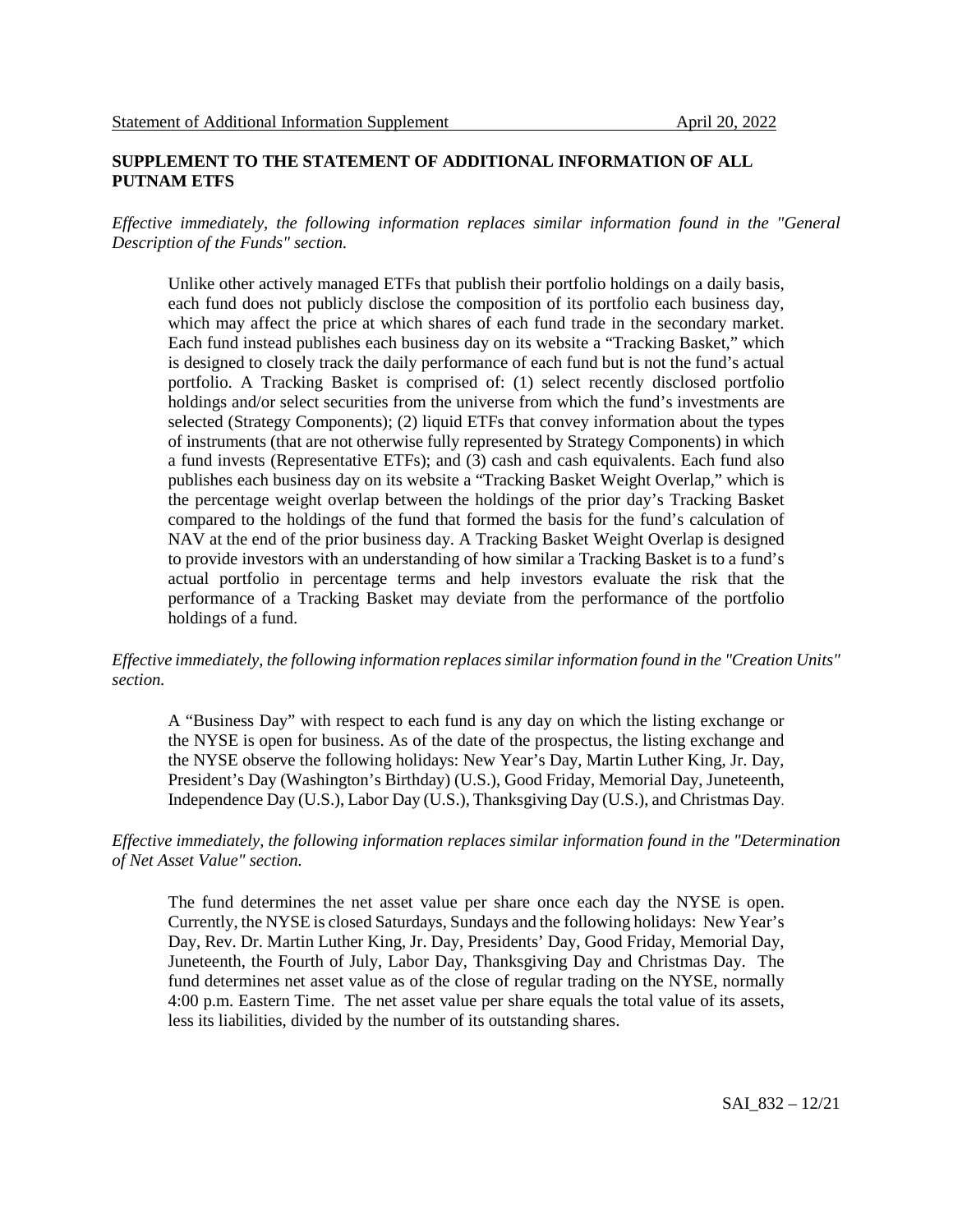# **FUND SYMBOL**

PFUT

**Principal U.S. Listing Exchange:** NYSE Arca, Inc.

## **Putnam Sustainable Future ETF**

# **a series of Putnam ETF Trust**

## **FORM N-1A**

## **PART B**

### **STATEMENT OF ADDITIONAL INFORMATION (SAI)**

#### **12/30/21**

This SAI is not a prospectus. If the fund has more than one form of current prospectus, each reference to the prospectus in this SAI includes all of the fund's prospectuses, unless otherwise noted. The SAI should be read together with the applicable prospectus. For a free copy of the fund's annual report or a prospectus dated December 30, 2021 as revised from time to time, call 1-833-228-5577, or visit Putnam's website at putnam.com.

Part I of this SAI contains specific information about the fund. Part II includes information about the fund and the other Putnam funds.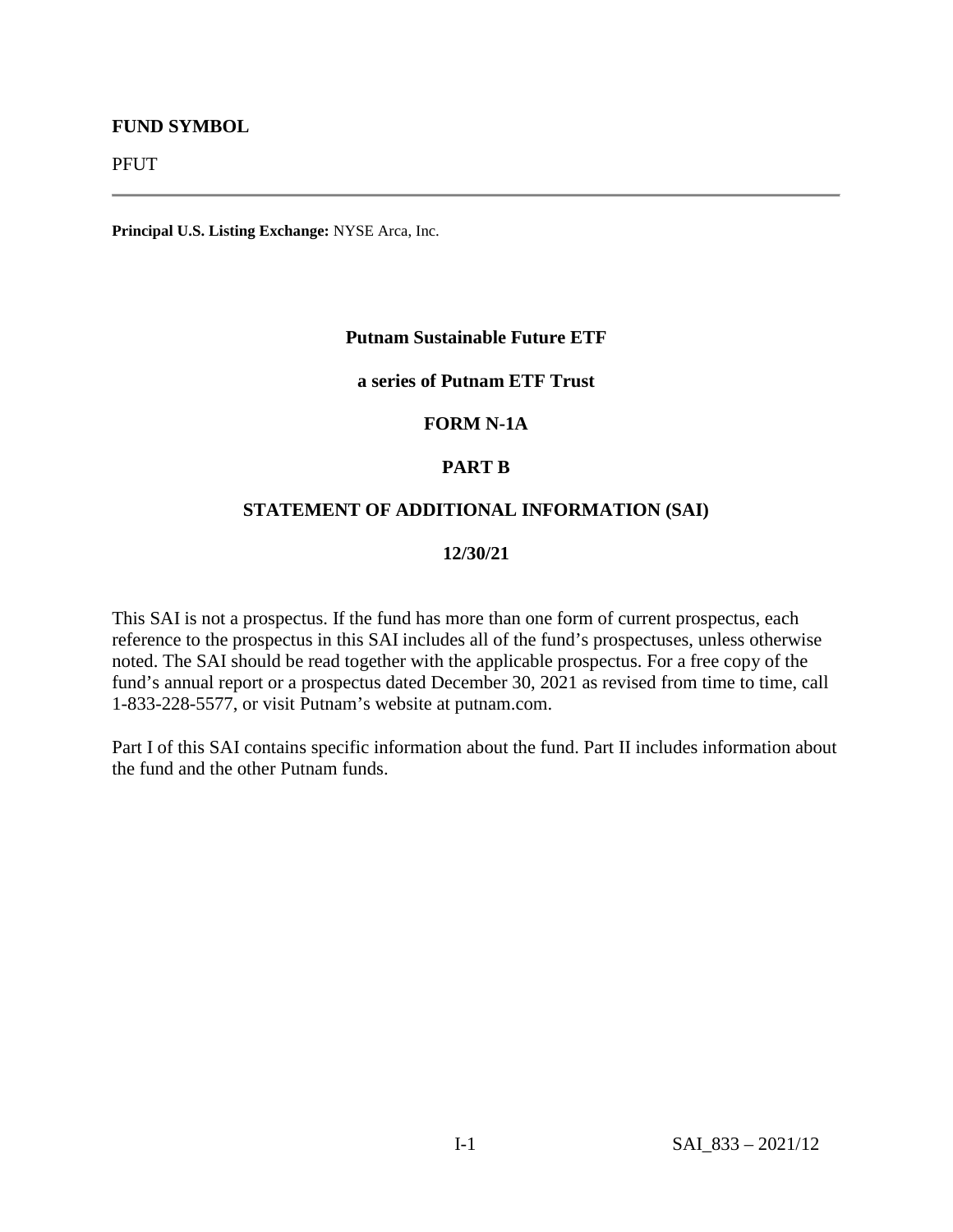# **Table of Contents**

# **PART I**

| INDEPENDENT REGISTERED PUBLIC ACCOUNTING FIRM AND FINANCIAL |  |
|-------------------------------------------------------------|--|
|                                                             |  |

# **PART II**

| MISCELLANEOUS INVESTMENTS, INVESTMENT PRACTICES AND RISKS II-9 |  |
|----------------------------------------------------------------|--|
|                                                                |  |
|                                                                |  |
|                                                                |  |
|                                                                |  |
|                                                                |  |
|                                                                |  |
|                                                                |  |
|                                                                |  |
|                                                                |  |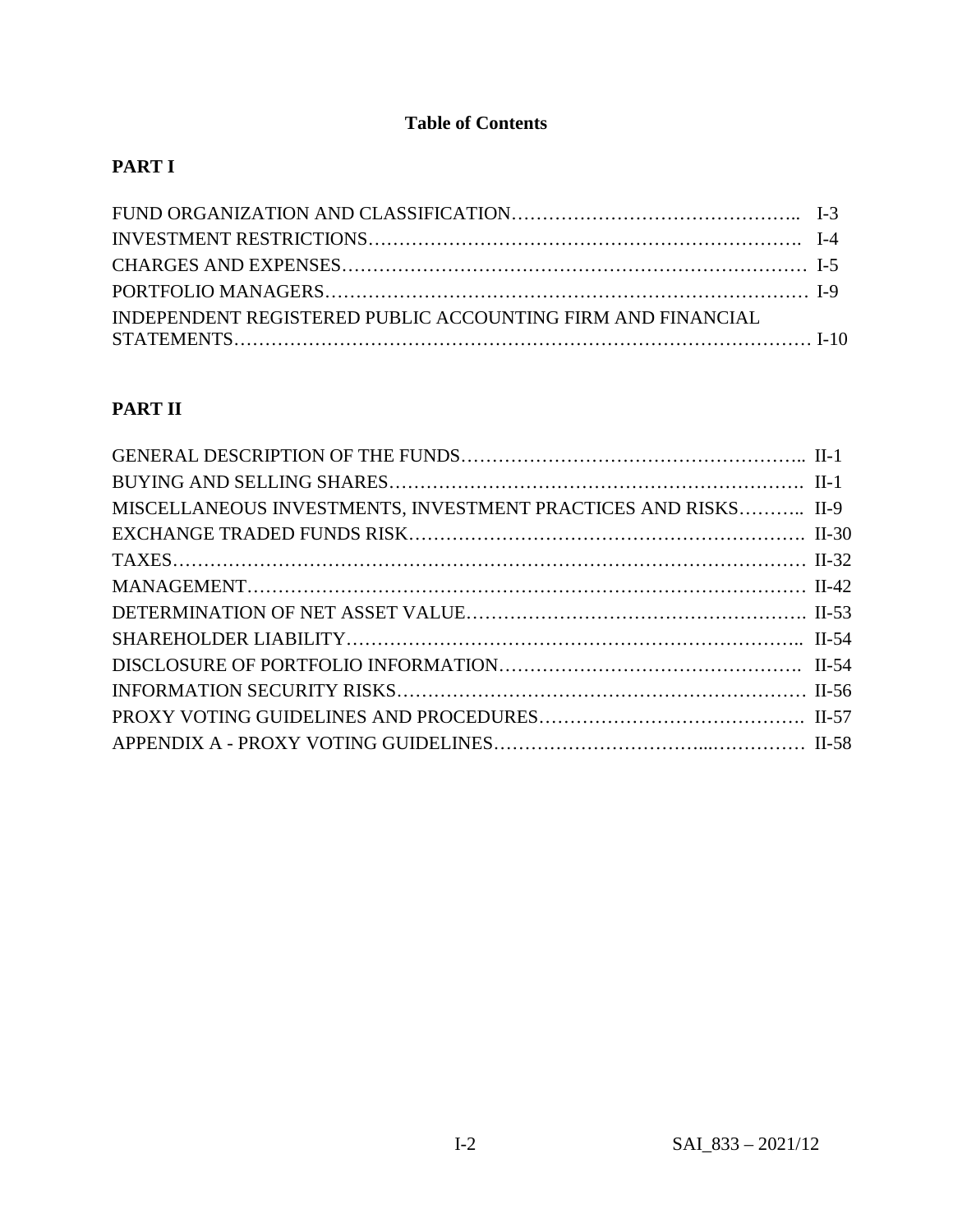# **SAI**

# **PART I**

# **FUND ORGANIZATION AND CLASSIFICATION**

The Fund is a series of Putnam ETF Trust (the "Trust"). The Trust is a Delaware statutory trust organized on December 22, 2020.

The fund is an open-end diversified management investment company with an unlimited number of authorized shares of beneficial interest. The Trustees may, without shareholder approval, create two or more series of shares representing separate investment portfolios. Any series of shares may be divided without shareholder approval into two or more classes of shares having such preferences and special or relative rights and privileges as the Trustees determine.

Each share has one vote per dollar of net asset value represented by such share. Shares of all classes vote together as a single class except when otherwise required by law or as determined by the Trustees. The Trustees may take many actions affecting the fund without shareholder approval, including under certain circumstances merging your fund into another Putnam fund. Shares are freely transferable, are entitled to dividends as declared by the Trustees, and, if the fund were liquidated, would receive the net assets of the fund.

The fund may refuse any order to purchase shares. Although the fund is not required to hold annual meetings of its shareholders, shareholders holding at least 10% of the outstanding shares entitled to vote have the right to call a meeting to elect or remove Trustees, or to take other actions as provided in the Agreement and Declaration of Trust.

# **Information about the Summary Prospectus, Prospectus, and SAI**

The fund has entered into contractual arrangements with an investment adviser, distributor, transfer agent, and custodian who each provide services to the fund. Unless expressly stated otherwise, shareholders are not parties to, or intended beneficiaries of these contractual arrangements, and these contractual arrangements are not intended to create any shareholder right to enforce them against the service providers or to seek any remedy under them against the service providers, either directly or on behalf of the fund.

Under the Trust's Agreement and Declaration of Trust, any claims asserted against or on behalf of the fund or another series of the Trust, including claims against Trustees and Officers, must be brought in courts of the State of Delaware.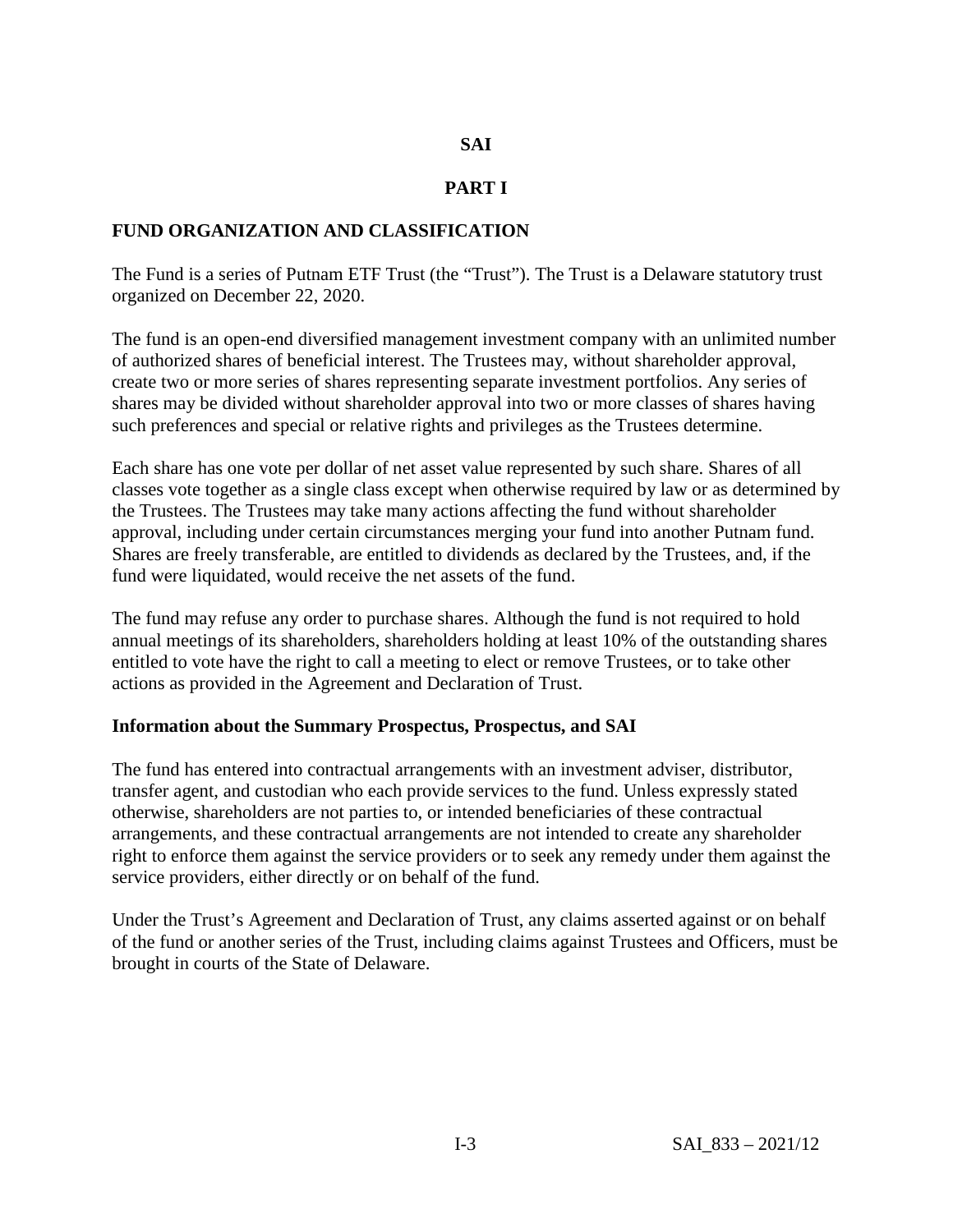# **INVESTMENT RESTRICTIONS**

# **As fundamental investment restrictions, which may not be changed without a vote of a majority of the outstanding voting securities, the fund may not and will not:**

(1) Borrow money in excess of 33 1/3% of the value of its total assets (not including the amount borrowed) at the time the borrowing is made.

(2) Underwrite securities issued by other persons except to the extent that, in connection with the disposition of its portfolio investments, it may be deemed to be an underwriter under certain federal securities laws.

(3) Purchase or sell real estate, although it may purchase securities of issuers which deal in real estate, securities which are secured by interests in real estate, and securities representing interests in real estate, and it may acquire and dispose of real estate or interests in real estate acquired through the exercise of its rights as a holder of debt obligations secured by real estate or interests therein.

(4) Purchase or sell commodities or commodity contracts, except as permitted by applicable law and the fund may purchase or sell (a) other instruments backed by commodities and (b) commodities acquired as a result of ownership of securities or other instruments.

(5) Make loans, except by purchase of debt obligations in which the fund may invest consistent with its investment policies (including without limitation debt obligations issued by other Putnam funds), by entering into repurchase agreements, or by lending its portfolio securities.

(6) With respect to 75% of its total assets, invest in securities of any issuer if, immediately after such investment, more than 5% of the total assets of the fund (taken at current value) would be invested in the securities of such issuer; provided that this limitation does not apply to obligations issued or guaranteed as to interest or principal by the U.S. government or its agencies or instrumentalities or to securities issued by other investment companies.

(7) With respect to 75% of its total assets, acquire more than 10% of the outstanding voting securities of any issuer.

(8) Purchase securities (other than securities of the U.S. government, its agencies or instrumentalities) if as a result of such purchase, more than 25% of the fund's total assets would be invested in any one industry.

(9) Issue any class of securities which is senior to the fund's shares of beneficial interest, except for permitted borrowings.

The Investment Company Act of 1940 provides that a "vote of a majority of the outstanding voting securities" of a fund means the affirmative vote of the lesser of (1) more than 50% of the outstanding fund shares, or (2) 67% or more of the shares present at a meeting if more than 50% of the outstanding fund shares are represented at the meeting in person or by proxy.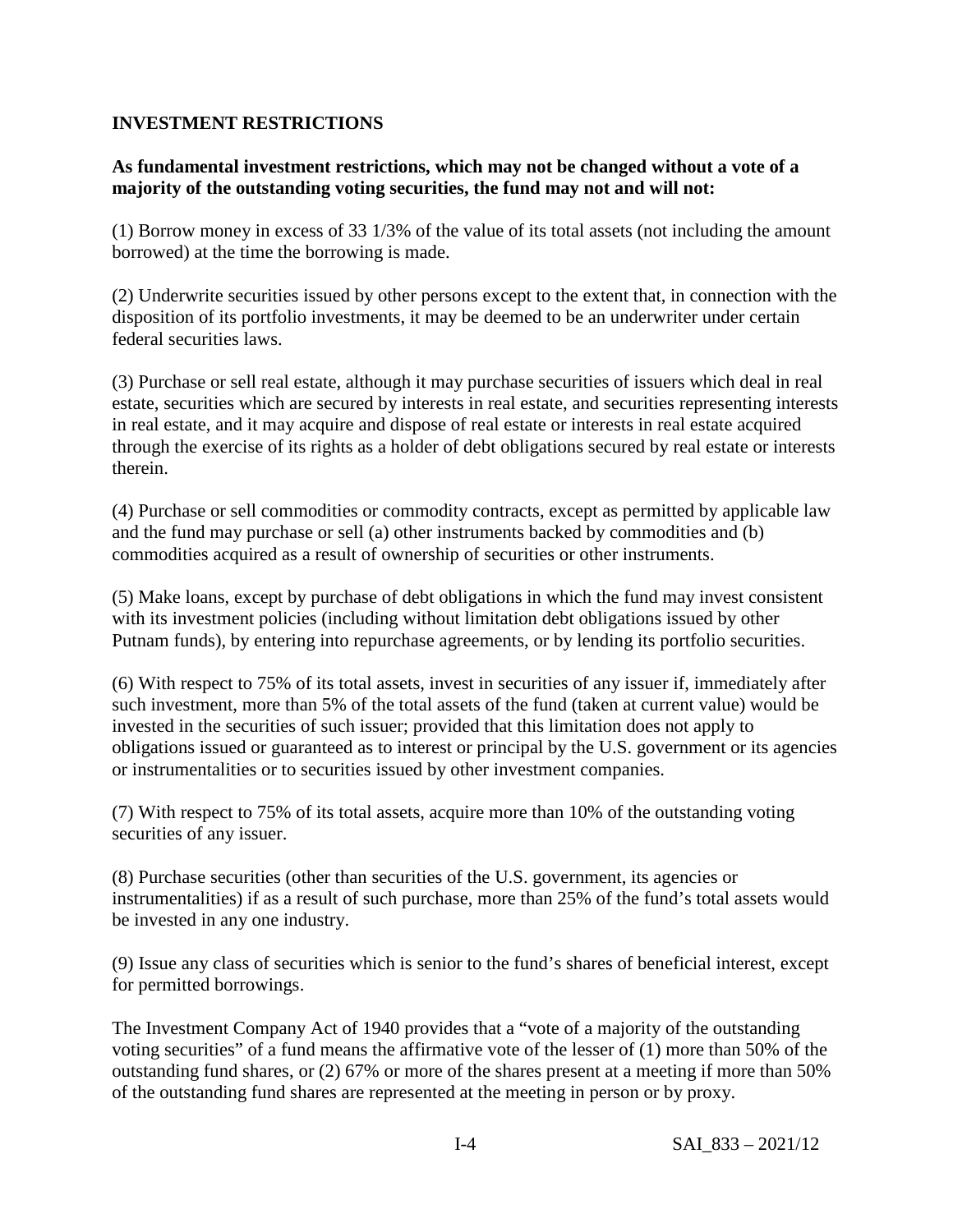For purposes of the fund's fundamental policy on commodities and commodities contracts (#4 above), notwithstanding any federal legislation or regulatory action by the Commodity Futures Trading Commission ("CFTC") that subject such swaps to regulation by the CFTC, the fund will not consider such instruments to be commodities or commodity contracts for purposes of this policy.

For purposes of the fund's fundamental policy on industry concentration (#8 above), Putnam Investment Management, LLC ("Putnam Management"), the fund's investment manager, determines the appropriate industry categories and assigns issuers to them, informed by a variety of considerations, including relevant third-party categorization systems. Industry categories and issuer assignments may change over time as industry sectors and issuers evolve. Portfolio allocations shown in shareholder reports and other communications may use broader investment sectors or narrower sub-industry categories.

All percentage limitations on investments will apply at the time of the making of an investment and shall not be considered violated unless an excess or deficiency occurs or exists immediately after and as a result of such investment.

Notwithstanding the foregoing, the fund's investments and operations will be limited by the terms and conditions of an exemptive order from the Securities and Exchange Commission pursuant to which the fund operates (see "Miscellaneous Investments, Investment Practices and Risks" in Part II of this SAI). For example, the order prohibits the fund from borrowing for investment purposes, holding short positions, and purchasing any securities that are illiquid investments (as defined in Rule 22e-4(a)(8) under the Investment Company Act of 1940, as amended (the "1940 Act")) at the time of purchase.

# **CHARGES AND EXPENSES**

# **Creation/Redemption Transaction Fees**

The following table shows the standard transaction fees and maximum additional transaction fees for creations and redemptions.

| <b>Standard</b>        |                            |                         | <b>Maximum</b>     |
|------------------------|----------------------------|-------------------------|--------------------|
| <b>Creation</b> /      | <b>Standard</b>            | <b>Maximum</b>          | <b>Additional</b>  |
| <b>Redemption</b>      | <b>Creation/Redemption</b> | <b>Additional</b>       | <b>Redemption</b>  |
| <b>Transaction Fee</b> | <b>Transaction Fee</b>     | <b>Creation</b>         | <b>Transaction</b> |
| (in kind)              | (cash)                     | <b>Transaction Fee*</b> | Fee*               |
| \$250                  | \$100                      | 0.03%                   | 0.03%              |

\* As a percentage of the cash amount invested or redeemed. The total redemption transaction fee will not exceed 2%.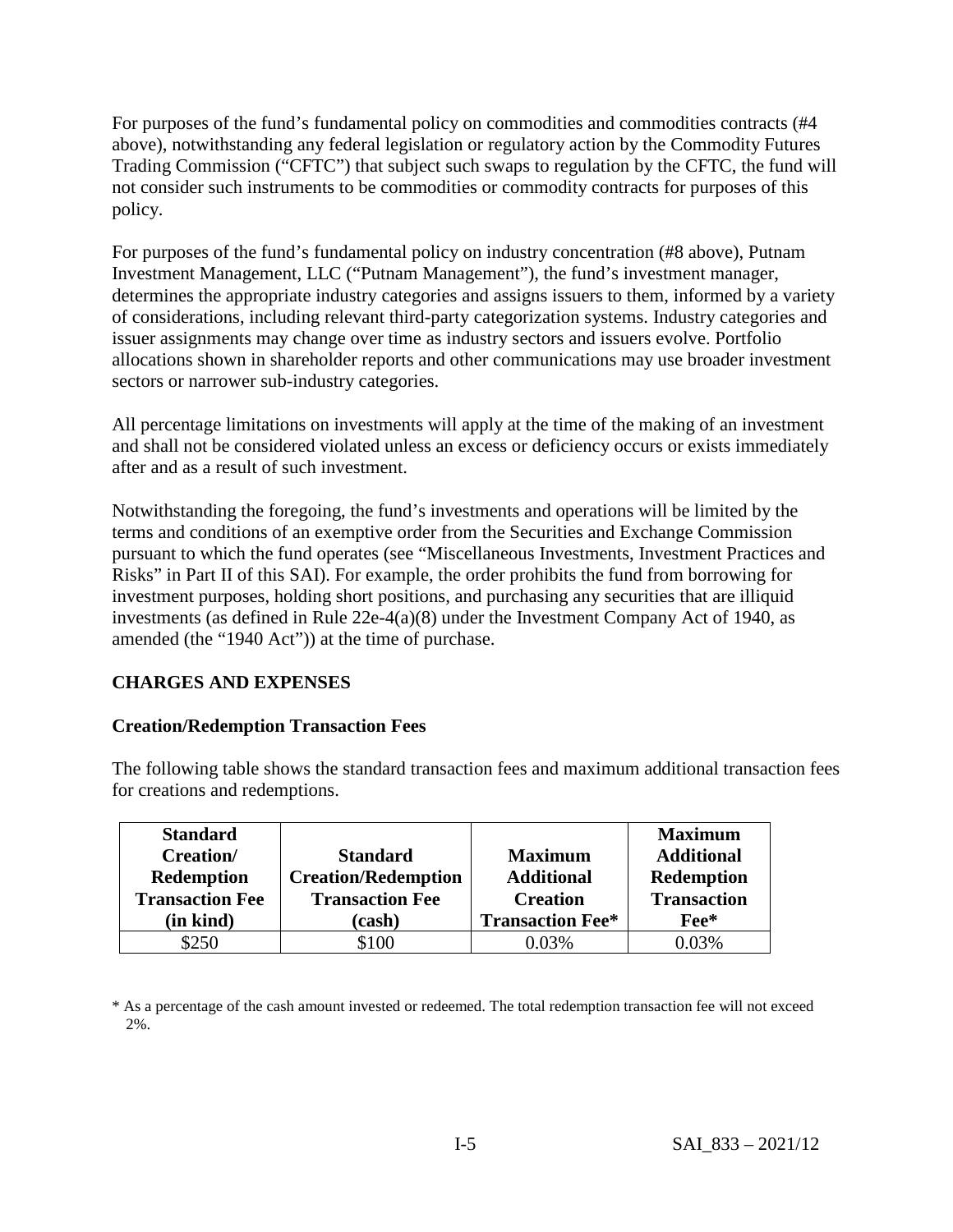# **Management fees**

The fund pays an annual all-inclusive management fee of 0.64% to Putnam Management based on the fund's average daily net assets. The management fee is calculated and accrued daily. In consideration of the management fee, Putnam Management pays all expenses incurred by the fund, or reimburses the fund for, all of the fund's organizational and other operating expenses, excluding only: (i) interest and taxes (including, but not limited to, income, excise, transfer and withholding taxes); (ii) expenses of the fund incurred with respect to the acquisition and disposition of portfolio securities, commodities or other financial instruments and the execution of portfolio transactions, including brokerage commissions; (iii) expenses incurred in connection with any distribution plan adopted by the fund in compliance with Rule 12b-1 under the 1940 Act, including distribution fees; (iv) expenses of printing and mailing proxy materials to shareholders of the fund; (v) all other expenses incidental to holding meetings of the fund's shareholders, including proxy solicitations therefor; (vi) litigation expenses (including, but not limited to, any indemnification obligation, attorneys' fees, expenses, costs, judgments, amounts paid in settlement, fines, penalties, fees of expert witnesses, document production fees, and all other liabilities whatsoever incurred or paid by the fund or a person indemnified by the fund); (vii) the fee payable to Putnam Management hereunder; (viii) any extraordinary expenses (which, for the avoidance of doubt, do not include expenses related to the organization of any subsidiary for a fund or the ongoing corporate expenses of maintaining such subsidiary) and (ix) acquired fund fees and expenses.

For the 2021 fiscal period from May 25, 2021 (commencement of operations) through August 31, 2021, pursuant to the management contract, the fund incurred the following fees:

| <b>Fiscal period</b> | <b>Management</b><br>fee paid |
|----------------------|-------------------------------|
| 2021                 | \$10,149                      |

# **Brokerage commissions**

The following table shows brokerage commissions paid during the fiscal period from May 25, 2021 (commencement of operations) through August 31, 2021:

| <b>Fiscal period</b> | <b>Brokerage</b><br>commissions |
|----------------------|---------------------------------|
| 2021                 | \$1,553                         |

The following table shows transactions placed with brokers and dealers during the fiscal period from May 25, 2021 (commencement of operations) through August 31, 2021, through which Putnam Management and its affiliates receive brokerage or research services: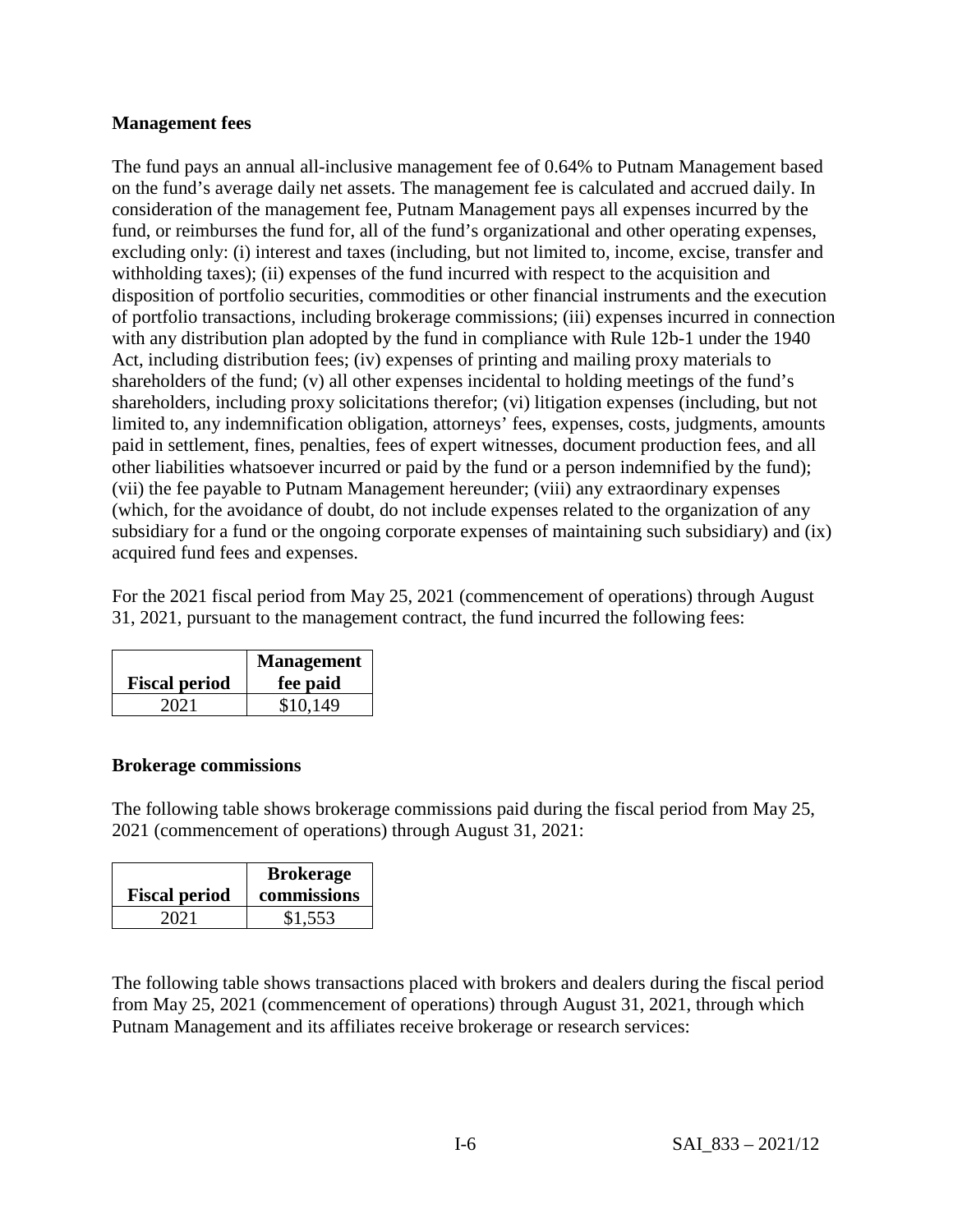| <b>Dollar</b>      |                                       |                    |
|--------------------|---------------------------------------|--------------------|
| value of           | <b>Percentage</b>                     |                    |
| these              | transactions transactions commissions | of total Amount of |
| \$5,774,042 89.48% |                                       | \$621              |

## **Trustee responsibilities and fees**

The Trustees are responsible for generally overseeing the conduct of fund business. Subject to such policies as the Trustees may determine, Putnam Management furnishes a continuing investment program for the fund and makes investment decisions on its behalf. Subject to the control of the Trustees, Putnam Management also manages the fund's other affairs and business.

The table below shows the aggregate value of each Trustee's holdings in all of the funds in the Putnam funds complex as of December 31, 2020. No shares of the fund had been issued to the public as of December 31, 2020 and therefore no Trustee owned shares of the fund as of that date.

| <b>Name of Trustee</b>      | Dollar range of fund<br>shares owned | Aggregate dollar range<br>of shares held in all of<br>the Putnam funds<br>overseen by Trustee |
|-----------------------------|--------------------------------------|-----------------------------------------------------------------------------------------------|
| <b>Independent Trustees</b> |                                      |                                                                                               |
| Liaquat Ahamed              | None                                 | over \$100,000                                                                                |
| <b>Katinka Domotorffy</b>   | None                                 | over \$100,000                                                                                |
| Catharine Bond Hill         | None                                 | over \$100,000                                                                                |
| Mona K. Sutphen             | None                                 | None $*$                                                                                      |
| <b>Interested Trustee*</b>  |                                      |                                                                                               |
| **Aaron Cooper              | None                                 | over \$100,000                                                                                |

\*Appointed to the board of trustees of other funds in the Putnam funds complex on April 1, 2020.

\*\* Trustee who is an "interested person" (as defined in the Investment Company Act of 1940) of the fund and Putnam Management. Mr. Cooper is deemed an "interested person" by virtue of his positions as an officer of the fund and Putnam Management. Mr. Cooper is the President and Chief Operating Officer of Putnam Investments, LLC and President of your fund and each of the other funds of the Trust. None of the other Trustees is an "interested person".

### Number of committee meetings

The Audit Committee met twice during the last fiscal year.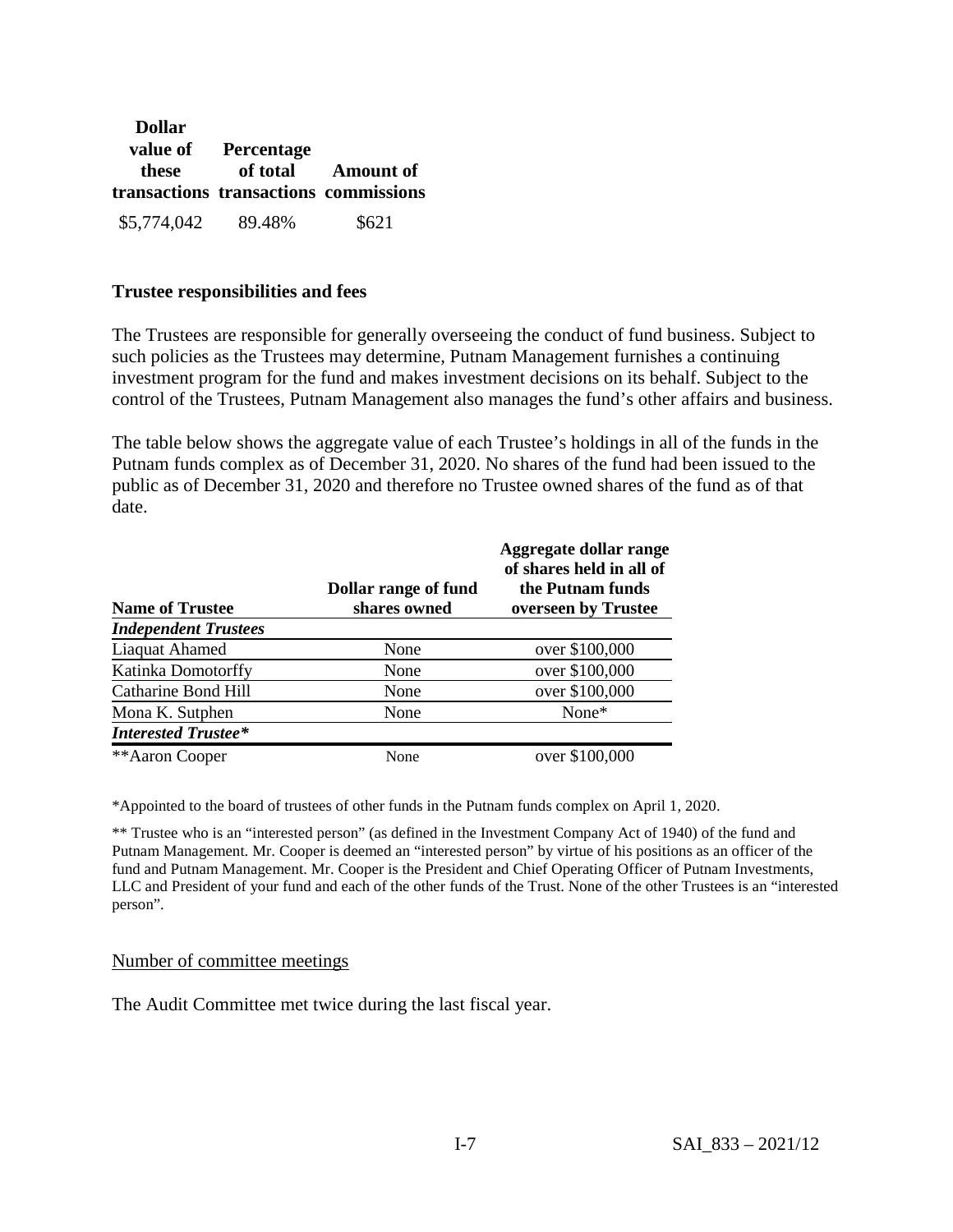# **Compensation**

Each Independent Trustee of the fund receives an annual retainer fee. Independent Trustees also are reimbursed for expenses they incur relating to their services as Trustees.

The following table shows the year each Trustee was first elected a Trustee of the Putnam funds, the estimated fees to be paid to each Trustee by the fund for its first full fiscal year, and the fees paid to each Trustee by all of the Putnam funds for services rendered during calendar year 2020.

# **COMPENSATION TABLE**

|                             |                                  | <b>Pension or</b><br>retirement | <b>Estimated</b><br>annual benefits                         | <b>Total</b>    |
|-----------------------------|----------------------------------|---------------------------------|-------------------------------------------------------------|-----------------|
|                             | <b>Aggregate</b><br>compensation | as part of fund                 | benefits accrued from all Putnam compensation<br>funds upon | from all Putnam |
| <b>Trustee/Year</b>         | from the fund $(1)$              | expenses                        | retirement                                                  | funds $(2)$     |
| <b>Independent Trustees</b> |                                  |                                 |                                                             |                 |
| Liaquat Ahamed/2012(3)      | \$10,000                         | N/A                             | N/A                                                         | \$335,000       |
| Katinka Domotorffy/2012(3)  | \$7,500                          | N/A                             | N/A                                                         | \$353,750       |
| Catharine Bond Hill/2017(3) | \$7,500                          | N/A                             | N/A                                                         | \$335,000       |
| Mona K. Sutphen/2020(4)     | \$7,500                          | N/A                             | N/A                                                         | \$226,250       |
| <b>Interested Trustee</b>   |                                  |                                 |                                                             |                 |
| Aaron Cooper/2020(5)        | N/A                              | N/A                             | N/A                                                         | N/A             |

(1) The amounts included in the table are estimates for fiscal year 2022.

(2) As of December 31, 2020, there were 97 funds in the Putnam funds complex.

(3) Certain Trustees are also owed compensation deferred pursuant to a Trustee Compensation Deferral Plan.

(4) Ms. Sutphen was appointed to the board of trustees of other funds in the Putnam funds complex on April 1, 2020.

(5) Mr. Cooper is an "interested person" of the fund and Putnam Management.

For additional information concerning the Trustees, see "Management" in Part II of this SAI.

# **Share ownership**

At November 30, 2021, the officers and Trustees of the fund as a group owned less than 1% of the outstanding shares of the fund.

Although the fund does not have information concerning their beneficial ownership held in the names of DTC Participants, to the best knowledge of the fund, as of November 30, 2021, the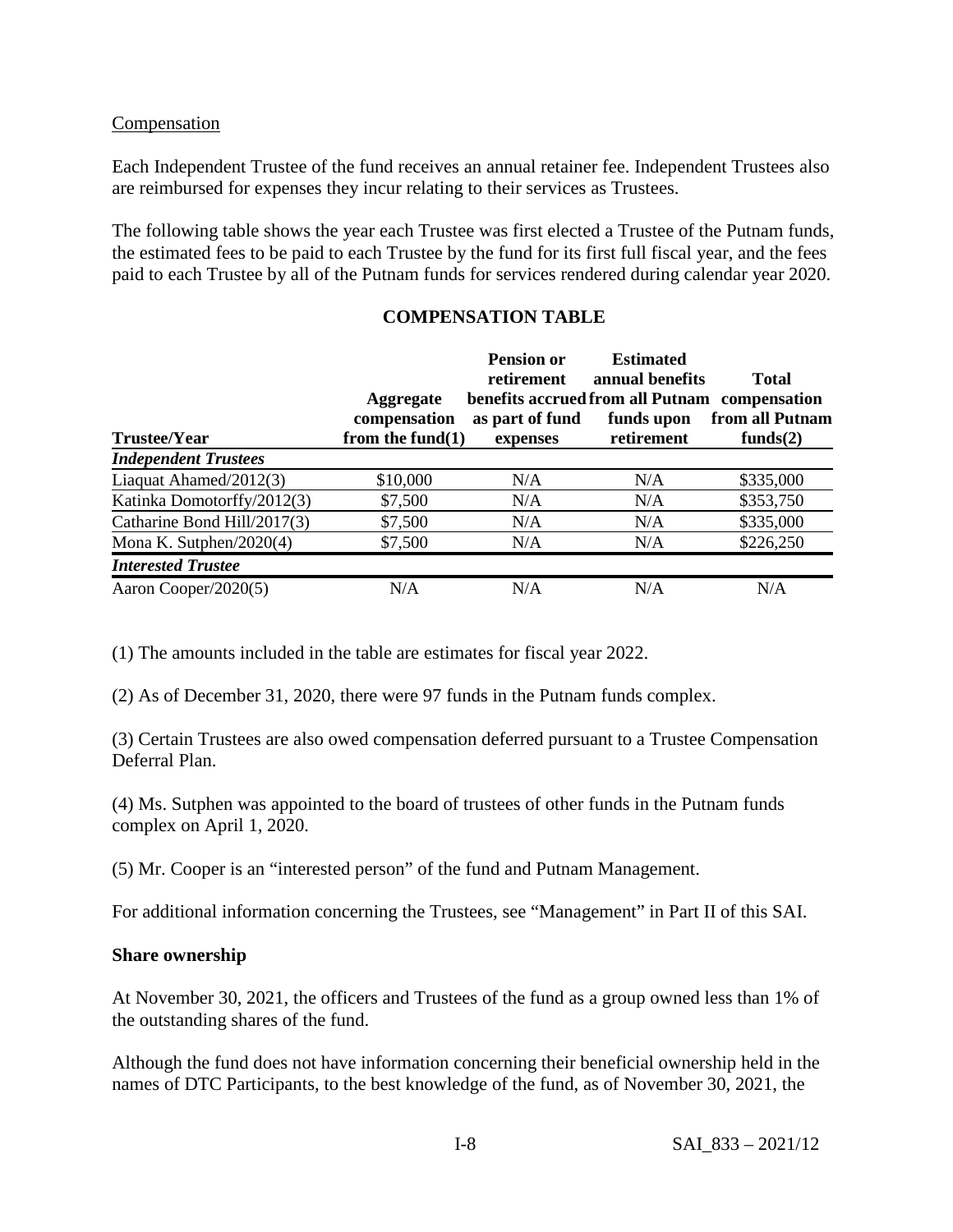following DTC Participants and affiliates of Putnam Management owned of record 5% or more of the outstanding shares of the fund.

|                                     | Percentage |
|-------------------------------------|------------|
| <b>Shareholder name and address</b> | owned      |
| PUTNAM INVESTMENT HOLDINGS, LLC     |            |
| 100 FEDERAL STREET                  | 61.6%      |
| <b>BOSTON, MA 02110</b>             |            |
| FIDELITY BROKERAGE SERVICES, LLC    |            |
| 900 SALEM STREET                    | 27.5%      |
| SMITHFIELD, R. I. 02917             |            |

For so long as Putnam Investment Holdings, LLC has a greater than 25% interest in the fund, Putnam Investment Holdings, LLC may be deemed be a "control person" of the fund for purposes of the 1940 Act.

# **PORTFOLIO MANAGERS**

# **Other accounts managed**

The following table shows the number and approximate assets of other investment accounts (or portions of investment accounts) that the fund's portfolio managers managed as of August 31, 2021. The other accounts may include accounts for which the individuals were not designated as a portfolio manager. Unless noted, none of the accounts pays a fee based on the account's performance.

| <b>Portfolio</b><br>managers |          | Other SEC-registered open-<br>end and closed-end funds |               | Other accounts that pool<br>assets from more than one<br>client |          | Other accounts (including<br>separate accounts, managed<br>account programs and<br>single-sponsor defined<br>contribution plan offerings) |
|------------------------------|----------|--------------------------------------------------------|---------------|-----------------------------------------------------------------|----------|-------------------------------------------------------------------------------------------------------------------------------------------|
|                              | Number   |                                                        | <b>Number</b> |                                                                 | Number   |                                                                                                                                           |
|                              | of       |                                                        | of            |                                                                 | of       |                                                                                                                                           |
|                              | accounts | Assets                                                 | accounts      | Assets                                                          | accounts | Assets                                                                                                                                    |
| Katherine Collins            | $5*$     | \$8,656,000,000                                        |               | \$411,800,000                                                   | ∍        | \$200,800,000                                                                                                                             |
| Stephanie Dobson             | $5*$     | \$8,656,000,000                                        |               | \$411,800,000                                                   | ↑        | \$194,100,000                                                                                                                             |

\* 1 account, with total assets of \$6,865,400,000, pays an advisory fee based on account performance.

See "Management—Portfolio Transactions—Potential conflicts of interest in managing multiple accounts" in Part II of this SAI for information on how Putnam Management addresses potential conflicts of interest resulting from an individual's management of more than one account.

# **Compensation of portfolio managers**

Portfolio managers are evaluated and compensated across specified products they manage, in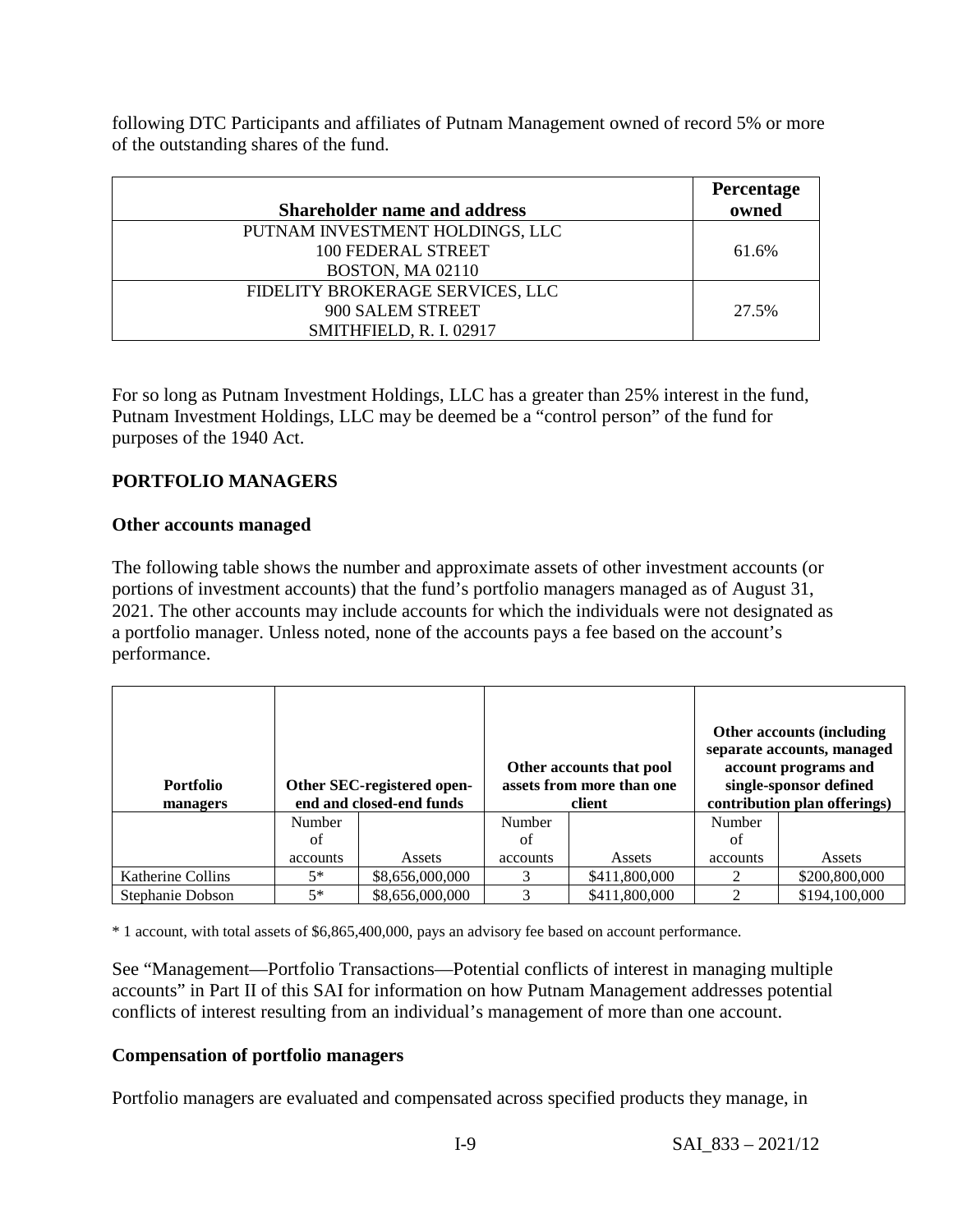part, based on their performance relative to the applicable benchmark, based on a blend of 3-year and 5-year performance, or, if shorter, the period of time that the portfolio manager has managed the product. In addition to their individual performance, evaluations take into account the performance of their group and a subjective component.

Each portfolio manager is assigned an industry-competitive incentive compensation target consistent with this goal and evaluation framework. Actual incentive compensation may be higher or lower than the target, based on individual, group, and subjective performance, and may also reflect the performance of Putnam as a firm.

Incentive compensation includes a cash bonus and may also include grants of deferred cash, stock or options. In addition to incentive compensation, portfolio managers receive fixed annual salaries typically based on level of responsibility and experience.

For this fund, Putnam evaluates performance based on the fund's pre-tax return relative to its benchmark, the Russell Midcap Growth Index.

# **Ownership of securities**

At the end of the fund's last fiscal year, the portfolio managers of the fund owned no shares of the fund, including investments by immediate family members and amounts invested through retirement and deferred compensation plans.

# **INDEPENDENT REGISTERED PUBLIC ACCOUNTING FIRM AND FINANCIAL STATEMENTS**

PricewaterhouseCoopers LLP, 101 Seaport Boulevard, Boston, Massachusetts 02210, is the fund's independent registered public accounting firm providing audit services, tax return review and other tax consulting services and assistance and consultation in connection with the review of various Securities and Exchange Commission filings. The Report of Independent Registered Public Accounting Firm, financial highlights and financial statements included in the fund's Annual Report for the fund's most recent fiscal year are included as Appendix B to this SAI. The financial highlights included in the prospectus and this SAI and the financial statements included in this SAI (which is incorporated by reference into the prospectus) have been so included in reliance upon the Report of Independent Registered Public Accounting Firm, given on their authority as experts in auditing and accounting.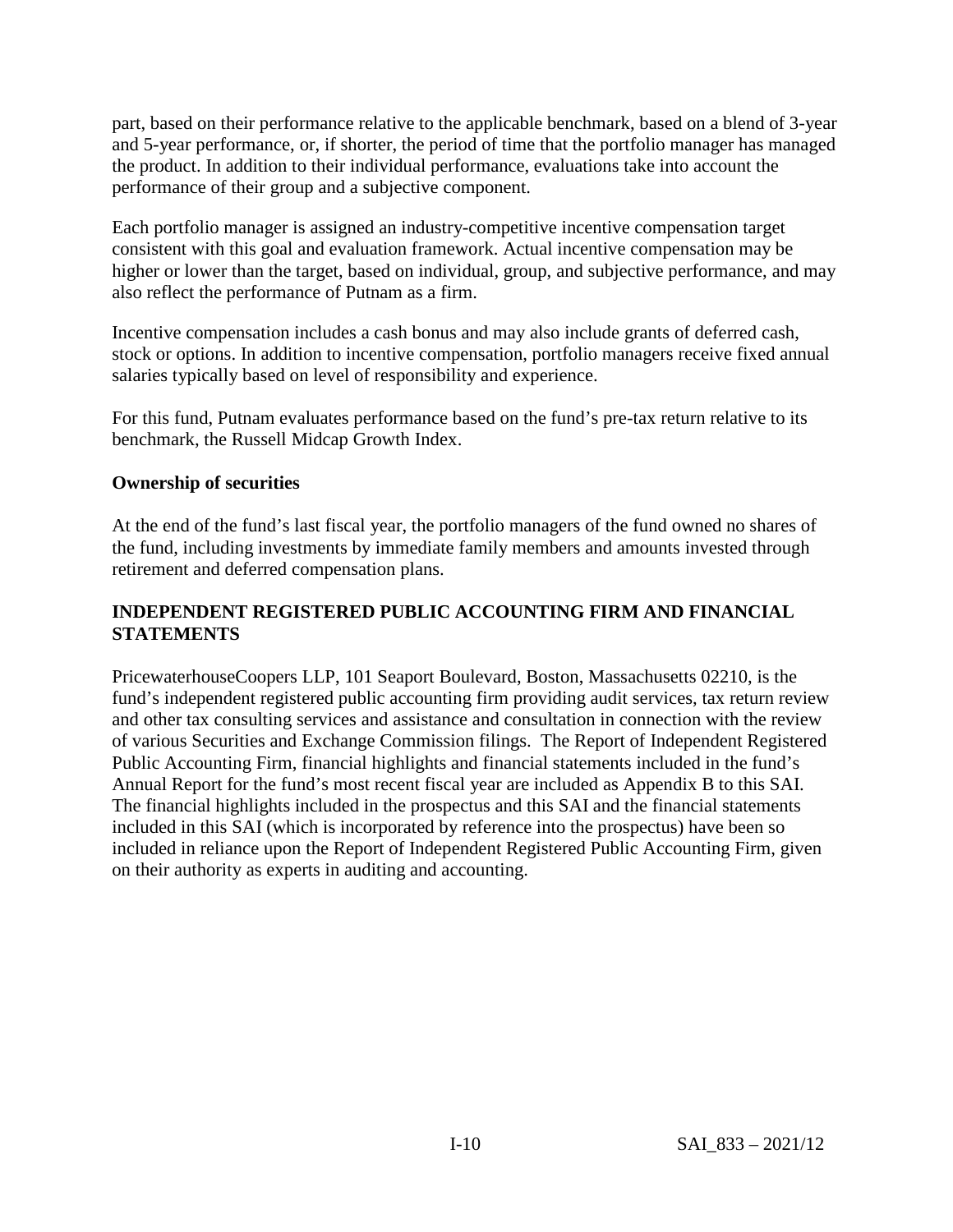### **THE PUTNAM ETFS STATEMENT OF ADDITIONAL INFORMATION ("SAI") PART II**

### **GENERAL DESCRIPTION OF THE FUNDS**

Each fund is an actively managed exchange-traded fund that operates pursuant to an exemptive order from the Securities and Exchange Commission ("SEC") issued on May 10, 2021 (the "ETF Exemptive Order"). Like other ETFs, each fund issues and redeems shares on a continuous basis at net asset value per share ("NAV") in aggregations of a specified number of shares called "Creation Units." Creation Units are generally issued in exchange for portfolio securities and an amount of cash. Shares are listed and traded on an exchange. Shares trade in the secondary market at market prices that may differ from the shares' NAV. Shares are not individually redeemable, but are redeemable only in Creation Unit aggregations, also in exchange for portfolio securities and an amount of cash. Shareholders who are not Authorized Participants (as defined herein), therefore, will not be able to purchase or redeem shares directly with or from a fund. Instead, most shareholders who are not Authorized Participants will buy and sell shares in the secondary market through a broker.

Unlike other actively managed ETFs that publish their portfolio holdings on a daily basis, each fund does not publicly disclose the composition of its portfolio each business day, which may affect the price at which shares of each fund trade in the secondary market. Each fund instead publishes each business day on its website a "Tracking Basket," which is designed to closely track the daily performance of each fund but is not the fund's actual portfolio. A Tracking Basket is comprised of: (1) select recently disclosed portfolio holdings (Strategy Components); (2) liquid ETFs that convey information about the types of instruments (that are not otherwise fully represented by Strategy Components) in which a fund invests (Representative ETFs); and (3) cash and cash equivalents. Each fund also publishes each business day on its website a "Tracking Basket Weight Overlap," which is the percentage weight overlap between the holdings of the prior day's Tracking Basket compared to the holdings of the fund that formed the basis for the fund's calculation of NAV at the end of the prior business day. A Tracking Basket Weight Overlap is designed to provide investors with an understanding of how similar a Tracking Basket is to a fund's actual portfolio in percentage terms and help investors evaluate the risk that the performance of a Tracking Basket may deviate from the performance of the portfolio holdings of a fund.

A Tracking Basket also constitutes the names and quantities of instruments to be exchanged with a fund for both purchases and redemptions of fund shares, although each fund generally requires an Authorized Participant to deposit or receive (as applicable) cash in lieu of Representative ETFs, as described further under the heading "Buying and Selling Shares" below.

Each fund discloses its complete portfolio holdings, including the name, identifier, market value and weight of each security and instrument in the portfolio, on www.putnam.com on a quarterly basis with an 8-day lag.

### **BUYING AND SELLING SHARES**

#### **Book-Entry Only System**

The Depository Trust Company ("DTC") acts as securities depository for the shares. Shares of each fund are represented by securities registered in the name of DTC or its nominee and deposited with, or on behalf of, DTC. Certificates will not be issued for shares.

DTC, a limited-purpose trust company, was created to hold securities of its participants and to facilitate the clearance and settlement of securities transactions among DTC participants in such securities through electronic book-entry changes in accounts of the DTC participants, thereby eliminating the need for physical movement of securities certificates. DTC participants include securities brokers and dealers, banks, trust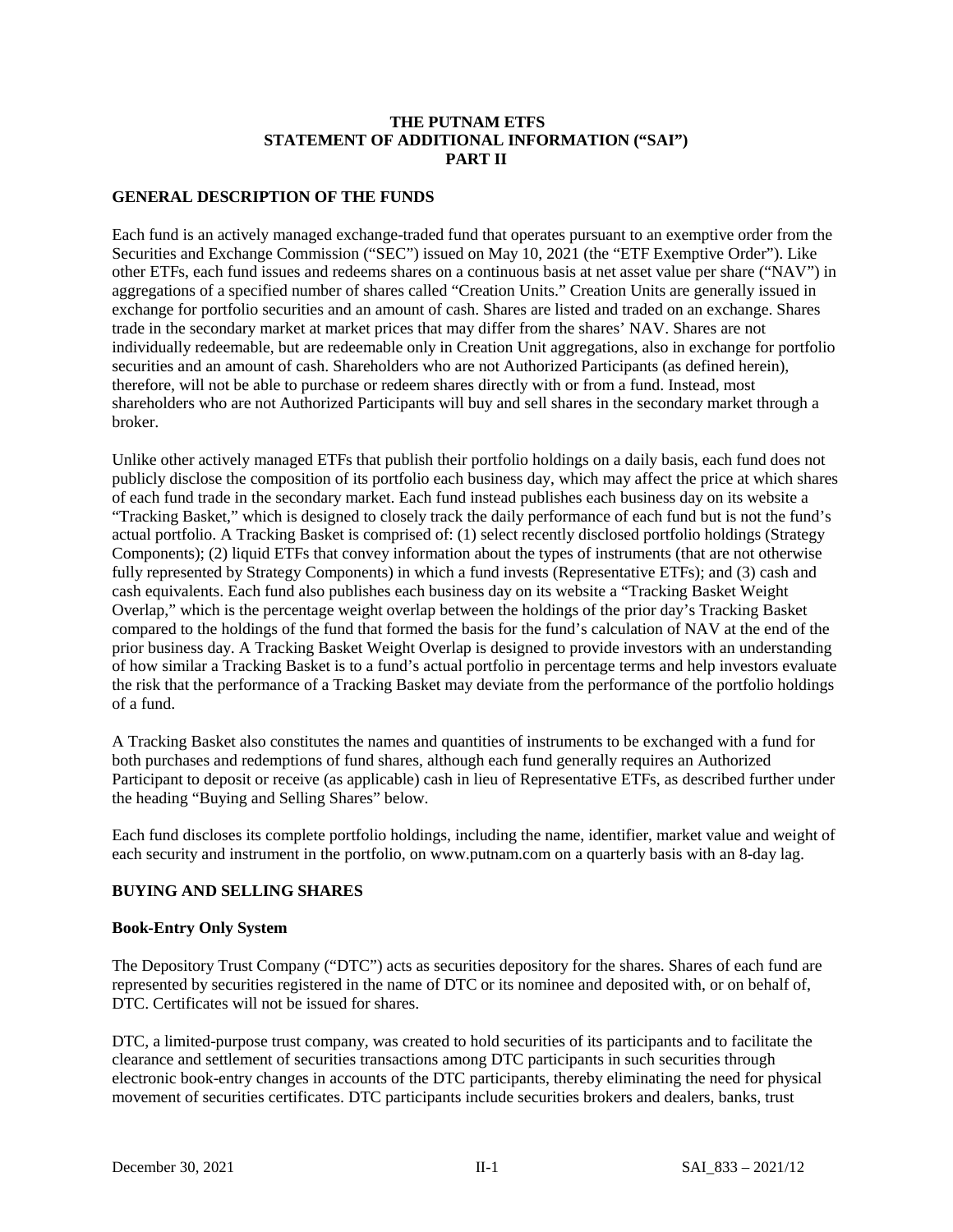companies, clearing corporations, and certain other organizations, some of whom (and/or their representatives) own DTC. Access to the DTC system is also available to others such as banks, brokers, dealers, and trust companies that clear through or maintain a custodial relationship with a DTC participant, either directly or indirectly.

Beneficial ownership of shares is limited to DTC participants and persons holding interests through DTC participants. Ownership of beneficial interests in shares (owners of beneficial interests are referred to herein as Beneficial Owners) is shown on, and the transfer of ownership is effected only through, records maintained by DTC (with respect to DTC participants) and on the records of DTC participants (with respect to indirect DTC participants and Beneficial Owners that are not DTC participants). Beneficial Owners will receive from or through a DTC participant a written confirmation relating to their purchase of shares.

Conveyance of all notices, statements and other communications to Beneficial Owners is effected as follows. Pursuant to the Depositary Agreement between the trust and DTC, DTC is required to make available to the trust upon request and for a fee to be charged to the trust a listing of the shares of each fund held by each DTC participant. The trust shall inquire of each such DTC participant as to the number of Beneficial Owners holding fund shares, directly or indirectly, through such DTC participant. The trust shall provide each such DTC participant with copies of such notice, statement or other communication, in such form, number and at such place as such DTC participant may reasonably request, in order that such notice, statement or communication may be transmitted by such DTC participant, directly or indirectly, to such Beneficial Owners. In addition, the trust shall pay to each such DTC participant a fair and reasonable amount as reimbursement for the expenses attendant to such transmittal, all subject to applicable statutory and regulatory requirements.

Share distributions shall be made to DTC or its nominee, Cede & Co., as the registered holder of all shares. DTC or its nominee, upon receipt of any such distributions, shall credit immediately DTC participants' accounts with payments in amounts proportionate to their respective beneficial interests in shares of each fund as shown on the records of DTC or its nominee. Payments by DTC participants to indirect DTC participants and Beneficial Owners of shares held through such DTC participants will be governed by standing instructions and customary practices, as is now the case with securities held for the accounts of customers in bearer form or registered in a "street name," and will be the responsibility of such DTC participants.

The Trust has no responsibility or liability for any aspect of the records relating to or notices to Beneficial Owners, or payments made on account of beneficial ownership interests in such shares, or for maintaining, supervising or reviewing any records relating to such beneficial ownership interests, or for any other aspect of the relationship between DTC and the DTC participants or the relationship between such DTC participants and the indirect DTC participants and Beneficial Owners owning through such DTC participants.

DTC may decide to discontinue providing its service with respect to shares at any time by giving reasonable notice to the trust and discharging its responsibilities with respect thereto under applicable law. Under such circumstances, the trust shall take action either to find a replacement for DTC to perform its functions at a comparable cost or, if such a replacement is unavailable, to issue and deliver printed certificates representing ownership of shares, unless the trust makes other arrangements with respect thereto satisfactory to the listing exchange.

### **Creation Units**

The Trust issues and redeems shares of each fund only in Creation Unit aggregations on a continuous basis through Foreside Fund Services, LLC ("Foreside"), the Fund's distributor, without a sales load, at its NAV next determined after receipt, on any Business Day (as defined herein), of an order in proper form. An Authorized Participant that is not a "qualified institutional buyer," as such term is defined under Rule 144A of the 1933 Act, will not be able to receive, as part of a redemption, restricted securities eligible for resale under Rule 144A.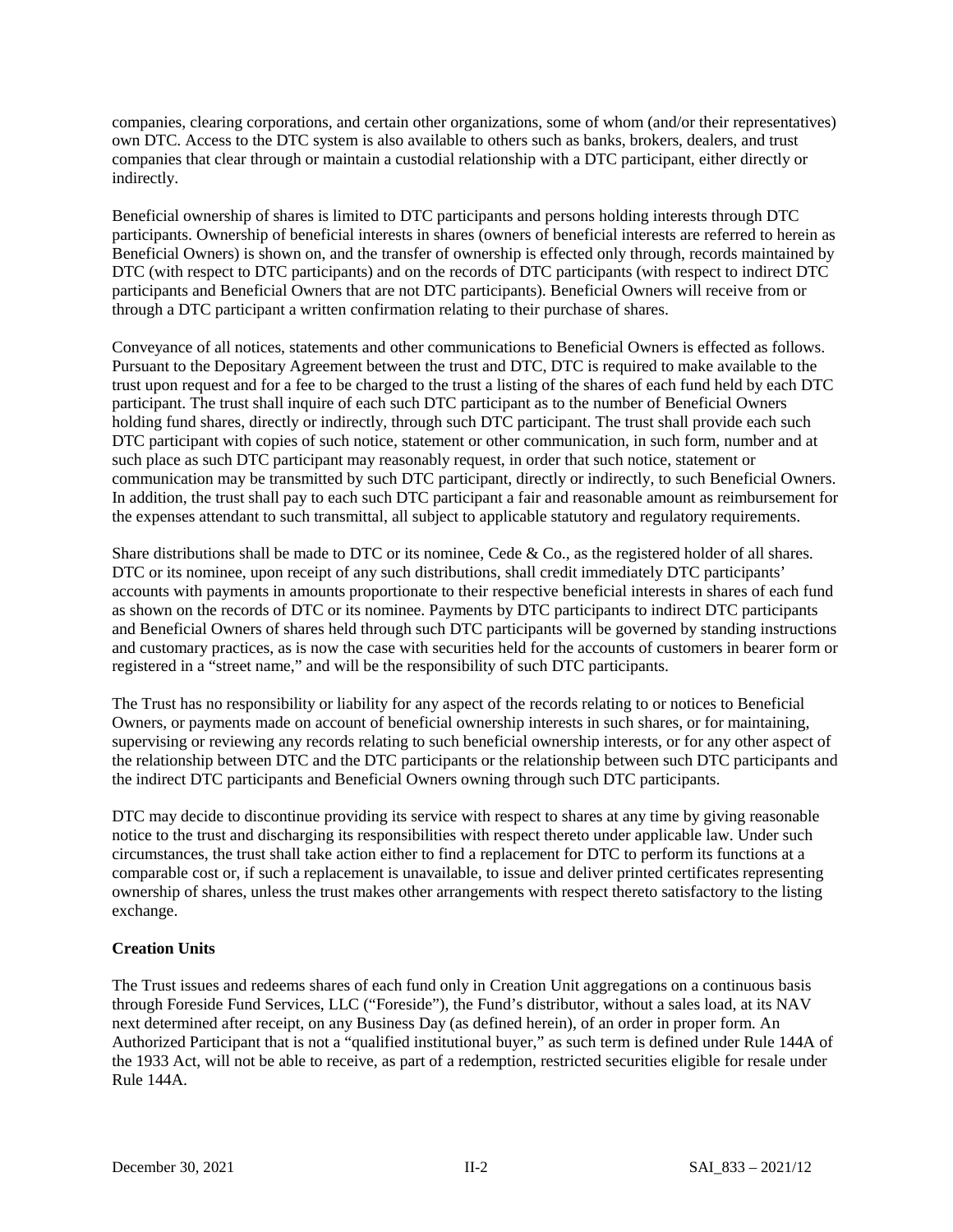A "Business Day" with respect to each fund is any day on which the listing exchange or the NYSE is open for business. As of the date of the prospectus, the listing exchange and the NYSE observe the following holidays: New Year's Day, Martin Luther King, Jr. Day, President's Day (Washington's Birthday) (U.S.), Good Friday, Memorial Day, Independence Day (U.S.), Labor Day (U.S.), Thanksgiving Day (U.S.), and Christmas Day.

To be eligible to place orders to purchase a Creation Unit of each fund, an entity must be an "Authorized Participant" which is a member or participant of a clearing agency registered with the SEC, which has a written agreement with Foreside, the fund's distributor, that allows the Authorized Participant to place orders for the purchase and redemption of Creation Units ("Participant Agreement"). All shares of each fund, however created, will be entered on the records of DTC in the name of Cede & Co. for the account of a DTC participant.

Each fund reserves the right to adjust the prices of fund shares and the number of shares in a Creation Unit in the future to maintain convenient trading ranges for investors. Any adjustments would be accomplished through stock splits or reverse stock splits, which would have no effect on the net assets of each fund.

### **Portfolio Deposit**

The consideration for purchase of a Creation Unit generally consists of an in-kind deposit of a portfolio of securities ("Deposit Securities") designated by a fund (or in certain circumstances, cash in lieu of certain Deposit Securities) together with a deposit of a specified cash payment ("Cash Component") computed as described herein. Alternatively, each fund may issue and redeem Creation Units in exchange for a specified all-cash payment ("Cash Deposit"). Together, the Deposit Securities (including any cash in lieu amounts) and the Cash Component or, alternatively, the Cash Deposit, constitute the "Portfolio Deposit," which represents the minimum initial and subsequent investment amount for a Creation Unit. In the event each fund requires Deposit Securities (including any cash in lieu amounts) and a Cash Component in consideration for purchasing a Creation Unit, the function of the Cash Component is to compensate for any differences between the NAV per Creation Unit and the Deposit Amount (as defined below). The Cash Component would be an amount equal to the difference between the NAV of the shares (per Creation Unit) and the "Deposit Amount," which is an amount equal to the market value of the Deposit Securities. If the Cash Component is a positive number (the NAV per Creation Unit exceeds the Deposit Amount), the Authorized Participant will deliver the Cash Component. If the Cash Component is a negative number (the NAV per Creation Unit is less than the Deposit Amount), the Authorized Participant will receive the Cash Component. Computation of the Cash Component excludes any stamp duty or other similar fees and expenses payable upon transfer of beneficial ownership of the Deposit Securities, which shall be the sole responsibility of the Authorized Participant. Deposit Securities may include securities that are not included, or that are included with different weightings, in a fund's Tracking Basket. On each Business Day, before commencement of trading in shares on the listing exchange, each fund will disclose on its website the composition of any portfolio of securities exchanged with an Authorized Participant on the previous Business Day that differed from such Business Day's Tracking Basket other than with respect to cash.

A fund may determine, upon receiving a purchase order from an Authorized Participant, to accept a basket of securities or cash that differs from Deposit Securities or to permit the substitution of an amount of cash (i.e., a "cash-in-lieu" amount) to be added to the Cash Component to replace any Deposit Security. In cases where a fund purchases portfolio securities with cash, the Authorized Participant will reimburse the fund for, among other things, any difference between the market value at which the securities were purchased by the fund and the cash in lieu amount (which amount, at Putnam Management's discretion, may be capped), applicable registration fees and taxes. Brokerage commissions incurred in connection with a fund's acquisition of Deposit Securities will be at the expense of the fund and will affect the value of all shares of the fund; but Putnam Management may adjust the transaction fee to the extent the composition of the Deposit Securities changes or cash in lieu is added to the Cash Component to protect ongoing shareholders.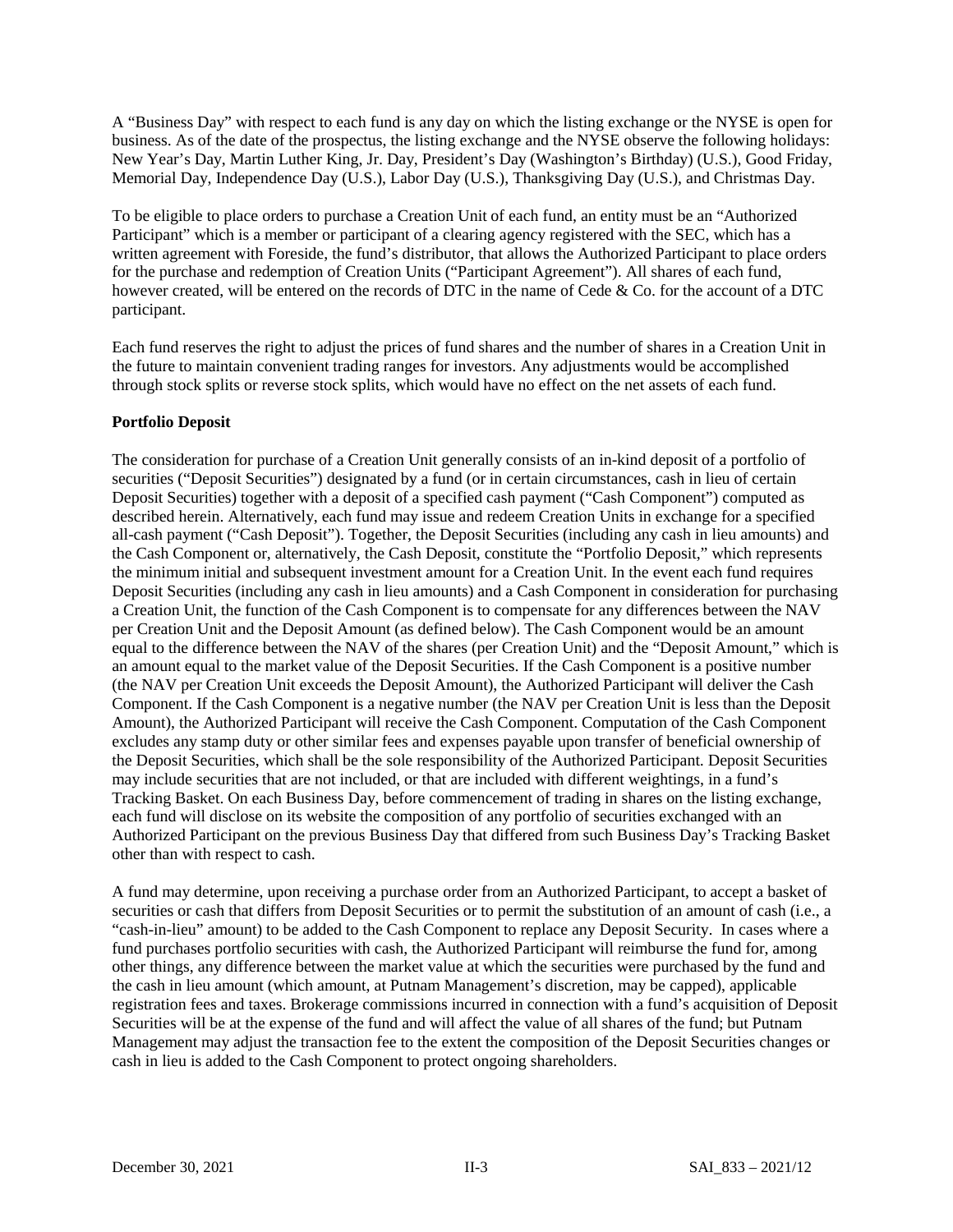#### **Procedures for Creation Unit Purchases.**

All purchase orders must be placed for one or more Creation Units. All orders to purchase Creation Units must be received by Foreside or its agent no later than the closing time of regular trading hours on the listing exchange or the NYSE (ordinarily 4:00 p.m. Eastern time) (the Closing Time) or at an earlier time set forth in the Participant Agreement or otherwise provided to all Authorized Participants on the date such order is placed in order for the creation of Creation Units to be effected based on the NAV of shares of each fund as next determined on such date after receipt of the order in proper form. The date on which an order to purchase Creation Units (or an order to redeem Creation Units as discussed below) is placed is referred to as the "Transmittal Date." Orders must be transmitted by an Authorized Participant by telephone or other transmission method acceptable to Foreside pursuant to procedures set forth in the Participant Agreement. Severe economic or market disruptions or changes, or telephone or other communications failure may impede the ability to reach Foreside or an Authorized Participant.

All orders to purchase Creation Units shall be placed with an Authorized Participant, as applicable, in the form required by such Authorized Participant. In addition, in the event an Authorized Participant places an order on behalf of an investor, the Authorized Participant may request the investor to make certain representations or enter into agreements with respect to the order, including payments of cash to pay the Cash Component, when required. Investors should be aware that their particular broker may not have executed a Participant Agreement and that, therefore, orders to purchase Creation Units have to be placed by the investor's broker through an Authorized Participant that has executed a Participant Agreement. In such cases there may be additional charges to such investor. At any given time, there may be only a limited number of broker-dealers that have executed a Participant Agreement.

Those placing orders to purchase Creation Units should afford sufficient time to permit proper submission of the order to Foreside or its agent prior to the applicable deadlines on the Transmittal Date. Authorized participants may ascertain the deadlines applicable to DTC and the Federal Reserve Bank wire system by contacting the operations department of the broker or depository institution effecting such transfer of Deposit Securities and Cash Component.

Portfolio Deposits must be delivered through the Federal Reserve System (for cash and government securities) and through DTC (for corporate securities) by an Authorized Participant that has executed a Participant Agreement. The Portfolio Deposit transfer must be ordered by the Authorized Participant on the Transmittal Date in a timely fashion so as to ensure the delivery of the requisite number of Deposit Securities through DTC to the account of each fund by no later than 1:00 p.m. Eastern time of the next Business Day immediately following the Transmittal Date. In certain cases Authorized Participants will purchase and redeem Creation Units of each fund on the same Transmittal Date. In these instances, each fund reserves the right to settle these transactions on a net basis.

All questions as to the number of Deposit Securities to be delivered, and the validity, form and eligibility (including time of receipt) for the deposit of any tendered securities, will be determined by each fund, whose determination shall be final and binding. For purchase orders composed solely of a Cash Component, the amount of cash equal to the Cash Component must be transferred directly to each fund's custodian through the Federal Reserve Bank wire transfer system in a timely manner so as to be received by each fund's custodian no later than 10:00 a.m. Eastern time on the next Business Day immediately following such Transmittal Date. An order to purchase Creation Units is deemed received by Foreside on the Transmittal Date if (i) such order is received by Foreside or its agent not later than the Closing Time, or 3:00 p.m. Eastern time in the case of nonconforming orders, on such Transmittal Date; and (ii) all other procedures set forth in the Participant Agreement are properly followed. However, if each fund's custodian does not receive the required Deposit Securities together with the associated Cash Component by 1:00 p.m. or, with respect to purchase orders composed solely of a Cash Component, the Cash Component by 10:00 a.m. on the next Business Day immediately following the Transmittal Date, such order will be deemed not in proper form and canceled. Upon written notice to Foreside, such canceled order may be resubmitted the following Business Day using a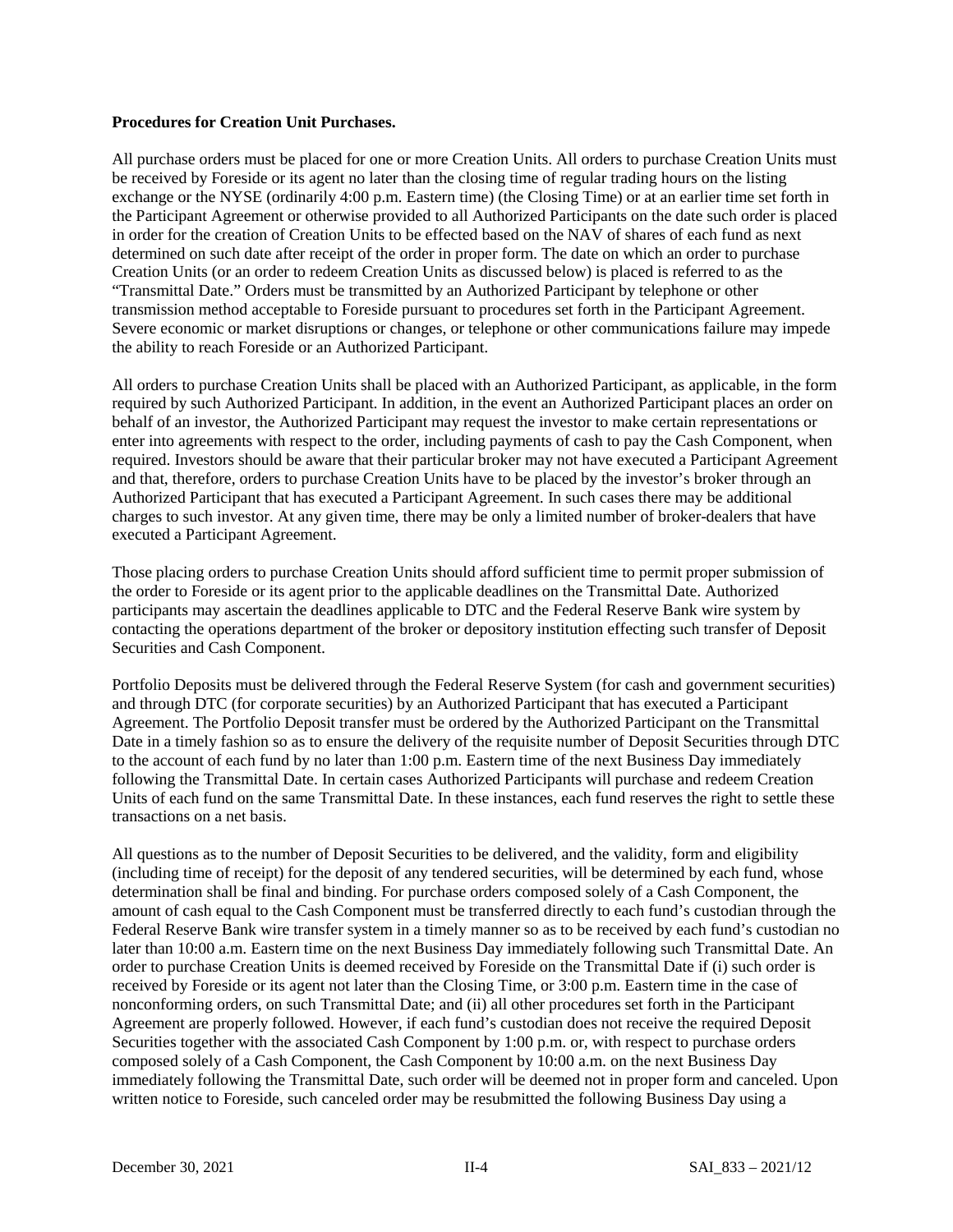Portfolio Deposit as newly constituted to reflect the next calculated NAV of each fund. The delivery of Creation Units so purchased will occur not later than the second (2nd) Business Day following the day on which the purchase order is deemed received by Foreside.

Foreside or its agent will inform the transfer agent, Putnam Management and each fund's custodian upon receipt of a purchase order. The custodian will then provide such information to the appropriate sub-custodian. The custodian will cause the sub-custodian to maintain an account into which the Deposit Securities (or the cash value of all or part of such securities, in the case of a cash purchase or "cash in lieu" amount) will be delivered. Deposit Securities must be delivered to an account maintained at the applicable local custodian. The trust must also receive, on or before the contractual settlement date, immediately available or same day funds estimated by the custodian to be sufficient to pay the Cash Component next determined after receipt in proper form of the purchase order, together with the purchase transaction fee described in Part I of this SAI.

Once the Trust has accepted a purchase order, the trust will confirm the issuance of a Creation Unit of a fund against receipt of payment, at such NAV as will have been calculated after receipt in proper form of such order. Foreside or its agent will then transmit a confirmation of acceptance of such order.

Creation Units will not be issued until the transfer of good title to the trust of the Deposit Securities and the payment of the Cash Component have been completed. When the sub-custodian has confirmed to the custodian that the required Deposit Securities (or the cash value thereof) have been delivered to the account of the relevant sub-custodian, Foreside and Putnam Management will be notified of such delivery and the trust will issue and cause the delivery of the Creation Units.

Creation Units may be created in advance of receipt by each fund of all or a portion of the applicable Deposit Securities as described below. In these circumstances, the initial deposit will have a value greater than the NAV of the shares on the date the order is placed in proper form since, in addition to available Deposit Securities, cash must be deposited in an amount equal to the sum of (i) the Cash Component (including any Transaction Fees), plus (ii) 105% of the market value of the undelivered Deposit Securities ("Additional Cash Deposit"). The order shall be deemed to be received on the Business Day on which the order is placed provided that the order is placed in proper form prior to 3:00 p.m. Eastern time on such date and federal funds in the appropriate amount are deposited with each fund's custodian by 10:00 a.m. Eastern time the following Business Day. If the order is not placed in proper form by 3:00 p.m. or federal funds in the appropriate amount are not received by 10:00 a.m. the next Business Day, then the order may be deemed to be rejected and the Authorized Participant shall be liable to each fund for losses, if any, resulting therefrom. An additional amount of cash shall be required to be deposited with each fund, pending delivery of the missing Deposit Securities to the extent necessary to maintain the Additional Cash Deposit with each fund in an amount at least equal to 105% of the daily marked to market value of the missing Deposit Securities. In the sole discretion of each fund following the Business Day on which the order was received a fund may use the cash on deposit to purchase the missing Deposit Securities. Authorized Participants will be liable to each fund for the costs incurred by each fund in connection with any such purchases. These costs will be deemed to include the amount by which the actual purchase price of the Deposit Securities exceeds the market value of such Deposit Securities on the day the purchase order was deemed received by Foreside plus the brokerage and related transaction costs associated with such purchases and the Authorized Participant shall be liable to the fund for any shortfall between the cost to the fund of purchasing any missing Deposit Securities and the value of the collateral. Each fund will return any unused portion of the Additional Cash Deposit once all of the missing Deposit Securities have been properly received by Foreside or purchased by each fund and deposited into each fund.

#### **Acceptance of Purchase Orders.**

Each fund reserves the absolute right to reject a purchase order transmitted to it by Foreside if (i) the order is not in proper form; (ii) the investor(s), upon obtaining the shares ordered, would own 80% or more of the currently outstanding shares of each fund; (iii) acceptance of the Deposit Securities would have certain adverse tax consequences to each fund; (iv) acceptance of the Portfolio Deposit would, in the opinion of the fund, be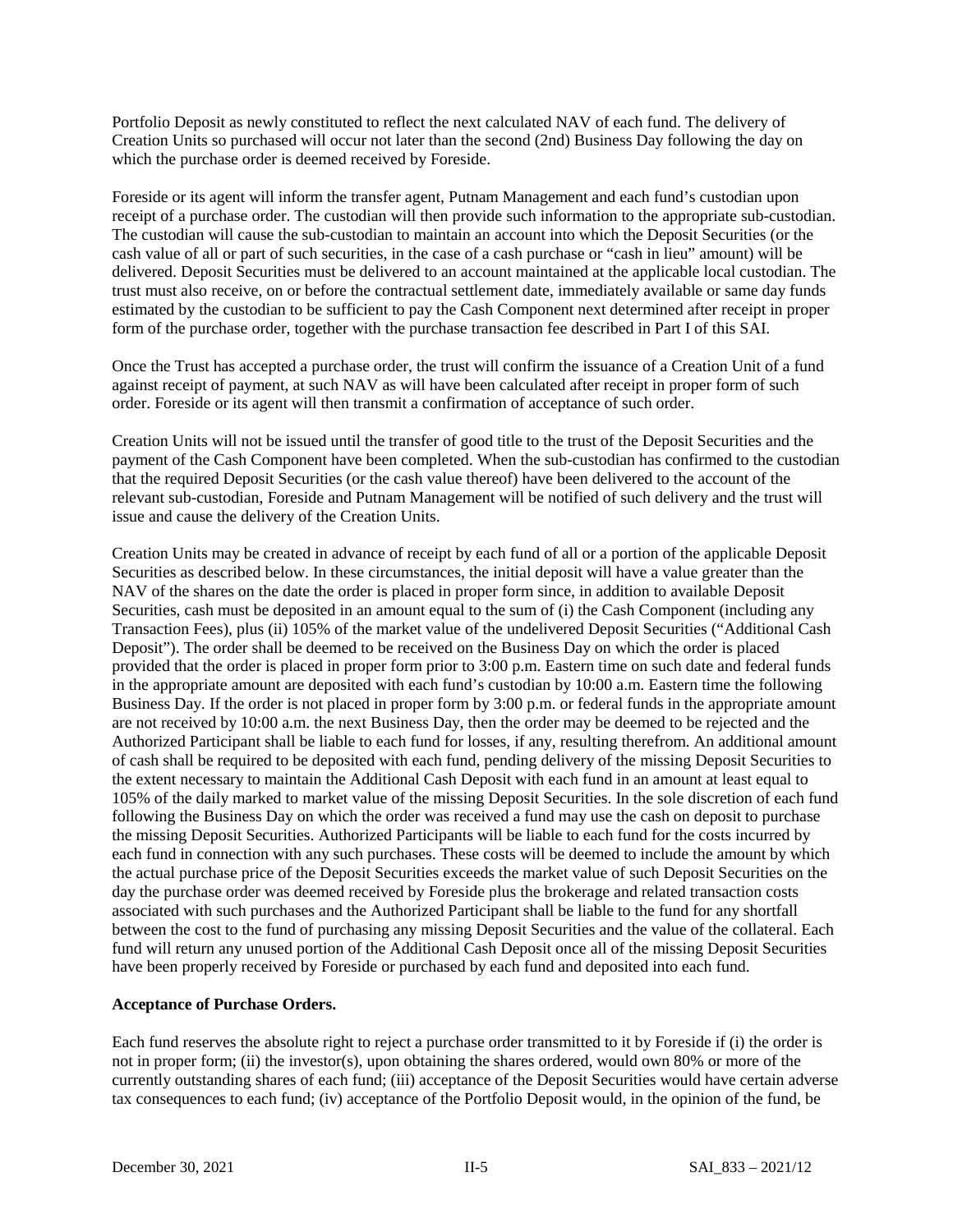unlawful; (v) acceptance of the Portfolio Deposit would otherwise, in the discretion of each fund or Putnam Management, have an adverse effect on each fund or the rights of beneficial owners; or (vi) in the event that circumstances outside the control of each fund, make it impossible to process creation orders for all practical purposes. Examples of such circumstances include, without limitation, acts of God; public service or utility problems such as earthquakes, fires, floods, extreme weather conditions, and power outages resulting in telephone, telecopy, and computer failures; wars; civil or military disturbances, including acts of civil or military authority or governmental actions; terrorism; sabotage; epidemics; riots; labor disputes; market conditions or activities causing trading halts; systems failures involving computer or other information systems affecting each fund, Putnam Management, Foreside, DTC, NSCC, the transfer agent, or any other participant in the purchase process, and similar extraordinary events. Each fund and Foreside have the right to require information to determine beneficial share ownership for purposes of (ii) above should it so choose or to rely on a certification from a broker-dealer who is a member of the Financial Industry Regulatory Authority, Inc. as to the cost basis of Deposit Securities. If creations are on an in-kind basis, the fund further reserves the absolute right to reject or suspend an order transmitted to it by Foreside and/or the transfer agent in respect of the fund if: (i) acceptance of the Deposit Securities would have certain adverse tax consequences to the fund; or (ii) for any other reasons as specified herein. Foreside or the fund shall notify a prospective purchaser of a Creation Unit and/or the Authorized Participant acting on the purchaser's behalf, of its rejection of the purchaser's order. Each fund, the transfer agent, and Foreside are under no duty, however, to verify or give notification of any defects or irregularities in any written order or in the delivery of a Portfolio Deposit, nor shall any of them incur any liability for the failure to give any such notification.

#### **Redemption of Creation Units**

Shares may be redeemed only in Creation Units at their NAV next determined after receipt of a redemption request in proper form by each fund through the transfer agent and only on a Business Day through an Authorized Participant that has entered into a Participant Agreement. Each fund generally will not redeem shares in amounts less than Creation Unit-size aggregations. Beneficial Owners must accumulate enough shares to constitute a Creation Unit in order to have such shares redeemed by each fund. There can be no assurance, however, that there will be sufficient liquidity in the public trading market at any time to permit assembly of a Creation Unit. Investors should expect to incur brokerage and other costs in connection with assembling a sufficient number of shares to constitute a redeemable Creation Unit.

The redemption proceeds for a Creation Unit may consist of a portfolio of securities (Fund Securities) – as announced by Putnam Management, or its agent, on the Business Day of the request for redemption received in proper form – plus cash in an amount equal to the difference between the NAV of the shares being redeemed, as next determined after a receipt of the request in proper form, and the value of the Fund Securities ("Cash Redemption Amount"), less a redemption transaction fee and any variable fee as listed in Part I of this SAI. In the event that the Fund Securities have a value greater than the NAV of the shares being redeemed, a compensating cash payment to a fund equal to the differential plus the applicable redemption transaction fee is required to be made by or through an Authorized Participant by the redeeming shareholder. Notwithstanding the foregoing, each fund will substitute a cash-in-lieu amount to replace any Fund Security that is a nondeliverable instrument. The amount of the cash paid out in such cases will be equivalent to the value of the instrument listed as a Fund Security. In addition, a fund generally substitutes a cash in lieu amount to replace any Fund Securities that are Representative ETFs.

The right of redemption may be suspended or the date of payment postponed with respect to each fund (i) for any period during which the NYSE is closed (other than customary weekend and holiday closings); (ii) for any period during which trading on the NYSE is suspended or restricted; (iii) for any period during which an emergency exists as a result of which disposal of the shares or determination of each fund's NAV is not reasonably practicable; or (iv) in such other circumstances as is permitted by the SEC.

Orders to redeem Creation Units must be delivered through an Authorized Participant. An order to redeem Creation Units is deemed received by each fund on the Transmittal Date if (i) such order is received in proper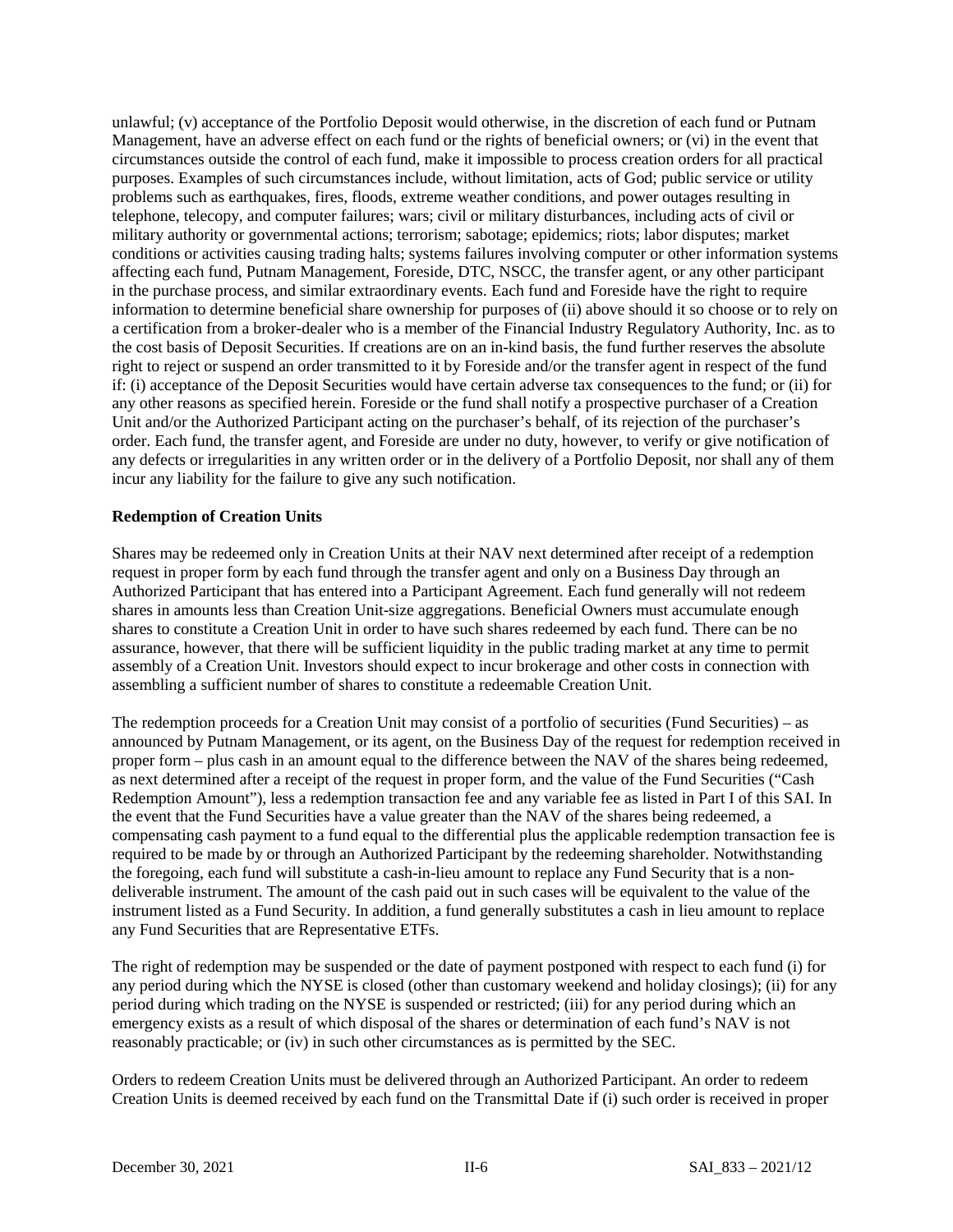form by the transfer agent not later than the Closing Time (or one hour prior to the Closing Time (ordinarily 3:00 p.m. Eastern Time) for nonconforming orders) on such Transmittal Date; (ii) such order is accompanied or followed by the requisite number of shares of each fund and the Cash Redemption Amount specified in such order, which delivery must be made through DTC to each fund's custodian no later than 1:00 p.m., for the shares, and 3:00 p.m., for the Cash Redemption Amount, Eastern time on the next Business Day following such Transmittal Date (the "DTC Cut-Off-Time"); and (iii) all other procedures set forth in the Participant Agreement are properly followed. The requisite Fund Securities and the Cash Redemption Amount will generally be transferred by the second (2nd) Business Day following the date on which such request for redemption is deemed received, which will generally be no more than seven (7) days after such request for redemption but may be up to fifteen days for funds that invest in foreign securities. In certain cases, Authorized Participants will redeem and purchase Creation Units of each fund on the same Transmittal Date. In these instances, each fund reserves the right to settle these transactions on a net basis.

If each fund determines, based on information available to each fund when a redemption request is submitted by an Authorized Participant, that: (i) the short interest of each fund in the marketplace (*i.e.,* the number of shares of the fund that have been sold short but have not yet been covered or closed out) is greater than or equal to 100%; and (ii) the orders in the aggregate from all Authorized Participants redeeming shares on a Business Day represent 25% or more of the outstanding shares of each fund, such Authorized Participant will be required to verify to each fund the accuracy of its representations that are deemed to have been made by submitting a request for redemption. If, after receiving notice of the verification requirement, the Authorized Participant does not verify the accuracy of its representations that are deemed to have been made by submitting a request for redemption in accordance with this requirement, its redemption request will be considered not to have been received in proper form.

To the extent contemplated by an Authorized Participant's agreement, in the event the Authorized Participant has submitted a redemption request in proper form but is unable to transfer all or part of the Creation Units to be redeemed to Foreside, on behalf of each fund, at or prior to the closing time of regular trading on the listing exchange on the date such redemption request is submitted, Foreside will nonetheless accept the redemption request in reliance on the undertaking by the Authorized Participant to deliver the missing fund shares as soon as possible, which undertaking shall be secured by the Authorized Participant's delivery and maintenance of collateral consisting of cash having a value (marked to market daily) at least equal to 105% of the value of the missing fund shares. The current procedures for collateralization of missing shares require, among other things, that any cash collateral shall be in the form of U.S. dollars in immediately-available funds and shall be held by each fund and marked to market daily, and that the fees of each fund and any sub-custodians in respect of the delivery, maintenance, and redelivery of the cash collateral shall be payable by the Authorized Participant. The Participant Agreement will permit each fund to purchase the missing fund shares or acquire the Deposit Securities underlying such shares at any time and will subject the Authorized Participant to liability for any shortfall between the cost to each fund of purchasing such shares or Deposit Securities and the value of the collateral.

The calculation of the value of the Fund Securities and the Cash Redemption Amount to be delivered upon redemption will be made by Putnam Management according to the procedures set forth in the section entitled "Determination of Net Asset Value" computed on the Business Day on which a redemption order is deemed received by the transfer agent. Therefore, if a conforming redemption order in proper form is submitted to the transfer agent by an Authorized Participant not later than Closing Time, or 3:00 p.m. Eastern time in the case of nonconforming orders, on the Transmittal Date, and the requisite number of shares of each fund are delivered to each fund's custodian prior to the DTC Cut-Off-Time, then the value of the Fund Securities and the Cash Redemption Amount to be delivered will be determined by State Street Bank and Trust Company on such Transmittal Date. If, however, a conforming redemption order is submitted to the transfer agent by an Authorized Participant not later than the Closing Time, or 3:00 p.m. Eastern time in the case of nonconforming orders, on the Transmittal Date but either (i) the requisite number of shares of each fund and the Cash Redemption Amount are not delivered by the DTC Cut-Off-Time as described above on the next Business Day following the Transmittal Date, or (ii) the redemption order is not submitted in proper form, then the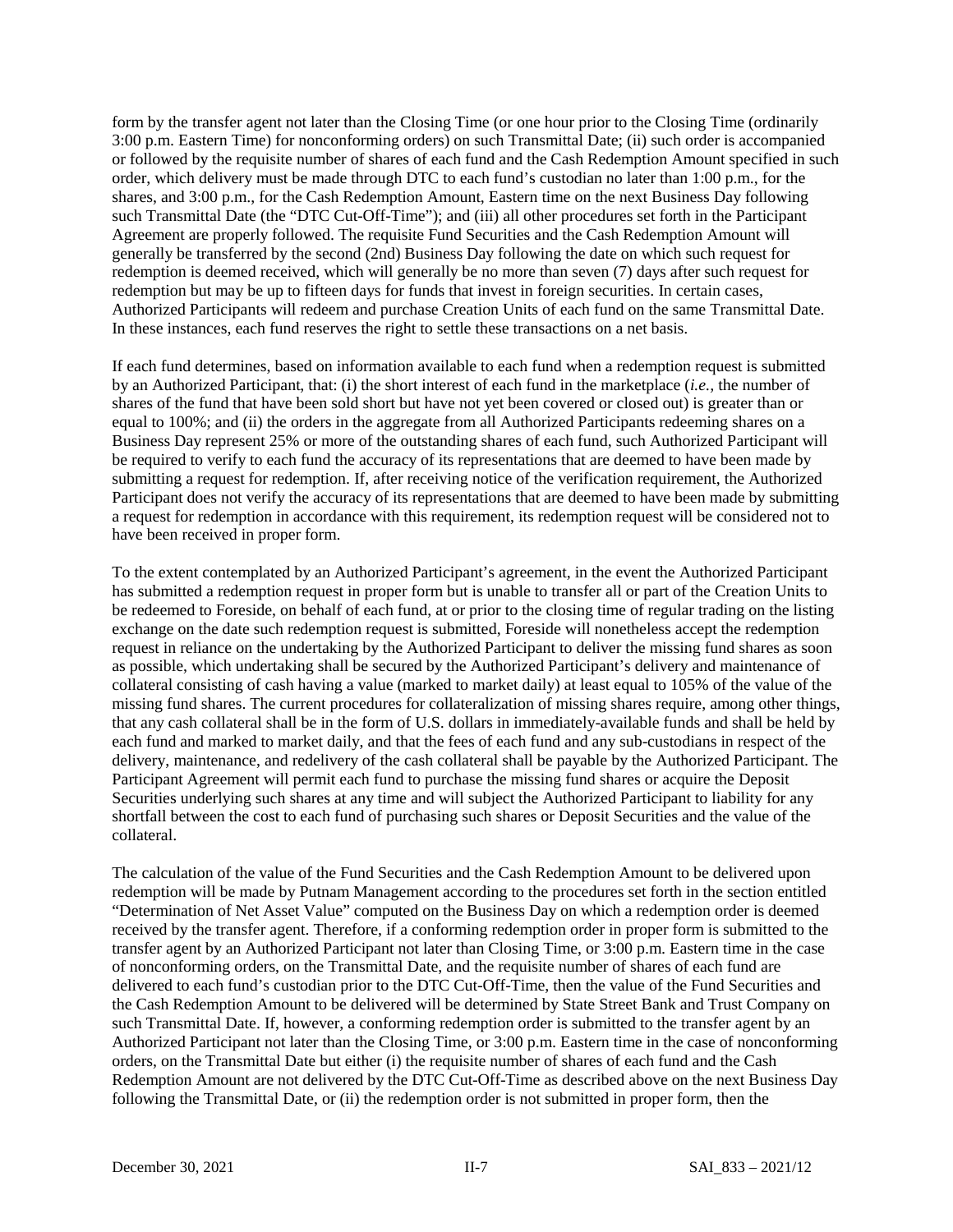redemption order will not be deemed received as of the Transmittal Date. In such case, the value of the Fund Securities and the Cash Redemption Amount to be delivered will be computed as of the Closing Time on the Business Day that such order is deemed received by the transfer agent, i.e., the Business Day on which the shares of each fund are delivered through DTC to Foreside by the DTC Cut-Off-Time on such Business Day pursuant to a properly submitted redemption order.

A fund may in its discretion exercise its option to redeem shares in cash, and the redeeming Beneficial Owner will be required to receive its redemption proceeds in cash. In addition, an investor may request a redemption in cash that each fund may, in its sole discretion, permit. In either case, the investor will receive a cash payment equal to the NAV of its shares based on the NAV of shares of each fund next determined after the redemption request is received in proper from (minus a redemption transaction fee and additional charge for requested cash redemptions specified above, to offset each fund's brokerage and other transaction costs associated with the disposition of Fund Securities). In addition, each fund reserves the right to honor a redemption request by delivering a basket of securities or cash that differs from the Fund Securities.

Redemption of shares for Fund Securities will be subject to compliance with applicable federal and state securities laws and each fund (whether or not it otherwise permits cash redemptions) reserves the right to redeem Creation Units for cash to the extent that each fund could not lawfully deliver specific Fund Securities upon redemptions or could not do so without first registering the Fund Securities under such laws. An Authorized Participant or a Beneficial Owner for which it is acting subject to a legal restriction with respect to a particular stock included in the Fund Securities applicable to the redemption of a Creation Unit may be paid an equivalent amount of cash. The Authorized Participant may request the redeeming Beneficial Owner of the shares to complete an order form or to enter into agreements with respect to such matters as compensating cash payment.

In connection with taking delivery of shares for Fund Securities upon redemption of Creation Units, a redeeming shareholder or entity acting on behalf of a redeeming shareholder must maintain appropriate custody arrangements with a qualified broker-dealer, bank or other custody providers in each jurisdiction in which any of the Fund Securities are customarily traded, to which account such Fund Securities will be delivered. If neither the redeeming shareholder nor the entity acting on behalf of a redeeming shareholder has appropriate arrangements to take delivery of the Fund Securities in the applicable foreign jurisdiction and it is not possible to make other such arrangements, or if it is not possible to effect deliveries of the Fund Securities in such jurisdictions, the trust may, in its discretion, exercise its option to redeem such shares in cash, and the redeeming shareholder will be required to receive its redemption proceeds in cash.

Deliveries of redemption proceeds generally will be made within two Business Days. Due to the schedule of holidays in certain countries, however, the delivery of redemption proceeds may take longer than two Business Days after the day on which the redemption request is received in proper form. In such cases, the local market settlement procedures will not commence until the end of the local holiday periods.

### **Creation/Redemption Transaction Fees**

The funds generally impose a "Transaction Fee" on investors purchasing or redeeming Creation Units. The Transaction Fee will be limited to amounts that have been determined by Putnam Management to be appropriate. The purpose of the Transaction Fee is to protect the existing shareholders of the funds from the dilutive costs associated with the purchase and redemption of Creation Units. Where a fund permits cash creations (or redemptions) or cash in lieu of depositing one or more Deposit Securities, the purchaser (or redeemer) may be assessed a higher Transaction Fee to offset the transaction cost to a fund of buying (or selling) those particular Deposit Securities. To the extent a purchase/redemption transaction consists of cash and/or in-kind securities, the standard fee applies to in-kind purchases and redemptions of creation units and an additional transaction fee (up to the maximum amounts shown in Part I of this SAI) may also be imposed. Each fund reserves the right to not impose the additional transaction fee or to vary the amount of the additional transaction fee, up to the maximum listed in Part I of this SAI, depending on the materiality of the fund's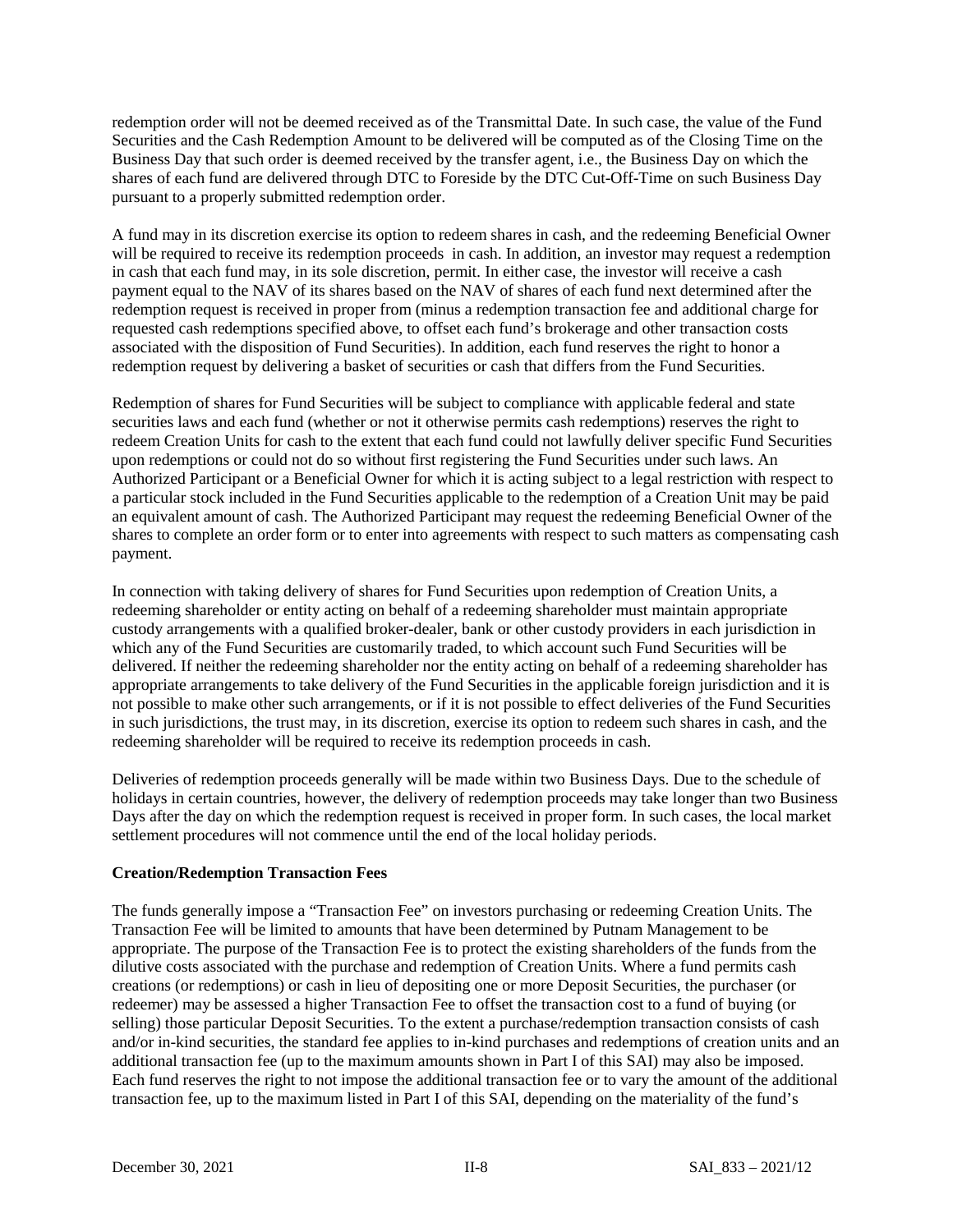actual transaction costs incurred or where the Adviser believes that not imposing or varying the additional transaction fee would be in the fund's interest. Transaction fees associated with the redemption of Creation Units will not exceed 2% of the value of shares redeemed. To the extent the fund cannot recoup the amount of transaction costs incurred in connection with a redemption from the redeeming shareholder because of the 2% cap or otherwise, those transaction costs will be borne by the fund's remaining shareholders and negatively affect the fund's performance. Actual transaction costs may vary depending on the time of day an order is received or the nature of the securities. Investors bear the costs of transferring Deposit Securities or Fund Securities to/from each fund to/from their account or on their order. See "Creation/Redemption Transaction Fees" in Part I of this SAI for information on standard transaction fees and maximum additional transaction fees.

### **MISCELLANEOUS INVESTMENTS, INVESTMENT PRACTICES AND RISKS**

As noted in the prospectus, in addition to the main investment strategies and the principal risks described in the prospectus, the fund may employ other investment practices and may be subject to other risks, which are described below. Because the following is a combined description of investment strategies of all of the funds that are series of Putnam ETF Trust, certain matters described herein may not apply to your fund. Unless a strategy or policy described below is specifically prohibited or limited by the investment restrictions discussed in the fund's prospectus or in this SAI, or by applicable law, the fund may engage in each of the practices described below without limit. This section contains information on the investments and investment practices listed below. With respect to funds for which Putnam Investments Limited ("PIL") serves as sub-adviser (as described in the fund's prospectus), references to Putnam Management in this section include PIL, as appropriate.

Under the terms of the ETF Exemptive Order, each fund's investments are limited to the following: exchangetraded common stocks excluding penny stocks, exchange-traded preferred stocks, common stocks listed on a foreign exchange that trade on such exchange contemporaneously with shares of the fund, other ETFs, exchange-traded notes, exchange-traded American Depositary Receipts ("ADRs"), exchange-traded real estate investment trusts ("REITs"), exchange-traded commodity pools, exchange-traded metals trusts, exchangetraded currency trusts, and exchange-traded futures that trade contemporaneously with shares of the fund, as well as cash, short-term U.S. Treasury securities, government money market funds, and repurchase agreements (collectively, "Permissible Investments"). The funds may not borrow for investment purposes or hold short positions. The funds may not purchase any securities that are illiquid investments (as defined in Rule 22e-4(a)(8) under the 1940 Act) at the time of purchase.

| <b>Cash Management</b>                                    | Market Risk                                  |
|-----------------------------------------------------------|----------------------------------------------|
| Commodity Pools, Currency Trusts, and Metal Trusts        | <b>Money Market Instruments</b>              |
| Commodities and Commodity-Related Investments             | <b>Preferred Stocks</b>                      |
| <b>Debt Securities</b>                                    | Real Estate Investment Trusts (REITs)        |
| Derivatives                                               | Repurchase Agreements                        |
| <b>ESG</b> Considerations                                 | <b>Securities Loans</b>                      |
| <b>Exchange-Traded Notes</b>                              | Securities of Other ETFs                     |
| Foreign Investments and Related Risks                     | <b>Short-Term Trading</b>                    |
| <b>Futures Contracts</b>                                  | <b>Special Purpose Acquisition Companies</b> |
| <b>Illiquid Investments</b>                               | <b>Structured Investments</b>                |
| Initial Public Offerings (IPOs)                           | <b>Tax-exempt Securities</b>                 |
| Legal and Regulatory Risk Relating to Investment Strategy | <b>Temporary Defensive Strategies</b>        |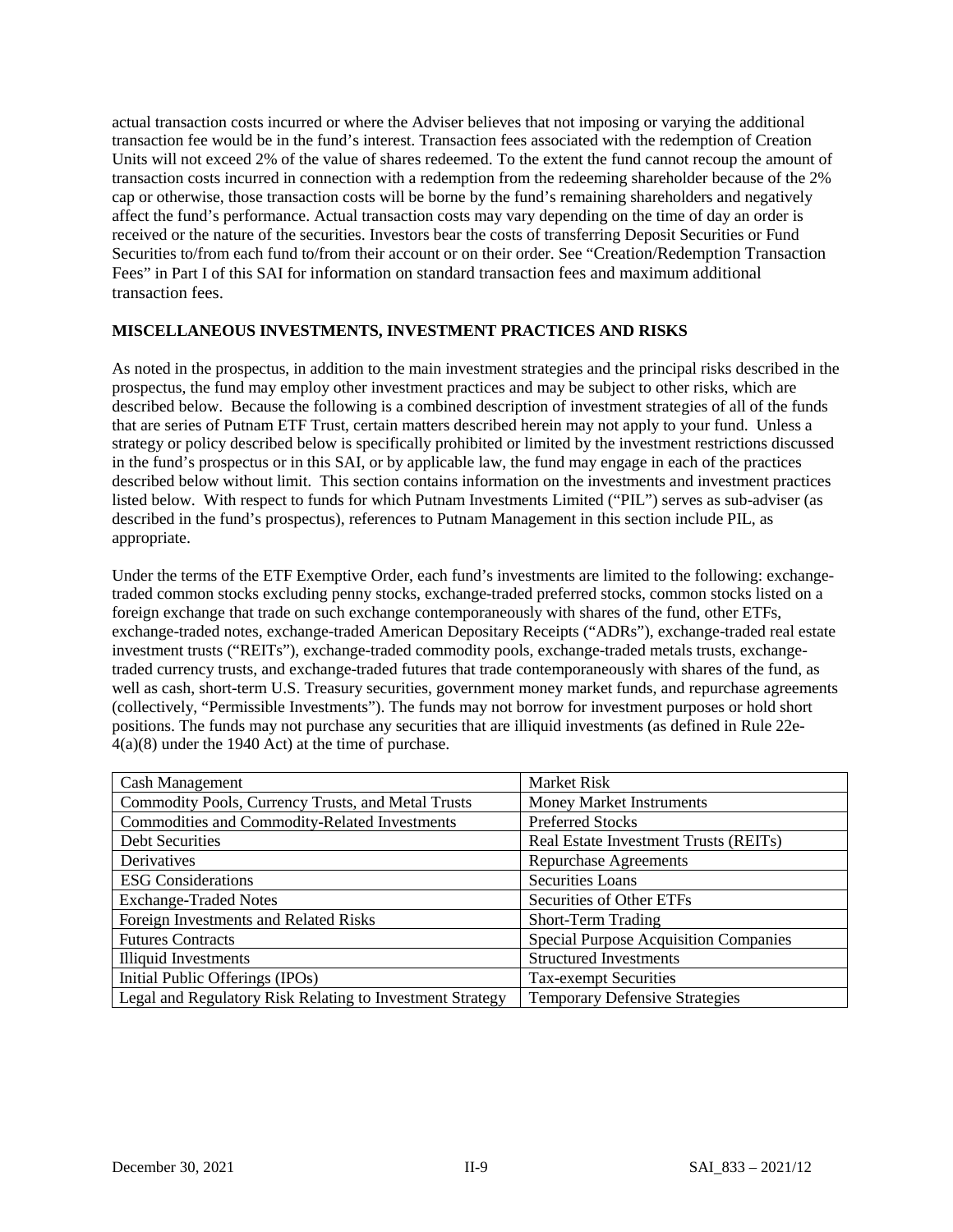#### **Cash Management**

A fund may hold uninvested short-term U.S. Treasury securities, repurchase agreements, or shares of government money market funds. Generally, these securities offer less potential for gains than other types of securities.

Each fund participates in a committed line of credit provided by State Street Bank and Trust Company and an uncommitted line of credit provided by State Street Bank and Trust Company. These lines of credit are intended to provide a temporary source of cash in extraordinary or emergency circumstances, such as unexpected shareholder redemption requests. The fund may pay a commitment or other fee to maintain a line of credit, in addition to the stated interest rate. Each participating fund in the committed line of credit is required to maintain a specified asset coverage ratio.

#### **Commodity Pools, Currency Trusts, and Metal Trusts**

Exchange-traded commodity pools may invest heavily in futures, commodities, and other derivatives. These exchange-traded commodity pools may use financial leverage, which may cause greater gains and losses. The funds are exposed to risks related to market, leverage, imperfect correlations with underlying investments or the portfolio holdings, price volatility, counterparty risk, liquidity, valuation, and regulatory risks.

Exchange-traded currency trusts are exposed to fluctuations in foreign exchange rate risks; global and regional political, regulatory, economic situations; inflation risk; and volatile interest rates.

Exchange-traded metal trusts may invest and hold some or all assets in metals, such as gold and silver. The investments may include physical assets of the trust or investments in the form of derivatives, such as spots, forwards, and futures. The trusts may also invest in industries associated with metal production, such as mine production. The investments are subject to a number of risks. The underlying value of the metals; international, economic, monetary and political factors, many of which are unpredictable; and changing tax, royalty, land and mineral rights ownership and leasing regulations in metal producing countries.

#### **Commodities and Commodity-Related Investments**

A fund may gain exposure to commodity markets by investing in exchange-traded commodity pools or certain exchange-traded futures.

Commodity prices can be extremely volatile and may be directly or indirectly affected by many factors, including changes in overall market movements, real or perceived inflationary trends, commodity index volatility, changes in interest rates or currency exchange rates, population growth and changing demographics, and factors affecting a particular industry or commodity, such as drought, floods, or other weather conditions or natural disasters, livestock disease, trade embargoes, economic sanctions, competition from substitute products, transportation bottlenecks or shortages, fluctuations in supply and demand, tariffs, and international regulatory, political, and economic developments (*e.g.*, regime changes and changes in economic activity levels). In addition, some commodities are subject to limited pricing flexibility because of supply and demand factors, and others are subject to broad price fluctuations as a result of the volatility of prices for certain raw materials and the instability of supplies of other materials.

Actions of and changes in governments, and political and economic instability, in commodity-producing and exporting countries may affect the production and marketing of commodities. In addition, commodity-related industries throughout the world are subject to greater political, environmental, and other governmental regulation than many other industries. Changes in government policies and the need for regulatory approvals may adversely affect the products and services of companies in the commodities industries. For example, the exploration, development, and distribution of coal, oil, and gas in the United States are subject to significant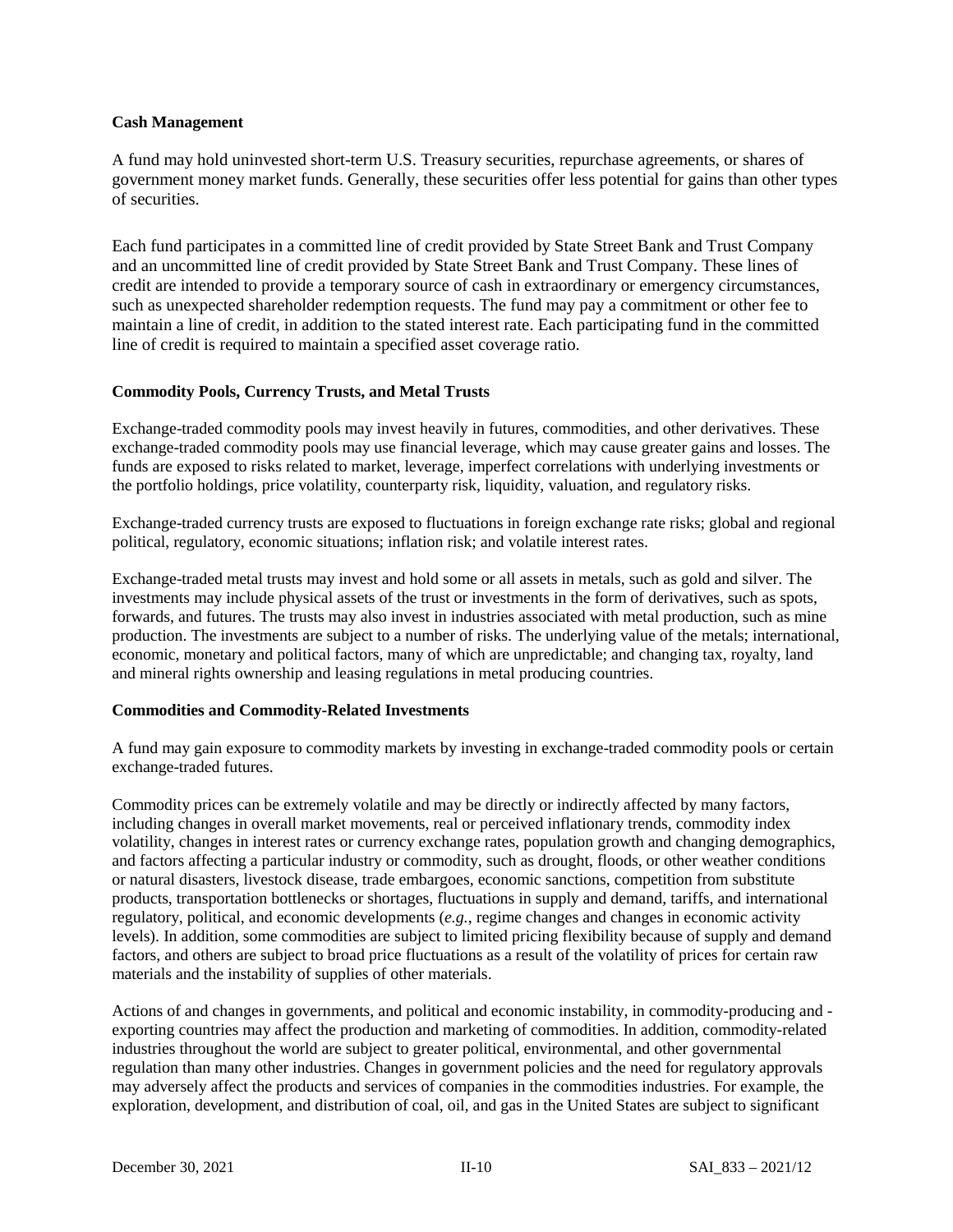federal and state regulation, which may affect rates of return on coal, oil, and gas and the kinds of services that the federal and state governments may offer to companies in those industries. In addition, compliance with environmental and other safety regulations has caused many companies in commodity-related industries to incur production delays and significant costs. Government regulation also may impede the development of new technologies. The effect of future regulations affecting commodity-related industries cannot be predicted. The value of commodity-related derivatives fluctuates based on changes in the values of the underlying commodity, commodity index, futures contract, or other economic variable to which they are related. Additionally, economic leverage will increase the volatility of these instruments as they may increase or decrease in value more quickly than the underlying commodity or other relevant economic variable. See "Derivatives" and "Futures Contracts and Related Options" herein for more information on the fund's investments in derivatives.

#### **Debt Securities**

Debt securities are used by issuers to borrow money. The issuer usually pays a fixed, variable, or floating rate of interest, and must repay the amount borrowed, usually at the maturity of the security. Some debt securities, such as zero-coupon bonds, do not pay interest but are sold at a deep discount from their face values. A fund's investments in debt securities are limited to short-term U.S. Treasury securities and exchange-traded notes.

#### **Derivatives**

Derivatives are financial instruments whose value depends upon, or is derived from, the value or other attributes of one or more underlying investments, pools of investments, indexes or currencies. Investments in derivatives may be applied toward meeting a requirement to invest in a particular kind of investment if the derivatives have economic characteristics similar to that investment.

The value of derivatives may move in unexpected ways due to unanticipated market movements, the use of leverage, imperfect correlation between the derivatives instrument and the reference asset, or other factors, especially in unusual market conditions, and may result in increased volatility. Derivatives may be difficult to value and may increase the fund's transactions costs. The successful use of derivatives depends on the ability to manage these sophisticated instruments. There is no assurance that the fund's use of derivative instruments will enable the fund to achieve its investment objective or that Putnam Management will be able to predict correctly the direction of securities prices, interest rates, currency exchange rates and other economic factors.

The fund's use of derivatives may cause the fund to recognize higher amounts of short-term capital gains, which are generally taxed to individual shareholders at ordinary income tax rates, and higher amounts of ordinary income, and more generally may affect the timing, character and amount of a fund's distributions to shareholders.

The fund's use of certain derivatives may in some cases involve forms of financial leverage, which means they provide the fund with investment exposure greater than the value of the fund's investment in the derivatives. The use of leverage involves risk and may increase the volatility of the fund's net asset value.

Some derivatives transactions are required to be centrally cleared, and a party to a cleared derivatives transaction is subject to the credit risk of the clearing house and the clearing member through which it holds its cleared position. Credit risk of market participants with respect to derivatives that are centrally cleared is concentrated in a few clearing houses, and it is not clear how an insolvency proceeding of a clearing house would be conducted and what impact an insolvency of a clearing house would have on the financial system or on the fund's ability to exercise remedies. Also, the fund is subject to risk if it enters into a derivatives transaction that is required to be cleared, and no clearing member is willing or able to clear the transaction on the fund's behalf.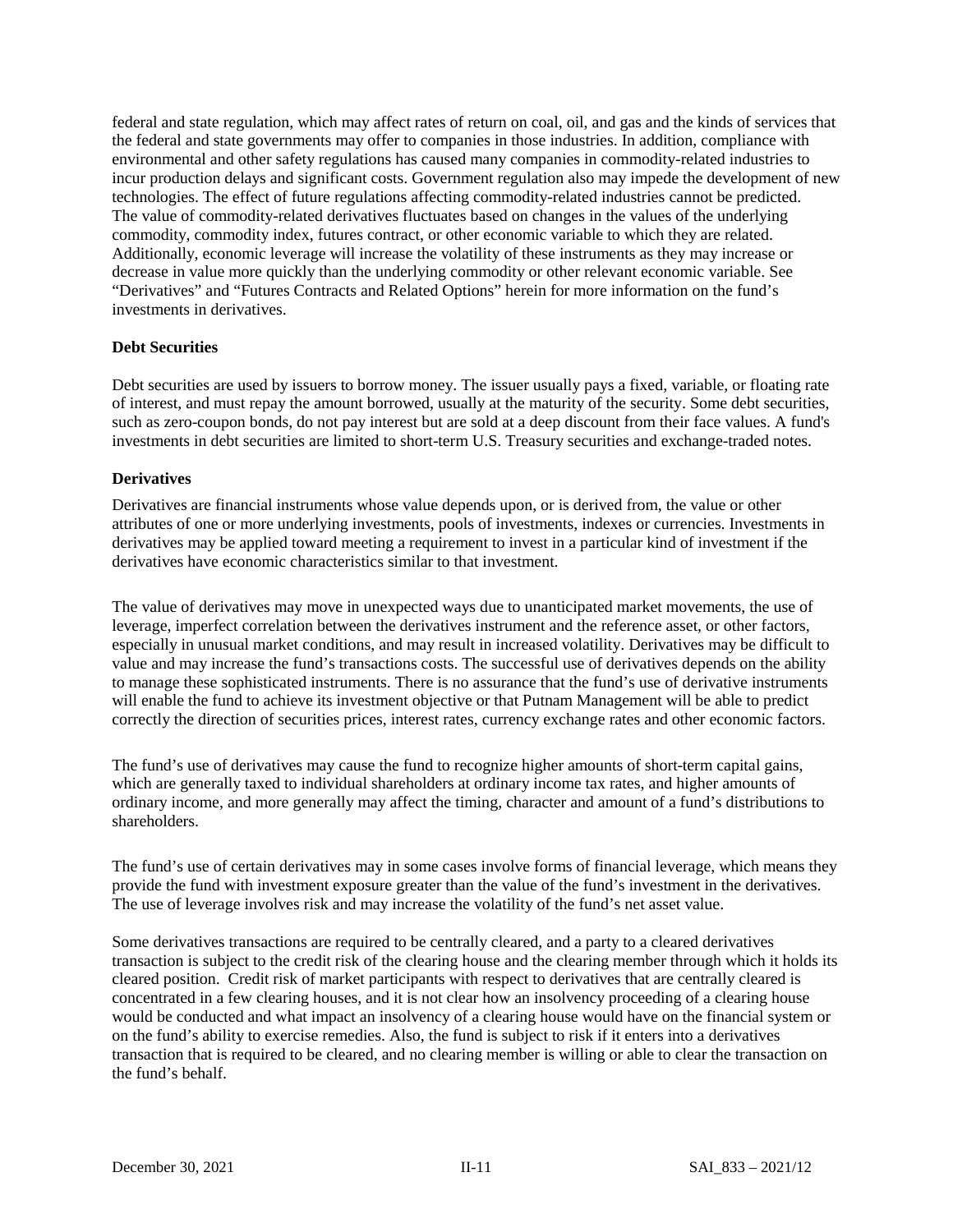Derivatives also are subject to the risk that the fund may be delayed or prevented from recovering margin or other amounts deposited with a clearinghouse, futures commission merchant or other counterparty. If the fund has insufficient cash, it may have to sell securities to meet daily variation margin requirements at a time when it may be disadvantageous to do so.

To the extent the fund is required to segregate or "set aside" (often referred to as "asset segregation") liquid assets or otherwise cover open positions with respect to certain derivative instruments, the fund may be required to sell portfolio instruments to meet these asset segregation requirements. There is a possibility that segregation involving a large percentage of the fund's assets could impede portfolio management or the fund's ability to meet redemption requests or other current obligations.

Other risks arise from the potential inability to terminate or sell derivatives positions. A liquid secondary market may not always exist for the fund's derivatives positions. In fact, some over-the-counter instruments may be considered illiquid, and it may not be possible for the fund to liquidate a derivative position at an advantageous time or price, which may result in significant losses.

Legislation and regulation of derivatives in the U.S. and other countries may make derivatives more costly and/or less liquid, limit the availability of certain types of derivatives, cause the fund to change its use of derivatives, or otherwise adversely affect the fund's use of derivatives.

The fund's investments in derivatives are limited to exchange-traded futures, which are U.S. listed futures contracts where the future contract's reference asset is an asset that the fund could invest in directly, or in the case of an index future, is based on an index of a type of asset that the Fund could invest in directly, such as an S&P 500 index future. All future contracts that the fund may invest in will be traded on a U.S. futures exchange, such as the Chicago Board of Trade or the Chicago Mercantile Exchange.

#### **ESG Considerations**

A fund may integrate environmental, social, or governance ("ESG") considerations into its research process and/or investment decision-making. Putnam Management believes that ESG considerations, like other, more traditional subjects of investment analysis such as market position, growth prospects, and business strategy, have the potential to impact risk and returns. The relevance and materiality of ESG considerations in a fund's process will differ from strategy to strategy, from sector to sector, and from portfolio manager to portfolio manager, and, in some cases (such as where Putnam Management lacks relevant ESG data), ESG considerations may not represent a material component of a fund's investment process. Other than in the case of Putnam Sustainable Future ETF and Putnam Sustainable Leaders ETF, the consideration of ESG factors as part of a fund's investment process does not mean that a fund pursues a specific "ESG" or "sustainable" investment strategy, and, depending on the fund, Putnam Management may sometimes make investment decisions other than on the basis of relevant ESG considerations.

### **Exchange-Traded Notes**

The fund may invest in exchange-traded notes ("ETNs"). An ETN is a type of senior, unsecured, unsubordinated debt security whose returns are linked to the performance of a particular market index or other reference assets less applicable fees and expenses. ETNs are listed on an exchange and traded in the secondary market. Investors may hold the ETN until maturity, at which time the issuer is obligated to pay a return linked to the performance of the relevant market index less applicable fees and expenses. ETNs typically do not make periodic interest payments and principal typically is not protected.

The market value of an ETN may be influenced by, among other things, time to maturity, level of supply and demand of the ETN, economic, legal, political or geographic events that affect the reference assets, volatility and lack of liquidity in the reference assets, changes in the applicable interest rates, the current performance of the market index to which the ETN is linked, and the credit rating of the ETN issuer. The market value of an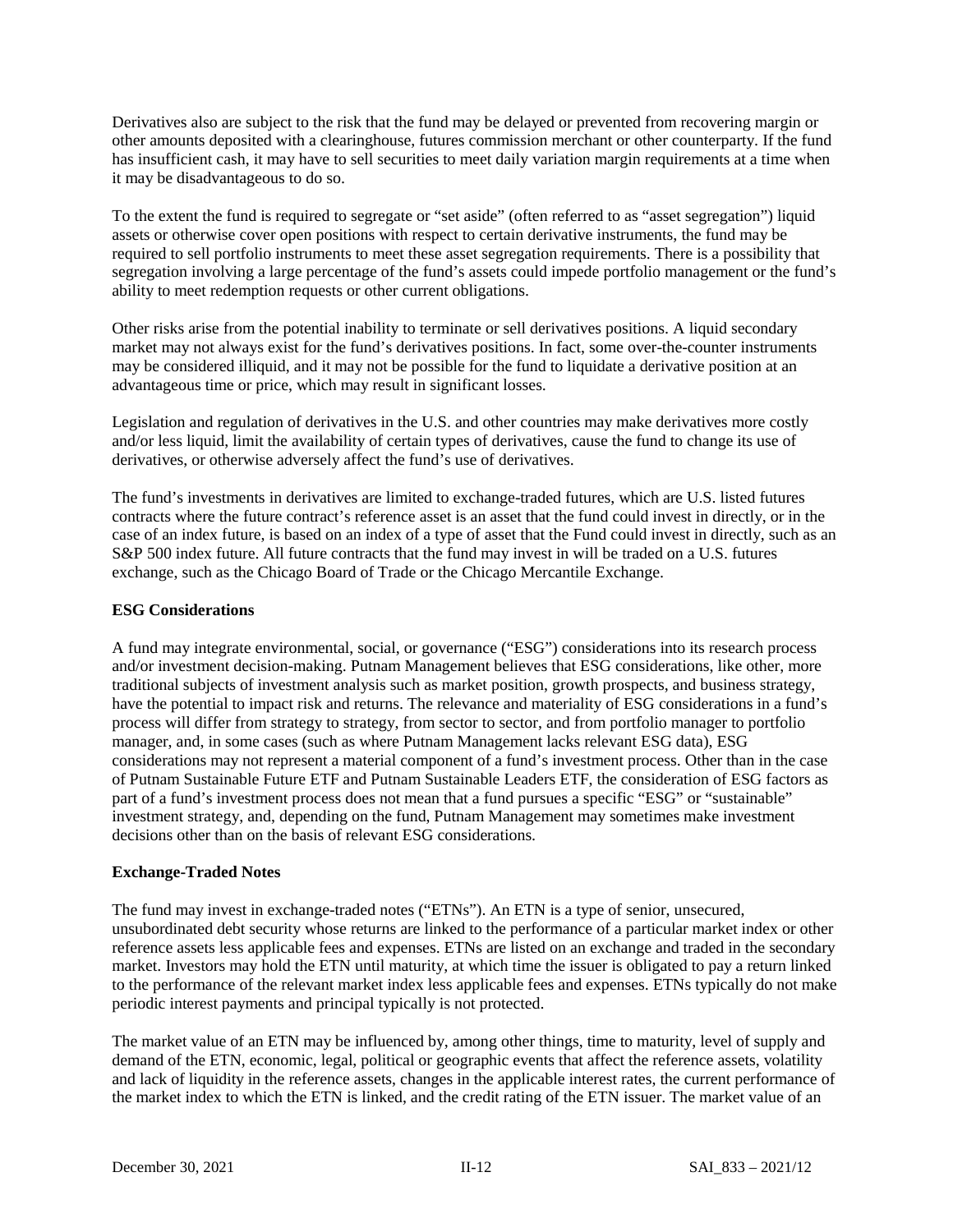ETN may differ from the performance of the applicable market index, and there may be times when an ETN trades at a premium or discount. This difference in price may be due to the fact that the supply and demand in the market for ETNs at any point in time is not always identical to the supply and demand in the market for the securities underlying the market index that the ETN seeks to track. A change in the issuer's credit rating may also impact the value of an ETN despite the underlying market index remaining unchanged.

ETNs are also subject to tax risk. No assurance can be given that the Internal Revenue Service (the "IRS") will accept, or a court will uphold, how the fund characterizes and treats ETNs for tax purposes.

An ETN that is tied to a specific market index may not be able to replicate and maintain exactly the composition and relative weighting of securities, commodities or other components in the applicable market index. ETNs also incur certain expenses not incurred by their applicable market index, and the fund would bear a proportionate share of any fees and expenses borne by the ETN in which it invests.

The fund's ability to sell its ETN holdings may be limited by the availability of a secondary market. In addition, although an ETN may be listed on an exchange, the issuer may not be required to maintain the listing, and there can be no assurance that a secondary market will exist for an ETN. Some ETNs that use leverage in an effort to amplify the returns of an underlying market index can, at times, be relatively illiquid and may therefore be difficult to purchase or sell at a fair price. Leveraged ETNs may offer the potential for greater return, but the potential for loss and speed at which losses can be realized also are greater. The extent of the fund's investment in commodity-linked ETNs, if any, is limited by tax considerations. For more information regarding the tax treatment of commodity-linked ETNs, please see "Taxes" below.

ETNs are generally similar to structured investments. For discussion of these investments and the risks generally associated with them, see "Structured Investments" in this SAI.

#### **Foreign Investments and Related Risks**

A fund may only invest in common stocks listed on a foreign exchange that trades contemporaneously with the fund's shares. A may also invest in ADRs and ETFs that invest in foreign securities. Foreign securities are normally denominated and traded in foreign currencies. As a result, the value of the fund's foreign investments and the value of its shares may be affected favorably or unfavorably by changes in currency exchange rates relative to the U.S. dollar. In addition, the fund is required to compute and distribute its income in U.S. dollars. Therefore, if the exchange rate for a foreign currency declines after a fund's income has been earned and translated into U.S. dollars (but before payment), the fund could be required to liquidate portfolio securities to make such distributions. Similarly, if an exchange rate declines between the time a fund incurs expenses in U.S. dollars and the time such expenses are paid, the amount of such currency required to be converted into U.S. dollars in order to pay such expenses in U.S. dollars will be greater than the equivalent amount in any such currency of such expenses at the time they were incurred.

There may be less information publicly available about a foreign issuer than about a U.S. issuer, and foreign issuers may not be subject to accounting, auditing, custody, disclosure and financial reporting standards and practices comparable to those in the United States. In addition, there may be less (or less effective) regulation of exchanges, brokers and listed companies in some foreign countries. The securities of some foreign issuers are less liquid and at times more volatile than securities of comparable U.S. issuers. Foreign brokerage commissions, custodial expenses and other fees are also generally higher than in the United States. Foreign settlement procedures and trade regulations may be more complex and involve certain risks (such as delay in payment or delivery of securities or in the recovery of the fund's assets held abroad) and expenses not present in the settlement of investments in U.S. markets. In addition, local market holidays or other factors may extend the time for settlement of purchases and sales of the Fund's investments in securities that trade on foreign markets. Such investments may also involve the risk that an entity involved in the settlement may not meet its obligations. Extended settlement cycles or other delays in settlement may increase the fund's liquidity risk and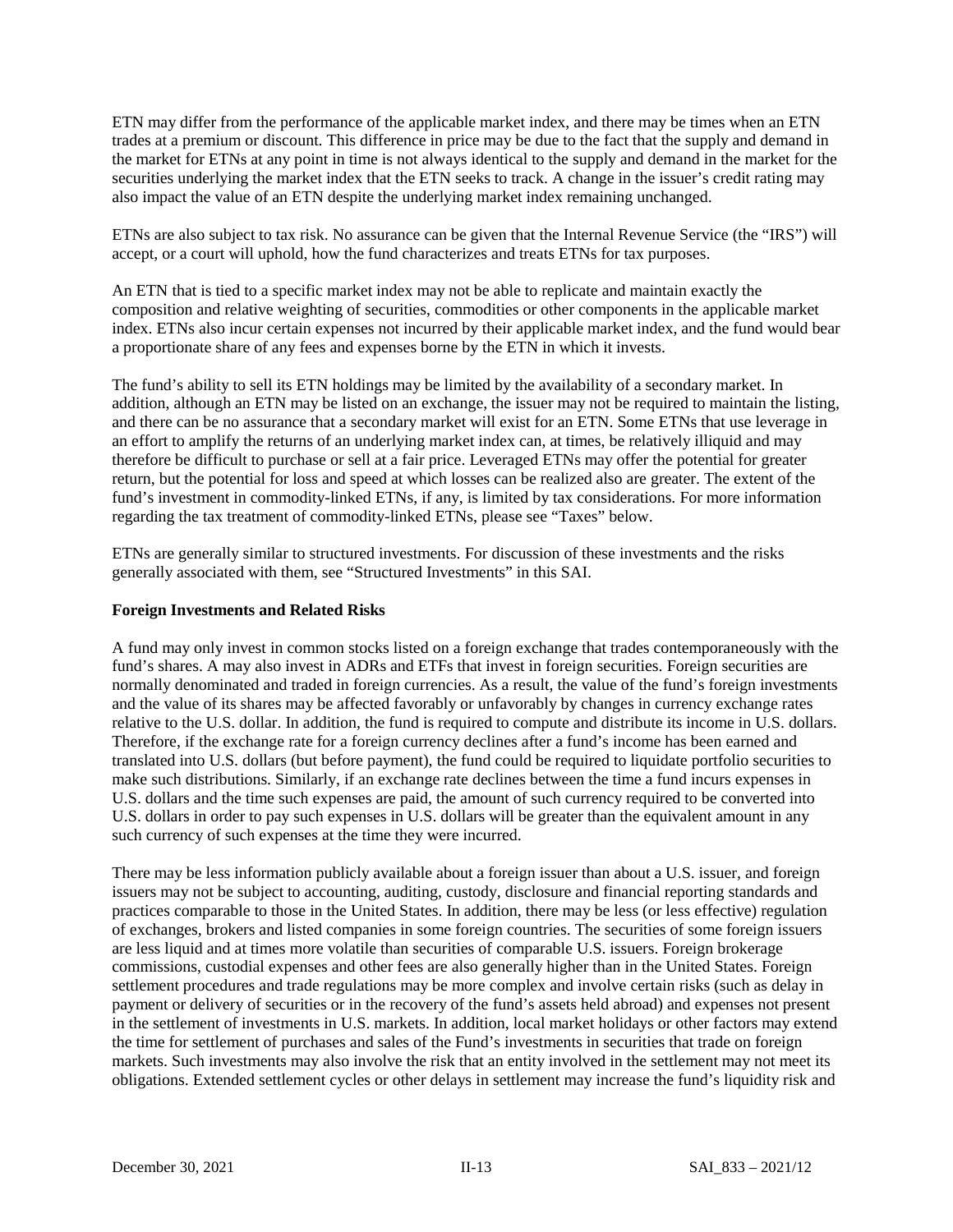require the fund to employ alternative methods (*e.g.*, through borrowings) to satisfy redemption requests during periods of large redemption activity in Fund shares.

In addition, foreign securities may be subject to the risk of nationalization or expropriation of assets, imposition of economic sanctions or embargoes (whether imposed by the United States or another country or other governmental or non-governmental organization), currency exchange controls, foreign withholding or other taxes or restrictions on the repatriation of foreign currency, confiscatory taxation, political, social or financial instability and diplomatic developments which could affect the value of the fund's investments in certain foreign countries. Such actions could result in the devaluation of a country's currency or a decline in the value and liquidity of securities of issuers in that country. In some cases (including in the case of sanctions), such actions also could result in a freeze on an issuer's securities which would prevent the fund from selling securities it holds. Governments of many countries have exercised and continue to exercise substantial influence over many aspects of the private sector through the ownership or control of many companies, including some of the largest in these countries. As a result, government actions in the future could have a significant effect on economic conditions which may adversely affect prices of certain portfolio securities. There is also generally less government supervision and regulation of stock exchanges, brokers, and listed companies than in the United States. Moreover, foreign economies may differ favorably or unfavorably from the U.S. economy in such respects as growth of gross national product, rate of inflation, capital reinvestment, resource self-sufficiency and balance of payments position. Dividends or interest on, or proceeds from the sale of, foreign securities may be subject to foreign withholding or other taxes, and special U.S. tax considerations may apply.

Many foreign countries are heavily dependent upon exports, particularly to developed countries, and, accordingly, have been and may continue to be adversely affected by trade barriers, managed adjustments in relative currency values, and other protectionist measures imposed or negotiated by the United States and other countries with which they trade. These economies also have been and may continue to be negatively impacted by economic conditions in the United States and other trading partners, which can lower the demand for goods produced in those countries.

Legal remedies available to investors in certain foreign countries may be more limited than those available with respect to investments in the United States or in other foreign countries. The laws of some foreign countries may limit the fund's ability to invest in securities of certain issuers organized under the laws of those foreign countries. These restrictions may take the form of prior governmental approval requirements, limits on the amount or type of securities held by foreigners and limits on the types of companies in which foreigners may invest (*e.g.*, limits on investment in certain industries). Sanctions imposed by the United States government on other countries or persons or issuers operating in such countries could restrict the fund's ability to buy affected securities or to sell any affected securities it has previously purchased, which may subject the fund to greater risk of loss in those securities. Foreign countries may have reporting requirements with respect to the ownership of securities, and those reporting requirements may be subject to interpretation or change without prior notice to investors.

For purposes of some foreign holding limits or disclosure thresholds, all positions owned or controlled by the same person or entity, even if in different accounts, may be aggregated for purposes of determining whether the applicable limits or thresholds have been exceeded. Thus, even if the fund does not intend to exceed applicable limits, it is possible that different clients managed by Putnam Management and its affiliates (including separate affiliates owned by Power Corporation of Canada outside the Putnam Investments group) may be aggregated for this purpose. These limits may adversely affect the fund's ability to invest in the applicable security.

The risks described above, including the risks of nationalization or expropriation of assets, typically are increased in connection with investments in developing countries, also known as "emerging markets." For example, political and economic structures in these countries may be in their infancy and developing rapidly, and such countries may lack the social, political and economic stability characteristic of more developed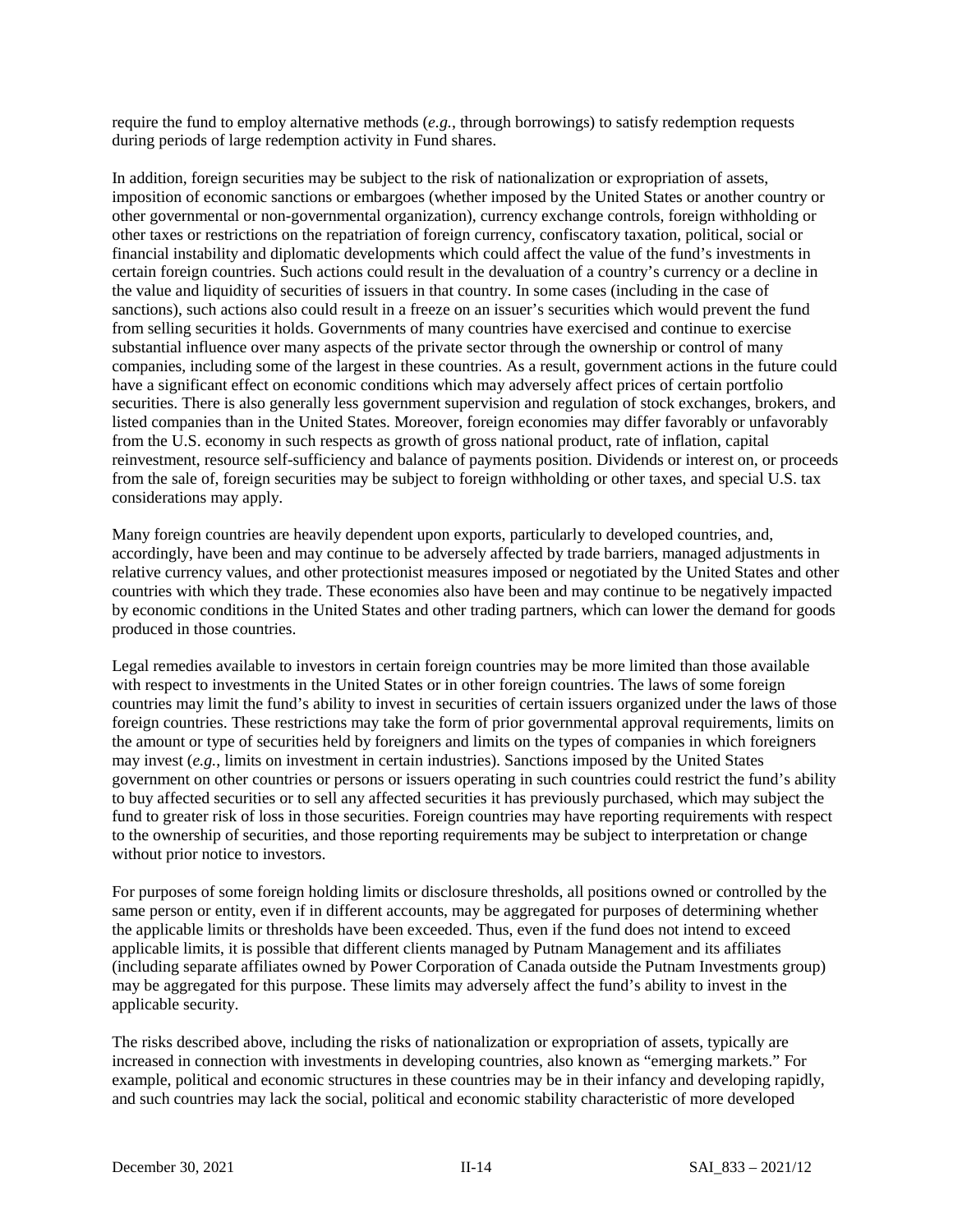countries. In such a dynamic environment, there can be no assurance that any or all of these capital markets will present viable investment opportunities for the fund. Certain of these countries have in the past failed to recognize private property rights and have at times nationalized and expropriated the assets of private companies. In such an event, it is possible that the fund could lose the entire value of its investments in the affected market. High rates of inflation or currency devaluations may adversely affect the economies and securities markets of such countries. In addition, the economies of certain developing or emerging market countries may be dependent on a single industry or limited group of industries, which may increase the risks described above and make those countries particularly vulnerable to global economic and market changes. Investments in emerging markets may be considered speculative.

The currencies of certain emerging market countries have experienced devaluations relative to the U.S. dollar, and future devaluations may adversely affect the value of assets denominated in such currencies. Many emerging market countries have experienced substantial, and in some periods extremely high, rates of inflation for many years, and future inflation may adversely affect the economies and securities markets of such countries. When debt and similar obligations issued by foreign issuers are denominated in a currency (*e.g.*, the U.S. dollar or the Euro) other than the local currency of the issuer, the subsequent strengthening of the nonlocal currency against the local currency will generally increase the burden of repayment on the issuer and may increase significantly the risk of default by the issuer.

ADRs are certificates issued by a U.S. financial institution ("depository") evidencing ownership of shares of a foreign issuer that have been deposited with the depository. ADRs in which a fund may invest will trade on a U.S. securities exchange. The underlying shares are held in trust by a custodian bank or similar financial institution in the issuer's home country. The depository may not have physical custody of the underlying shares at all times and may charge fees for various services, including forwarding dividends and interest and corporate actions. ADRs are alternatives to directly purchasing the underlying foreign securities in their national markets and currencies. However, ADRs continue to be subject to many of the risks associated with investing in foreign securities.

Certain of the foregoing risks may also apply to some extent to securities of U.S. issuers that are denominated in foreign currencies or that are traded in foreign markets, or securities of U.S. issuers having significant foreign operations or other exposure to foreign markets. If the fund invests in securities issued by foreign issuers, the fund may be subject to the risks described above even if all of the fund's investments are denominated in U.S. dollars, especially with respect to issuers whose revenues are principally earned in a foreign currency but whose debt obligations have been issued in U.S. dollars or other hard currencies.

### **Futures Contracts**

A futures contract sale creates an obligation by the seller to deliver the type of financial instrument called for in the contract in a specified delivery month for a stated price. A futures contract purchase creates an obligation by the purchaser to take delivery of the type of financial instrument called for in the contract in a specified delivery month at a stated price. The specific instruments delivered or taken, respectively, at settlement date are not determined until on or near that date. The determination is made in accordance with the rules of the exchange on which the futures contract sale or purchase was made. Futures contracts are traded in the United States only on commodity exchanges or boards of trade -- known as "contract markets" -- approved for such trading by the CFTC, and must be executed through a futures commission merchant or brokerage firm which is a member of the relevant contract market.

The fund may invest in U.S. listed futures contracts where the future contract's reference asset is an asset that the fund could invest in directly, or in the case of an index future, is based on an index of a type of asset that the fund could invest in directly, such as a Standard & Poor's 500 Composite Stock Price Index ("S&P 500") future. All future contracts that a fund may invest in will be traded on a U.S. futures exchange.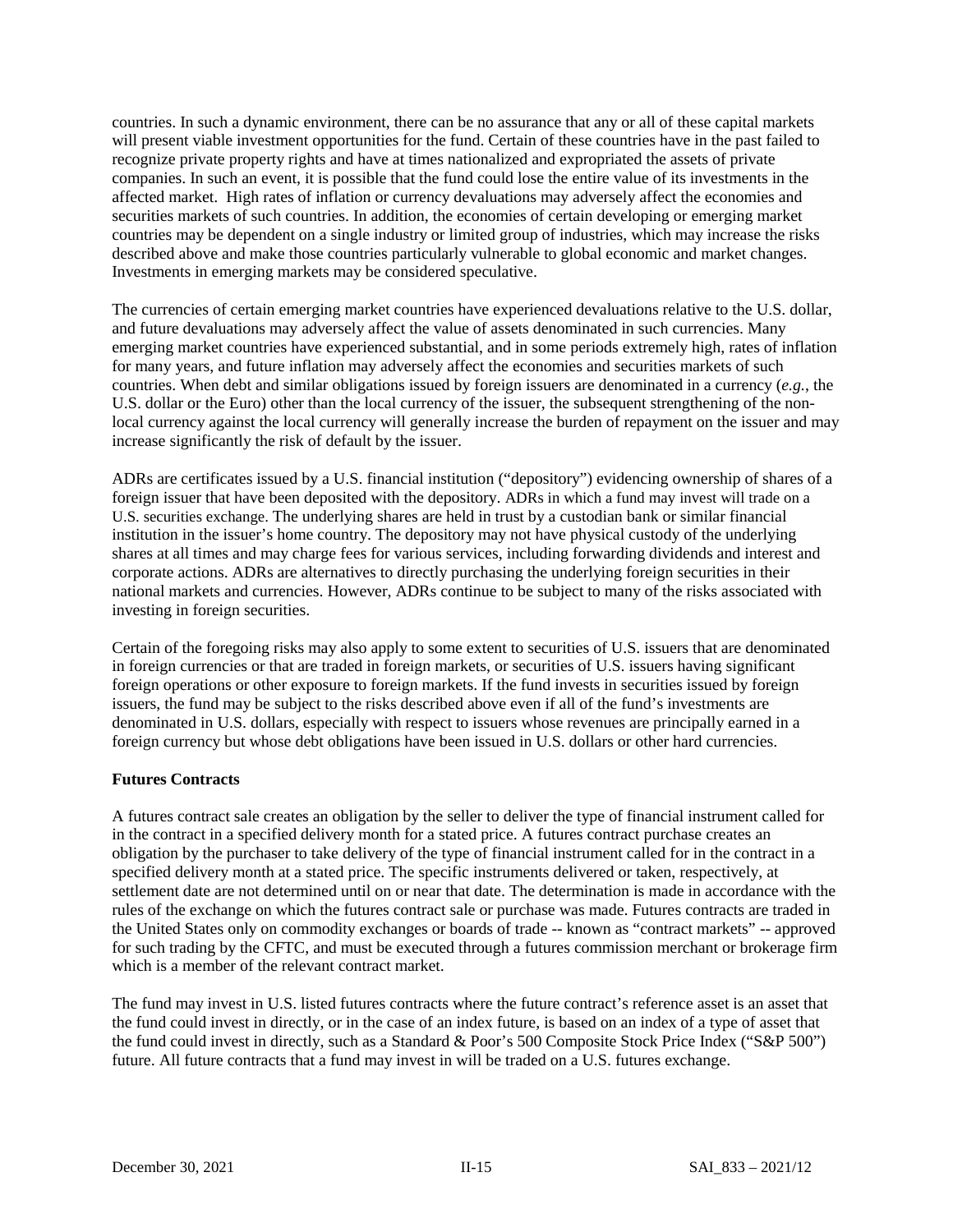The value of a futures contract tends to increase and decrease in tandem with the value of its underlying instrument. Therefore, purchasing futures contracts will tend to increase the fund's exposure to positive and negative price fluctuations in the underlying instrument, much as if it had purchased the underlying instrument directly. When the fund sells a futures contract, by contrast, the value of its futures position will tend to move in a direction contrary to the market for the underlying instrument. Selling futures contracts, therefore, will tend to offset both positive and negative market price changes, much as if the underlying instrument had been sold.

When the fund enters into a futures contract, the fund is required to deliver to the futures broker an amount of liquid assets known as "initial margin." The nature of initial margin in futures transactions is different from that of margin in security transactions in that futures contract margin does not involve the borrowing of funds to finance the transactions. Rather, initial margin is similar to a performance bond or good faith deposit in that it is returned to the fund upon termination of the futures contract, assuming all contractual obligations have been satisfied. Initial margin requirements are established by the exchanges on which futures contracts trade and may, from time to time, change. Futures contracts also involve brokerage costs. Subsequent payments, called "variation margin" or "maintenance margin," to and from the broker are made on a daily basis as the value of the futures contract fluctuates, a process known as "marking to the market." For example, if the fund purchases a futures contract on an underlying security and the price of that security rises, the value of the futures contract will increase and the fund will receive from the broker a variation margin payment based on that increase in value. Conversely, if the price of the underlying security declines, the value of the futures contract will decrease and the fund will be required to make a variation margin payment to the broker based on that decrease in value. Upon the closing of a futures contract, the fund will receive or be required to pay additional cash based on a final determinations of variation margin.

Although futures contracts (other than index futures and futures based on the volatility or variance experienced by an index) by their terms call for actual delivery or acceptance of commodities or securities, in most cases the contracts are closed out before the settlement date without the making or taking of delivery. Index futures and futures based on the volatility or variance experienced by an index do not call for actual delivery or acceptance of commodities or securities, but instead require cash settlement of the futures contract on the settlement date specified in the contract. Such contracts may also be closed out before the settlement date. The fund may close some or all of its futures positions at any time prior to their expiration. Closing out a futures contract sale is effected by purchasing a futures contract for the same aggregate amount of the specific type of financial instrument or commodity with the same delivery date. If the price of the initial sale of the futures contract exceeds the price of the offsetting purchase, the seller is paid the difference and realizes a gain. Conversely, if the price of the offsetting purchase exceeds the price of the initial sale, the seller realizes a loss. If the fund is unable to enter into a closing transaction, the amount of the fund's theoretical loss is unlimited. The closing out of a futures contract purchase is effected by the purchaser's entering into a futures contract sale. If the offsetting sale price exceeds the purchase price, the purchaser realizes a gain, and if the purchase price exceeds the offsetting sale price, he realizes a loss. Such closing transactions involve additional commission costs.

A portion of any capital gains from futures contracts in which the fund invests directly will be treated for federal income tax purposes as short-term capital gains that, when distributed to taxable shareholders, will be taxable as ordinary income. The fund's investments in futures may cause the fund to recognize income without receiving cash with which to make the distributions necessary to qualify and be eligible for treatment as a regulated investment company and avoid a fund-level tax. The fund may therefore need to liquidate other investments, including when it is not advantageous to do so, to meet its distribution requirement.

With respect to each fund, Putnam Management has claimed an exclusion from the definition of the term "commodity pool operator" under the Commodity Exchange Act ("CEA") pursuant to Rule 4.5 under the CEA (the "exclusion") promulgated by the CFTC. Accordingly, Putnam Management (with respect to these funds) is not subject to registration or regulation as a "commodity pool operator" under the CEA. To remain eligible for the exclusion, each of these funds will be limited in its ability to use certain financial instruments regulated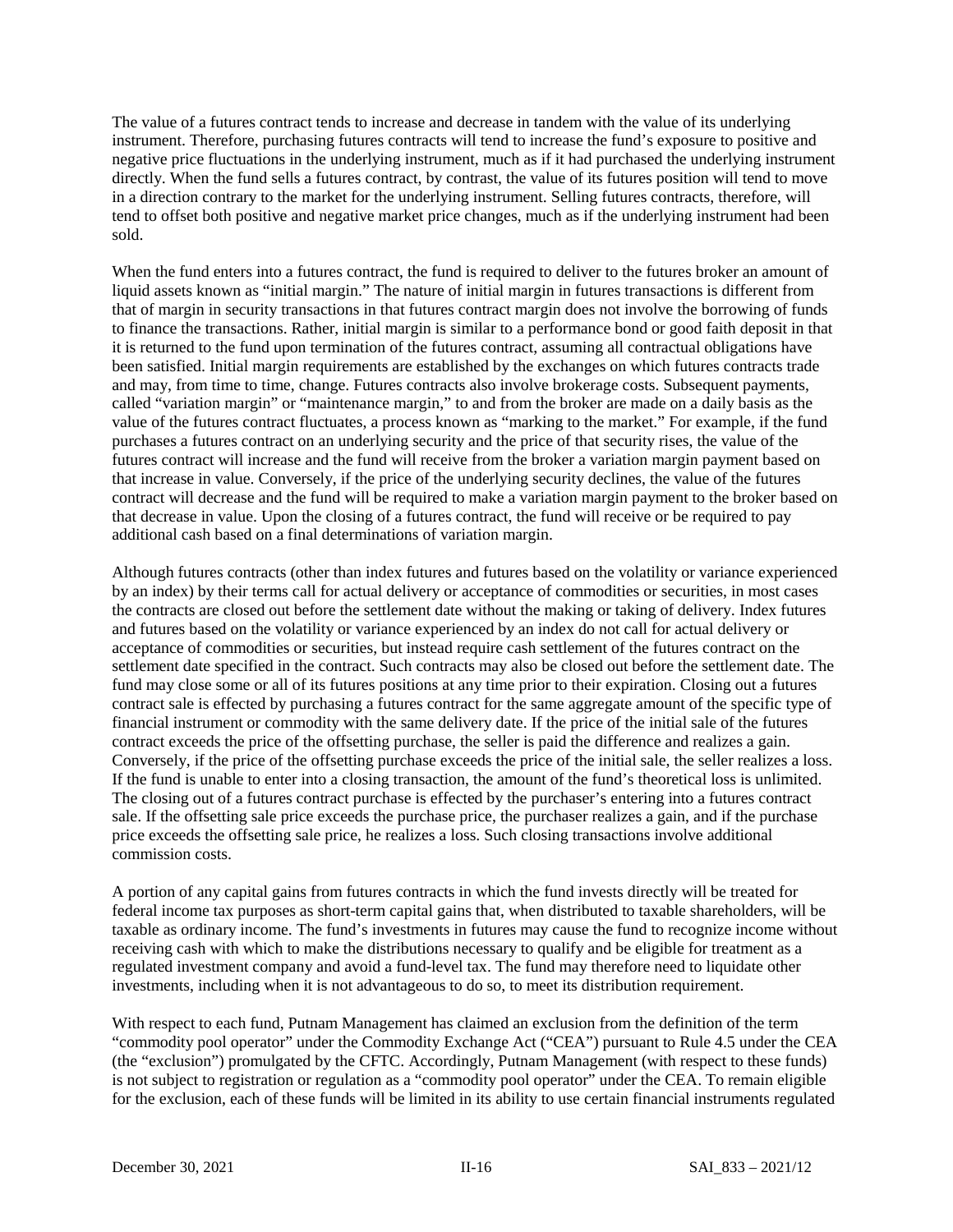under the CEA ("commodity interests"), including futures. In the event that a fund's investments in commodity interests are not within the thresholds set forth in the exclusion, Putnam Management may be required to register as a "commodity pool operator" and/or "commodity trading advisor" with the CFTC with respect to that fund. Putnam Management's eligibility to claim the exclusion with respect to a fund will be based upon, among other things, the level and scope of the fund's investment in commodity interests, the purposes of such investments and the manner in which the fund holds out its use of commodity interests. A fund's ability to invest in commodity interests (including, but not limited to, futures and swaps on broad-based securities indexes and interest rates) is limited by Putnam Management's intention to operate the fund in a manner that would permit Putnam Management to continue to claim the exclusion under Rule 4.5, which may adversely affect the fund's total return. In the event the fund's investments in commodity interests require Putnam Management to register with the CFTC as a commodity pool operator with respect to a fund, the fund's expenses may increase, adversely affecting that fund's total return.

**Index futures.** An index futures contract is a contract to buy or sell units of an index at a specified future date at a price agreed upon when the contract is made. Entering into a contract to buy units of an index is commonly referred to as buying or purchasing a contract or holding a long position in the index. Entering into a contract to sell units of an index is commonly referred to as selling a contract or holding a short position. A unit is the current value of the index.

For example, the S&P 500 is composed of 500 selected U.S. common stocks. The S&P 500 assigns relative weightings to the common stocks that comprise the index, and the value of the index fluctuates with changes in the market values of those common stocks. In the case of the S&P 500, contracts are currently to buy or sell 250 units. Thus, if the value of the S&P 500 were \$150, one contract would be worth \$37,500 (250 units x \$150). The stock index futures contract specifies that no delivery of the actual stocks making up the index will take place. Instead, settlement in cash must occur upon the termination of the contract, with the settlement being the difference between the contract price and the actual level of the stock index at the expiration of the contract. For example, if the fund enters into a futures contract to buy 250 units of the S&P 500 at a specified future date at a contract price of \$150 and the S&P 500 is at \$154 on that future date, the fund will gain \$1,000 (250 units x gain of \$4). If the fund enters into a futures contract to sell 250 units of the stock index at a specified future date at a contract price of \$150 and the S&P 500 is at \$152 on that future date, the fund will lose \$500 (250 units x loss of \$2).

**Risks of transactions in futures contracts.** Successful use of futures contracts by the fund is subject to Putnam Management's ability to predict movements in various factors affecting securities markets, including interest rates and market movements, and, in the case of index futures and futures based on the volatility or variance experienced by an index, Putnam Management's ability to predict the future level of the index or the future volatility or variance experienced by an index. For example, it is possible that, where the fund has sold futures contracts to hedge its portfolio against a decline in the market, the index on which the futures contracts are written may advance and the value of securities held in the fund's portfolio, which may differ from those that comprise the index, may decline. If this occurred, the fund would lose money on the futures contracts and experience a decline in value in its portfolio securities. It is also possible that, if the fund has hedged against the possibility of a decline in the market adversely affecting securities held in its portfolio and securities prices increase instead, the fund will lose part or all of the benefit of the increased value of those securities it has hedged because it will have offsetting losses in its futures positions.

The use of futures strategies also involves the risk of imperfect correlation among movements in the prices of the securities or other assets underlying the futures contracts purchased and sold by the fund, of the futures contracts themselves, and, in the case of hedging transactions, of the securities which are the subject of a hedge. In addition to the possibility that there may be an imperfect correlation, or no correlation at all, between movements in the futures contracts used by the fund and the portion of the portfolio being hedged, the prices of futures contracts may not correlate perfectly with movements in the underlying asset due to certain market distortions. First, all participants in the futures market are subject to margin deposit and maintenance requirements. Rather than meeting additional margin deposit requirements, investors may close futures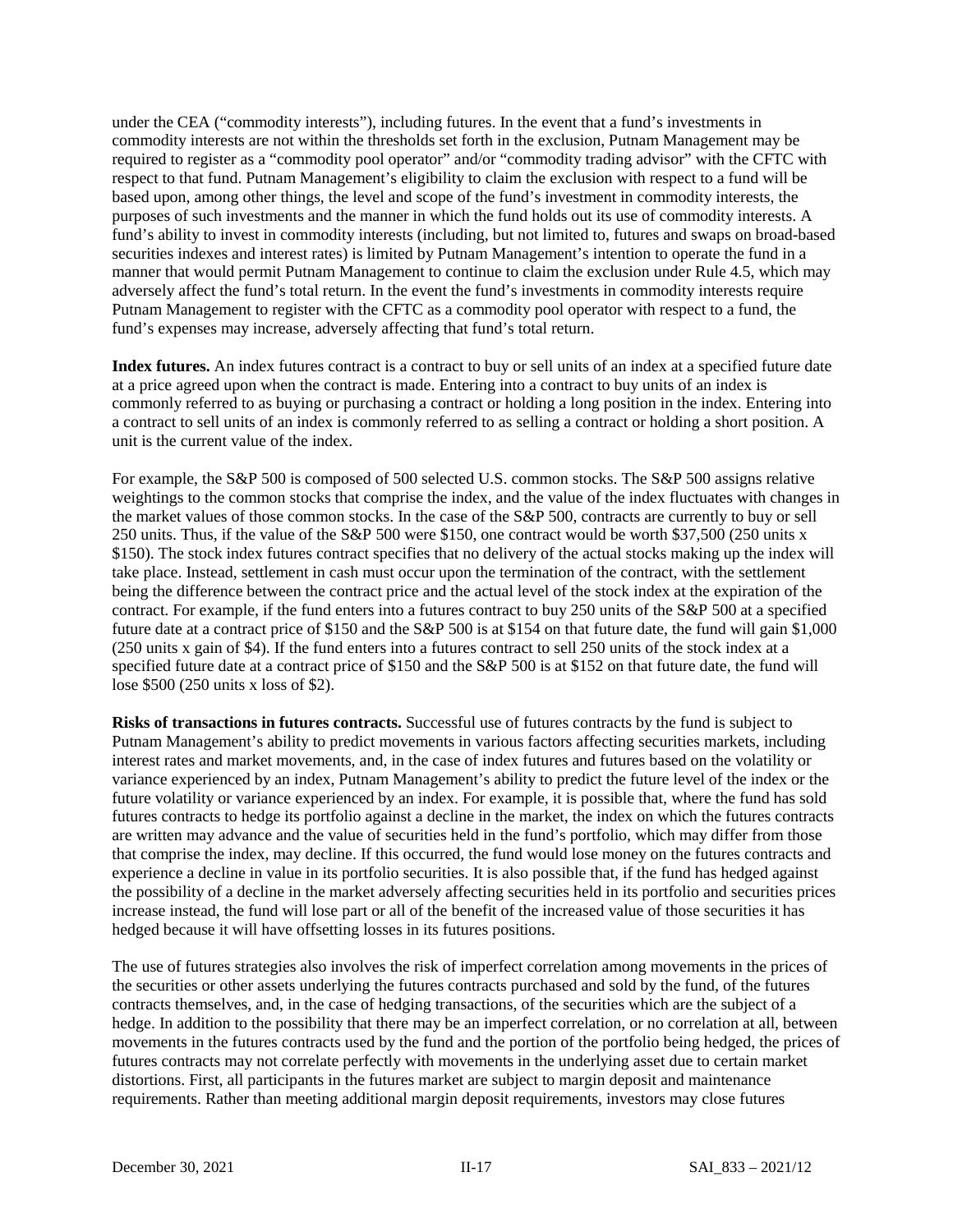contracts through offsetting transactions which could distort the expected relationship between the underlying asset and futures markets. Second, margin requirements in the futures market are less onerous than margin requirements in the securities market, and as a result the futures market may attract more speculators than the securities market does. Increased participation by speculators in the futures market may also cause temporary price distortions. Due to the possibility of price distortions in the futures market and also because of the imperfect correlation between movements in the underlying asset and movements in the prices of related futures, even a correct forecast of general market trends by Putnam Management may still not result in a profitable position. In addition, in the case of hedging transactions, an incorrect correlation could result in a loss on both the hedged securities in the fund and the hedging vehicle, so that the portfolio return might have been greater had hedging not been attempted.

The risk of a position in a futures contract may be very large compared to the relatively low level of margin a fund is required to deposit. In many cases, a relatively small price movement in a futures contract may result in immediate and substantial loss or gain to the fund relative to the size of a required margin deposit. In addition, if the fund has insufficient cash, it may have to sell securities to meet daily variation margin requirements at a time when it is disadvantageous to do so. The fund will typically be required to post margin with its futures commission merchant in connection with its transactions in futures contracts. In the event of an insolvency of the futures commission merchant, the fund may not be able to recover all (or any) of the margin it has posted with the futures commission merchant, or to realize the value of any increase in the price of its positions. The fund also may be delayed or prevented from recovering margin or other amounts deposited with a futures commission merchant or futures clearinghouse.

There is no assurance that higher than anticipated trading activity or other unforeseen events might not, at times, render certain market clearing facilities inadequate, and thereby result in the institution by exchanges of special procedures that may interfere with the timely execution of customer orders. For example, futures exchanges may limit the amount of fluctuation permitted in certain futures contract prices during a single trading day. The daily limit establishes the maximum amount that the price of a futures contract may vary either up or down from the previous day's settlement price at the end of the current trading session. Once the daily limit has been reached in a futures contract subject to the limit, no more trades may be made on that day at a price beyond that limit. The daily limit governs only price movements during a particular trading day and therefore does not limit potential losses because the limit may work to prevent the liquidation of unfavorable positions. Futures prices have occasionally moved to the daily limit for several consecutive trading days with little or no trading, thereby preventing prompt liquidation of positions and subjecting some holders of futures contracts to substantial losses.

To reduce or eliminate a position held by the fund, the fund may seek to close out such position. The ability to establish and close out positions will be subject to the development and maintenance of a liquid secondary market. It is not certain that this market will develop or continue to exist for a particular futures contract. Reasons for the absence of a liquid secondary market on an exchange include the following: (i) there may be insufficient trading interest in certain contracts; (ii) restrictions may be imposed by an exchange on opening transactions or closing transactions or both; (iii) trading halts, suspensions or other restrictions may be imposed with respect to particular classes or series of contracts, or underlying securities; (iv) unusual or unforeseen circumstances may interrupt normal operations on an exchange; (v) the facilities of an exchange or a clearing corporation may not at all times be adequate to handle current trading volume; or (vi) one or more exchanges could, for economic or other reasons, decide or be compelled at some future date to discontinue the trading of contracts (or a particular class or series of contracts), in which event the secondary market on that exchange for such contracts (or in the class or series of contracts) would cease to exist, although outstanding contracts on the exchange that had been issued by a clearing corporation as a result of trades on that exchange would continue to be exercisable in accordance with their terms. If the fund were unable to liquidate a futures contract due to the absence of a liquid secondary market, the imposition of price limits or otherwise, it could incur substantial losses. The fund would continue to be subject to market risk with respect to the position. Also, the fund would continue to be required to make daily variation margin payments and might be required to maintain a position being hedged by the futures contract or to maintain cash or securities in a segregated account.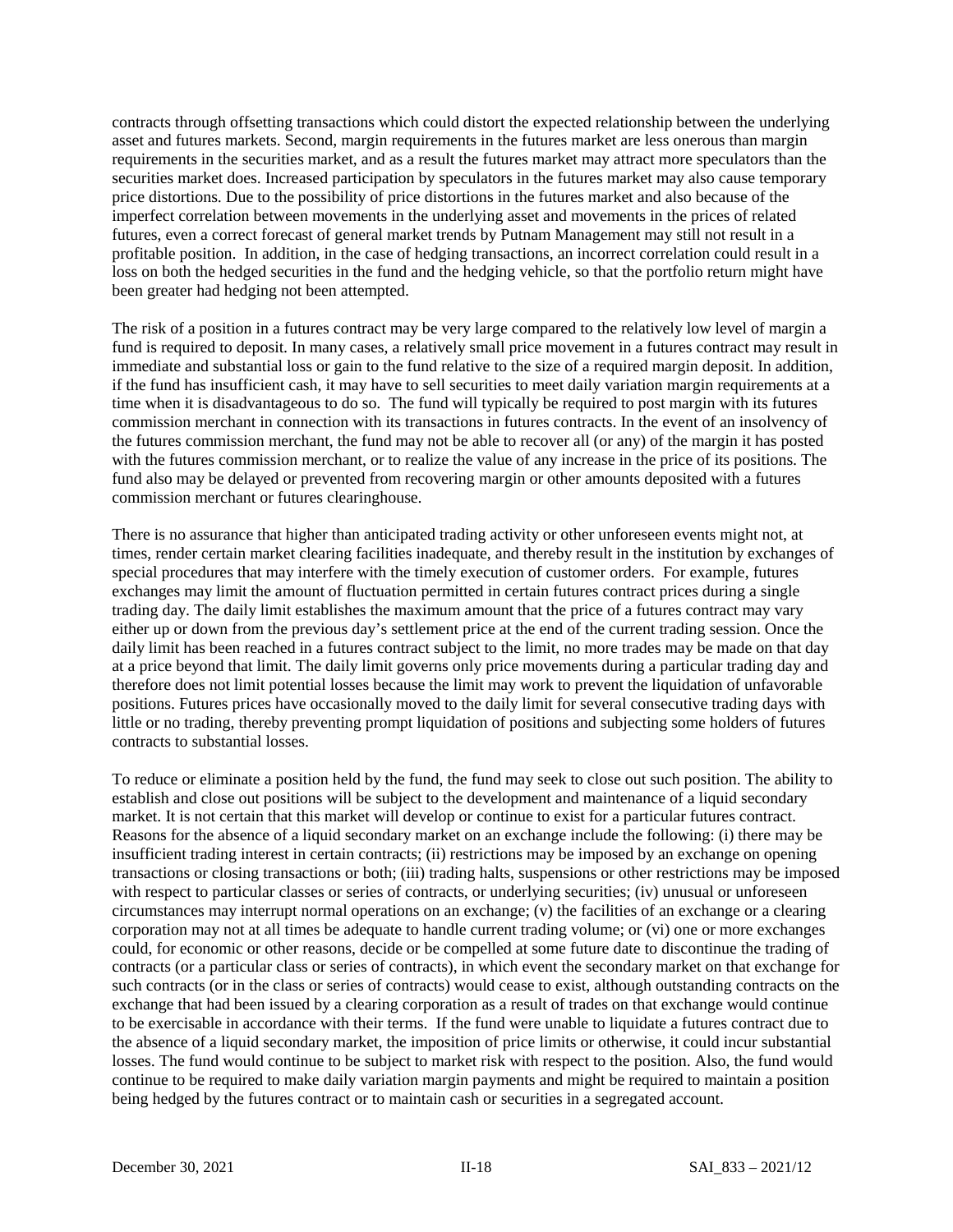#### **Illiquid Investments**

An illiquid investment means any investment that cannot be sold or disposed of in current market conditions in seven calendar days or less without the sale or disposition significantly changing the market value of the investment. Although a fund will not purchase any securities that are illiquid investments (as defined in Rule 22e-4(a)(8) under the 1940 Act) at the time of purchase, a security that was liquid at the time of purchase may later become illiquid. Illiquid investments may be considered speculative and may be difficult to sell. The sale of many of these investments may be prohibited or limited by law or contract. Illiquid investments may be difficult to value for purposes of calculating a fund's net asset value. A fund may not be able to sell illiquid investments when Putnam Management considers it desirable to do so, or a fund may be able to sell them only at less than their value. The larger size of certain fund holdings and the lack of liquidity in securities markets may limit a fund's ability to sell illiquid investments, or to sell them at appropriate prices, thereby negatively impacting the fund.

### **Initial Public Offerings**

The fund may purchase equity securities in initial public offerings ("IPOs"). These securities, which are often issued by unseasoned companies, may be subject to many of the same risks of investing in companies with smaller market capitalizations. Securities issued in an IPO frequently are very volatile in price (and may, therefore, involve greater risk) due to factors such as market psychology prevailing at the time of the IPO, the absence of a prior public market, unseasoned trading, the small number of shares available for trading, and limited availability of information about the issuer. Because of the price volatility of IPO securities, the fund may hold securities purchased in an IPO for a very short period of time. As a result, the fund's investments in IPOs may increase portfolio turnover, which increases brokerage and administrative costs and may result in taxable distributions to shareholders.

There can be no assurance that investments in IPOs will be available to the funds or improve a fund's performance. At any particular time or from time to time the fund may not be able to invest in securities issued in IPOs, or invest to the extent desired because, for example, only a small portion (if any) of the securities being offered in an IPO may be made available to the fund. In addition, under certain market conditions a relatively small number of companies may issue securities in IPOs. Similarly, to the extent that the number of Putnam funds to which IPO securities are allocated increases, the number of securities issued to any one fund may decrease. The investment performance of the fund during periods when it is unable to invest significantly or at all in IPOs may be lower than during periods when the fund is able to do so. When a fund's asset base is small, a significant portion of the fund's performance could be attributable to investments in IPOs because such investments would have a magnified impact on the fund. As the fund increases in size, the impact of IPOs on the fund's performance will generally decrease.

### **Legal and Regulatory Risks Relating to Investment Strategy**

The fund may be adversely affected by new (or revised) laws or regulations that may be imposed by the Internal Revenue System or Treasury Department, the CFTC, the SEC, the U.S. Federal Reserve or other banking regulators, or other governmental regulatory authorities or self-regulatory organizations that supervise the financial markets. These agencies are empowered to promulgate a variety of rules pursuant to financial reform legislation in the United States. The fund may also be adversely affected by changes in the enforcement or interpretation of existing statutes and rules by these governmental regulatory authorities or self-regulatory organizations. It is impossible to predict what, if any, changes in regulations may occur, but any regulation that restricts the ability of the fund to trade in securities or otherwise execute its investment strategy could have a material adverse impact on the fund's performance.

The regulatory environment for funds is evolving, and changes in regulation may adversely affect the value of the investments held by the fund and the ability of the fund to execute its investment strategy. In addition, the securities and futures markets are subject to comprehensive statutes, regulations and margin requirements. The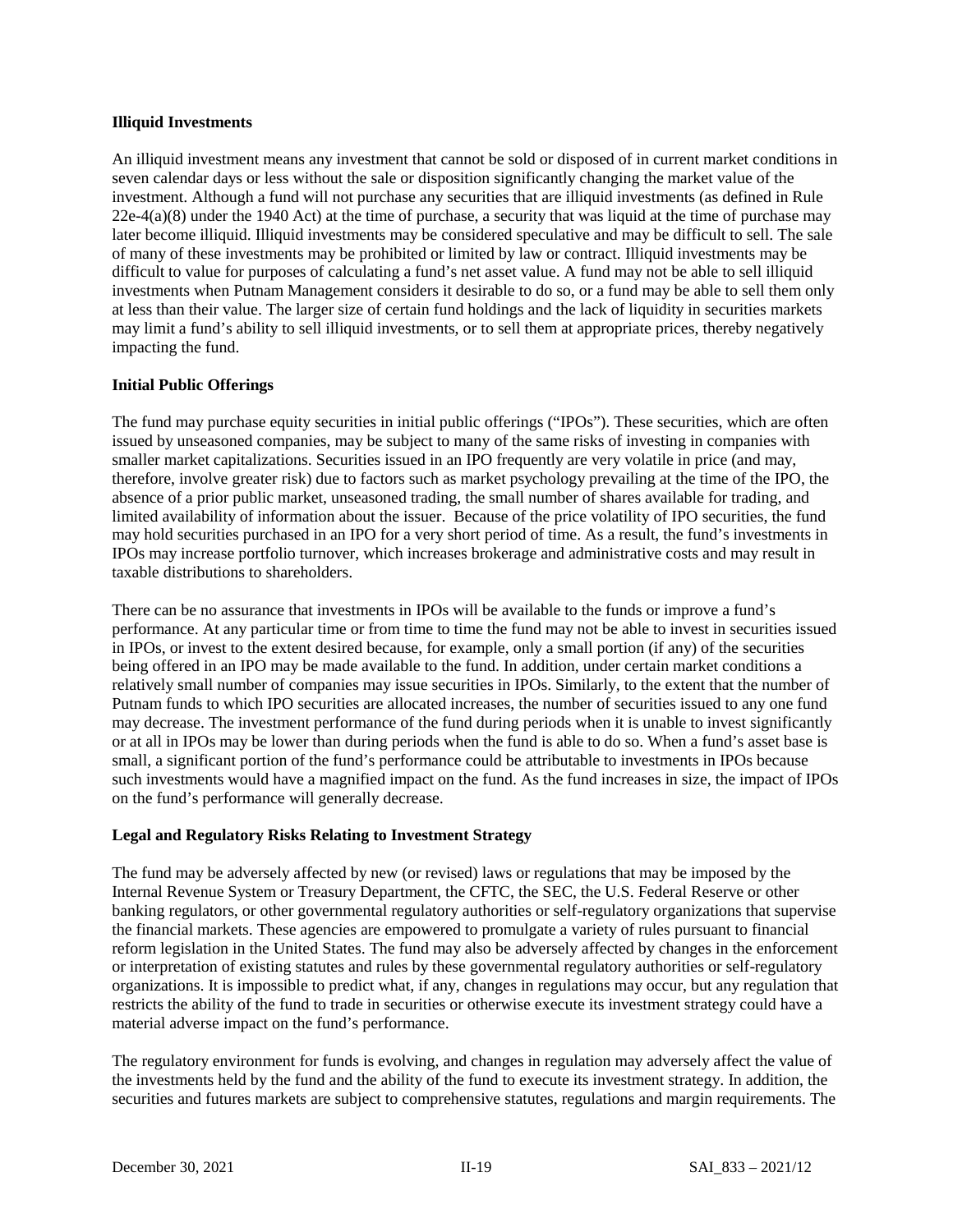CFTC, the SEC, the Federal Deposit Insurance Corporation, other regulators and self-regulatory organizations and exchanges are authorized to take extraordinary actions in the event of market emergencies. The regulation of securitization and derivatives transactions and funds that engage in such transactions is an evolving area of law and is subject to modification by government and judicial action.

In October 2016, the SEC adopted a liquidity risk management rule, Rule 22e-4 under the 1940 Act (the "Liquidity Rule") that requires each fund to establish a liquidity risk management program. The funds have implemented a liquidity risk management program, and the fund's Board of Trustees has appointed Putnam Management to administer the program. Under the liquidity risk management program, the liquidity risk of each fund is assessed, managed, and periodically reviewed and each portfolio investment held by each fund is classified as a "highly liquid investment," "moderately liquid investment," "less liquid investment" or "illiquid investment." The Liquidity Rule defines "liquidity risk" as the risk that a fund could not meet requests to redeem shares issued by the fund without significant dilution of the remaining investors' interest in the fund. The liquidity of a fund's portfolio investments is determined based on relevant market, trading and investmentspecific considerations under the fund's liquidity risk management program. The impact the Liquidity Rule will have on the funds, and on the open-end fund industry in general, is not yet fully known, but the rule could impact a fund's performance and its ability to achieve its investment objective(s). Please see "Illiquid Investments" above for more information.

The U.S. government has enacted legislation that provides for new regulation of the derivatives market, including clearing, margin, reporting and registration requirements. The CFTC, SEC, and other federal regulators have adopted and continue to develop rules and regulations enacting the provisions of the Dodd-Frank Wall Street Reform and Consumer Protection Act (the "Dodd-Frank Act"). The European Union ("EU") and some other countries have implemented and are in the process of implementing similar requirements that affect the fund when it enters into derivatives transactions with a counterparty organized in that country or otherwise subject to that country's derivatives regulations. For example, the U.S. government, the EU and certain other jurisdictions have adopted mandatory minimum margin requirements for bilateral derivatives. New variation margin requirements became effective in 2017 and new initial margin requirements are expected to become effective for swaps between swap dealers and many buy-side entities in the near future. Such requirements could increase the amount of margin the fund needs to provide in connection with its derivatives transactions and, therefore, make derivatives transactions more expensive.

In addition, in October 2020, the SEC adopted Rule 18f-4 under the 1940 Act (the "Derivatives Rule"), regulating the use by registered investment companies of derivatives and many related instruments (e.g. reverse repurchase agreements). The compliance date for the Derivatives Rule is expected to be on or about August 19, 2022. The Derivatives Rule requires, among other things, that certain entities adopt a derivatives risk management program, comply with limitations on leverage-related risk based on a "value-at-risk" test and update reporting and disclosure procedures. Funds that use derivative instruments in a limited amount will not be subject to the full requirements of the Derivatives Rule. In connection with the adoption of the Derivatives Rule, funds will no longer be required to comply with the asset segregation framework arising from prior SEC guidance for covering certain derivative instruments and related transactions. As the funds come into compliance, the approach to asset segregation and coverage requirements described in this SAI will be impacted.

Regulatory changes also may affect counterparty risk. For example, new regulatory requirements may limit the ability of the fund to protect its interests in the event of an insolvency of a derivatives counterparty. In the event of a counterparty's (or its affiliate's) insolvency, the fund's ability to exercise remedies, such as the termination of transactions, netting of obligations and realization on collateral, could be stayed or eliminated under new special resolution regimes adopted in the United States, the EU and various other jurisdictions. Such regimes provide government authorities with broad authority to intervene when a financial institution is experiencing financial difficulty. In particular, with respect to counterparties who are subject to such proceedings in the EU, the liabilities of such counterparties to the fund could be reduced, eliminated, or converted to equity in such counterparties (sometimes referred to as a "bail in").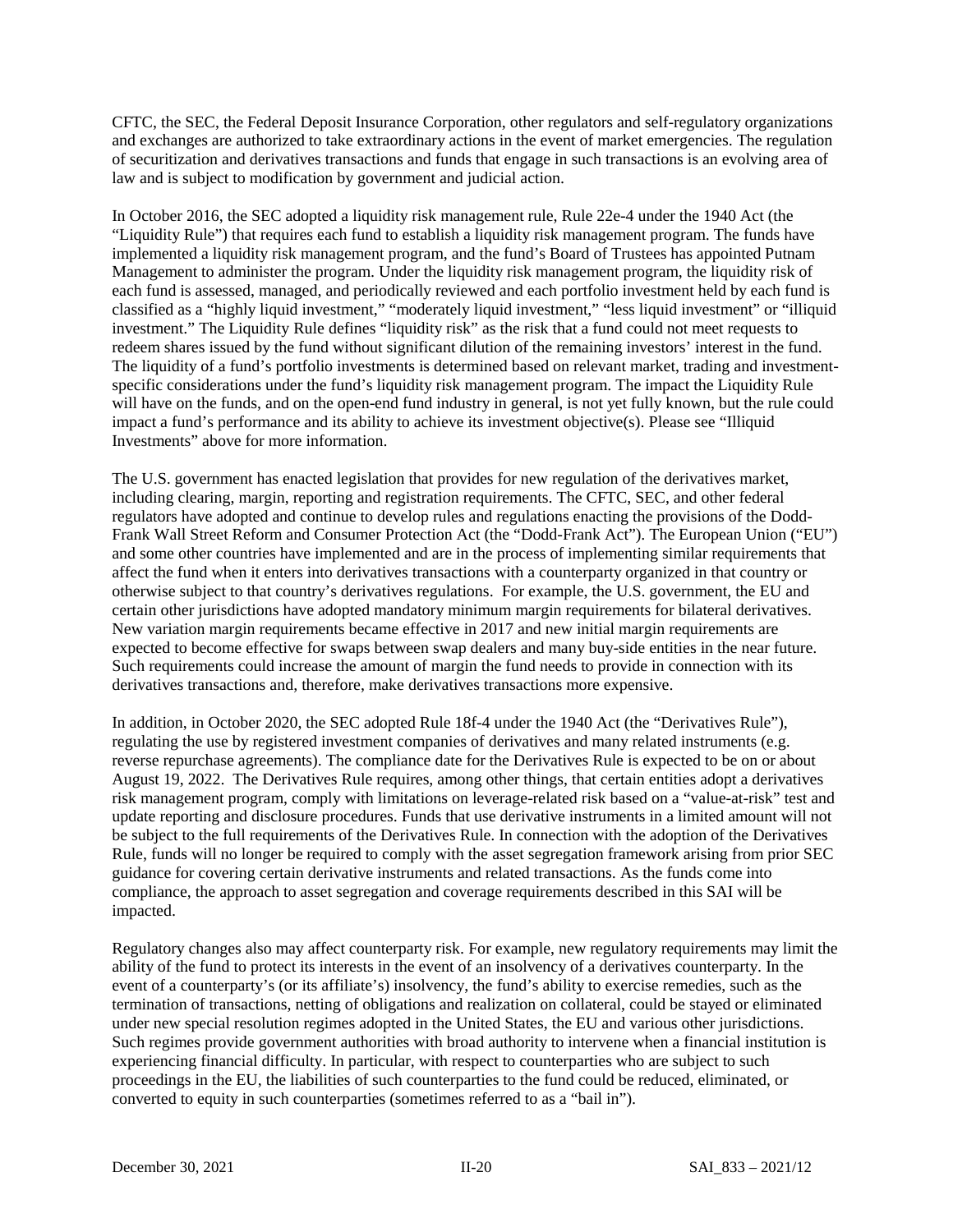The CFTC and domestic exchanges have established speculative position limits, referred to as "position limits," on the maximum speculative positions which any person, or group of persons acting in concert, may hold or control in particular futures and options on futures contracts. All positions owned or controlled by the same person or entity, even if in different accounts, must be aggregated for purposes of determining whether the applicable position limits have been exceeded. Thus, even if the fund does not intend to exceed applicable position limits, it is possible that different clients managed by Putnam Management and its affiliates may be aggregated for this purpose. Any modification of trading decisions or elimination of open positions that may be required to avoid exceeding such limits may adversely affect the profitability of the fund. In addition, the CFTC recently adopted rules that, once effective, will materially expand the scope of contracts subject to federal limits to include additional futures and options on futures and certain swaps. Such regulations may adversely affect the fund's ability to hold positions in certain futures contracts and related options and swaps.

In October 2020, the SEC adopted certain regulatory changes and took other actions related to the ability of an investment company to invest in another investment company. These changes include, among other things, amendments to Rule 12d1-1, the rescission of Rule 12d1-2, the adoption of Rule 12d1-4, and the rescission of certain exemptive relief issued by the SEC permitting such investments in excess of statutory limits. These regulatory changes may adversely impact each fund's investment strategies and operations.

The regulations described in this SAI as well as other new or evolving regulations could, among other things, further restrict the fund's ability to engage in, or increase the cost to the fund of, derivatives transactions, and the fund may be unable to execute its investment strategy as a result. Because these requirements are new and evolving, their ultimate impact on the fund and the financial system is not yet known. While the new rules and regulations and central clearing of some derivatives transactions are designed to reduce systemic risk (i.e., the risk that the interdependence of large derivatives dealers could cause them to suffer liquidity, solvency or other challenges simultaneously), there is no assurance that they will achieve that result, and in the meantime, the requirements can expose the fund to new kinds of costs and risks.

#### **Market Risk**

The value of securities in a fund's portfolio may fall or fail to rise over extended periods of time for a variety of reasons, including general economic, political or financial market conditions, investor sentiment and market perceptions (including perceptions about monetary policy, interest rates or the risk of default), government actions (including protectionist measures, intervention in the financial markets or other regulation, and changes in fiscal, monetary or tax policies), geopolitical events or changes (including natural disasters, epidemics or pandemics, terrorism and war), and factors related to a specific issuer, geography, industry or sector. In addition, the increasing popularity of passive index-based investing may have the potential to increase security price correlations and volatility. (As passive strategies generally buy or sell securities based simply on inclusion and representation in an index, securities prices will have an increasing tendency to rise or fall based on whether money is flowing into or out of passive strategies rather than based on an analysis of the prospects and valuation of individual securities. This may result in increased market volatility as more money is invested through passive strategies). These and other factors may lead to increased volatility and reduced liquidity in a fund's portfolio holdings, particularly for larger investments.

Legal, political, regulatory and tax changes may cause fluctuations in markets and securities prices. In the past, governmental and non-governmental issuers have defaulted on, or have been forced to restructure, their debts, and many other issuers have faced difficulties obtaining credit. Defaults or restructurings by governments or others of their debts could have substantial adverse effects on economies, financial markets, and asset valuations around the world. In addition, financial regulators, including the U.S. Federal Reserve and the European Central Bank, at times have taken steps to maintain historically low interest rates, such as by purchasing bonds. Certain countries and regulatory bodies use negative interest rates as a monetary policy tool to encourage economic growth during periods of deflation. In a negative interest rate environment, debt instruments may trade at negative yields, which means the purchaser of the instrument may receive at maturity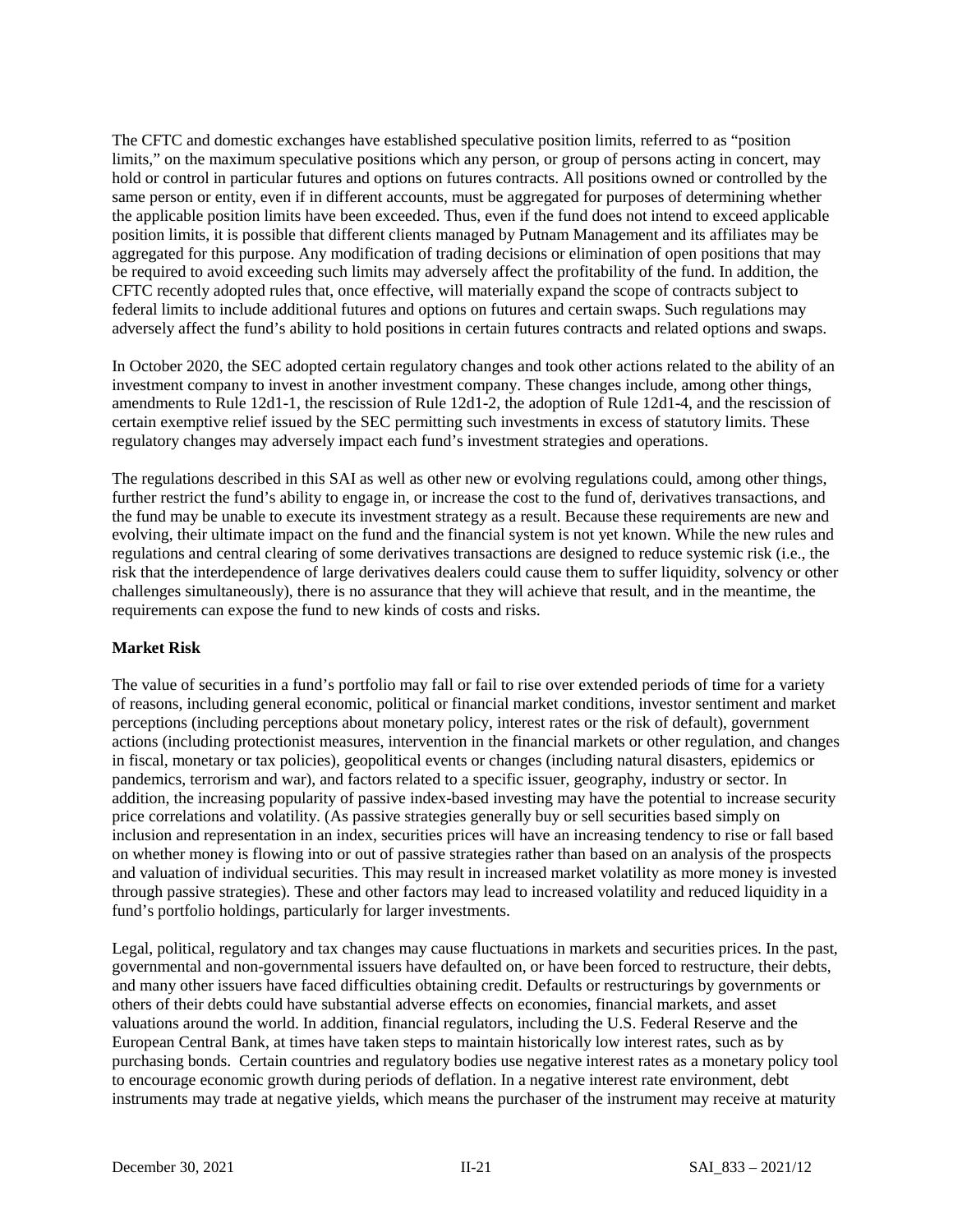less than the total amount invested. In addition, in a negative interest rate environment, if a bank charges negative interest rates, instead of receiving interest on deposits, a depositor must pay the bank fees to keep money with the bank. To the extent a fund holds a debt instrument or has a bank deposit with a negative interest rate, the fund would generate a negative return on that investment. In light of current market conditions, interest rates in the United States and many other countries are at or near historic lows, and in some cases, such rates are negative. During periods of very low or negative interest rates, a fund's susceptibility to interest rate risk (i.e., the risks associated with changes in interest rates) may be magnified, its yield and income may be diminished and its performance may be adversely affected (e.g., during periods of very low or negative interest rates, the Fund may be unable to maintain positive returns). These levels of interest rates (or negative interest rates) may magnify the risks associated with rising interest rates. Changing interest rates, including rates that fall below zero, may have unpredictable effects on markets, including market volatility and reduced liquidity, and may adversely affect a fund's yield, income and performance.

Some governmental authorities at times have taken steps to devalue their currencies substantially or have taken other steps to counter actual or anticipated market or other developments. Steps by those regulators and authorities to implement, or to curtail or taper, these activities could have substantial negative effects on financial markets. The withdrawal of support, failure of efforts in response to a financial crisis, or investor perception that these efforts are not succeeding could negatively affect financial markets generally as well as the values and liquidity of certain securities.

The funds are subject to the risk that geopolitical events will disrupt securities markets and adversely affect global economies and markets. War, terrorism, economic uncertainty, and other geopolitical events (including sanctions, tariffs, exchange controls or other cross-border trade barriers) have led, and in the future may lead, to increased short-term market volatility and may have adverse long-term effects on U.S. and world economies and markets generally. In addition, trade disputes (such as the "trade war" between the United States and China that intensified in 2018 and 2019) may affect investor and consumer confidence and may adversely impact financial markets and the broader economy, perhaps suddenly and to a significant degree. Events such as these and their impact on a fund are difficult to predict.

Likewise, natural and environmental disasters, epidemics or pandemics, and systemic market dislocations may be highly disruptive to economies and markets, and may result in significant market volatility, exchange trading suspensions or closures, or a substantial economic downturn or recession. Those events, as well as other changes in foreign and domestic economic and political conditions, also could disrupt the operations of a fund or its service providers or adversely affect individual issuers or related groups of issuers, interest rates, credit ratings, default rates, inflation, supply chains, consumer demand, investor sentiment, and other factors affecting the value or liquidity of a fund's investments.

An outbreak of respiratory disease caused by a novel coronavirus designated as COVID-19 was first detected in China in December 2019 and subsequently spread internationally. The transmission of COVID-19 and efforts to contain its spread have resulted in, among other things, border closings and other significant travel restrictions and disruptions; significant disruptions to business operations, supply chains and customer activity; lower consumer demand for goods and services; higher levels of unemployment; event cancellations and restrictions; service cancellations, reductions and other changes; significant challenges in healthcare service preparation and delivery; prolonged quarantines; and general concern and uncertainty. These impacts have negatively affected, and may continue to negatively affect, the global economy, the economies of individual countries, and the financial performance of individual issuers, sectors, industries, asset classes, and markets in significant and unforeseen ways. The COVID-19 pandemic also has resulted in significant market volatility, exchange trading suspensions and closures, declines in global financial markets, higher default rates, and economic downturns and recessions, and may continue to have similar effects in the future. In addition, actions taken by government and quasi-governmental authorities and regulators throughout the world in response to the COVID-19 pandemic, including significant fiscal and monetary policies changes, may affect the value, volatility, and liquidity of some securities and other assets. Health crises caused by the COVID-19 pandemic may also exacerbate other pre-existing political, social, economic, market and financial risks. The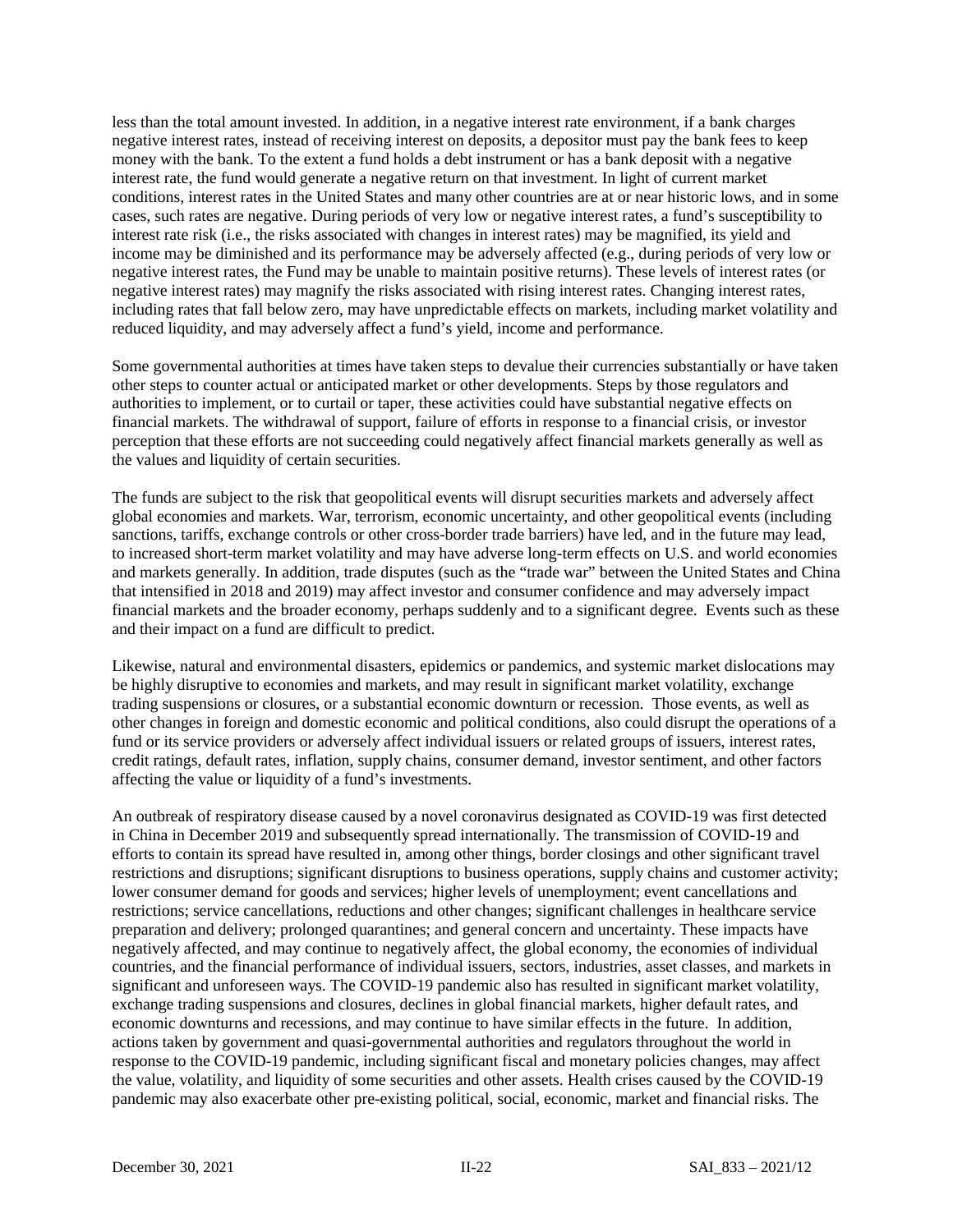effects of the outbreak in developing or emerging market countries may be greater due to less established health care systems. The foregoing could impair a fund's ability to maintain operational standards (such as with respect to creations and redemptions of fund shares), disrupt the operations of a fund's service providers, adversely affect the value and liquidity of a fund's investments, and negatively impact the fund's performance and your investment in the fund. Given the significant uncertainty surrounding the magnitude, duration, reach, costs and effects of the COVID-19 pandemic, as well as actions that have been or could be taken by governmental authorities or other third parties, it is difficult to predict its potential impacts on a fund's investments.

Securities and financial markets may be susceptible to market manipulation or other fraudulent trade practices, which could disrupt the orderly functioning of these markets, contribute to overall market volatility and adversely affect the values of the fund's investments.

Given the increasing interdependence among global economies and markets, conditions in one country, region or market might adversely affect financial conditions or issuers in other countries, regions or markets. For example, any partial or complete dissolution of the Economic and Monetary Union of the European Union, or any increased uncertainty as to its status, could have significant adverse effects on global currency and financial markets, and on the values of the fund's investments. On January 31, 2020, the United Kingdom formally withdrew from the European Union (commonly known as "Brexit"). An agreement between the United Kingdom and the European Union governing their future trade relationship became effective January 1, 2021. While the full impact of Brexit is unknown, Brexit has already resulted in volatility in European and global markets. Potential negative long-term effects could include, among others, greater market volatility and illiquidity, disruptions to world securities markets, currency fluctuations, deterioration in economic activity, a decrease in business confidence, and an increased likelihood of a recession in the United Kingdom. To the extent a fund has focused its investments in a particular country, region or market, adverse geopolitical and other events impacting that country, region or market could have a disproportionate impact on the fund.

#### **Money Market Instruments**

Money market instruments, or short-term debt instruments, consist of obligations such as commercial paper, bank obligations (*e.g.*, certificates of deposit and bankers' acceptances), repurchase agreements, and various government obligations, such as Treasury bills. These instruments have a remaining maturity of one year or less and are generally of high credit quality. Money market instruments may be structured to be, or may employ a trust or other form so that they are, eligible investments for money market funds. For example, put features can be used to modify the maturity of a security or interest rate adjustment features can be used to enhance price stability. If a structure fails to function as intended, adverse tax or investment consequences may result. Neither the IRS nor any other regulatory authority has ruled definitively on certain legal issues presented by certain structured securities. Future tax or other regulatory determinations could adversely affect the value, liquidity, or tax treatment of the income received from these securities or the nature and timing of distributions made by the funds.

Commercial paper is a money market instrument issued by banks or companies to raise money for short-term purposes. Commercial paper is usually sold on a discounted basis rather than as an interest-bearing instrument. Unlike some other debt obligations, commercial paper is typically unsecured, which increases the credit risk associated with this type of investment. In some cases, commercial paper may be backed by some form of credit enhancement, typically in the form of a guarantee by a commercial bank. Commercial paper backed by guarantees of foreign banks may involve additional risk due to the difficulty of obtaining and enforcing judgments against such banks and the generally less restrictive regulations to which such banks are subject.

Certificates of deposit are receipts issued by a depository institution in exchange for the deposit of funds. The issuer agrees to pay the amount deposited plus interest to the bearer of the receipt on the date specified on the certificate. The certificate usually can be traded in the secondary market prior to maturity. Certificates of deposit may include those issued by foreign banks outside the United States. Such certificates of deposit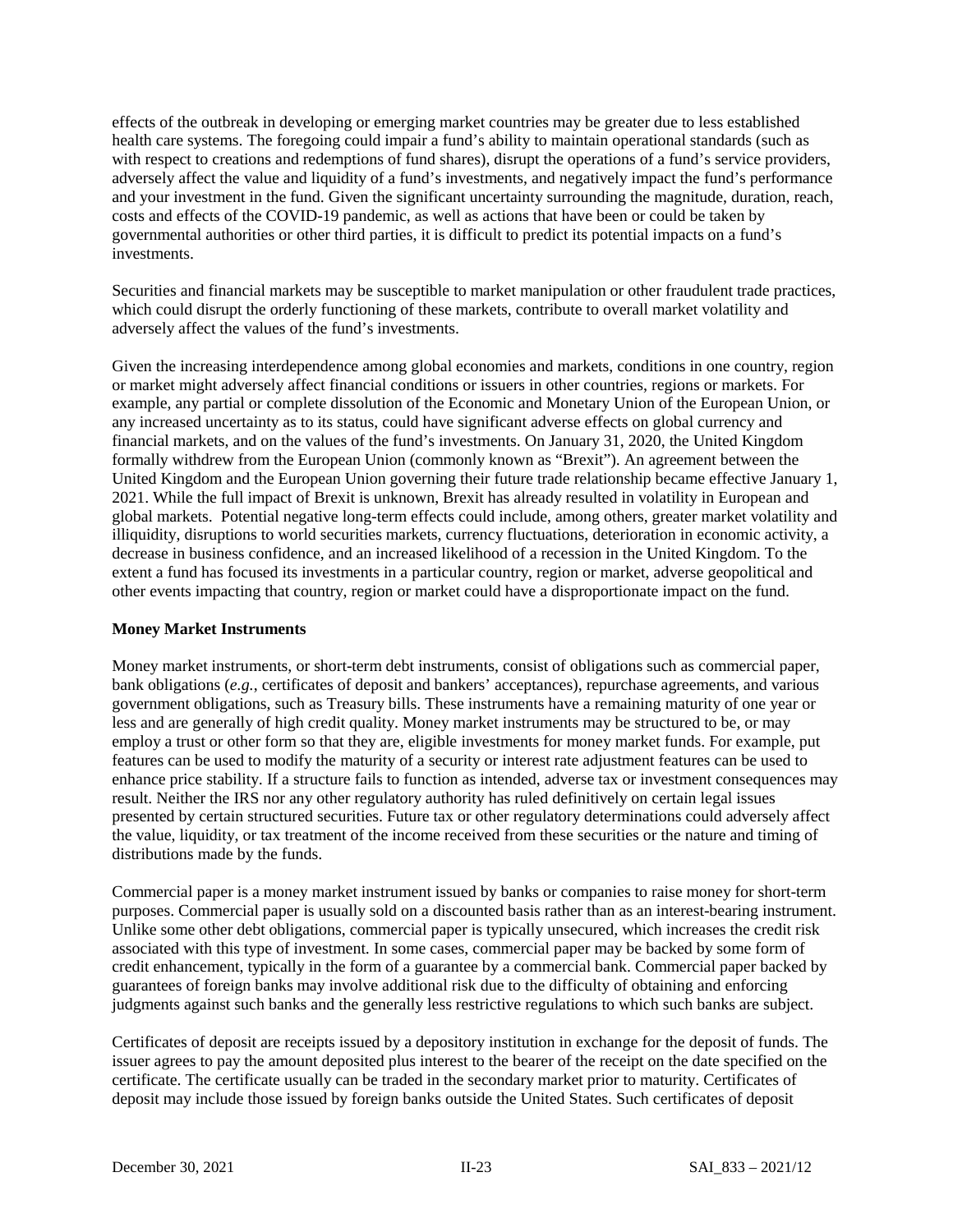include Eurodollar and Yankee certificates of deposit. Eurodollar certificates of deposit are U.S. dollardenominated certificates of deposit issued by branches of foreign and domestic banks located outside the United States. Yankee certificates of deposit are certificates of deposit issued by a U.S. branch of a foreign bank denominated in U.S. dollars and held in the United States.

Bankers' acceptances typically arise from short-term credit arrangements designed to enable businesses to obtain funds to finance commercial transactions. Generally, an acceptance is a time draft drawn on a bank by an exporter or an importer to obtain a stated amount of funds to pay for specific merchandise. The draft is then "accepted" by a bank that, in effect, unconditionally guarantees to pay the face value of the instrument on its maturity date. The acceptance may then be held by the accepting bank as an earning asset or it may be sold in the secondary market at the going rate of discount for a specific maturity. Although maturities for acceptances can be as long as 270 days, most acceptances have maturities of six months or less.

Time deposits are interest-bearing non-negotiable deposits at a bank or a savings and loan association that have a specific maturity date. A time deposit earns a specific rate of interest over a definite period of time. Time deposits cannot be traded on the secondary market and those exceeding seven days and with a withdrawal penalty are considered to be illiquid.

In accordance with rules issued by the SEC, the fund may from time to time invest all or a portion of its cash balances in money market advised by Putnam Management. In connection with such investments, Putnam Management may waive a portion of the advisory fees otherwise payable by the fund. See "Charges and expenses" in Part I of this SAI for the amount, if any, waived by Putnam Management in connection with such investments.

### **Preferred Stocks**

The fund may invest in preferred stocks that are traded on a U.S. stock exchange or foreign exchange that trades contemporaneously with the fund's shares. A preferred stock is a class of stock that generally pays dividends at a specified rate and has preference over common stock in the payment of dividends and the liquidation of an issuer's assets but is junior to the debt securities of the issuer in those same respects. Under ordinary circumstances, preferred stock does not carry voting rights. As with all equity securities, the value of preferred stock fluctuates based on changes in a company's financial condition and on overall market and economic conditions. The value of preferred stocks is particularly sensitive to changes in interest rates and is more sensitive to changes in an issuer's creditworthiness than is the value of debt securities. In addition, many preferred stocks may be called or redeemed prior to their maturity by the issuer under certain conditions, which can limit the benefit to investors of a decline in interest rates. Shareholders of preferred stock may suffer a loss of value if dividends are not paid. Additionally, if the issuer of preferred stock experiences economic or financial difficulties, its preferred stock may lose value due to the reduced likelihood that its board of directors will declare a dividend. Certain preferred stocks contain provisions that allow an issuer under certain conditions to skip or defer distributions. If the fund owns a preferred stock that is deferring its distribution, it may be required to report income for tax purposes despite the fact that it is not receiving current income on this position. Preferred stocks often are subject to legal provisions that allow for redemption in the event of certain tax or legal changes or at the issuer's call. In the event of redemption, the fund may not be able to reinvest the proceeds at comparable rates of return. Preferred stocks are subordinated to bonds and other debt securities in an issuer's capital structure in terms of priority for corporate income and liquidation payments, and therefore will be subject to greater credit risk than those debt securities. Preferred stocks may trade less frequently and in a more limited volume and may be subject to more abrupt or erratic price movements than many other securities, such as common stocks, corporate debt securities, and U.S. government securities.

Certain types of preferred stocks may be convertible securities that may be converted into or exchanged for, at a specific price or formula within a particular period of time, a prescribed amount of common stock or other equity securities of the same or a different issuer. The conversion may occur automatically upon the occurrence of a predetermined event or at the option of either the issuer or the security holder. The holder of a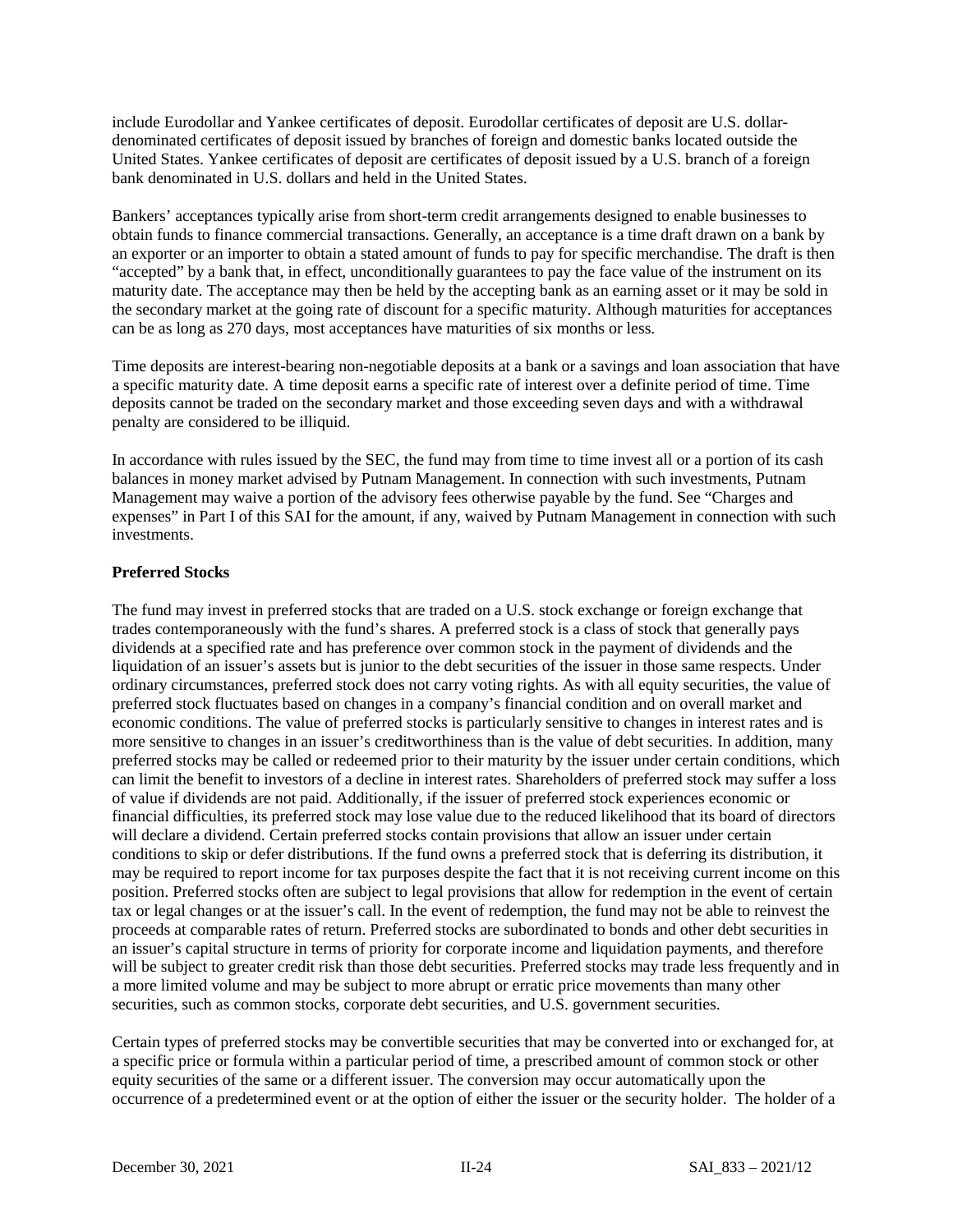convertible security is generally entitled to participate in the capital appreciation resulting from a market price increase in the issuer's common stock and to receive interest paid or accrued on debt or dividends paid or accrued until the convertible security matures or is redeemed, converted or exchanged. Before conversion, preferred stocks that are convertible securities have characteristics similar to non-convertible preferred stocks. Convertible securities rank senior to common stock in an issuer's capital structure and, therefore, normally entail less risk than the issuer's common stock. However, convertible securities may also be subordinate to any senior debt obligations of the issuer, and, therefore, an issuer's convertible securities may entail more risk than such senior debt obligations. Convertible securities usually offer lower interest or dividend yields than nonconvertible debt securities of similar credit quality because of the potential for capital appreciation. In addition, convertible securities are often lower-rated securities.

The market value of a convertible security is a function of its "investment value" and its "conversion value." A security's "investment value" represents the value of the security without its conversion feature (*i.e.*, a nonconvertible security). The investment value may be determined by reference to its credit quality and the current value of its yield to maturity or probable call date. At any given time, investment value may be dependent upon such factors as the general level of interest rates, the yield of similar nonconvertible securities, the financial strength of the issuer and the seniority of the security in the issuer's capital structure. A security's "conversion value" is determined by multiplying the number of shares the holder is entitled to receive upon conversion or exchange by the current market price of the underlying security. Because of the conversion feature, the market value of a convertible security will normally fluctuate in some proportion to changes in the market value of the underlying security, and, accordingly, convertible securities are subject to risks relating to the activities of the issuer and/or general market and economic conditions.

A convertible security generally will sell at a premium over its conversion value by the extent to which investors place value on the right to acquire the underlying common stock while holding a fixed income security. If the conversion value of a convertible security is significantly below its investment value, the convertible security generally trades like nonconvertible debt or preferred stock and its market value will not be influenced greatly by fluctuations in the market price of the underlying security. Conversely, if the conversion value of a convertible security is near or above its investment value, the market value of the convertible security is typically more heavily influenced by fluctuations in the market price of the underlying security. Generally, the amount of the premium decreases as the convertible security approaches maturity. Convertible securities generally have less potential for gain than common stocks.

The fund's investments in convertible securities may at times include preferred stocks that have a mandatory conversion feature, pursuant to which the securities convert automatically into common stock or other equity securities at a specified date and a specified conversion ratio, or that are convertible at the option of the issuer. Because conversion of the security is not at the option of the holder, the fund may be required to convert the security into the underlying common stock even at times when the value of the underlying common stock or other equity security has declined substantially.

### **Real Estate Investment Trusts (REITs)**

The fund may invest in exchange-traded REITs. REITs are pooled investment vehicles that invest primarily in income-producing real estate or real estate related loans or interests. REITs may concentrate their investments in specific geographic areas or in specific property types (*i.e.*, hotels, shopping malls, residential complexes and office buildings). Like regulated investment companies such as the fund, REITs are not taxed on income distributed to shareholders provided that they comply with certain requirements under the Code. The fund will indirectly bear its proportionate share of any expenses (such as operating expenses and advisory fees) paid by REITs in which it invests in addition to the fund's own expenses.

Investing in REITs may involve certain unique risks in addition to those risks associated with investing in the real estate industry in general (such as possible declines in the value of real estate, lack of availability of mortgage funds, or extended vacancies of property). The market value of REIT shares and the ability of the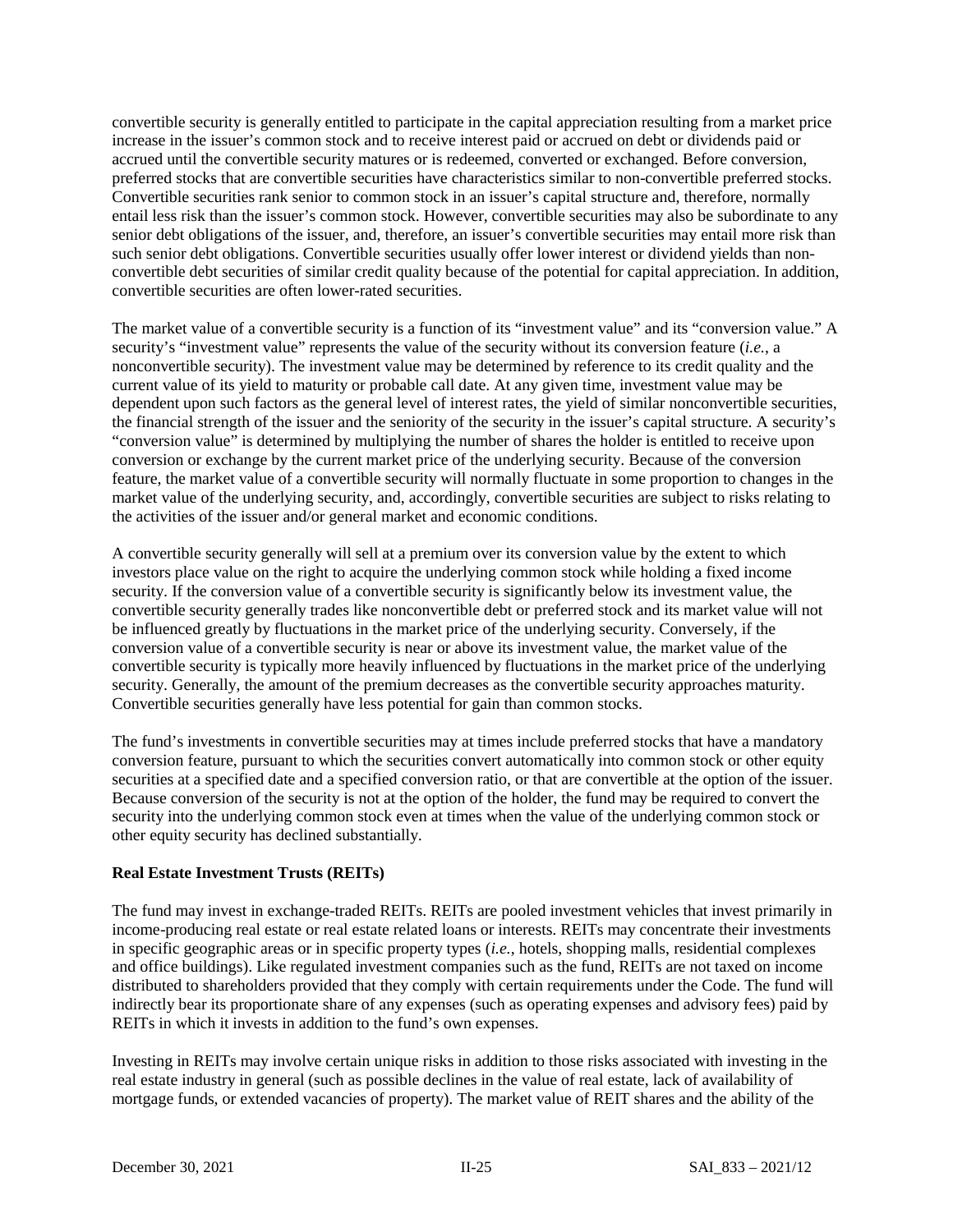REITs to distribute income may be adversely affected by several factors, including rising interest rates, changes in the national, state and local economic climate and real estate conditions, perceptions of prospective tenants of the safety, convenience and attractiveness of the properties, the ability of the owners to provide adequate management, maintenance and insurance, the cost of complying with the Americans with Disabilities Act, increased competition from new properties, the impact of present or future environmental legislation and compliance with environmental laws, failing to maintain their exemptions from registration under the Investment Company Act, changes in real estate taxes and other operating expenses, adverse changes in governmental rules and fiscal policies, adverse changes in zoning laws, and other factors beyond the control of the issuers of the REITs.

REITs are generally classified as equity REITs, mortgage REITs or a combination of equity and mortgage REITs ("hybrid REITs"). Equity REITs invest the majority of their assets directly in real property and derive income primarily from the collection of rents. Equity REITs can also realize capital gains by selling properties that have appreciated in value. Mortgage REITs invest the majority of their assets in real estate mortgages and derive income from the collection of interest payments. Equity REITs may be affected by changes in the value of the underlying property owned by the REITs, while mortgage REITs may be affected by the risk of borrower default, the likelihood of which is increased for mortgage REITs that invest in sub-prime mortgages. REITs, and mortgage REITs in particular, are also subject to interest rate risk. Rising interest rates may cause REIT investors to demand a higher annual yield, which may, in turn, cause a decline in the market price of the equity securities issued by a REIT. Rising interest rates also generally increase the costs of obtaining financing, which could cause the value of the fund's REIT investments to decline. During periods when interest rates are declining, mortgages are often refinanced. Refinancing may reduce the yield on investments in mortgage REITs. In addition, since REITs depend on payment under their mortgage loans and leases to generate cash to make distributions to their shareholders, investments in REITs may be adversely affected by defaults on such mortgage loans or leases. A hybrid REIT combines the characteristics of equity REITs and mortgage REITs, generally by holding both ownership interests and mortgage interests in real estate, and thus may be subject to risks associated with both real estate ownership and investments in mortgage-related securities.

Investing in certain REITs, which often have small market capitalizations, may also involve the same risks as investing in other small capitalization companies. REITs may have limited financial resources and their securities may trade less frequently and in limited volume and may be subject to more abrupt or erratic price movements than larger company securities. Historically, small capitalization stocks, such as REITs, have been more volatile in price than the larger capitalization stocks such as those included in the S&P 500 Index. The management of a REIT may be subject to conflicts of interest with respect to the operation of the business of the REIT and may be involved in real estate activities competitive with the REIT. REITs may own properties through joint ventures or in other circumstances in which the REIT may not have control over its investments. REITs may incur significant amounts of leverage.

REITs are dependent upon their operators' management skills, are generally not diversified (except to the extent the Code requires), and are subject to heavy cash flow dependency, borrower default or self-liquidation. REITs are also subject to the possibility of failing to qualify for the tax-advantaged treatment available to REITs under the Code or failing to maintain their exemptions from registration under the 1940 Act. In addition, REITs may be adversely affected by changes in federal tax law, for example, by limiting their permissible businesses or investments. REITs may have limited financial resources, may trade less frequently and in a limited volume, and may be subject to more abrupt or erratic price movements than more widely held securities.

The fund's investment in a REIT may result in the fund making distributions that constitute a return of capital to fund shareholders for federal income tax purposes or may require the fund to accrue and distribute income not yet received. In addition, distributions by a fund from REITs will not qualify for the corporate dividendsreceived deduction, or, generally, for treatment as qualified dividend income.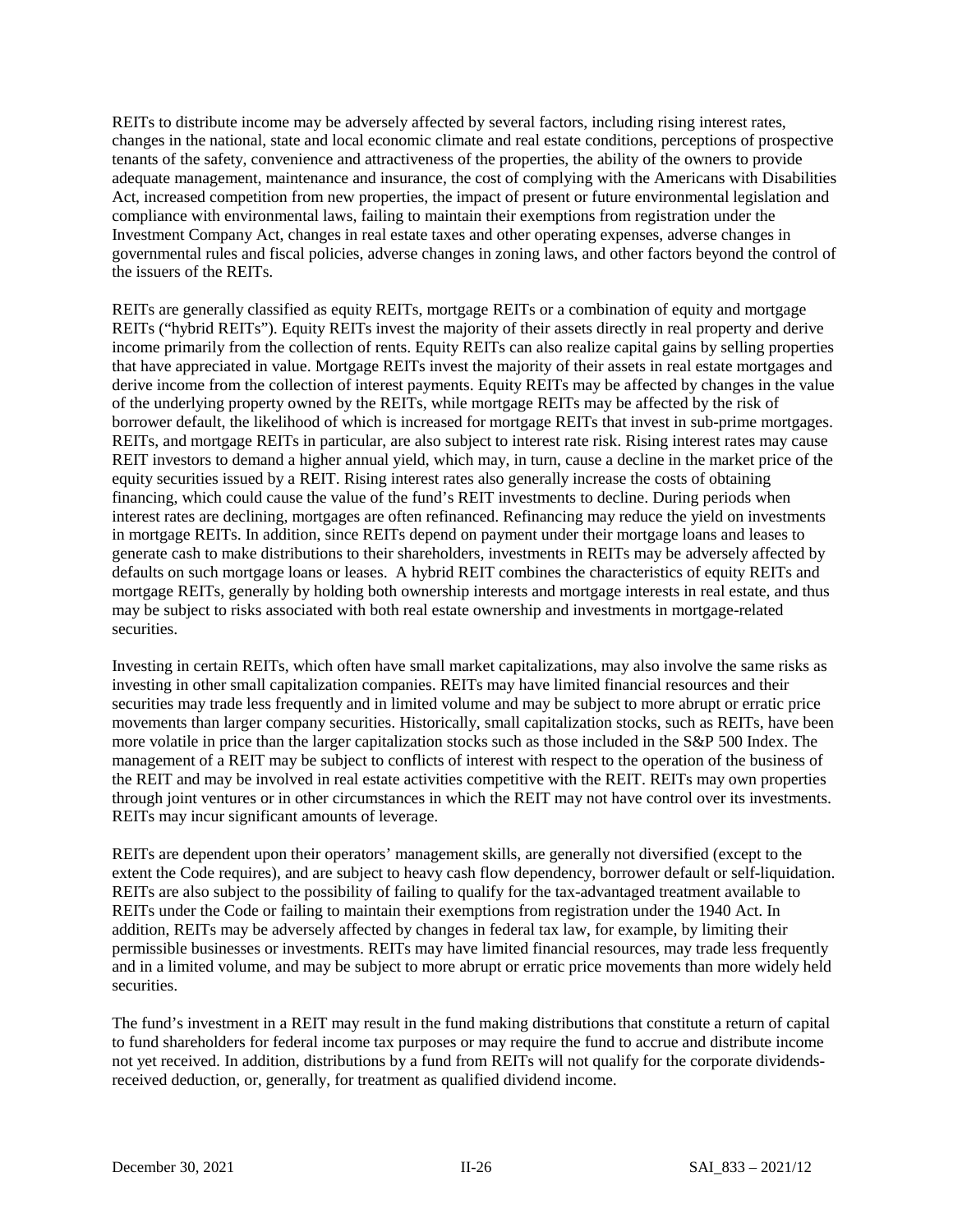#### **Repurchase Agreements**

A repurchase agreement is a contract under which the fund, the buyer under the contract, acquires a security for a relatively short period (usually not more than one week) subject to the obligation of the seller (or repurchase agreement counterparty) to repurchase, and the fund to resell, the security at a fixed time and price, which represents the fund's cost plus interest (or, for repurchase agreements under which the fund acquires a security and then sells it short, the fund's cost of "borrowing" the security). A repurchase agreement with a stated maturity of longer than one week is generally considered an illiquid investment. It is the fund's present intention to enter into repurchase agreements only with banks and registered broker-dealers.

The fund may be exposed to the credit risk of the repurchase agreement counterparty (or seller) in the event that the counterparty is unable or unwilling to close out the repurchase agreement in accordance with its terms or the parties disagree as to the meaning or application of those terms. In such an event, the fund may be subject to expenses, delays, and risk of loss, including: (i) possible declines in the value of the underlying security while the fund seeks to enforce its rights under the agreement; (ii) possible reduced levels of income and lack of access to income during this period; and (iii) the inability to enforce its rights and the expenses involved in attempted enforcement. If the seller defaults, the fund could realize a loss on the sale of the underlying security to the extent that the proceeds of the sale including accrued interest are less than the resale price provided in the agreement including interest. In addition, if the seller should be involved in bankruptcy or insolvency proceedings, the fund may incur delay and costs in selling the underlying security or may suffer a loss of principal and interest if the fund is treated as an unsecured creditor and required to return the underlying collateral to the seller's estate. The fund is also subject to the risk that the repurchase agreement instrument may not perform as expected.

Pursuant to no-action relief granted by the SEC, the fund may transfer uninvested cash balances into a joint account, along with cash of other Putnam funds and certain other accounts. These balances may be invested in one or more repurchase agreements and/or short-term money market instruments.

#### **Securities Loans**

The fund may make secured loans of its portfolio securities, on either a short-term or long-term basis, amounting to not more than 25% of its total assets, thereby potentially realizing additional income. The risks in lending portfolio securities, as with other extensions of credit, consist of possible delay in recovery of the securities or possible loss of rights in the collateral should the borrower fail financially. If a borrower defaults, the value of the collateral may decline before the fund can dispose of it. As a matter of policy, securities loans are made to broker-dealers or other financial institutions pursuant to agreements requiring that the loans be continuously secured by collateral consisting of cash or short-term debt obligations at least equal at all times to the value of the securities on loan, "marked-to-market" daily. The borrower pays to the fund an amount equal to any dividends or interest received on securities lent. The fund retains all or a portion of the interest received on investment of the cash collateral or receives a fee from the borrower. The fund bears the risk of any loss on the investment of the collateral; any such loss may exceed, potentially by a substantial amount, any profit to the fund from its securities lending activities. Although voting rights, or rights to consent, with respect to the loaned securities may pass to the borrower, the fund retains the right to call the loans at any time on reasonable notice, and it will do so to enable the fund to exercise voting rights on any matters materially affecting the investment. The fund may also call such loans in order to sell the securities. The fund may pay fees in connection with arranging loans of its portfolio securities.

## **Securities of Other ETFs**

Securities of ETFs represent interests in collective investment portfolios that, in turn, invest directly in underlying instruments. ETFs may seek to replicate the performance of a specific index or be actively managed.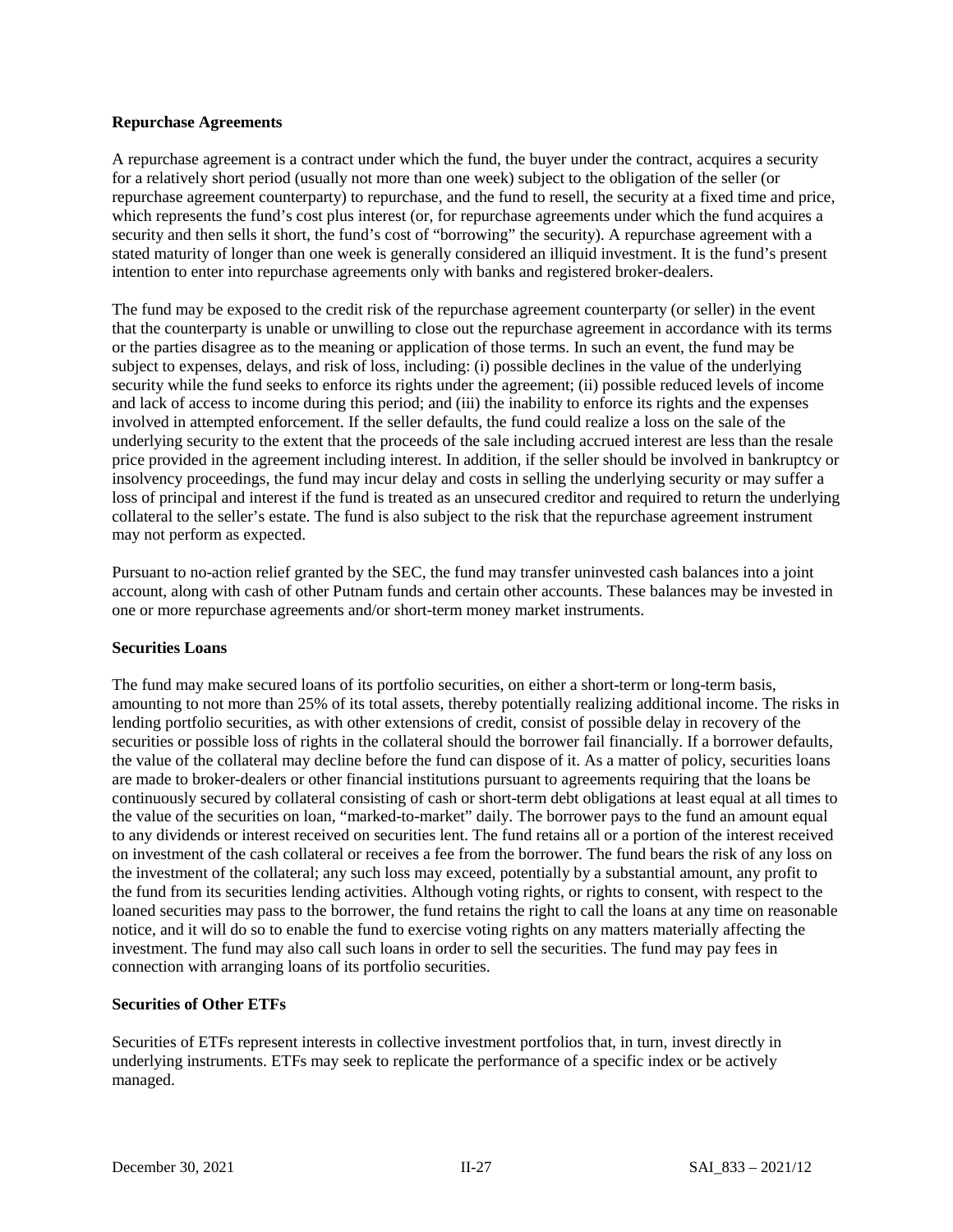Index ETFs seek to track the performance or dividend yield of specific indexes or companies in related industries, though unlike the index, an ETF incurs administrative expenses and transaction costs in trading securities. These indexes may be broad-based, sector-based or international.

Typically, shares of an index ETF are expected to increase in value as the value of the underlying benchmark increases. However, in the case of inverse ETFs (also called "short ETFs" or "bear ETFs"), ETF shares are expected to increase in value as the value of the underlying benchmark decreases. Inverse ETFs seek to deliver the opposite of the performance of the benchmark they track and are often marketed as a way for investors to profit from, or at least hedge their exposure to, downward moving markets. Investments in inverse ETFs are similar to holding short positions in the underlying benchmark.

Investing in ETFs involves substantially the same risks as investing directly in the underlying instruments, but also involves expenses at the ETF-level, such as portfolio management fees and operating expenses. These expenses are in addition to the fees and expenses of the fund itself, which may lead to duplication of expenses while the Putnam fund owns another ETF's shares. In addition, investing in ETFs involves the risk that they will not perform in exactly the same fashion, or in response to the same factors, as the underlying instruments or index. Performance of an index ETF and the index it is designed to track also may diverge because the composition of the index and the securities held by the index ETF may occasionally differ. To the extent the fund invests in other actively managed ETFs, its performance will also depend on the investment and research abilities of investment managers other than Putnam Management.

ETF shares typically trade on a stock exchange or over-the-counter at a premium or a discount to their net asset value. ETF shares carry the risk that the price the fund pays or receives may be higher or lower than the investment company's net asset value. ETFs also are subject to the risk that the timing and magnitude of cash inflows and outflows from and to investors buying and redeeming shares in the ETF could create cash balances that cause the ETF's performance to deviate from the index (which remains "fully invested" at all times).

ETFs are also subject to certain additional risks, including the risks of illiquidity and of possible trading halts or interruptions due to policies of the relevant exchange, unusual market conditions or other reasons. There can be no assurance that shares of an ETF will continue to be listed on an active exchange.

ETFs also may be leveraged. Leveraged ETFs seek to deliver multiples of the performance of the index or other benchmark they track and use derivatives in an effort to amplify the returns (or decline, in the case of inverse ETFs) of the underlying index or benchmark. While leveraged ETFs may offer the potential for greater return, the potential for loss and the speed at which losses can be realized also are greater. Most leveraged and inverse ETFs "reset" daily, meaning they are designed to achieve their stated objectives on a daily basis. Leveraged and inverse ETFs can deviate substantially from the performance of their underlying benchmark over longer periods of time, particularly in volatile periods.

The extent to which the fund can invest in securities of other ETFs is generally limited by federal securities laws. For more information regarding the tax treatment of ETFs, please see "Taxes" below.

## **Short-Term Trading**

In seeking the fund's objective(s), Putnam Management will buy or sell portfolio securities whenever Putnam Management believes it appropriate to do so. From time to time the fund will buy securities intending to seek short-term trading profits. A change in the securities held by the fund is known as "portfolio turnover" and generally involves some expense to the fund. This expense may include brokerage commissions or dealer markups and other transaction costs on both the sale of securities and the reinvestment of the proceeds in other securities. If sales of portfolio securities cause the fund to realize net short-term capital gains, such gains will be taxable as ordinary income when distributed to taxable individual shareholders. As a result of the fund's investment policies, under certain market conditions the fund's portfolio turnover rate may be higher than that of other ETFs. Portfolio turnover rate for a fiscal year is the ratio of the lesser of purchases or sales of portfolio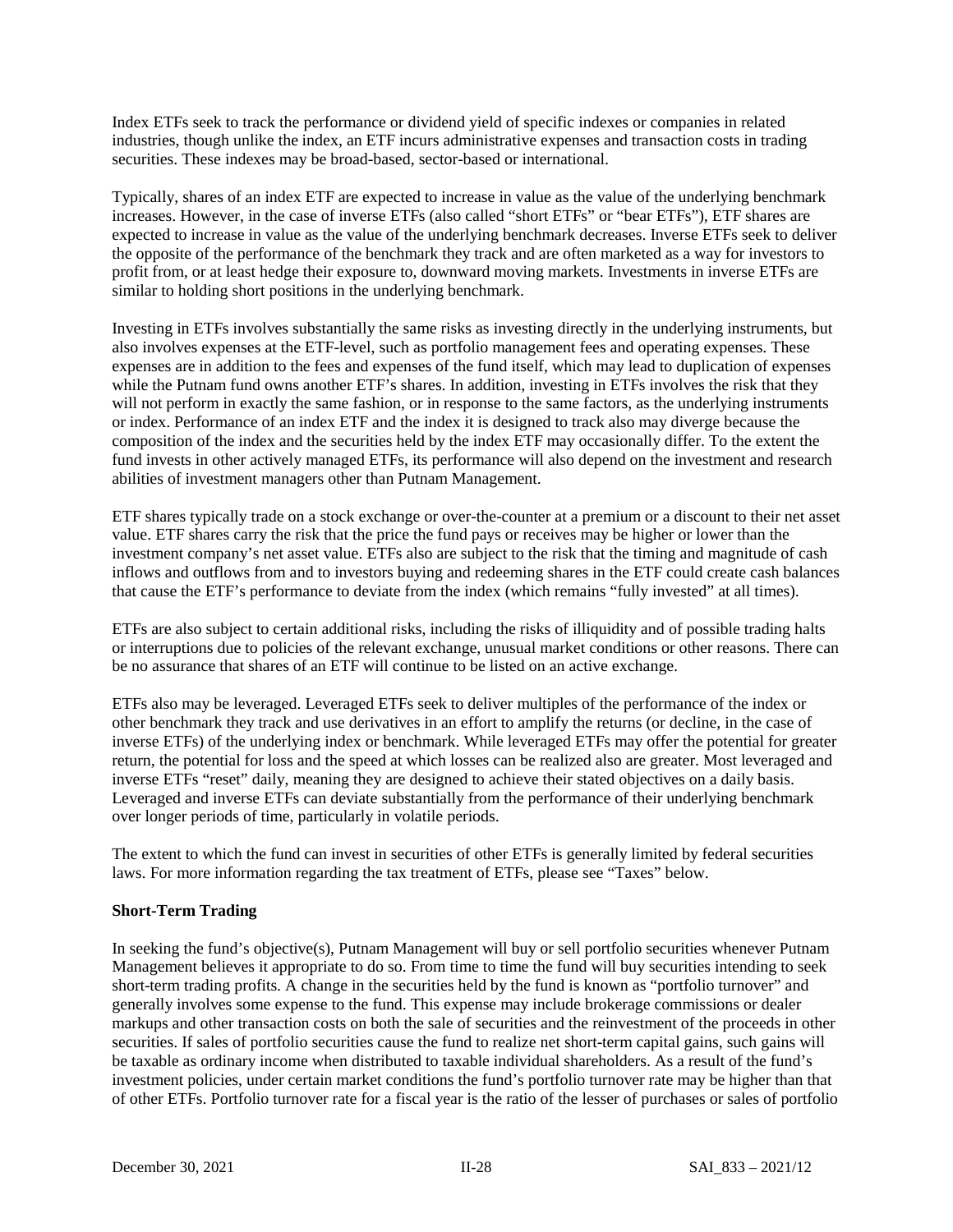securities to the monthly average of the value of portfolio securities -- excluding securities whose maturities at acquisition were one year or less. The fund's portfolio turnover rate is not a limiting factor when Putnam Management considers a change in the fund's portfolio.

### **Special Purpose Acquisition Companies**

The fund may invest in stock, rights, warrants, and other securities of special purpose acquisition companies ("SPACs") or similar special purpose entities. A SPAC is a publicly traded company that raises investment capital in the form of a blind pool via an IPO for the purpose of acquiring an existing company. The shares of a SPAC are typically issued in "units" that include one share of common stock and one right or warrant (or partial right or warrant) conveying the right to purchase additional shares or partial shares. At a specified time following the SPAC's IPO (generally 1-2 months), the rights and warrants may be separated from the common stock at the election of the holder, after which they become freely tradeable. After going public and until an acquisition is completed, a SPAC generally invests the proceeds of its IPO (less a portion retained to cover expenses), which are held in trust, in U.S. government securities, money market securities and cash. To the extent the SPAC is invested in cash or similar securities, this may impact a Fund's ability to meet its investment objective. If a SPAC does not complete an acquisition within a specified period of time after going public, the SPAC is dissolved, at which point the invested funds are returned to the SPAC's shareholders (less certain permitted expenses) and any rights or warrants issued by the SPAC expire worthless.

Because SPACs and similar entities are in essence blank check companies without an operating history or ongoing business other than seeking acquisitions, the value of their securities is particularly dependent on the ability of the entity's management to identify and complete a profitable acquisition. Some SPACs may pursue acquisitions only within certain industries or regions, which may increase the volatility of their prices. In addition, the securities issued by a SPAC, which are typically traded in the over-the-counter market, may be considered illiquid and/or be subject to restrictions on resale.

## **Temporary Defensive Strategies**

In response to adverse market, economic, political or other conditions, a fund may take temporary defensive positions that are inconsistent with its principal investment strategies. However, a fund may choose not to use these temporary defensive strategies for a variety of reasons, even in very volatile market conditions. In implementing temporary defensive strategies, the fund may invest primarily in, among other things, preferred stocks, cash, U.S. Treasury securities, government money market funds, or any other Permissible Investments that Putnam Management considers consistent with such defensive strategies. When the fund takes temporary defensive positions, the fund may miss out on investment opportunities, and the fund may not achieve its investment objective. In addition, while temporary defensive strategies are mainly designed to limit losses, such strategies may not work as intended.

## **EXCHANGE TRADED FUND RISKS**

## **Continuous Offering**

The method by which Creation Units of shares are created and traded may raise certain issues under applicable securities laws. Because new Creation Units of shares are issued and sold by a fund on an ongoing basis, at any point a "distribution," as such term is used in the 1933 Act, may occur. Broker-dealers and other persons are cautioned that some activities on their part may, depending on the circumstances, result in their being deemed participants in a distribution in a manner which could render them statutory underwriters and subject them to the prospectus delivery and liability provisions of the 1933 Act.

For example, a broker-dealer firm or its client may be deemed a statutory underwriter if it takes Creation Units after placing an order with Foreside Fund Services, LLC ("Foreside"), each fund's distributor, breaks them down into constituent shares, and sells such shares directly to customers, or if it chooses to couple the creation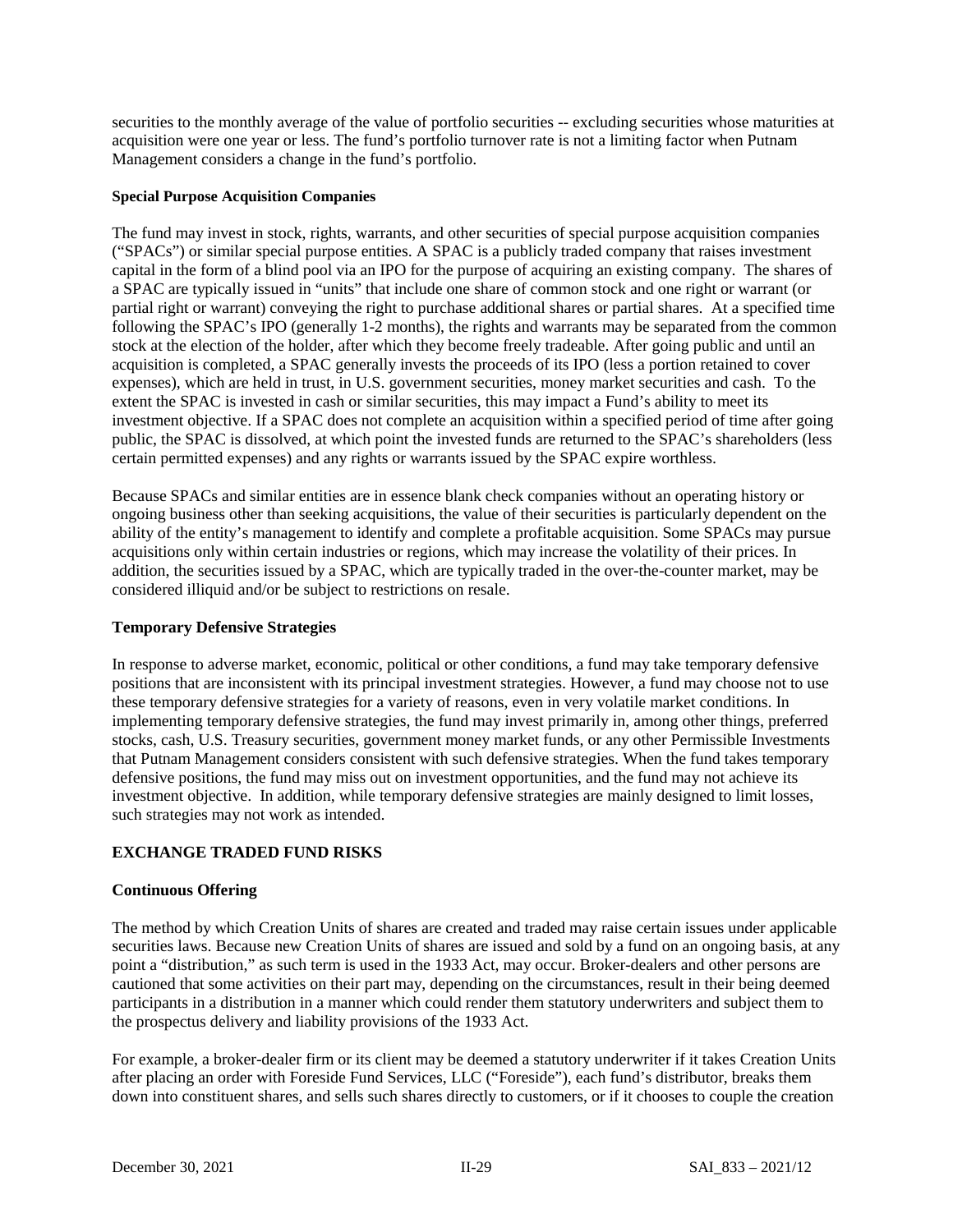of a supply of new shares with an active selling effort involving solicitation of secondary market demand for shares. A determination of whether one is an underwriter for purposes of the 1933 Act must take into account all the facts and circumstances pertaining to the activities of the broker-dealer or its client in the particular case, and the examples mentioned above should not be considered a complete description of all the activities that 12 could lead to a categorization as an underwriter.

Broker-dealer firms should also note that dealers who are not "underwriters," but are effecting transactions in shares of a fund, whether or not participating in the distribution of shares, are generally required to deliver a prospectus. This is because the prospectus delivery exemption in Section 4(a)(3) of the 1933 Act is not available in respect of such transactions as a result of Section 24(d) of the 1940 Act. As a result, broker-dealer firms should note that dealers who are not underwriters but are participating in a distribution (as opposed to engaging in ordinary secondary market transactions) and thus dealing with the shares that are part of an overallotment within the meaning of Section 4(a)(3)(A) of the 1933 Act would be unable to take advantage of the prospectus delivery exemption provided by Section  $4(a)(3)$  of the 1933 Act. Firms that incur a prospectusdelivery obligation with respect to shares of each fund are reminded that, under Rule 153 under the 1933 Act, a prospectus-delivery obligation under Section 5(b)(2) of the 1933 Act owed to an exchange member in connection with a sale on an exchange is satisfied by the fact that the prospectus is available from the exchange upon request. The prospectus delivery mechanism provided in Rule 153 is only available with respect to transactions on an exchange.

## **Listing and Trading**

Shares of each fund have been approved for listing and trading on an exchange. Each fund's shares trade on an exchange at prices that may differ to some degree from their NAV. The listing exchange may remove each fund's shares from listing if, among other things (i) following the initial 12-month period beginning upon the commencement of trading of each fund, there are fewer than 50 beneficial owners of each fund's shares for 30 or more consecutive trading days; (ii) either the Tracking Basket or the holdings of the portfolio are not made available to all market participants at the same time; (iii) a fund has failed to file any filings required by the SEC or listing exchange is aware that a fund is not in compliance with the conditions of any exemptive order or no-action relief granted by the SEC with respect to the fund; (iv) certain ongoing listing requirements are not continuously maintained; (v) any of the representations made by a fund in connection with its listing order are not continuously met; or (vi) such other event shall occur or condition exists that, in the opinion of the listing exchange, makes further dealings on the exchange inadvisable. The listing exchange will remove each fund's shares from listing and trading upon termination of the trust. There can be no assurance that the requirements of the listing exchange necessary to maintain the listing of each fund's shares will continue to be met.

As in the case of other publicly-traded securities, brokers' commissions on transactions will be based on negotiated commission rates at customary levels.

Unlike other actively managed ETFs that publish their portfolio holdings on a daily basis, each fund does not publicly disclose the composition of its portfolio each business day, which may affect the price at which shares of a fund trade in the secondary market. Given the differences between each fund and ETFs that disclose their complete holdings daily, there is a risk that market prices of a fund may vary significantly from NAV, and that a fund's shares may trade at a wider bid/ask spread – and therefore cost investors more to trade – than shares of other ETFs. These risks are heightened during periods of market disruption or volatility. In addition, although a fund seeks to benefit from keeping its portfolio information secret, market participants may attempt to use the Tracking Basket to identify a fund's trading strategy. If successful, this could result in such market participants engaging in certain predatory trading practices that may have the potential to harm the fund and its shareholders, such as front running a fund's trades of portfolio securities.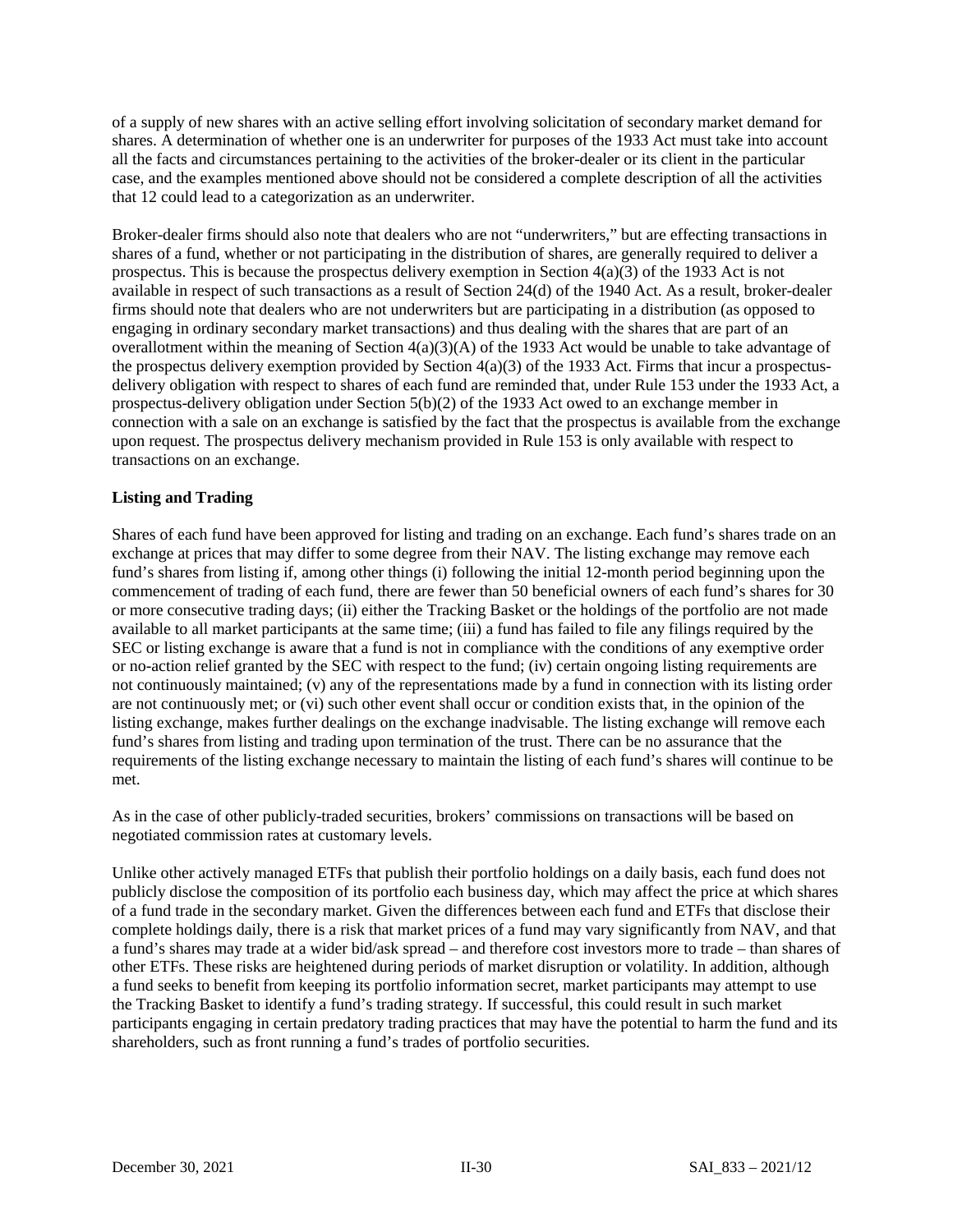## **TAXES**

The following discussion of U.S. federal income tax consequences is based on the Code, existing U.S. Treasury regulations, and other applicable authority, as of the date of this SAI. These authorities are subject to change by legislative or administrative action, possibly with retroactive effect. The following discussion is only a summary of some of the important U.S. federal income tax considerations generally applicable to investments in the fund. There may be other tax considerations applicable to particular shareholders. Shareholders should consult their own tax advisors regarding their particular situation and the possible application of foreign, state and local tax laws.

**Taxation of the fund.** The fund intends to qualify each year as a regulated investment company under Subchapter M of the Code. In order to qualify for the special tax treatment accorded regulated investment companies and their shareholders, the fund must, among other things:

(a) derive at least 90% of its gross income for each taxable year from (i) dividends, interest, payments with respect to certain securities loans, and gains from the sale or other disposition of stock, securities or foreign currencies, or other income (including but not limited to gains from options, futures, or forward contracts) derived with respect to its business of investing in such stock, securities or currencies, and (ii) net income from interests in "qualified publicly traded partnerships" (as defined below);

(b) diversify its holdings so that, at the end of each quarter of the fund's taxable year, (i) at least 50% of the market value of the fund's total assets is represented by cash and cash items, U.S. government securities, securities of other regulated investment companies, and other securities limited in respect of any one issuer to a value not greater than 5% of the value of the fund's total assets and not more than 10% of the outstanding voting securities of such issuer, and (ii) not more than 25% of the value of the fund's total assets is invested, including through corporations in which the fund owns a 20% or more voting stock interest, (x) in the securities (other than those of the U.S. government or other regulated investment companies) of any one issuer or of two or more issuers which the fund controls and which are engaged in the same, similar, or related trades or businesses, or  $(y)$  in the securities of one or more qualified publicly traded partnerships (as defined below); and

(c) distribute with respect to each taxable year at least 90% of the sum of its investment company taxable income (as that term is defined in the Code without regard to the deduction for dividends paid—generally, taxable ordinary income and the excess, if any, of net short-term capital gains over net long-term capital losses) and net tax-exempt interest income, for such year.

In general, for purposes of the 90% gross income requirement described in paragraph (a) above, income derived from a partnership will be treated as qualifying income only to the extent such income is attributable to items of income of the partnership which would be qualifying income if realized by the regulated investment company. However, 100% of the net income of a regulated investment company derived from an interest in a "qualified publicly traded partnership" (defined as a partnership (i) interests in which are traded on an established securities market or readily tradable on a secondary market or the substantial equivalent thereof, and (ii) that derives less than 90% of its income from the qualifying income described in paragraph (a)(i) above) will be treated as qualifying income. In general, such entities will be treated as partnerships for federal income tax purposes because they meet the passive income requirement under Code section 7704(c)(2). In addition, although in general the passive loss rules of the Code do not apply to regulated investment companies, such rules do apply to a regulated investment company with respect to items attributable to an interest in a qualified publicly traded partnership.

For purposes of the diversification test in paragraph (b) above, identification of the issuer (or, in some cases, issuers) of a particular fund investment will depend on the terms and conditions of that investment. In some cases, identification of the issuer (or issuers) is uncertain under current law, and an adverse determination or future guidance by the IRS with respect to issuer identification for a particular type of investment may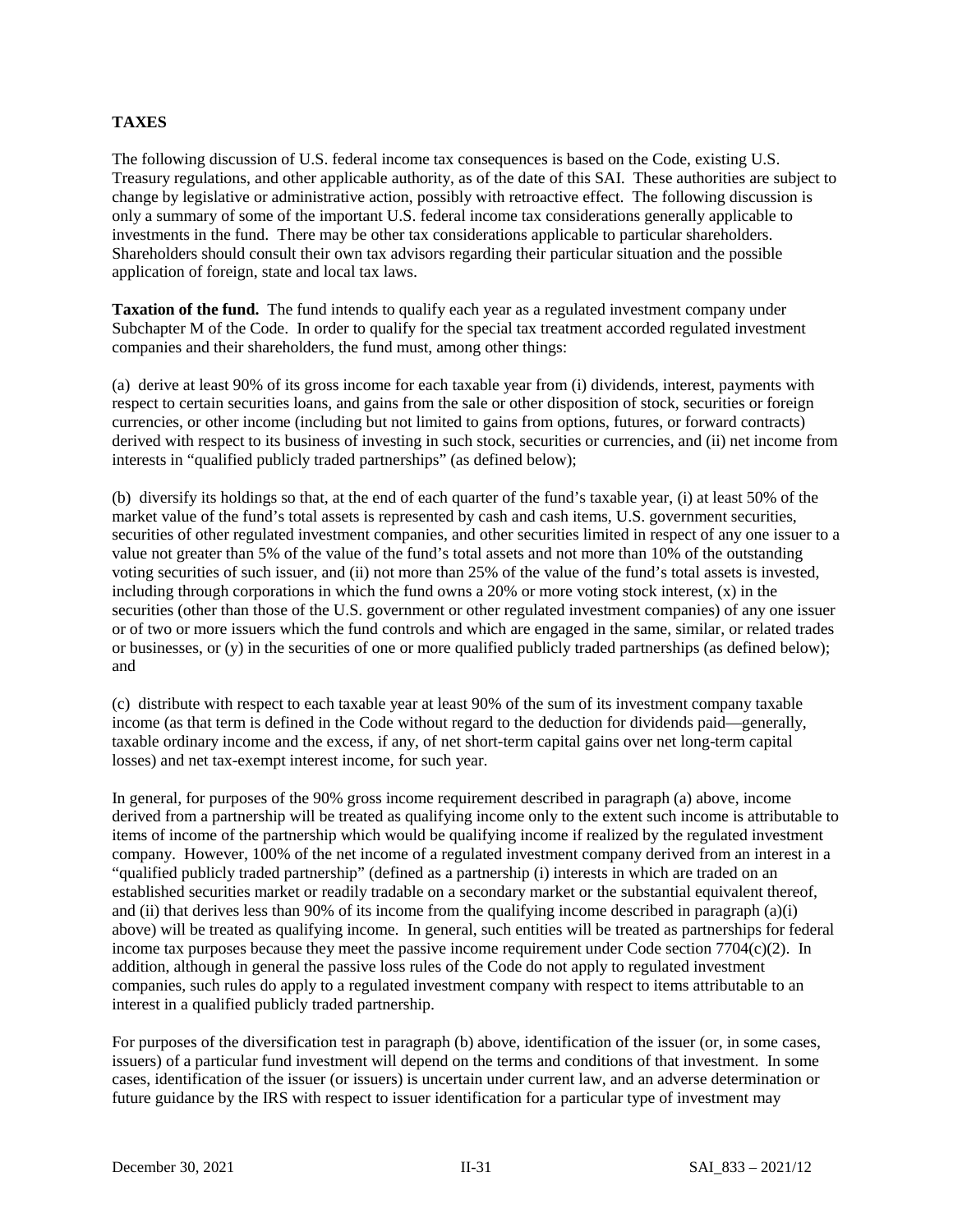adversely affect the fund's ability to meet the diversification test in (b) above. Also, for the purposes of the diversification test in paragraph (b) above, the term "outstanding voting securities of such issuer" will include the equity securities of a qualified publicly traded partnership.

If the fund qualifies as a regulated investment company that is accorded special tax treatment, the fund will not be subject to U.S. federal income tax on income or gains distributed in a timely manner to its shareholders in the form of dividends (including Capital Gain Dividends, as defined below).

If the fund were to fail to meet the income, diversification or distribution test described above, the fund could in some cases cure such failure, including by paying a fund-level tax, paying interest, making additional distributions, or disposing of certain assets. If the fund were ineligible to or otherwise did not cure such failure for any year, or were otherwise to fail to qualify as a regulated investment company accorded special tax treatment in any taxable year, the fund would be subject to tax on its taxable income at corporate rates, and all distributions from earnings and profits, including any distributions of net tax-exempt income and net long-term capital gains, would be taxable to shareholders as ordinary income. Some portions of such distributions may be eligible for the dividends received deduction in the case of corporate shareholders, and may be eligible to be treated as "qualified dividend income" in the case of shareholders taxed as individuals, provided, in both cases, that the shareholder meets certain holding period and other requirements in respect of the fund's shares (as described below). In addition, the fund could be required to recognize unrealized gains, pay substantial taxes and interest and make substantial distributions before requalifying as a regulated investment company that is accorded special tax treatment.

The fund intends to distribute at least annually to its shareholders all or substantially all of its investment company taxable income (computed without regard to the dividends-paid deduction) and its net tax-exempt income (if any). The fund may distribute its net capital gain (that is, the excess of net long-term capital gain over net short-term capital loss, in each case determined with reference to any loss carryforwards). Investment company taxable income (which is retained by the fund) will be subject to tax at regular corporate rates. The fund may also retain for investment its net capital gain. If the fund retains any net capital gain, it will be subject to tax at regular corporate rates on the amount retained, but may designate the retained amount as undistributed capital gains in a notice to its shareholders who will be (i) required to include in income for U.S. federal income tax purposes, as long-term capital gain, their shares of such undistributed amount, and (ii) entitled to credit their proportionate shares of the tax paid by the fund on such undistributed amount against their U.S. federal income tax liabilities, if any, and to claim refunds on a properly-filed U.S. tax return to the extent the credit exceeds such liabilities. If the fund makes this designation, for U.S. federal income tax purposes, the tax basis of shares owned by a shareholder of the fund will be increased by an amount equal to the difference between the amount of undistributed capital gains included in the shareholder's gross income under clause (i) of the preceding sentence and the tax deemed paid by the shareholder under clause (ii) of the preceding sentence. The fund is not required to, and there can be no assurance the fund will, make this designation if it retains all or a portion of its net capital gain in a taxable year.

In determining its net capital gain, including in connection with determining the amount available to support a Capital Gain Dividend (as defined below), its taxable income and its earnings and profits, a regulated investment company generally may also elect to treat part or all of any post-October capital loss (defined as any net capital loss attributable to the portion, if any, of the taxable year after October 31 or, if there is no such loss, the net long-term capital loss or net short-term capital loss attributable to any such portion of the taxable year) or late-year ordinary loss (generally, the sum of its (i) net ordinary loss, if any, from the sale, exchange or other taxable disposition of property, attributable to the portion, if any, of the taxable year after October 31, and its (ii) other net ordinary loss, if any, attributable to the portion, if any, of the taxable year after December 31) as if incurred in the succeeding taxable year.

If the fund fails to distribute in a calendar year at least an amount equal to the sum of 98% of its ordinary income for such year and 98.2% of its capital gain net income for the one-year period ending October 31 of such year, plus any retained amount from the prior year, the fund will be subject to a nondeductible 4% excise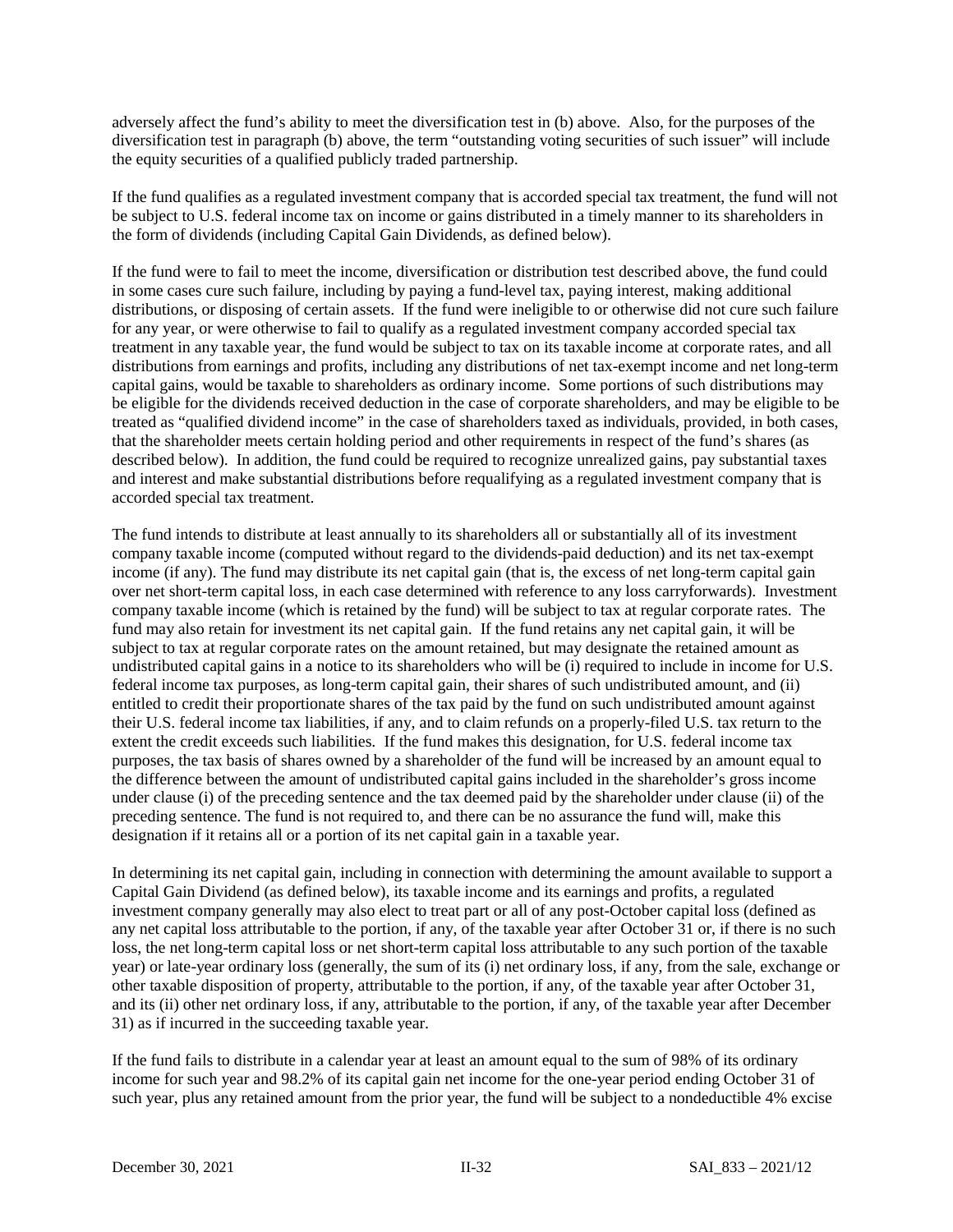tax on the undistributed amounts. For these purposes, ordinary gains and losses from the sale, exchange, or other taxable disposition of property that would otherwise be properly taken into account after October 31 are treated as arising on January 1 of the following calendar year. For purposes of the excise tax, the fund will be treated as having distributed any amount on which it has been subject to corporate income tax in the taxable year ending within the calendar year. A dividend paid to shareholders in January of a year generally is deemed to have been paid by the fund on December 31 of the preceding year, if the dividend was declared and payable to shareholders of record on a date in October, November or December of that preceding year. The fund intends generally to make distributions sufficient to avoid imposition of the 4% excise tax, although there can be no assurance that it will be able to do so.

The fund distributes its net investment income and capital gains to shareholders as dividends at least annually to the extent required to qualify as a regulated investment company under the Code and generally to avoid U.S. federal income or excise tax. Provided it is not treated as a "personal holding company" for U.S. federal income tax purposes, the fund is permitted to treat the portion of redemption proceeds paid to redeeming shareholders that represents the redeeming shareholders' portion of the fund's accumulated earnings and profits as a dividend on the fund's tax return. This practice, which involves the use of tax equalization, will have the effect of reducing the amount of income and gains that the fund is required to distribute as dividends to shareholders in order for the fund to avoid U.S. federal income tax and excise tax. This practice may also reduce the amount of distributions required to be made to non-redeeming shareholders and the amount of any undistributed income will be reflected in the value of the shares of the fund; the total return on a shareholder's investment will not be reduced as a result of this distribution policy.

**Fund distributions.** Distributions from the fund (other than exempt-interest dividends, as discussed below) generally are taxable to shareholders as ordinary income to the extent derived from the fund's investment income and net short-term capital gains. Distributions are taxable whether shareholders receive them in cash or reinvest them in additional shares of the fund or other Putnam funds.

Taxes on distributions of capital gains are determined by how long the fund owned (or is deemed to have owned) the investments that generated them, rather than how long a shareholder has owned his or her shares. In general, the fund will recognize long-term capital gain or loss on investments it has owned for more than one year, and short-term capital gain or loss on investments it has owned for one year or less. Tax rules can alter the fund's holding period in investments and thereby affect the tax treatment of gain or loss on such investments. Distributions of net capital gain that are properly reported by the fund as capital gain dividends ("Capital Gain Dividends") will be treated as long-term capital gains includible in net capital gain and taxed to individuals at reduced rates. The IRS and the Department of the Treasury have issued regulations that would impose special rules in respect of Capital Gain Dividends received through partnership interests constituting "applicable partnership interests" under Section 1061 of the Code. Distributions from capital gains generally are made after applying any available capital loss carryforwards. Distributions of net short-term capital gain (as reduced by any net long-term capital loss for the taxable year) will be taxable to shareholders as ordinary income. Investors who purchase shares shortly before the record date of a distribution will pay the full price for the shares and then receive some portion of the price back as a taxable distribution.

The Code generally imposes a 3.8% Medicare contribution tax on the net investment income of certain individuals, trusts and estates to the extent their income exceeds certain threshold amounts. For these purposes, "net investment income" generally includes, among other things, (i) distributions paid by the fund of net investment income and capital gains (other than exempt-interest dividends) as described herein, and (ii) any net gain from the sale, redemption, exchange or other taxable disposition of fund shares. Shareholders are advised to consult their tax advisers regarding the possible implications of this additional tax on their investment in the fund.

Distributions of investment income reported by the fund as "qualified dividend income" received by an individual will be taxed at the reduced rates applicable to net capital gain. In order for some portion of the dividends received by a fund shareholder to be qualified dividend income, the fund must meet holding period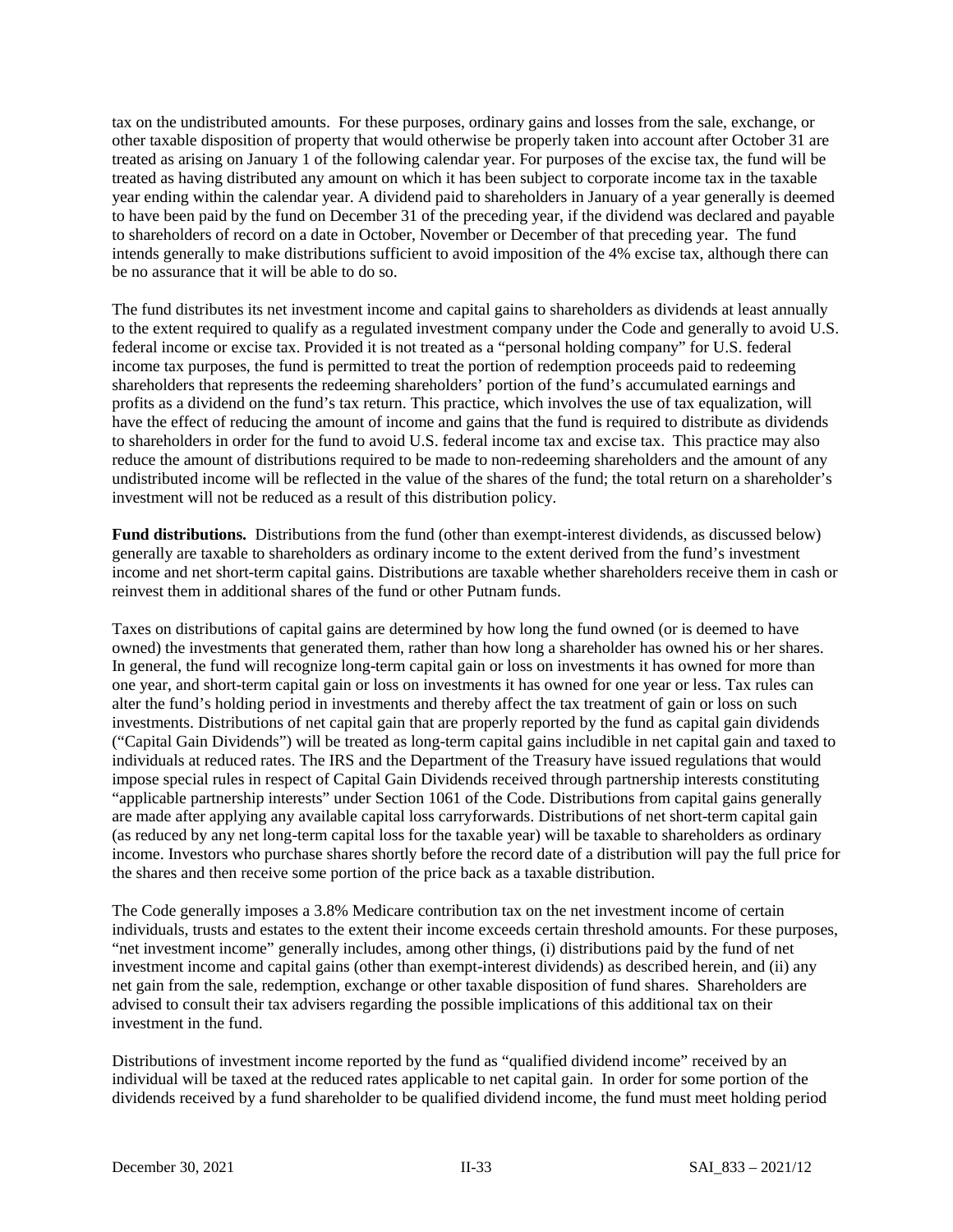and other requirements with respect to some portion of the dividend-paying stocks in its portfolio and the shareholder must meet holding period and other requirements with respect to the fund's shares. In general, a dividend will not be treated as qualified dividend income (at either the fund or shareholder level) (1) if the dividend is received with respect to any share of stock held for fewer than 61 days during the 121-day period beginning on the date which is 60 days before the date on which such share becomes ex-dividend with respect to such dividend (or, in the case of certain preferred stock, 91 days during the 181-day period beginning 90 days before such date), (2) to the extent that the recipient is under an obligation (whether pursuant to a short sale or otherwise) to make related payments with respect to positions in substantially similar or related property, (3) if the recipient elects to have the dividend income treated as investment interest, or (4) if the dividend is received from a foreign corporation that is (a) not eligible for the benefits of a comprehensive income tax treaty with the United States (with the exception of dividends paid on stock of such a foreign corporation readily tradable on an established securities market in the United States) or (b) treated as a passive foreign investment company. Each fund, other than fixed-income and money market funds, generally expects to report eligible dividends as qualified dividend income.

In general, distributions of investment income reported by the fund as derived from qualified dividend income will be treated as qualified dividend income by a shareholder taxed as an individual provided the shareholder meets the holding period and other requirements described above with respect to such fund's shares. In any event, if the aggregate qualified dividends received by the fund during any taxable year are 95% or more of its gross income (excluding net long-term capital gain over net short-term capital loss), then 100% of the fund's dividends (other than dividends properly reported as Capital Gain Dividends) will be eligible to be treated as qualified dividend income.

Individuals (and certain other non-corporate entities) are generally eligible for a 20% deduction with respect to taxable ordinary dividends from REITs and certain taxable income from publicly traded partnerships. Currently, regulated investment companies may pass through the 20% deduction to shareholders for REIT dividends, but not for income from publicly traded partnerships. Distributions by the fund to its shareholders that the fund properly reports as "section 199A dividends," as defined and subject to certain conditions described below, are treated as qualified REIT dividends in the hands of non-corporate shareholders. Subject to future regulatory guidance to the contrary, distributions attributable to qualified publicly traded partnership income from a fund's investments in Master Limited Partnerships ("MLPs") will ostensibly not qualify for the deduction available to non-corporate taxpayers in respect of such amounts received directly from an MLP.

In general, fixed-income and money market funds receive interest, rather than dividends, from their portfolio securities. As a result, it is not currently expected that any significant portion of such funds' distributions to shareholders will be derived from qualified dividend income. For information regarding qualified dividend income received from underlying funds, see "Funds of funds" below.

Certain distributions reported by a Fund as section 163(j) interest dividends may be treated as interest income by shareholders for purposes of the tax rules applicable to interest expense limitations under Code section 163(j). Such treatment by the shareholder is generally subject to holding period requirements and other potential limitations, although the holding period requirements are generally not applicable to dividends declared by money market funds and certain other funds that declare dividends daily and pay such dividends on a monthly or more frequent basis. The amount that a Fund is eligible to report as a Section 163(j) dividend for a tax year is generally limited to the excess of the Fund's business interest income over the sum of the Fund's (i) business interest expense and (ii) other deductions properly allocable to the Fund's business interest income.

In general, dividends of net investment income received by corporate shareholders of the fund will qualify for the dividends-received deduction generally available to corporations only to the extent of the amount of eligible dividends received by the fund from domestic corporations for the taxable year. A dividend received by the fund will not be treated as a dividend eligible for the dividends-received deduction (1) if it has been received with respect to any share of stock that the fund has held for less than 46 days (91 days in the case of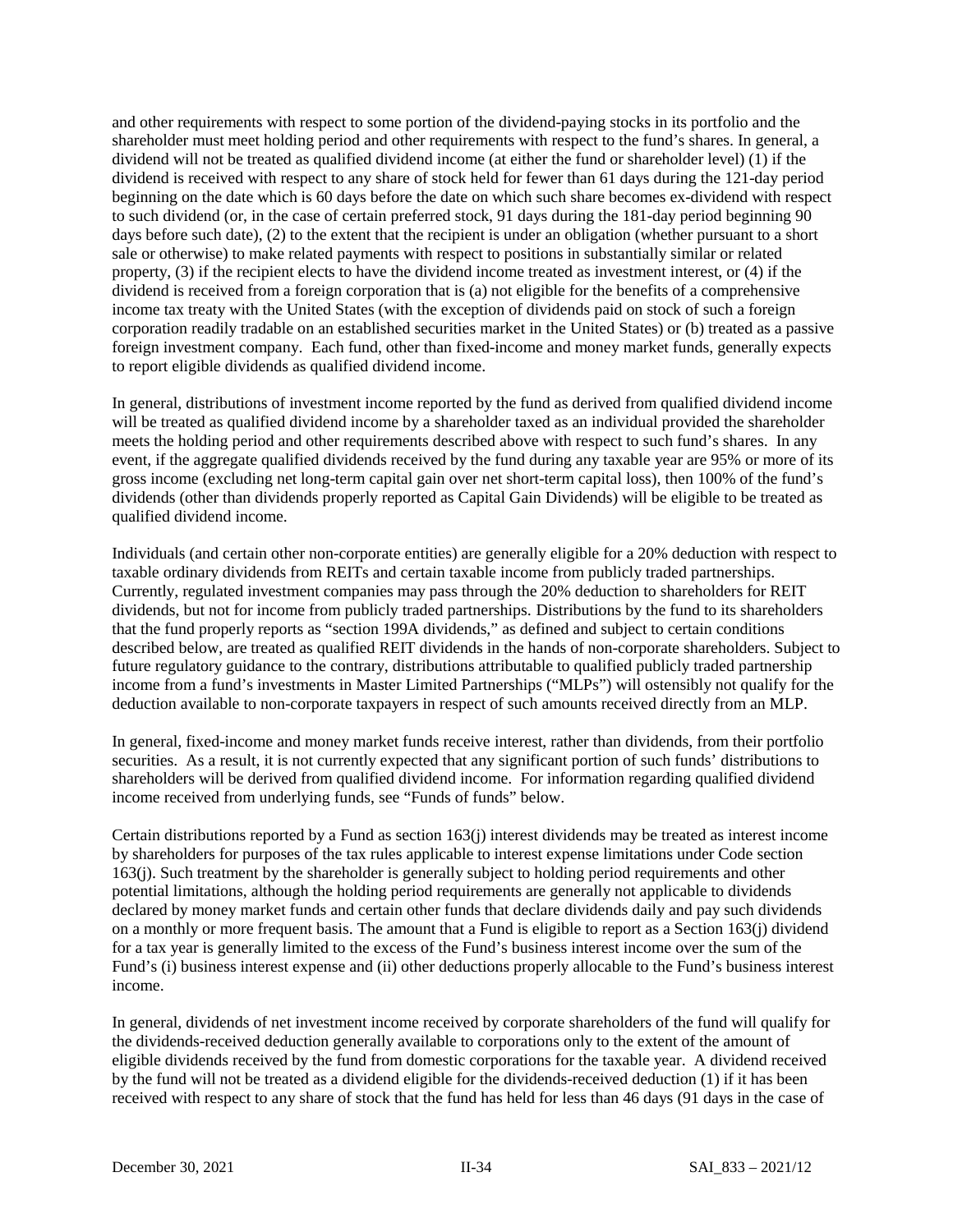certain preferred stock) during the 91-day period beginning on the date which is 45 days before the date on which such share becomes ex-dividend with respect to such dividend (during the 181-day period beginning 90 days before such date in the case of certain preferred stock) or (2) to the extent that the fund is under an obligation (pursuant to a short sale or otherwise) to make related payments with respect to positions in substantially similar or related property. Moreover, the dividends received deduction may otherwise be disallowed or reduced (1) if the corporate shareholder fails to satisfy the foregoing requirements with respect to its shares of the fund or (2) by application of various provisions of the Code (for instance, the dividendsreceived deduction is reduced in the case of a dividend received on debt-financed portfolio stock (generally, stock acquired with borrowed funds)). For information regarding eligibility for the dividends-received deduction of dividend income derived from an underlying fund, see "Funds of funds" below.

**Funds of funds.** If the fund invests in shares of underlying funds, a portion of its distributable income and gains will consist of distributions from the underlying funds and gains and losses on the disposition of shares of the underlying funds. To the extent that an underlying fund realizes net losses on its investments for a given taxable year, the fund will not be able to recognize its share of those losses (so as to offset distributions of net income or capital gains from other underlying funds) until and only to the extent that it disposes of shares of the underlying fund in a transaction qualifying for sale or exchange treatment or those losses reduce distributions required to be made by the underlying fund. Moreover, even when the fund does make such a disposition, a portion of its loss may be recognized as a long-term capital loss, which will not be treated as favorably for U.S. federal income tax purposes as a short-term capital loss or an ordinary deduction. In particular, the fund will not be able to offset any capital losses from its dispositions of underlying fund shares against its ordinary income (including distributions of any net short-term capital gains realized by an underlying fund).

In addition, in certain circumstances, the "wash sale" rules under Section 1091 of the Code may apply to the fund's sales of underlying fund shares that have generated losses. A wash sale occurs if shares of an underlying fund are sold by the fund at a loss and the fund acquires additional shares of that same underlying fund 30 days before or after the date of the sale. The wash-sale rules could defer losses in the fund's hands on sales of underlying fund shares (to the extent such sales are wash sales) for extended (and, in certain cases, potentially indefinite) periods of time.

As a result of the foregoing rules, and certain other special rules, the amounts of net investment income and net capital gains that the fund will be required to distribute to shareholders may be greater than such amounts would have been had the fund invested directly in the securities held by the underlying funds, rather than investing in shares of the underlying funds. For similar reasons, the amount or timing of distributions from the fund qualifying for treatment as being of a particular character (*e.g.*, as long-term capital gain, exempt interest, eligible for dividends-received deduction, etc.) will not necessarily be the same as it would have been had the fund invested directly in the securities held by the underlying funds.

If the fund receives dividends from an underlying fund that qualifies as a regulated investment company, and the underlying fund reports such dividends as "qualified dividend income," then the fund may, in turn, report a portion of its distributions as "qualified dividend income" as well, provided the fund meets the holding period and other requirements with respect to shares of the underlying fund.

If the fund receives dividends from an underlying fund and the underlying fund reports such dividends as eligible for the dividends-received deduction, then the fund is permitted, in turn, to report a portion of its distributions as eligible for the dividends-received deduction, provided the fund meets the holding period and other requirements with respect to shares of the underlying fund.

If the fund were to own 20% or more of the voting interests of an underlying fund, subject to a safe harbor in respect of certain fund of funds arrangements, the fund would be required to "look through" the underlying fund to its holdings and combine the appropriate percentage (as determined pursuant to the applicable Treasury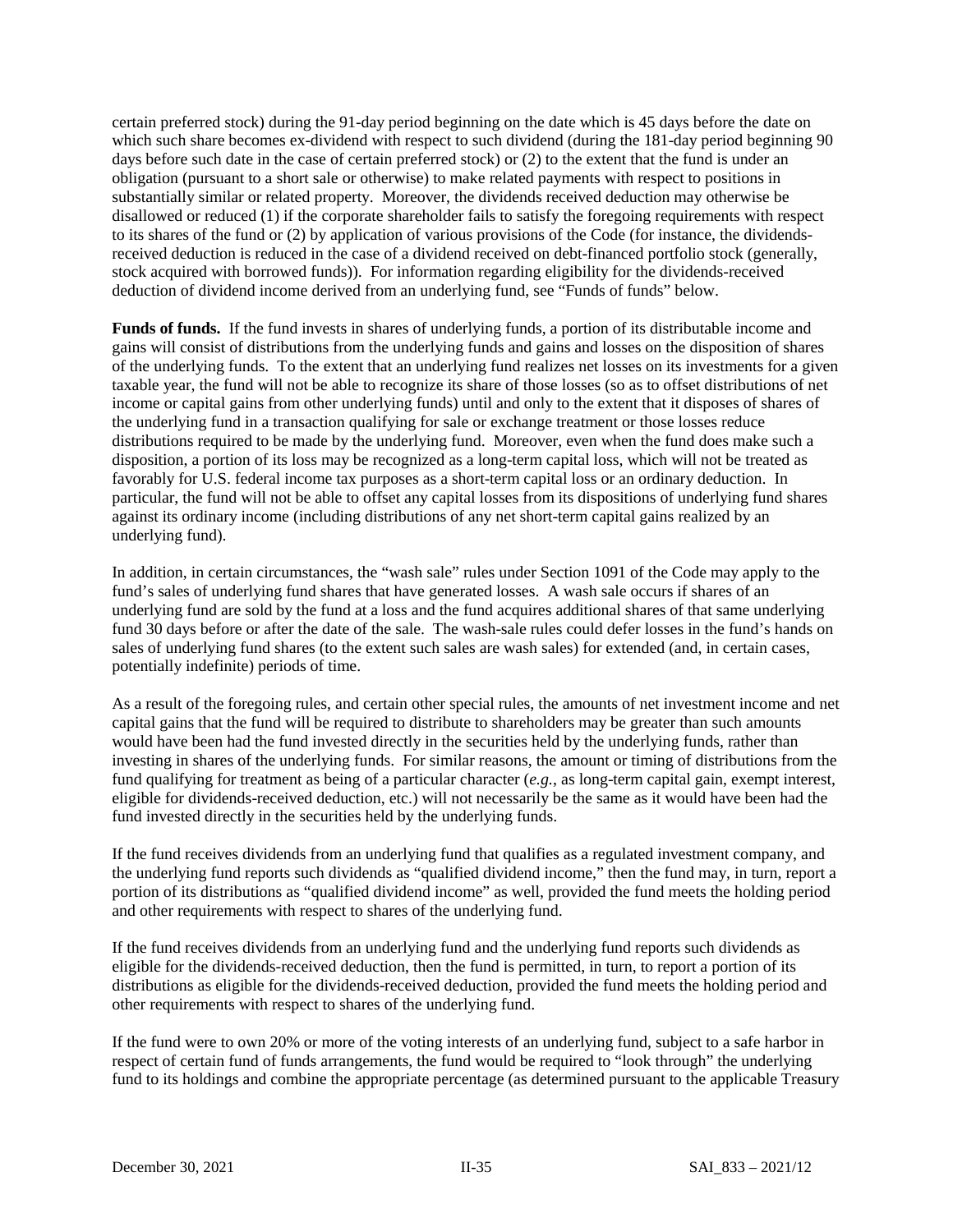Regulations) of the underlying fund's assets with the fund's assets for purposes of satisfying the 25% diversification test described above.

If, at the close of each quarter of the fund's taxable year, at least 50% of the value of its total assets is represented by interests in other regulated investment companies (such fund, a "qualified fund of funds"), the fund will be permitted to distribute exempt-interest dividends and thereby pass through to its shareholders the tax-exempt character of any exempt-interest dividends it receives from underlying funds in which it invests, or interest on any tax-exempt obligations in which it directly invests, if any.

If the fund is a qualified fund of funds, the fund will be entitled to elect to pass through to its shareholders a credit or deduction for foreign taxes (if any) borne in respect of foreign securities income earned by the fund, or by any underlying funds and passed through to the fund. If the fund so elects, shareholders will include in gross income from foreign sources their pro rata shares of such taxes, if any, treated as paid by the fund. Even if the fund is eligible to make such an election for a given year, it may determine not to do so. If the fund elects to pass through to its shareholders foreign tax credits or deductions, tax-exempt shareholders and those who invest in the fund through tax-advantaged accounts such as IRAs will not benefit from any such tax credit or deduction. See "Foreign taxes" below for more information.

**Derivatives, hedging and related transactions; certain exposure to commodities.** In general, 40% of the gain or loss arising from the closing out of a futures contract traded on an exchange approved by the Commodities Futures Trading Commission is treated as short-term gain or loss, and 60% is treated as longterm gain or loss, although certain foreign currency gains and losses from such contracts may be treated as ordinary in character. Also, such contracts held by the fund at the end of each taxable year (and, for purposes of the 4% excise tax, on certain other dates as prescribed under the Code) are "marked to market" with the result that unrealized gains or losses are treated as though they were realized and the resulting gain or loss is treated as ordinary or 60/40 gain or loss, as applicable.

In addition to the special rules described above in respect of futures transactions, the fund's derivative transactions, including futures contracts and other similar transactions, including for hedging purposes, will be subject to special tax rules (including constructive sale, mark-to-market, straddle, wash sale, and short sale rules), the effect of which may be to accelerate income to the fund, defer losses to the fund, cause adjustments in the holding periods of the fund's securities, convert long-term capital gains into short-term capital gains, short-term capital losses into long-term capital losses, or capital gains into ordinary income. These rules could therefore affect the amount, timing and character of distributions to shareholders. The fund may make any applicable elections pertaining to such transactions consistent with the interests of the fund.

Because these and other tax rules applicable to these types of transactions are in some cases uncertain under current law, an adverse determination or future guidance by the IRS with respect to these rules (which determination or guidance could be retroactive) may affect whether the fund has made sufficient distributions, and otherwise satisfied the relevant requirements, to maintain its qualification as a regulated investment company and avoid a fund-level tax.

The tax rules are uncertain with respect to the treatment of income or gains arising in respect of commoditylinked exchange-traded notes ("ETNs") and certain commodity-linked structured notes; also, the timing and character of income or gains arising from ETNs can be uncertain. An adverse determination or future guidance by the IRS (which determination or guidance could be retroactive) may affect the fund's ability to qualify for treatment as a regulated investment company and to avoid a fund-level tax.

To the extent that, in order to achieve exposure to commodities, the fund invests in entities that are treated as pass-through vehicles for U.S. federal income tax purposes, including, for instance, certain ETFs (*e.g.*, ETFs investing in gold bullion) and partnerships other than qualified publicly traded partnerships (as defined earlier), all or a portion of any income and gains from such entities could constitute non-qualifying income to the fund for purposes of the 90% gross income requirement described above. In such a case, the fund's investments in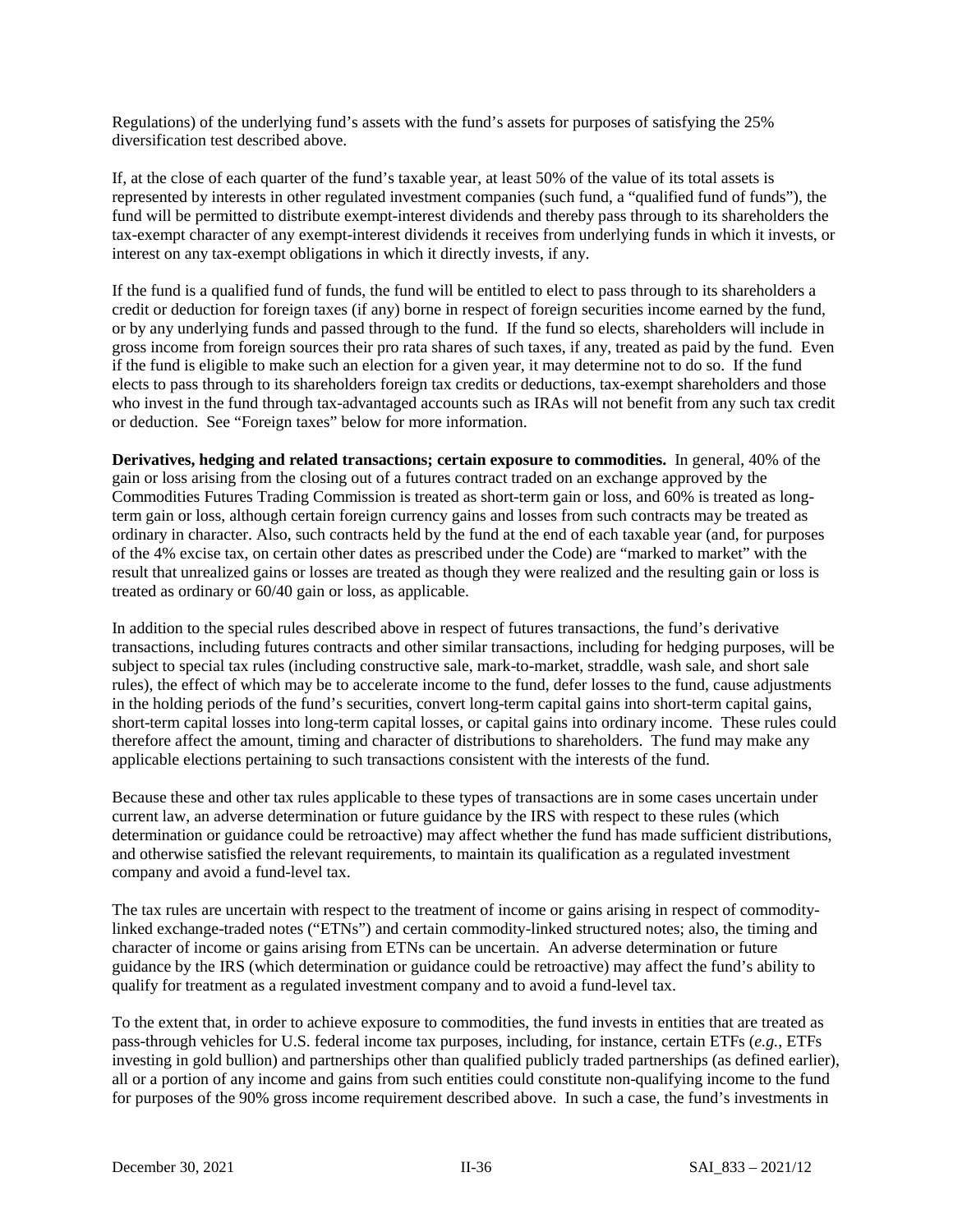such entities could be limited by its intention to qualify as a regulated investment company and could bear on its ability to so qualify. Certain commodities-related ETFs may qualify as qualified publicly traded partnerships. In such cases, the net income derived from such investments will constitute qualifying income for purposes of the 90% gross income requirement. If, however, such a vehicle were to fail to qualify as a qualified publicly traded partnership in a particular year, a portion of the gross income derived from it in such year could constitute non-qualifying income to the fund for purposes of the 90% gross income requirement and thus could adversely affect the fund's ability to qualify as a regulated investment company for a particular year. In addition, the diversification requirement described above for regulated investment company qualification will limit the fund's investments in one or more vehicles that are qualified publicly traded partnerships to 25% of the fund's total assets as of the close of each quarter of the fund's taxable year.

**Investments in REITs.** The fund's investment in REIT equity securities may result in the fund's receipt of cash in excess of the REIT's earnings. If the fund distributes such amounts, such distribution could constitute a return of capital to the fund shareholders for U.S. federal income tax purposes. Dividends received by the fund from a REIT generally will not constitute qualified dividend income and will not qualify for the corporate dividends-received deduction.

Distributions by the fund to its shareholders that the fund properly reports as "section 199A dividends," as defined and subject to certain conditions described below, are treated as qualified REIT dividends in the hands of non-corporate shareholders. Non-corporate shareholders are permitted a federal income tax deduction equal to 20% of qualified REIT dividends received by them, subject to certain limitations. Very generally, a "section 199A dividend" is any dividend or portion thereof that is attributable to certain dividends received by a regulated investment company from REITs, to the extent such dividends are properly reported as such by the regulated investment company in a written notice to its shareholders. A section 199A dividend is treated as a qualified REIT dividend only if the shareholder receiving such dividend holds the dividend-paying regulated investment company shares for at least 46 days of the 91-day period beginning 45 days before the shares become ex-dividend, and is not under an obligation to make related payments with respect to a position in substantially similar or related property. A fund is permitted to report such part of its dividends as section 199A dividends as are eligible, but is not required to do so.

**Capital loss carryforward.** Distributions from capital gains generally are made after applying any available capital loss carryforwards. Capital loss carryforwards are reduced to the extent they offset current-year net realized capital gains, whether the fund retains or distributes such gains. If a fund incurs or has incurred capital losses in excess of capital gains ("net capital losses"), those losses will be carried forward to one or more subsequent taxable years; any such carryforward losses will retain their character as short-term or longterm.

**Foreign taxes.** If more than 50% of the fund's assets at taxable year end consists of the securities of foreign corporations, the fund may elect to permit shareholders to claim a credit or deduction on their income tax returns for their pro rata portion of qualified taxes paid by the fund to foreign countries in respect of foreign securities the fund has held for at least the minimum period specified in the Code. A qualified fund of funds also may elect to pass through to its shareholders foreign taxes it has paid or foreign taxes passed through to it by any underlying fund that itself elected to pass through such taxes to shareholders (see "Funds of funds" above). In such a case, shareholders will include in gross income from foreign sources their pro rata shares of such taxes. A shareholder's ability to claim a foreign tax credit or deduction in respect of foreign taxes paid by the fund may be subject to certain limitations imposed by the Code, as a result of which a shareholder may not get a full credit or deduction for the amount of such taxes. In particular, shareholders must hold their fund shares (without protection from risk of loss) on the ex-dividend date and for at least 15 additional days during the 30-day period surrounding the ex-dividend date to be eligible to claim a foreign tax credit with respect to a given dividend. Shareholders who do not itemize on their U.S. federal income tax returns may claim a credit (but no deduction) for such foreign taxes. Even if the fund is eligible to make such an election for a given year, it may determine not to do so. However, even if the fund elects to pass through to its shareholders foreign tax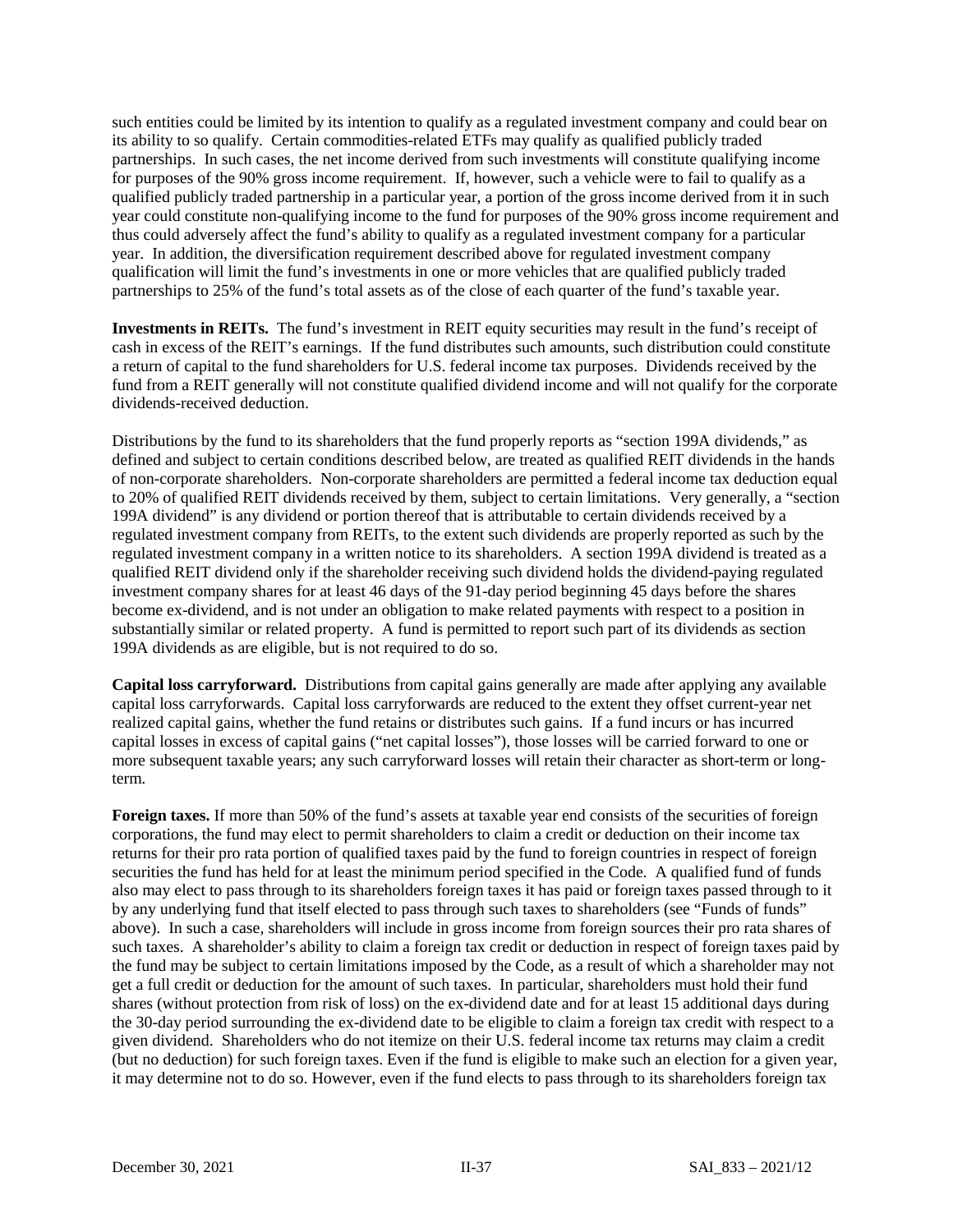credits or deductions, tax-exempt shareholders and those who invest in the fund through tax-advantaged accounts such as IRAs will not benefit from any such tax credit or deduction.

**Sale, exchange or redemption of shares.** The sale, exchange or redemption of fund shares may give rise to a gain or loss. In general, any gain or loss realized upon a taxable disposition of shares will be treated as longterm capital gain or loss if the shares have been held for more than 12 months. Otherwise the gain or loss on the sale, exchange or redemption of fund shares will be treated as short-term capital gain or loss. However, if a shareholder sells shares at a loss within six months of purchase, any loss generally will be disallowed for federal income tax purposes to the extent of any exempt-interest dividends received on such shares. This loss disallowance, however, does not apply with respect to redemptions of fund shares held for six months or less with respect to a regular exempt-interest dividend paid by the fund if such fund declares substantially all of its net tax-exempt income as exempt-interest dividends on a daily basis, and pays such dividends at least on a monthly basis. In addition, any loss (not already disallowed as provided in the preceding sentences) realized upon a taxable disposition of shares held for six months or less will be treated as long-term, rather than shortterm, to the extent of any Capital Gain Dividends received (or deemed received) by the shareholder with respect to the shares. All or a portion of any loss realized upon a taxable disposition of fund shares will be disallowed if other shares of the same fund are purchased within 30 days before or after the disposition. In such a case, the basis of the newly purchased shares will be adjusted to reflect the disallowed loss.

**Cost basis reporting.** Upon the redemption or exchange of a shareholder's shares in the fund, the fund, or, if such shareholder's shares are then held through a financial intermediary, the financial intermediary, will be required to provide the shareholder and the IRS with cost basis and certain other related tax information about the fund shares the shareholder redeemed or exchanged. This cost basis reporting requirement is effective for shares purchased, including through dividend reinvestment, on or after January 1, 2012. Shareholders should consult their financial representatives for more information regarding available methods for cost basis reporting and how to select a particular method. Shareholders should consult their tax advisors to determine which available cost basis method is best for them.

**Shares purchased through tax-qualified plans.** Special tax rules apply to investments through employersponsored retirement plans and other tax-qualified plans or tax-advantaged arrangements. Shareholders should consult their tax advisors to determine the suitability of shares of the fund as an investment through such plans and arrangements and the precise effect of an investment on their particular tax situation.

**Backup withholding.** The fund generally is required to withhold and remit to the U.S. Treasury a percentage (which is currently 24%) of the taxable dividends and other distributions paid to any individual shareholder who fails to furnish the fund with a correct taxpayer identification number (TIN), who has under-reported dividends or interest income, or who fails to certify to the fund that he or she is not subject to such withholding. The backup withholding rules may also apply to distributions that are properly reported as exempt-interest dividends. Backup withholding is not an additional tax. Any amounts withheld may be credited against the shareholder's U.S. federal income tax liability, provided the appropriate information is furnished to the IRS.

In order for a foreign investor to qualify for exemption from the backup withholding tax rates and for reduced withholding tax rates under income tax treaties, the foreign investor must comply with special certification and filing requirements. Foreign investors in a fund should consult their tax advisors in this regard.

**Tax shelter reporting regulations.** Under U.S. Treasury regulations, if a shareholder recognizes a loss on disposition of fund shares of \$2 million or more for an individual shareholder or \$10 million or more for a corporate shareholder, the shareholder must file with the IRS a disclosure statement on Form 8886. Direct shareholders of portfolio securities are in many cases excepted from this reporting requirement, but under current guidance, shareholders of a regulated investment company are not excepted. Future guidance may extend the current exception from this reporting requirement to shareholders of most or all regulated investment companies. The fact that a loss is reportable under these regulations does not affect the legal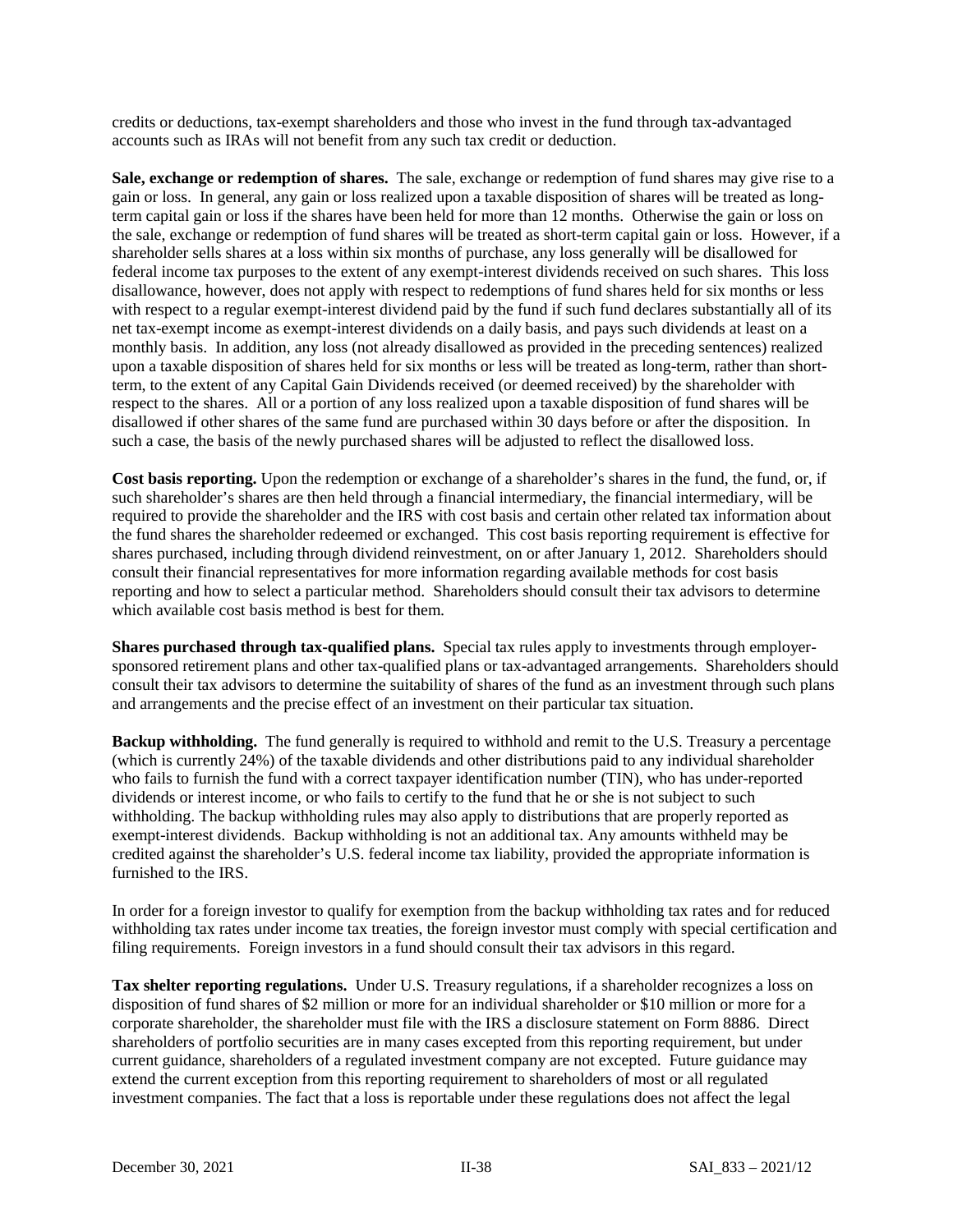determination of whether the taxpayer's treatment of the loss is proper. Shareholders should consult their tax advisers to determine the applicability of these regulations in light of their individual circumstances.

**Non-U.S. shareholders.** Distributions by the fund to shareholders that are not "U.S. persons" within the meaning of the Code ("foreign shareholders") properly reported by the fund as (1) Capital Gain Dividends, (2) interest-related dividends, (3) short-term capital gain dividends, each as defined below and subject to certain conditions described below, and (4) exempt-interest dividends generally are not subject to withholding of U.S. federal income tax.

In general, the Code defines (1) "short-term capital gain dividends" as distributions of net short-term capital gains in excess of net long-term capital losses and (2) "interest-related dividends" as distributions from U.S. source interest income of types similar to those not subject to U.S. federal income tax if earned directly by an individual foreign shareholder, in each case to the extent such distributions are properly reported as such by the fund in a written notice to shareholders. The exceptions to withholding for Capital Gain Dividends and shortterm capital gain dividends do not apply to (A) distributions to an individual foreign shareholder who is present in the United States for a period or periods aggregating 183 days or more during the year of the distribution and (B) distributions attributable to gain that is treated as effectively connected with the conduct by the foreign shareholder of a trade or business within the United States under special rules regarding the disposition of U.S. real property interests as described below. The exception to withholding for interest-related dividends does not apply to distributions to a foreign shareholder (A) that has not provided a satisfactory statement that the beneficial owner is not a U.S. person, (B) to the extent that the dividend is attributable to certain interest on an obligation if the foreign shareholder is the issuer or is a 10% shareholder of the issuer, (C) that is within certain foreign countries that have inadequate information exchange with the United States, or (D) to the extent the dividend is attributable to interest paid by a person that is a related person of the foreign shareholder and the foreign shareholder is a controlled foreign corporation. If the fund invests in other regulated investment companies that pay Capital Gain Dividends, short-term capital gain dividends or interestrelated dividends to the fund, such distributions retain their character as not subject to withholding if properly reported when paid by the fund to foreign shareholders. The fund is permitted to report such part of its dividends as interest-related and/or short-term capital gain dividends as are eligible, but is not required to do so. In the case of shares held through an intermediary, the intermediary may withhold even if the fund reports all or a portion of a payment as an interest-related or short-term capital gain dividend to shareholders.

The fact that a fund achieves its goals by investing in underlying funds generally does not adversely affect the fund's ability to pass on to foreign shareholders the full benefit of the interest-related dividends and short-term capital gain dividends that it receives from its investments in underlying funds, except possibly to the extent that (1) interest-related dividends received by the fund are offset by deductions allocable to the fund's qualified interest income or (2) short-term capital gain dividends received by the fund are offset by the fund's net shortor long-term capital losses, in which case the amount of a distribution from the fund to a foreign shareholder that is properly reported as either an interest-related dividend or a short-term capital gain dividend, respectively, may be less than the amount that such shareholder would have received had they invested directly in the underlying funds.

Distributions by the fund to foreign shareholders other than Capital Gain Dividends, interest-related dividends, and short-term capital gain dividends and exempt-interest dividends (*e.g.*, dividends attributable to dividend and foreign-source interest income or to short-term capital gains or U.S.-source interest income to which the exception from withholding described above does not apply) are generally subject to withholding of U.S. federal income tax at a rate of 30% (or lower applicable treaty rate). Shareholders may be requested to provide additional information to the fund to enable the fund to determine whether withholding is required.

Under U.S. federal tax law, a beneficial holder of shares who is a foreign shareholder is not, in general, subject to U.S. federal income tax on gains (and is not allowed a deduction for losses) realized on the sale of shares of the fund, unless (i) such gain is effectively connected with the conduct of a trade or business carried on by such holder within the United States; (ii) in the case of an individual holder, the holder is present in the United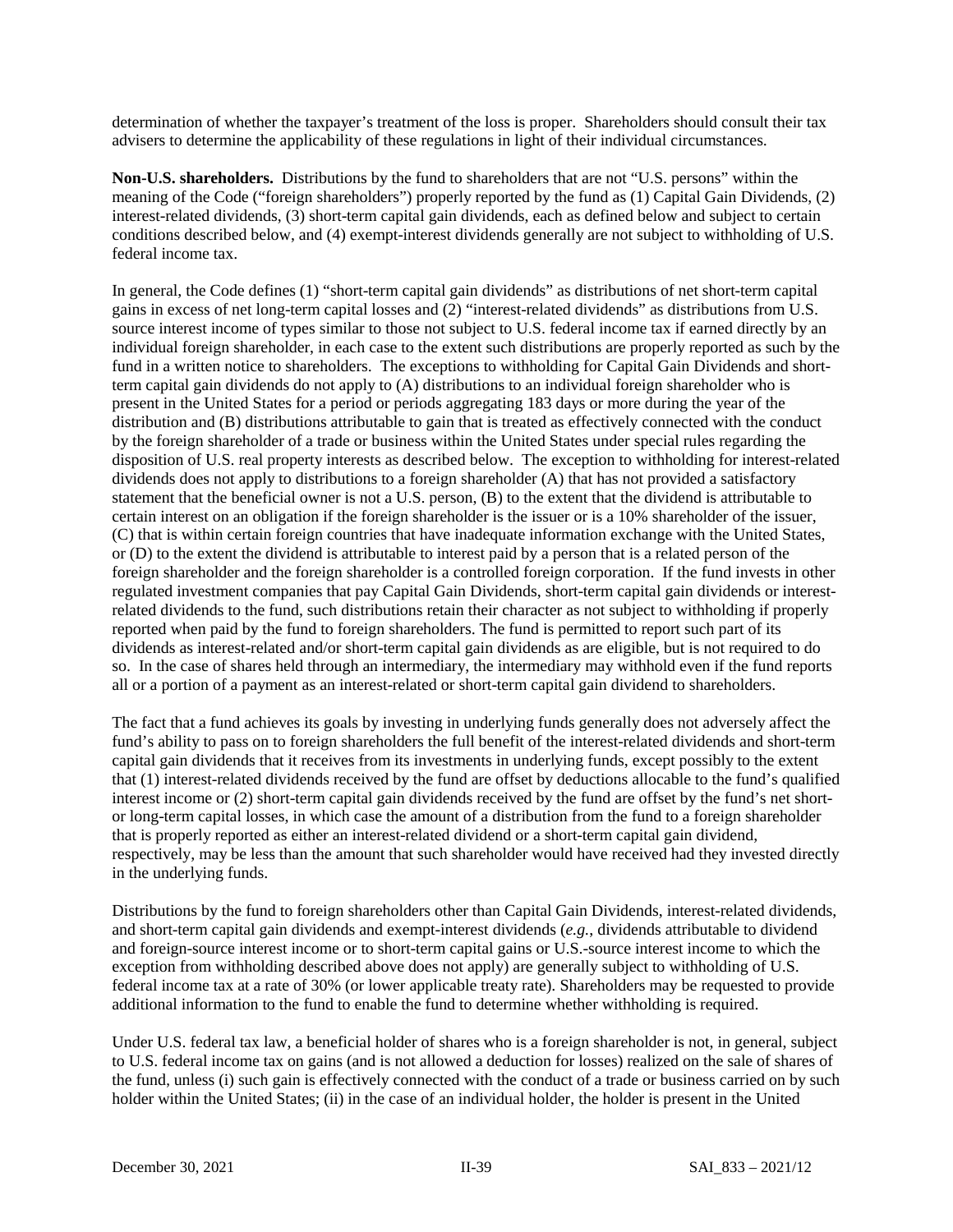States for a period or periods aggregating 183 days or more during the year of the sale and certain other conditions are met; or (iii) the special rules relating to gain attributable to the sale or exchange of "U.S. real property interests" ("USRPIs") apply to the foreign shareholder's sale of shares of the fund (as described below).

If a beneficial holder who is a foreign shareholder has a trade or business in the United States, and the dividends are effectively connected with the conduct by the beneficial holder of a trade or business in the United States, the dividend will be subject to U.S. federal net income taxation at regular income tax rates and, in the case of a foreign corporation, may also be subject to a branch profits tax. If a foreign shareholder is eligible for the benefits of a tax treaty, any effectively connected income or gain will generally be subject to U.S. federal income tax on a net basis only if it is also attributable to a permanent establishment maintained by the shareholder in the United States. More generally, foreign shareholders who are residents in a country with an income tax treaty with the United States may obtain different tax results than those described herein, and are urged to consult their tax advisors.

Special rules would apply if the fund were a qualified investment entity ("QIE") because it is either a "U.S. real property holding corporation" ("USRPHC") or would be a USRPHC but for the operation of certain exceptions to the definition of USRPIs described below. Very generally, a USRPHC is a domestic corporation that holds USRPIs the fair market value of which equals or exceeds 50% of the sum of the fair market values of the corporation's USRPIs, interests in real property located outside the United States, and other trade or business assets. USRPIs generally are defined as any interest in U.S. real property and any interest (other than solely as a creditor) in a USRPHC or, very generally, an entity that has been a USRPHC in the last five years. A fund that holds, directly or indirectly, significant interests in REITs may be a USRPHC. Interests in domestically controlled QIEs, including regulated investment companies and REITs that are QIEs, not-greaterthan-10% interests in publicly traded classes of stock in REITs and not-greater-than-5% interests in publicly traded classes of stock in regulated investment companies generally are not USRPIs, but these exceptions do not apply for purposes of determining whether a fund is a QIE.

If an interest in the fund were a USRPI, the fund would be required to withhold U.S. tax on the proceeds of a share redemption by a greater-than-5% foreign shareholder, in which case such foreign shareholder generally would also be required to file U.S. tax returns and pay any additional taxes due in connection with the redemption.

If the fund were a QIE under a special "look-through" rule, any distributions by the fund to a foreign shareholder (including, in certain cases, distributions made by the fund in redemption of its shares) attributable directly or indirectly to (i) distributions received by the fund from a lower-tier regulated investment company or REIT that the fund is required to treat as USRPI gain in its hands and (ii) gains realized on the disposition of USRPIs by the fund would retain their character as gains realized from USRPIs in the hands of the fund's foreign shareholders and would be subject to U.S. tax withholding. In addition, such distributions could result in the foreign shareholder being required to file a U.S. tax return and pay tax on the distributions at regular U.S. federal income tax rates. The consequences to a foreign shareholder, including the rate of such withholding and character of such distributions (*e.g.*, as ordinary income or USRPI gain), would vary depending upon the extent of the foreign shareholder's current and past ownership of the fund.

Foreign shareholders of the fund also may be subject to "wash sale" rules to prevent the avoidance of the taxfiling and -payment obligations discussed above through the sale and repurchase of fund shares.

Foreign shareholders should consult their tax advisers and, if holding shares through intermediaries, their intermediaries, concerning the application of these rules to their investment in the fund.

**Other reporting and withholding requirements**. Sections 1471-1474 of the Code and the U.S. Treasury and IRS guidance issued thereunder (collectively, "FATCA") generally require a fund to obtain information sufficient to identify the status of each of its shareholders under FATCA or under an applicable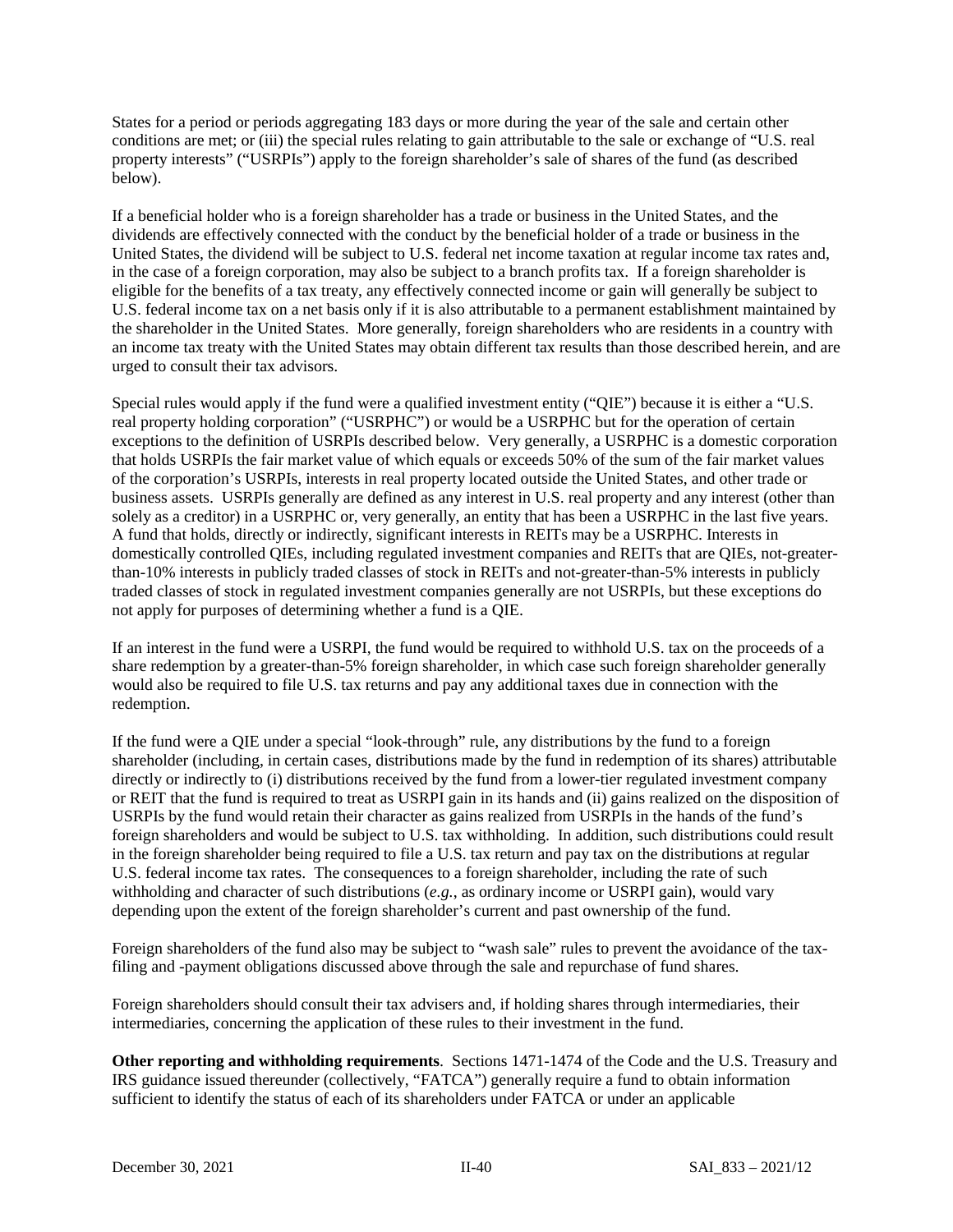intergovernmental agreement (an "IGA") between the United States and a foreign government. If a shareholder fails to provide the requested information or otherwise fails to comply with FATCA or an IGA, the fund may be required to withhold under FATCA at a rate of 30% with respect to that shareholder on ordinary dividends it pays. The IRS and the Department of Treasury have issued proposed regulations providing that these withholding rules will not be applicable to the gross proceeds of share redemptions or Capital Gain Dividends the fund pays. If a payment by the fund is subject to FATCA withholding, the fund is required to withhold even if such payment would otherwise be exempt from withholding under the rules applicable to foreign shareholders described above (*e.g.*, short-term capital gain dividends and interest-related dividends).

Each prospective investor is urged to consult its tax advisor regarding the applicability of FATCA and any other reporting requirements with respect to the prospective investor's own situation, including investments through an intermediary.

**General Considerations.** The U.S. federal income tax discussion set forth above is for general information only. Prospective investors should consult their tax advisers regarding the specific federal tax consequences of purchasing, holding, and disposing of shares of the fund, as well as the effects of state, local and foreign tax law and any proposed tax law changes.

## **MANAGEMENT**

### **Trustees**

| Name, Address <sup>1</sup> , Year of |                              |                                                        |
|--------------------------------------|------------------------------|--------------------------------------------------------|
| Birth, Position(s) Held with         | Principal                    |                                                        |
| <b>Fund and Length of Service</b>    | <b>Occupation(s)</b> During  |                                                        |
| as a Trustee <sup>2</sup>            | Past 5 Years                 | <b>Other Directorships Held by Trustee</b>             |
| <b>Liaquat Ahamed (Born</b>          | Author; won Pulitzer         | Chairman of the Sun Valley Writers Conference, a       |
| 1952), Trustee since 2021            | Prize for Lords of           | literary not-for-profit organization; and a Trustee of |
|                                      | Finance: The Bankers         | the Journal of Philosophy.                             |
|                                      | Who Broke the World.         |                                                        |
| <b>Katinka Domotorffy (Born</b>      | Voting member of the         | Director of the Great Lakes Science Center and of      |
| 1975), Trustee since 2021            | <b>Investment Committees</b> | College Now Greater Cleveland.                         |
|                                      | of the Anne Ray              |                                                        |
|                                      | Foundation and               |                                                        |
|                                      | Margaret A. Cargill          |                                                        |
|                                      | Foundation, part of the      |                                                        |
|                                      | Margaret A. Cargill          |                                                        |
|                                      | Philanthropies.              |                                                        |
| <b>Catharine Bond Hill (Born</b>     | Managing Director of         | Director of Yale-NUS College; and Trustee of Yale      |
| 1954), Trustee since 2021            | Ithaka S+R, a not-for-       | University.                                            |
|                                      | profit service that helps    |                                                        |
|                                      | the academic community       |                                                        |
|                                      | navigate economic and        |                                                        |
|                                      | technological change.        |                                                        |
|                                      | From 2006 to 2016, Dr.       |                                                        |
|                                      | Hill served as the 10th      |                                                        |
|                                      | president of Vassar          |                                                        |
|                                      | College.                     |                                                        |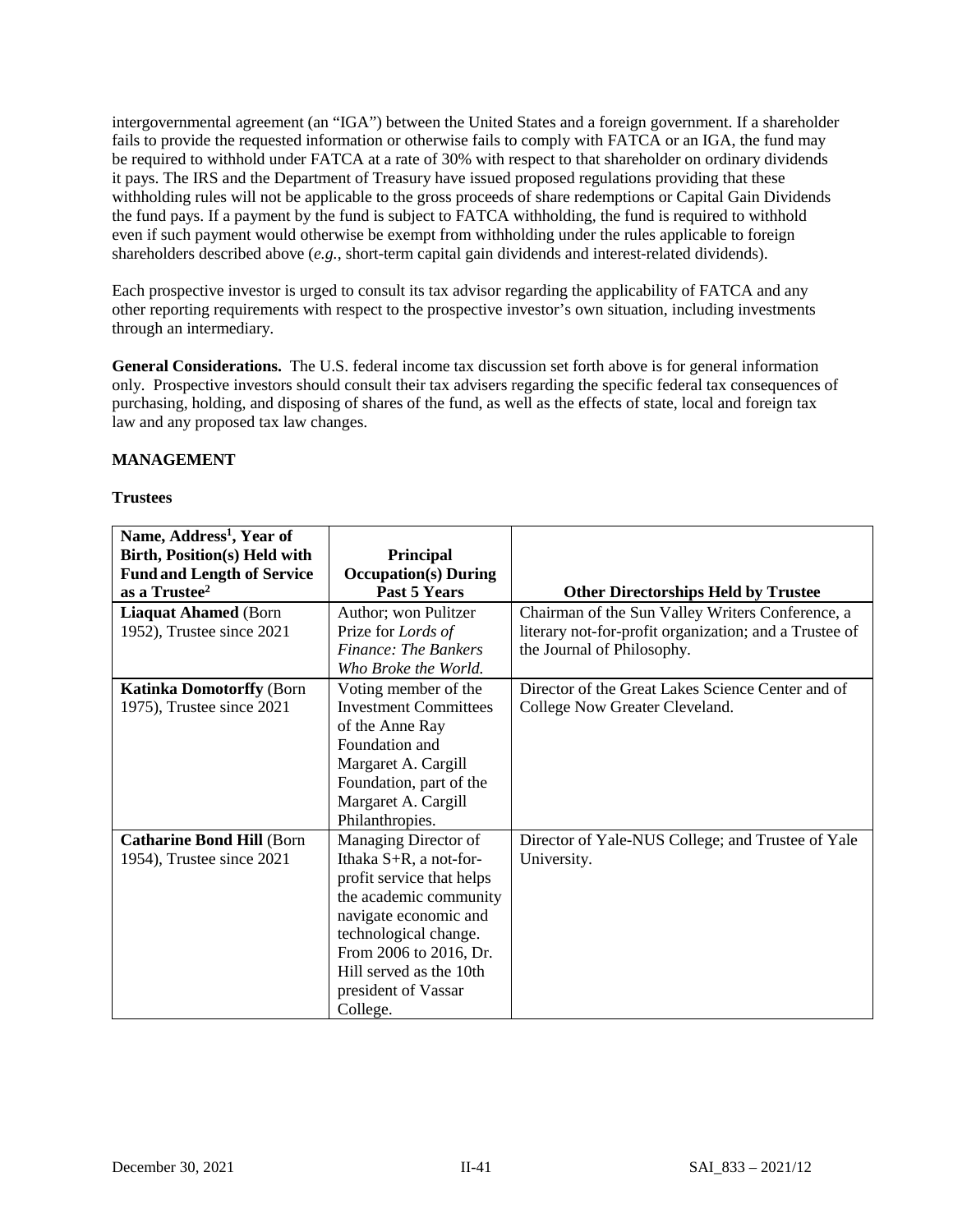| Name, Address <sup>1</sup> , Year of<br><b>Birth, Position(s) Held with</b><br><b>Fund and Length of Service</b><br>as a Trustee <sup>2</sup><br><b>Mona K. Sutphen (Born)</b><br>1967), Trustee since 2021 | <b>Principal</b><br><b>Occupation(s)</b> During<br>Past 5 Years<br>Senior Adviser at The<br>Vistria Group, a private<br>investment firm focused                                                   | <b>Other Directorships Held by Trustee</b><br>Director of Unitek Learning, a private nursing and<br>medical services education provider in the United<br>States; previous Director of Pattern Energy, a                                                                                                                               |
|-------------------------------------------------------------------------------------------------------------------------------------------------------------------------------------------------------------|---------------------------------------------------------------------------------------------------------------------------------------------------------------------------------------------------|---------------------------------------------------------------------------------------------------------------------------------------------------------------------------------------------------------------------------------------------------------------------------------------------------------------------------------------|
|                                                                                                                                                                                                             | on middle-market<br>companies in the<br>healthcare, education,<br>and financial services<br>industries. From 2014 to<br>2018, Partner at Marco<br>Advisory Partners, a<br>global consulting firm. | publicly traded renewable energy company; Board<br>Member, International Rescue Committee; Co-Chair<br>of the Board of Human Rights First; Trustee of<br>Mount Holyoke College; and Member of the<br>Advisory Board for the Center on Global Energy<br>Policy at Columbia University's School of<br>International and Public Affairs. |
|                                                                                                                                                                                                             |                                                                                                                                                                                                   |                                                                                                                                                                                                                                                                                                                                       |
| <b>Interested Trustee</b>                                                                                                                                                                                   |                                                                                                                                                                                                   |                                                                                                                                                                                                                                                                                                                                       |
| Aaron Cooper (Born 1977),<br>Trustee since 2020                                                                                                                                                             | <b>Executive Vice President</b><br>and Chief Operating<br>Officer of Putnam<br>Investments.                                                                                                       | None.                                                                                                                                                                                                                                                                                                                                 |

<sup>1</sup> The address of each Trustee is 100 Federal Street, Boston, MA 02110. As of the date of this SAI, each Trustee oversees a total of 97 Putnam funds in the complex.

<sup>2</sup> Each Trustee serves for an indefinite term, until his or her resignation, retirement during the year he or she reaches age 75, death or removal.

**\***Trustee who is an "interested person" (as defined in the 1940 Act) of the fund and Putnam Management. Mr. Cooper is deemed an "interested person" by virtue of his positions as an officer of the fund and Putnam Management. Mr. Cooper is Executive Vice President and Chief Operating Officer of Putnam Investments, LLC and President and Principal Executive Officer of the Trust.

#### **Trustee Qualifications**

#### Independent Trustees

Below is a brief description of the experience, qualifications, attributes and skills that contributed to the conclusion that each Independent Trustee should serve on the Board.

Liaquat Ahamed -- Mr. Ahamed's experience as Chief Executive Officer of a major investment management organization and as head of the investment division at the World Bank, as well as his experience as an author of economic literature.

Katinka Domotorffy -- Ms. Domotorffy's experience as Chief Investment Officer and Global Head of Quantitative Investment Strategies at a major asset management organization.

Catharine Bond Hill -- Dr. Hill's education and experience as an economist and as president and provost of colleges in the United States.

Mona K. Sutphen – Ms. Sutphen's extensive experience advising corporate, philanthropic and institutional investors on the intersection of geopolitics, policy and markets, as well as her prior service as White House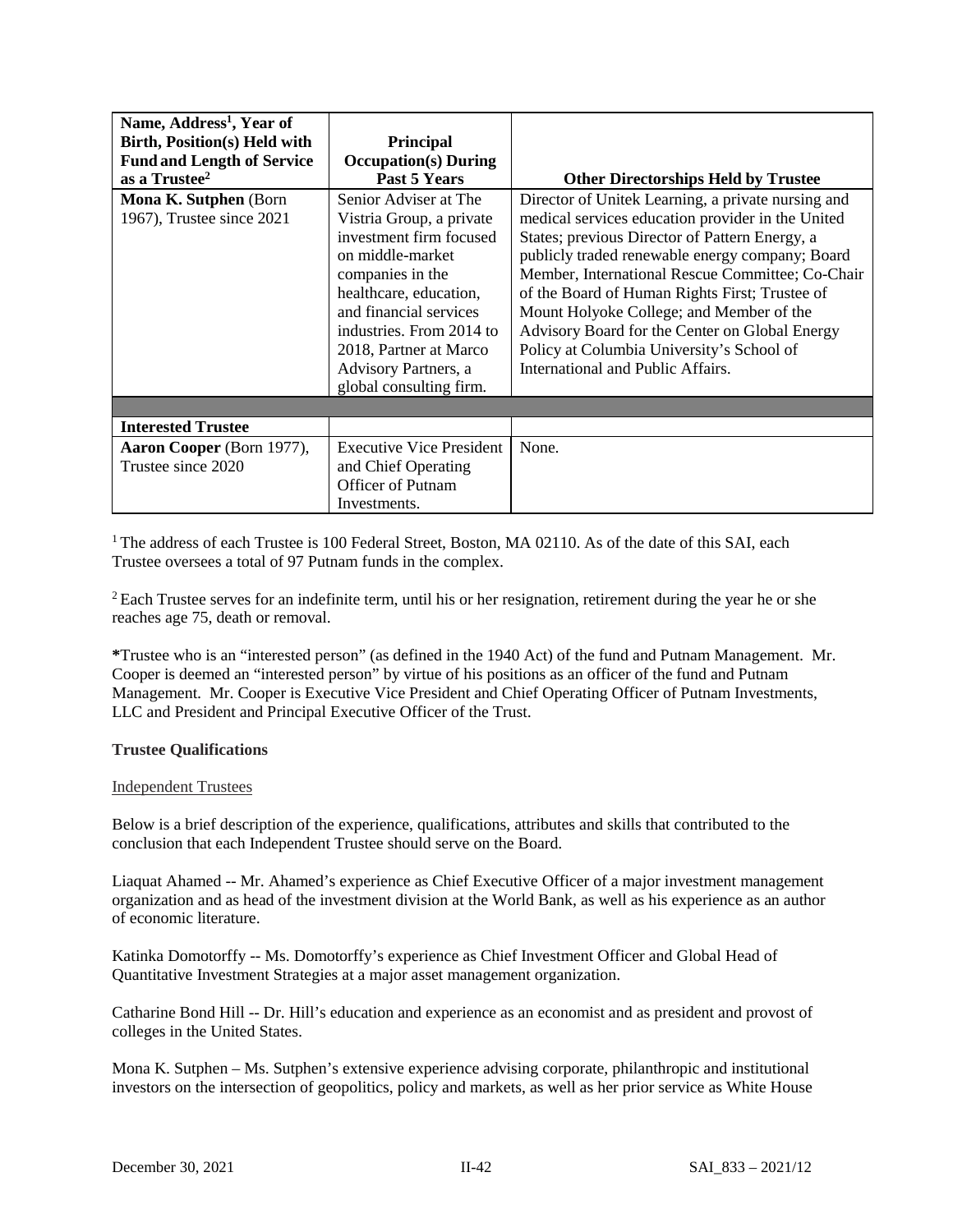Deputy Chief of Staff for Policy and as a US Foreign Service Officer, her work advising financial services companies on macro risks, and her service as director of public companies.

Each Independent Trustee's current service as a member of the Board of Trustees of the other funds in the Putnam funds complex also demonstrated a high level of diligence and commitment to the interests of fund shareholders and an ability to work effectively and collegially with other members of the Board.

### Interested Trustee

Below is a brief description of the experience, qualifications, attributes and skills that contributed to the conclusion that the Interested Trustee should serve on the Board.

Aaron Cooper -- Mr. Cooper's education and extensive experience as a senior executive of one of the largest mutual fund organizations in the United States and his current role as Executive Vice President and Chief Operating Officer of Putnam Investments.

### **Officers**

In addition to Aaron Cooper, the Trust's President, the other officers of the Trust are shown below. All of the officers of the Trust are employees of Putnam Management or its affiliates.

| Name, Address <sup>1</sup> , Year of Birth,<br><b>Position(s) Held with Fund</b> | <b>Length of Service with</b><br>the Trust <sup>2</sup> | <b>Principal Occupation(s) During Past 5 Years and</b><br>Position(s) with Fund's Investment Adviser and |
|----------------------------------------------------------------------------------|---------------------------------------------------------|----------------------------------------------------------------------------------------------------------|
|                                                                                  |                                                         | Distributor <sup>3</sup>                                                                                 |
| Stephen J. Tate (Born 1974)                                                      | Since 2021                                              | General Counsel, Putnam Investments, Putnam                                                              |
| Vice President and Chief Legal                                                   |                                                         | Management and Putnam Retail Management                                                                  |
| Officer                                                                          |                                                         | $(2021 - Present).$                                                                                      |
|                                                                                  |                                                         | Deputy General Counsel and related positions,                                                            |
|                                                                                  |                                                         | Putnam Investments, Putnam Management and                                                                |
|                                                                                  |                                                         | Putnam Retail Management (2004-2021).                                                                    |
| <b>James F. Clark</b> <sup>3</sup> (Born 1974)                                   | Since 2021                                              | Chief Compliance Officer, Putnam Investments and                                                         |
| Vice President and Chief Compliance                                              |                                                         | Putnam Management (2016 – Present).                                                                      |
| Officer                                                                          |                                                         | Associate General Counsel, Putnam Investments,                                                           |
|                                                                                  |                                                         | Putnam Management and Putnam Retail                                                                      |
|                                                                                  |                                                         | Management (2003-2015).                                                                                  |
| Peter Fariel (Born 1957)                                                         | Since 2021                                              | Deputy General Counsel, Putnam Investments and                                                           |
| Secretary                                                                        |                                                         | Putnam Management.                                                                                       |
| Janet C. Smith (Born 1965)                                                       | Since 2021                                              | Head of Fund Administration Services, Putnam                                                             |
| Vice President, Principal Financial                                              |                                                         | Investments and Putnam Management.                                                                       |
| Officer, Principal Accounting                                                    |                                                         |                                                                                                          |
| Officer, and Assistant Treasurer                                                 |                                                         |                                                                                                          |
| Susan G. Malloy (Born 1957)                                                      | Since 2021                                              | Head of Accounting, Middle Office, and Control                                                           |
| Vice President and Assistant                                                     |                                                         | Services, Putnam Investments, and Putnam                                                                 |
| Treasurer                                                                        |                                                         | Management.                                                                                              |
| Mark C. Trenchard (Born 1962)                                                    | Since 2021                                              | Director of Operational Compliance, Putnam                                                               |
| Vice President                                                                   |                                                         | Investments and Putnam Retail Management.                                                                |
| Richard T. Kircher (Born 1962)                                                   | Since 2021                                              | Assistant Director, Operational Compliance, Putnam                                                       |
| Vice President and BSA                                                           |                                                         | Investments and Putnam Retail Management (2015)                                                          |
| Compliance Officer                                                               |                                                         | - Present). Sr. Manager, Operational Compliance,                                                         |
|                                                                                  |                                                         | Putnam Investments and Putnam Retail Management                                                          |
|                                                                                  |                                                         | $(2004 - 2015).$                                                                                         |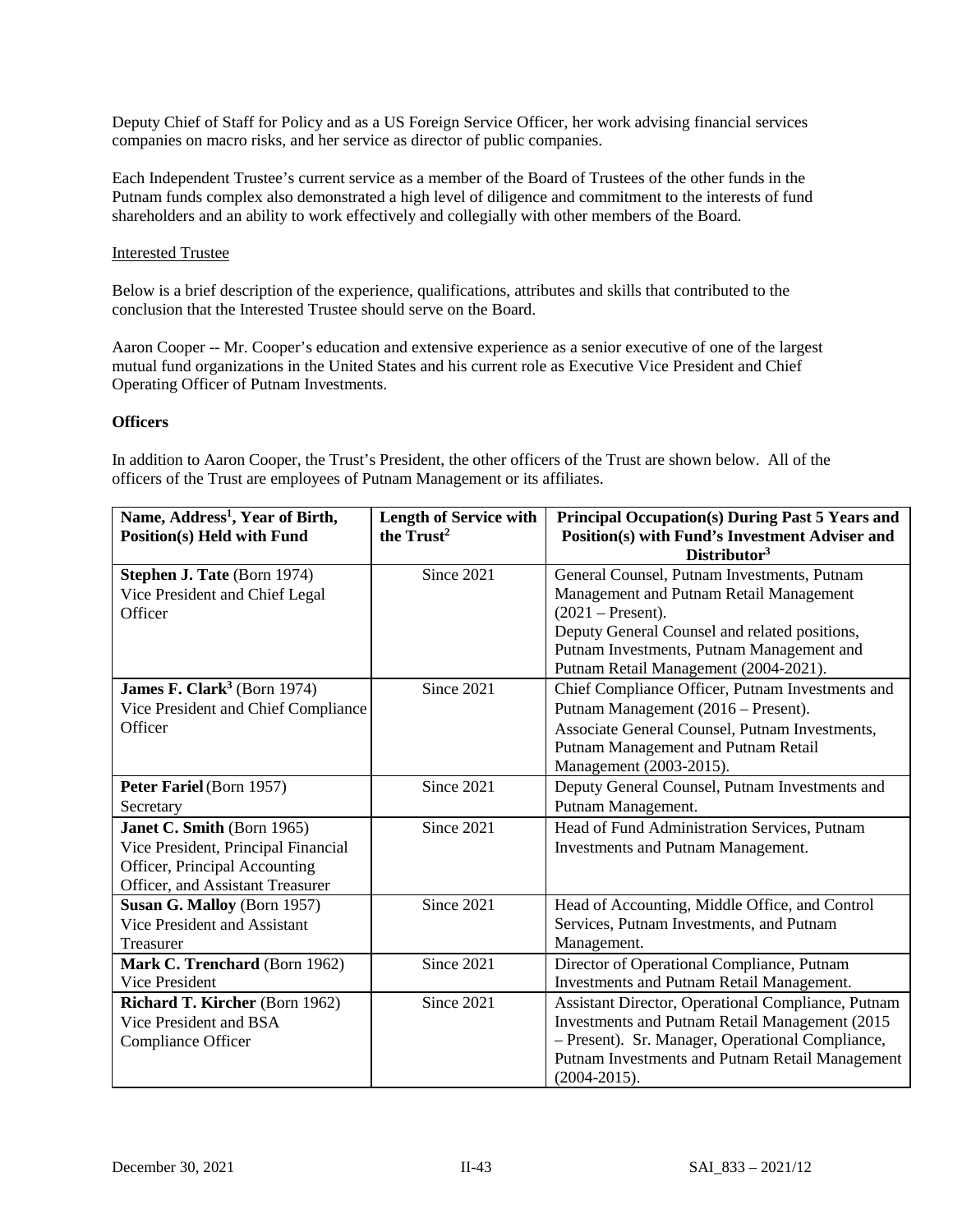| Name, Address <sup>1</sup> , Year of Birth, | <b>Length of Service with</b> | <b>Principal Occupation(s) During Past 5 Years and</b> |
|---------------------------------------------|-------------------------------|--------------------------------------------------------|
| Position(s) Held with Fund                  | the $Trust2$                  | Position(s) with Fund's Investment Adviser and         |
|                                             |                               | Distributor <sup>3</sup>                               |
| <b>Venice Monagan</b> (Born 1977)           | Since $2021$                  | Senior Counsel, Putnam Investments and Putnam          |
| <b>Assistant Secretary</b>                  |                               | Management.                                            |
| Caitlin Robinson (Born 1983)                | Since 2021                    | Senior Counsel, Putnam Investments and Putnam          |
| <b>Assistant Secretary</b>                  |                               | Management.                                            |

<sup>1</sup>The address of each Officer is 100 Federal Street, Boston, MA 02110.

<sup>2</sup>Each officer serves for an indefinite term, until his or her resignation, retirement, death or removal.

3 Prior positions and/or officer appointments with the fund or the fund's investment adviser and distributor have been omitted.

Except as stated above, the principal occupations of the officers and Trustees for the last five years have been with the employers as shown above, although in some cases they have held different positions with such employers.

#### **Board Leadership Structure and Standing Committees**

Board Leadership Structure. Currently, four out of the five Trustees of the Trust are Independent Trustees, meaning that they are not considered "interested persons" of the Trust or Putnam Management. These Independent Trustees must vote separately to approve all financial arrangements and other agreements with Putnam Management and other affiliated parties. The role of independent trustees has been characterized as that of a "watchdog" charged with oversight to protect shareholders' interests against overreaching and abuse by those who are in a position to control or influence a fund. The Independent Trustees meet regularly as a group in executive session (*i.e*., without representatives of Putnam Management or its affiliates present). An Independent Trustee currently serves as chair of the Board.

Standing Committee. The Board has one standing committees, the Audit Committee, and has delegated certain responsibilities to this Committee. The Committee is chaired by an Independent Trustee and comprised entirely of Independent Trustees.

*Audit Committee.* The Audit Committee's responsibilities include: (i) approving the selection, retention, termination and compensation of the Trust's Independent Registered Public Accounting Firm; (ii) reviewing the scope of the Independent Registered Public Accounting Firm's audit activity; (iii) reviewing the audited financial statements; and (iv) reviewing with such Independent Registered Public Accounting Firm the adequacy and the effectiveness of the Trust's internal controls. The Audit Committee is chaired by an Independent Trustee and composed entirely of Independent Trustees. The current members are Dr. Hill (Chair), Mr. Ahamed, and Mses. Domotorffy and Sutphen.

#### **For details regarding the number of times the standing committee of the Board of Trustees met during a fund's last fiscal year, see "Trustee responsibilities and fees" in Part I of this SAI.**

Risk Oversight. While risk management is the primary responsibility of the fund's investment manager, the Trustees receive reports regarding investment risks, compliance risks and other risks. The Board also meets periodically with the funds' Chief Compliance Officer to receive compliance reports. In addition, the Board meets periodically with the portfolio managers of the funds to receive reports regarding the management of the funds. The Board recognizes that the reports it receives concerning risk management matters are, by their nature, typically summaries of the relevant information. Moreover, the Board recognizes that not all risks that may affect the fund can be identified in advance; that it may not be practical or cost effective to eliminate or to mitigate certain risks; that it may be necessary to bear certain risks (such as investment-related risks) in seeking to achieve the fund's investment objectives; and that the processes, procedures and controls employed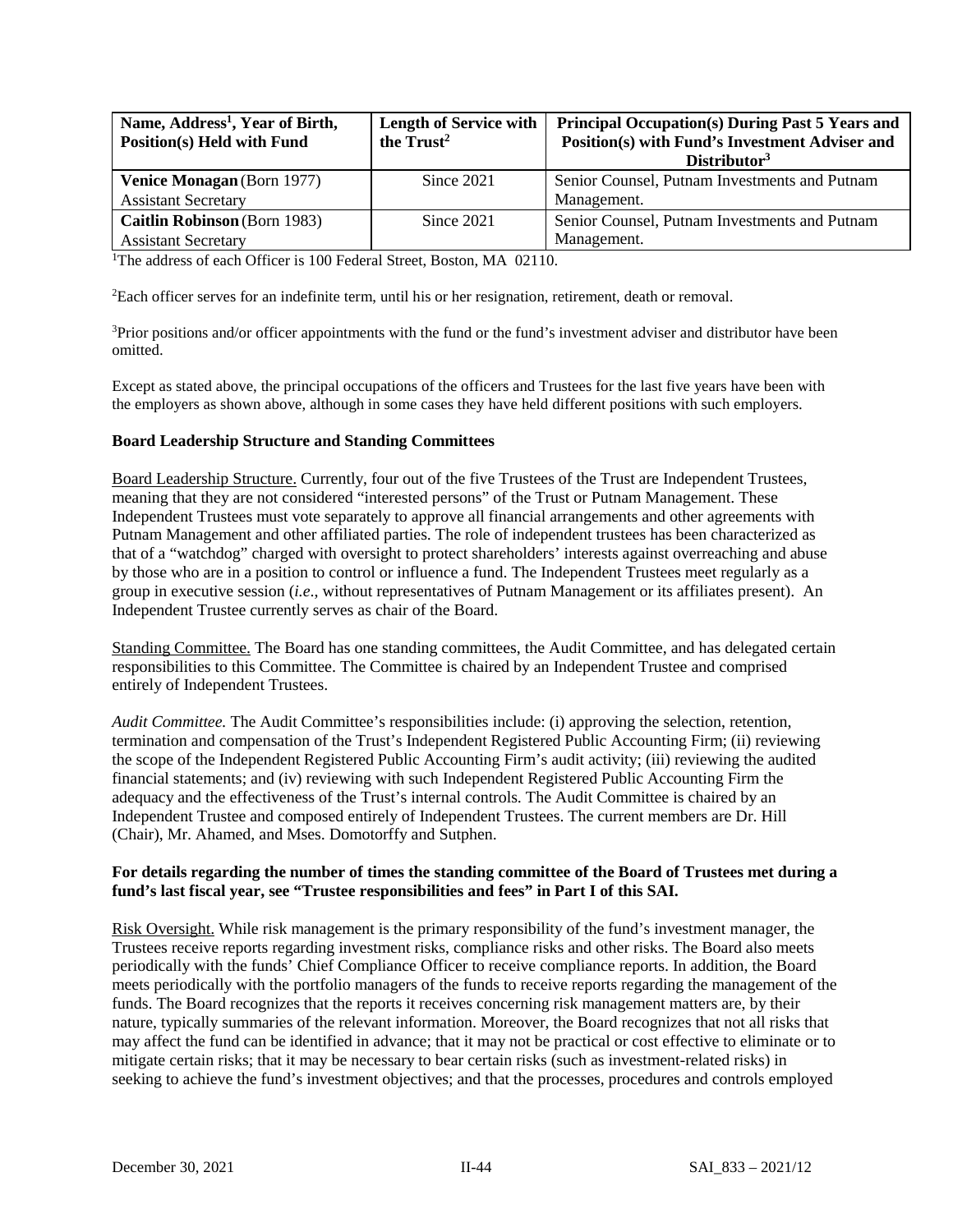to address certain risks may be limited in their effectiveness. As a result of the foregoing and for other reasons, the Board's risk management oversight is subject to substantial limitations.

### **Indemnification**

Subject to certain exceptions specified therein, the Trust's Amended and Restated Agreement and Declaration of Trust provides that the Trust and each fund will indemnify its Trustees and officers to the fullest extent permitted by law against liability and against all expenses reasonably incurred or paid by him or her in connection with any claim, action, suit or proceeding in which he or she becomes involved as a party or otherwise by virtue of his or her being or having been a trustee or officer of the Trust and against amounts paid or incurred by him or her in the settlement thereof. Each fund, at its expense, provides liability insurance for the benefit of its Trustees and officers.

### **For details of Trustees' fees paid by the fund and information concerning retirement guidelines for the Trustees, see "Charges and expenses" in Part I of this SAI.**

### **Putnam Management and its Affiliates**

Putnam Management is one of America's oldest and largest money management firms. Putnam Management's staff of experienced portfolio managers and research analysts selects securities and constantly supervises the fund's portfolio. By pooling an investor's money with that of other investors, a greater variety of securities can be purchased than would be the case individually; the resulting diversification helps reduce investment risk. Putnam Management has been managing mutual funds since 1937.

Putnam Management is a subsidiary of Putnam Investments. Great-West Lifeco Inc., a financial services holding company with operations in Canada, the United States and Europe and a member of the Power Financial Corporation group of companies, owns a majority interest in Putnam Investments. Power Financial Corporation, a diversified management and holding company with direct and indirect interests in the financial services sector in Canada, the United States and Europe, is a subsidiary of Power Corporation of Canada, a diversified international management and holding company with interests in companies in the financial services, communications and other business sectors. The Desmarais Family Residuary Trust, a trust established pursuant to the Last Will and Testament of the Honourable Paul G. Desmarais, directly and indirectly controls a majority of the voting shares of Power Corporation of Canada.

Trustees and officers of the fund who are also officers of Putnam Management or its affiliates or who are stockholders of Putnam Investments or its parent companies will benefit from the advisory fees, sales commissions, distribution fees and transfer agency fees paid or allowed by the fund.

#### **The Management Contract**

Under a Management Contract between the fund and Putnam Management, subject to such policies as the Trustees may determine, Putnam Management, at its expense, furnishes continuously an investment program for the fund and makes investment decisions on behalf of the fund. Subject to the control of the Trustees, Putnam Management also manages, supervises and conducts the other affairs and business of the fund, furnishes office space and equipment, provides bookkeeping and clerical services (including determination of the fund's net asset value, but excluding shareholder accounting services) and places all orders for the purchase and sale of the fund's portfolio securities. Putnam Management may place fund portfolio transactions with broker-dealers that furnish Putnam Management, without cost to it, certain research, statistical and quotation services of value to Putnam Management and its affiliates in advising the fund and other clients. In so doing, Putnam Management may cause the fund to pay greater brokerage commissions than it might otherwise pay.

### **For details of Putnam Management's compensation under the Management Contract, see "Charges and expenses" in Part I of this SAI.**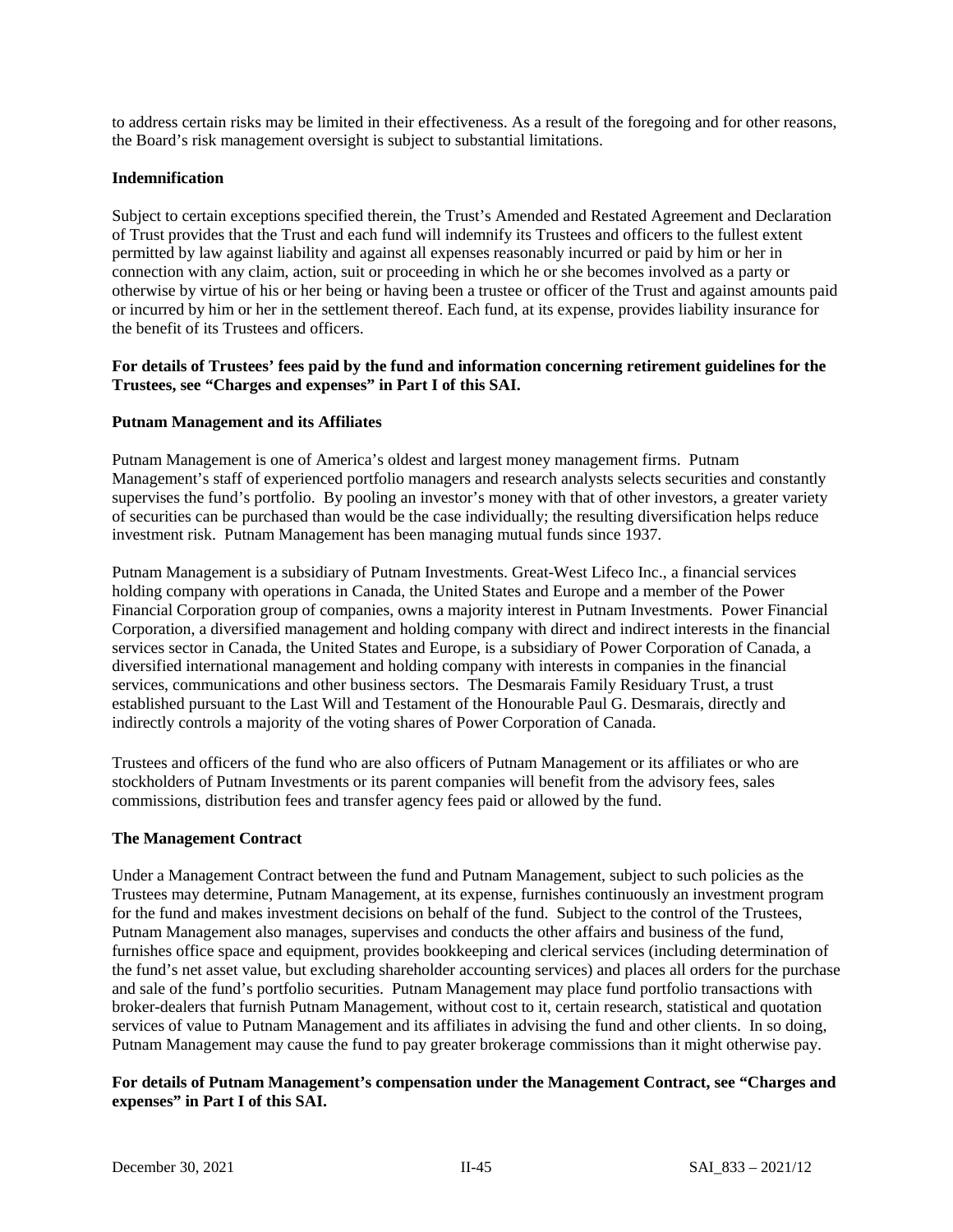The Management Contract provides that Putnam Management shall not be subject to any liability to the fund or to any shareholder of the fund for any act or omission in the course of or connected with rendering services to the fund in the absence of willful misfeasance, bad faith, gross negligence or reckless disregard of its duties on the part of Putnam Management.

The Management Contract may be terminated without penalty by vote of the Trustees or the shareholders of the fund, or by Putnam Management, on not less than 60 days' written notice. Subject to certain exceptions, it may be amended only by a vote of the shareholders of the fund. The Management Contract also terminates without payment of any penalty in the event of its assignment. The Management Contract provides that it will continue in effect only so long as such continuance is approved at least annually by vote of either the Trustees or the shareholders, and, in either case, by a majority of the Trustees who are not "interested persons" of Putnam Management or the fund. In each of the foregoing cases, the vote of the shareholders is the affirmative vote of a "majority of the outstanding voting securities" as defined in the 1940 Act.

Putnam Management has entered into a Master Sub-Accounting Services Agreement with State Street Bank and Trust Company ("State Street"), under which Putnam Management has delegated to State Street responsibility for providing certain administrative, pricing, and bookkeeping services for the fund. Putnam Management pays State Street a fee, monthly, based on a combination of fixed annual charges and charges based on the fund's assets and the number and types of securities held by the fund, and reimburses State Street for certain out-of-pocket expenses.

## **The Sub-M**ana**ger**

If so disclosed in the fund's prospectus, PIL, an affiliate of Putnam Management, has been retained as the submanager for a portion of the assets of the fund, as determined by Putnam Management from time to time, pursuant to a sub-management agreement between Putnam Management and PIL. Under the terms of the submanagement contract, PIL, at its own expense, furnishes continuously an investment program for that portion of each such fund that is allocated to PIL from time to time by Putnam Management and makes investment decisions on behalf of such portion of the fund, subject to the supervision of Putnam Management. Putnam Management may also, at its discretion, request PIL to provide assistance with purchasing and selling securities for the fund, including placement of orders with certain broker-dealers. PIL, at its expense, furnishes all necessary investment and management facilities, including salaries of personnel, required for it to execute its duties.

The sub-management contract provides that PIL shall not be subject to any liability to Putnam Management, the fund or any shareholder of the fund for any act or omission in the course of or connected with rendering services to the fund in the absence of willful misfeasance, bad faith, gross negligence or reckless disregard of its obligations and duties on the part of PIL.

The sub-management contract may be terminated with respect to a fund without penalty by vote of the Trustees or the shareholders of the fund, or by PIL or Putnam Management, on not more than 60 days' nor less than 30 days' written notice. The sub-management contract also terminates without payment of any penalty in the event of its assignment. Subject to applicable law, it may be amended by a majority of the Trustees who are not "interested persons" of Putnam Management or the fund. The sub-management contract provides that it will continue in effect only so long as such continuance is approved at least annually by vote of either the Trustees or the shareholders, and, in either case, by a majority of the Trustees who are not "interested persons" of Putnam Management or the fund. In each of the foregoing cases, the vote of the shareholders is the affirmative vote of a "majority of the outstanding voting securities" as defined in the 1940 Act.

#### **Portfolio Transactions**

#### **Potential conflicts of interest in managing multiple accounts.**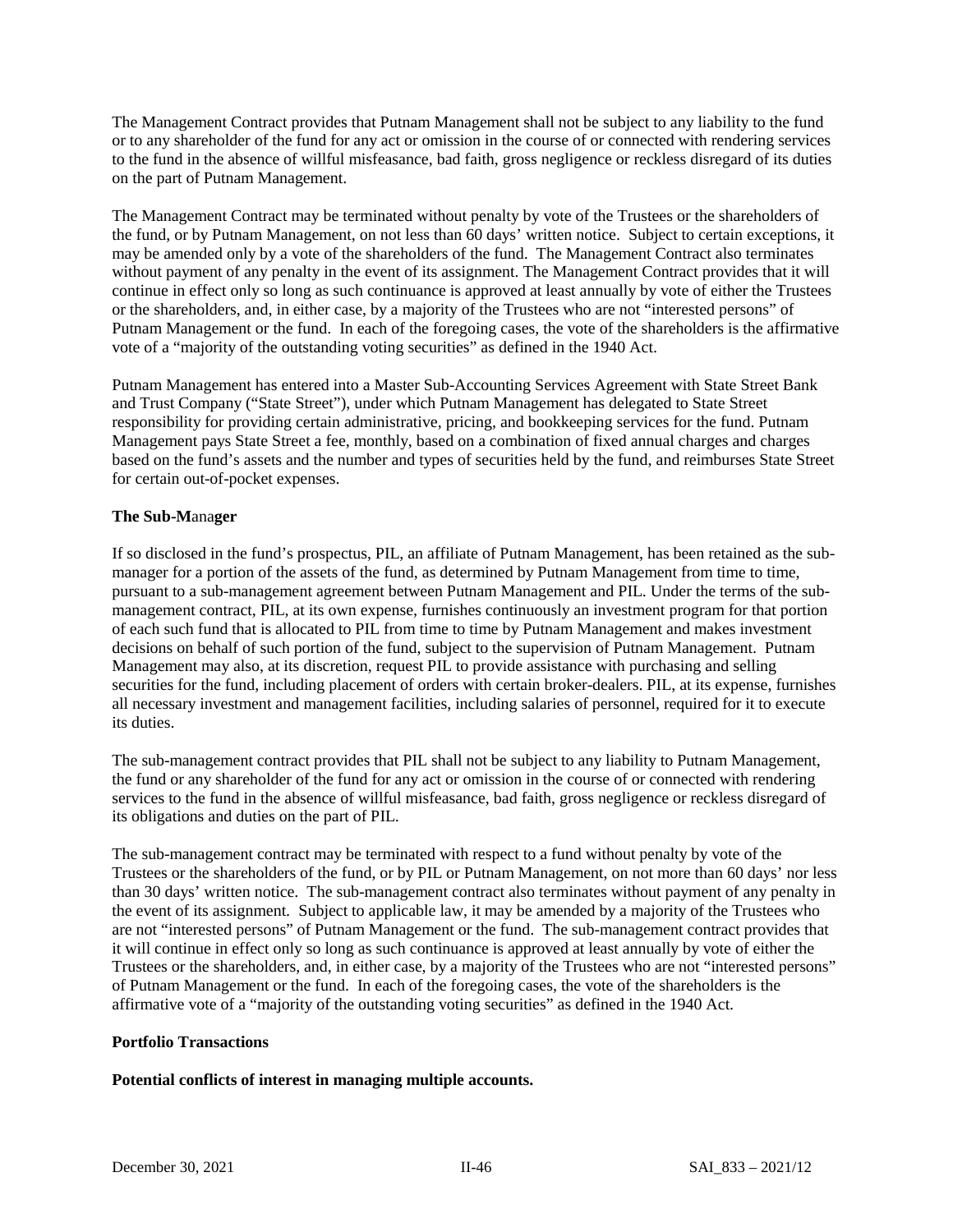#### *Putnam Management*

Like other investment professionals with multiple clients, the fund's Portfolio Manager(s) may face certain potential conflicts of interest in connection with managing both the fund and the other accounts listed under "**PORTFOLIO MANAGER(S)" "Other accounts managed"** at the same time. The paragraphs below describe some of these potential conflicts, which Putnam Management believes are faced by investment professionals at most major financial firms. As described below, Putnam Management and the Trustees of the Putnam funds have adopted compliance policies and procedures that attempt to address certain of these potential conflicts.

The management of accounts with different advisory fee rates and/or fee structures, including accounts that pay advisory fees based on account performance ("performance fee accounts"), may raise potential conflicts of interest by creating an incentive to favor higher-fee accounts. These potential conflicts may include, among others:

- The most attractive investments could be allocated to higher-fee accounts or performance fee accounts.
- The trading of higher-fee accounts could be favored as to timing and/or execution price. For example, higher-fee accounts could be permitted to sell securities earlier than other accounts when a prompt sale is desirable or to buy securities at an earlier and more opportune time.
- The trading of other accounts could be used to benefit higher-fee accounts (front-running).
- The investment management team could focus their time and efforts primarily on higher-fee accounts due to a personal stake in compensation.

Putnam Management attempts to address these potential conflicts of interest relating to higher-fee accounts through various compliance policies that are generally intended to place all accounts, regardless of fee structure, on the same footing for investment management purposes. For example, under Putnam Management's policies:

• Performance fee accounts must be included in all standard trading and allocation procedures with all other accounts.

• All accounts must be allocated to a specific category of account and trade in parallel with allocations of similar accounts based on the procedures generally applicable to all accounts in those groups (*e.g.*, based on relative risk budgets of accounts).

- All trading must be effected through Putnam's trading desks and normal queues and procedures must be followed (*i.e.*, no special treatment is permitted for performance fee accounts or higher-fee accounts based on account fee structure).
- Front running is strictly prohibited.
- Except as provided in Part I of this SAI, the fund's Portfolio Manager(s) may not be guaranteed or specifically allocated any portion of a performance fee.

As part of these policies, Putnam Management has also implemented trade oversight and review procedures in order to monitor whether particular accounts (including higher-fee accounts or performance fee accounts) are being favored over time.

Potential conflicts of interest may also arise when the Portfolio Manager(s) have personal investments in other accounts that may create an incentive to favor those accounts. As a general matter and subject to limited exceptions, Putnam Management's investment professionals do not have the opportunity to invest in client accounts, other than the Putnam funds. However, in the ordinary course of business, Putnam Management or related persons may from time to time establish "pilot" or "incubator" accounts for the purpose of testing proposed investment strategies and products before offering them to clients. These pilot accounts may be in the form of registered investment companies, private funds such as partnerships or separate accounts established by Putnam Management or an affiliate. Putnam Management or an affiliate supplies the funding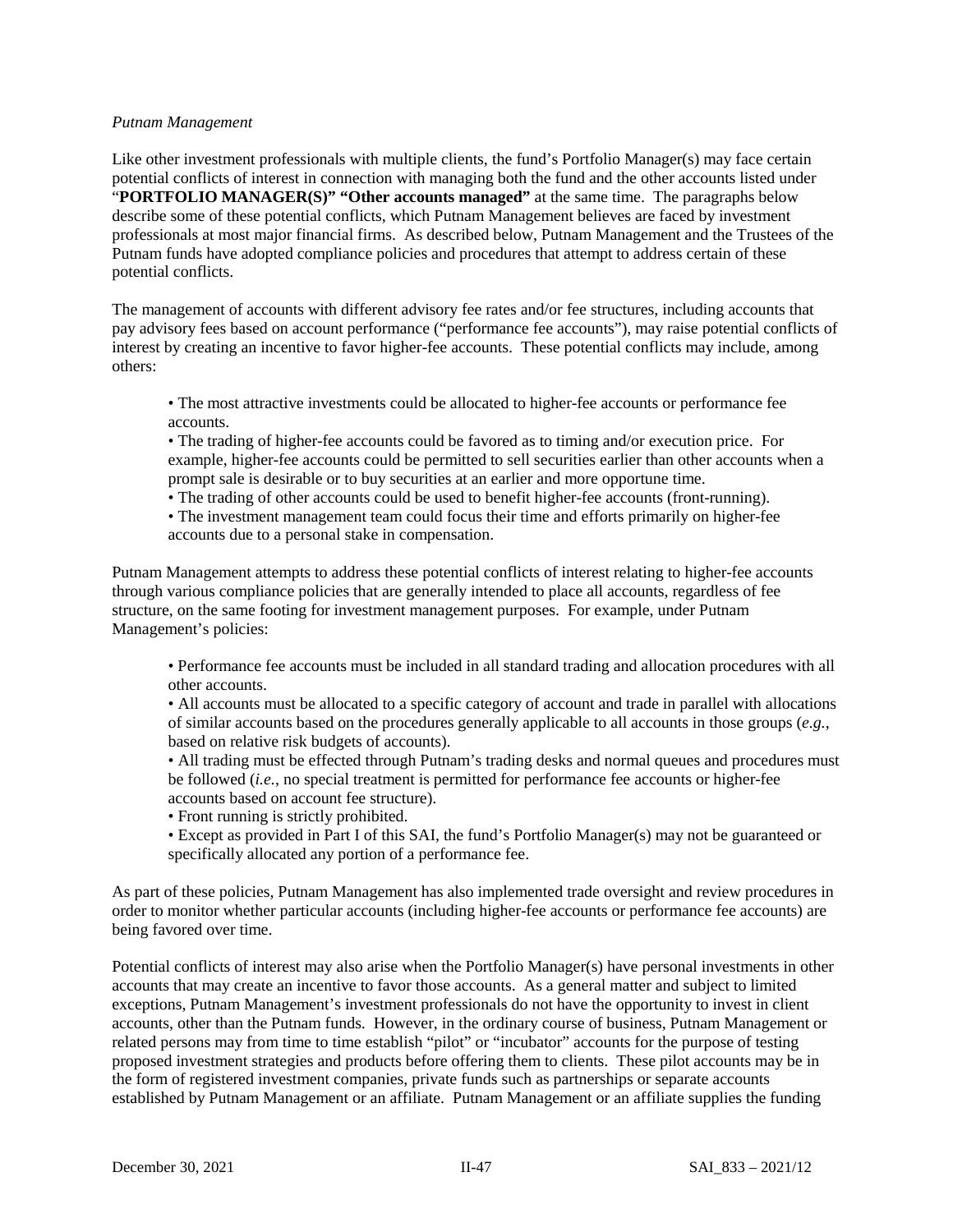for these accounts. Putnam employees, including the fund's Portfolio Manager(s), may also invest in certain pilot accounts. Putnam Management, and to the extent applicable, the Portfolio Manager(s) will benefit from the favorable investment performance of pilot accounts. Pilot funds and accounts may, and frequently do, invest in the same securities as the client accounts. Putnam Management's policy is to treat pilot accounts in the same manner as client accounts for purposes of trading allocation – neither favoring nor disfavoring them except as is legally required. For example, pilot accounts are normally included in Putnam Management's daily block trades to the same extent as client accounts (except that pilot accounts do not participate in initial public offerings).

A potential conflict of interest may arise when the fund and other accounts purchase or sell the same securities. On occasions when the Portfolio Manager(s) consider the purchase or sale of a security to be in the best interests of the fund as well as other accounts, Putnam Management's trading desk may, to the extent permitted by applicable laws and regulations and where practicable, aggregate the securities to be sold or purchased in order to obtain the best execution and lower brokerage commissions, if any. Aggregation of trades may create the potential for unfairness to the fund or another account if one account is favored over another in allocating the securities purchased or sold – for example, by allocating a disproportionate amount of a security that is likely to increase in value to a favored account. Putnam Management's trade allocation policies generally provide that each day's transactions in securities that are purchased or sold by multiple accounts are, insofar as possible, averaged as to price and allocated between such accounts (including the fund) in a manner which in Putnam Management's opinion is equitable to each account and in accordance with the amount being purchased or sold by each account. However, accounts advised or sub-advised by PIL will only place trades at an execution-only commission rate, whereas other Putnam accounts may pay an additional amount for research and other products and services (a "bundled" or "full service" rate). Putnam Management may aggregate trades in PIL accounts with other Putnam accounts that pay a bundled rate as long as all participating accounts pay the same execution rate. To the extent that non-PIL accounts pay a bundled rate, the PIL and other Putnam Management accounts would not be paying the same total commission rate. Certain other exceptions exist for specialty, regional or sector accounts. Trade allocations are reviewed on a periodic basis as part of Putnam Management's trade oversight procedures in an attempt to ensure fairness over time across accounts.

"Cross trades," in which one Putnam account sells a particular security to another account (potentially saving transaction costs for both accounts), may also pose a potential conflict of interest. Cross trades may be seen to involve a potential conflict of interest if, for example, one account is permitted to sell a security to another account at a higher price than an independent third party would pay, or if such trades result in more attractive investments being allocated to higher-fee accounts. Putnam Management and the fund's Trustees have adopted compliance procedures that provide that any transactions between the fund and another Putnamadvised account are to be made at an independent current market price, as required by law.

Another potential conflict of interest may arise based on the different goals and strategies of the fund and other accounts. For example, another account may have a shorter-term investment horizon or different goals, policies or restrictions than the fund. Depending on goals or other factors, the Portfolio Manager(s) may give advice and make decisions for another account that may differ from advice given, or the timing or nature of decisions made, with respect to the fund. In addition, investment decisions are the product of many factors in addition to basic suitability for the particular account involved. Thus, a particular security may be bought or sold for certain accounts even though it could have been bought or sold for other accounts at the same time. More rarely, a particular security may be bought for one or more accounts managed by the Portfolio Manager(s) when one or more other accounts are selling the security (including short sales). There may be circumstances when purchases or sales of portfolio securities for one or more accounts may have an adverse effect on other accounts. As noted above, Putnam Management has implemented trade oversight and review procedures to monitor whether any account is systematically favored over time.

Under federal securities laws, a short sale of a security by another client of Putnam Management or its affiliates (other than another registered investment company) within five business days prior to a public offering of the same securities (the timing of which is generally not known to Putnam in advance) may prohibit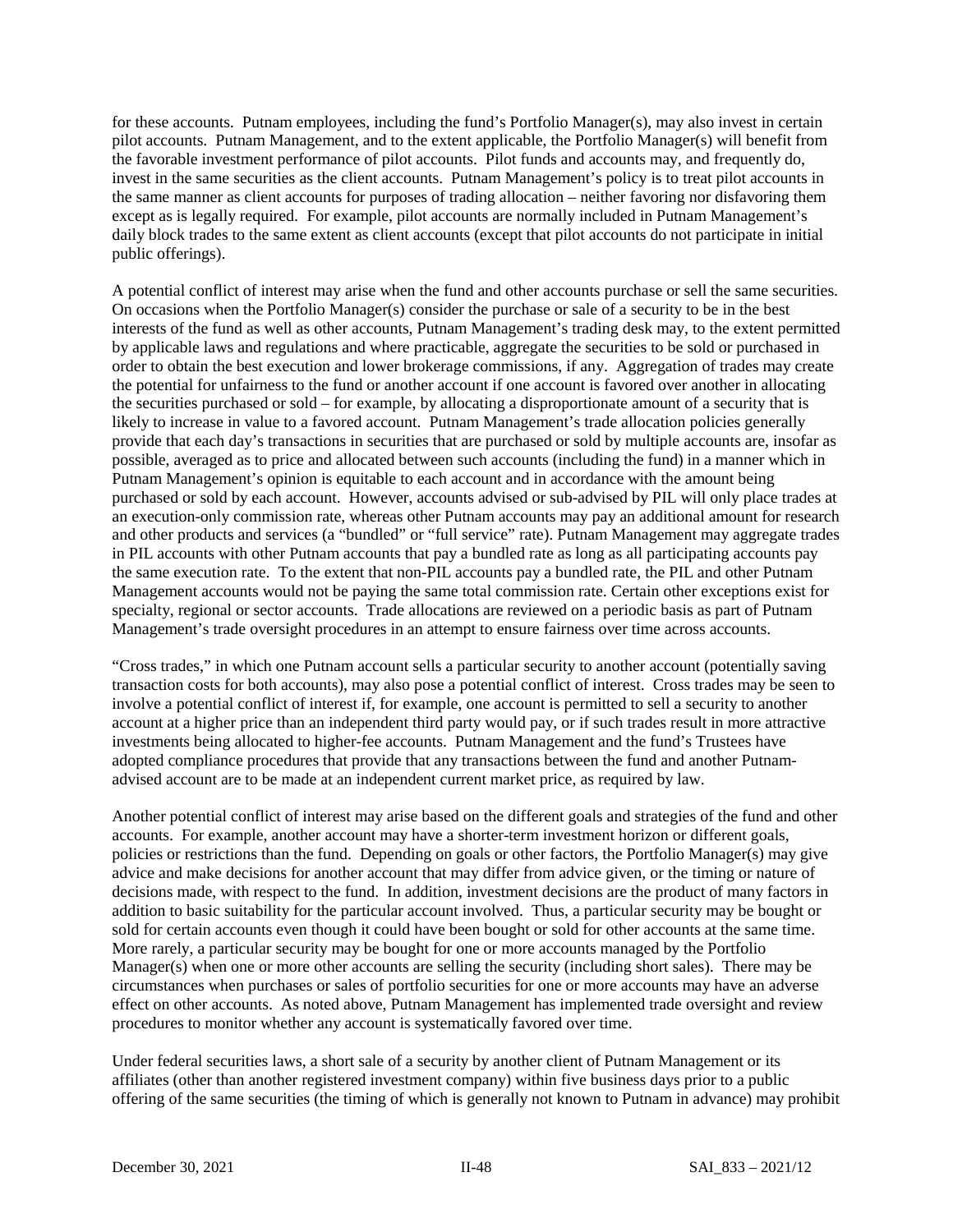the fund from participating in the public offering, which could cause the fund to miss an otherwise favorable investment opportunity or to pay a higher price for the securities in the secondary markets.

The fund's Portfolio Manager(s) may also face other potential conflicts of interest in managing the fund, and the description above is not a complete description of every conflict that could be deemed to exist in managing both the fund and other accounts. For information on restrictions imposed on personal securities transactions of the fund's Portfolio Manager(s), please see "Personal Investments by Employees of Putnam Management and Putnam Retail Management and Officers and Trustees of the Fund."

For information about other funds and accounts managed by the fund's Portfolio Manager(s), please refer to "Who oversees and manages the fund(s)?" in the prospectus and "**PORTFOLIO MANAGER(S)" "Other accounts managed"** in Part I of the SAI.

#### **Brokerage and research services.**

Transactions on stock exchanges, commodities markets and futures markets and other agency transactions involve the payment by the fund of negotiated brokerage commissions. Such commissions may vary among different brokers. A particular broker may charge different commissions according to such factors as execution venue and exchange. Although the fund does not typically pay commissions for principal transactions in the over-the-counter markets, such as the markets for most fixed income securities and certain derivatives, an undisclosed amount of profit or "mark-up" is included in the price the fund pays. In underwritten offerings, the price paid by the fund includes a disclosed, fixed commission or discount retained by the underwriter or dealer. **See "Charges and expenses" in Part I of this SAI for information concerning commissions paid by the fund.**

It has for many years been a common practice in the investment advisory business for broker-dealers that execute portfolio transactions for the clients of advisers of investment companies and other institutional investors to provide those advisers with brokerage and research services, as defined in Section 28(e) of the Exchange Act. Consistent with this practice, Putnam Management receives brokerage and research services from broker-dealers with which Putnam Management places the fund's portfolio transactions. The products and services that broker-dealers may provide to Putnam Management's managers and analysts include, among others, trading systems and other brokerage services, economic and political analysis, fundamental and macro investment research, industry and company reviews, statistical information, market data, evaluations of investments, strategies, markets and trading venues, recommendations as to the purchase and sale of investments, performance measurement services and meetings with management of current or prospective portfolio companies or with industry experts. Some of these services are of value to Putnam Management and its affiliates in advising various of their clients (including the fund), although not all of these services are necessarily useful and of value in managing the fund. Research services provided by broker-dealers are supplemental to Putnam Management's own research efforts and relieve Putnam Management of expenses it might otherwise have borne in generating such research. The management fee paid by the fund is not reduced because Putnam Management and its affiliates receive brokerage and research services even though Putnam Management might otherwise be required to purchase some of these services for cash. Putnam Management may also use portfolio transactions to generate "soft dollar" credits to pay for "mixed-use" services (*i.e.*, products or services that may be used both for investment/brokerage- and non-investment/brokerage-related purposes), but in such instances Putnam Management uses its own resources to pay for that portion of the mixed-use product or service that in its good-faith judgment does not relate to investment or brokerage purposes. Putnam Management may also allocate trades to generate soft dollar credits for third-party investment research reports and related fundamental research.

Putnam Management places all orders for the purchase and sale of portfolio investments for the funds, and buys and sells investments for the funds, through a substantial number of brokers and dealers. In selecting broker-dealers to execute the funds' portfolio transactions, Putnam Management uses its best efforts to obtain for each fund the most favorable price and execution reasonably available under the circumstances, except to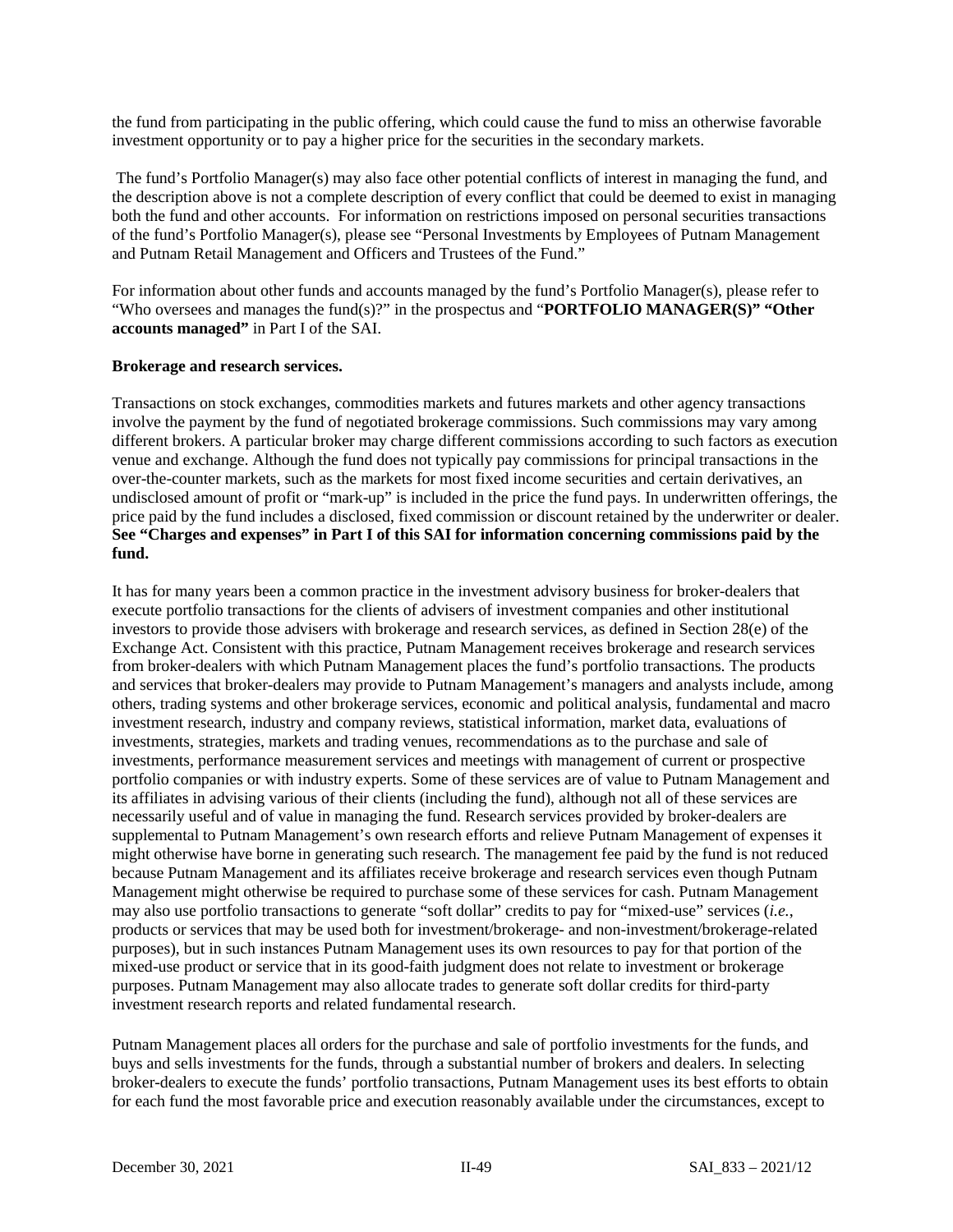the extent it may be permitted to pay higher brokerage commissions as described below. In seeking the most favorable price and execution and in considering the overall reasonableness of the brokerage commissions paid, Putnam Management, having in mind the fund's best interests, considers all factors it deems relevant, including, in no particular order of importance, and by way of illustration, the price, size and type of the transaction, the nature of the market for the security or other investment, the amount of the commission, research and brokerage services provided by a broker-dealer (except that research is not a factor in selecting broker-dealers in the case of funds sub-advised by PIL), the timing of the transaction taking into account market prices and trends, the reputation, experience and financial stability of the broker-dealer involved, the benefit of any capital committed by a broker-dealer to facilitate the efficient execution of the transaction and the quality of service rendered by the broker-dealer in other transactions.

Except with respect to research services for funds sub-advised by PIL, Putnam Management may cause the fund to pay a broker-dealer that provides "brokerage and research services" (as defined in the Exchange Act and as described above) to Putnam Management an amount of disclosed commission for effecting securities transactions on stock exchanges and other transactions for the fund on an agency basis in excess of the commission another broker-dealer would have charged for effecting that transaction. Putnam Management may also instruct an executing broker to "step out" a portion of the trades placed with a broker to other brokers that provide brokerage and research services to Putnam Management. Putnam Management's authority to cause the fund to pay any such greater commissions or to instruct a broker to "step out" a portion of a trade is subject to the requirements of applicable law and such policies as the Trustees may adopt from time to time. It is the position of the staff of the SEC that Section 28(e) of the Exchange Act does not apply to the payment of such greater commissions in "principal" transactions. Accordingly, Putnam Management will use its best effort to obtain the most favorable price and execution available with respect to such transactions, as described above.

PIL may not obtain research using brokerage commissions paid by funds sub-advised by PIL. PIL will use only "hard dollars" (*i.e.*, from its own resources) to acquire external research used by London-based personnel, including fixed income personnel.

The Trustees of the funds have directed Putnam Management, subject to seeking most favorable pricing and execution, to use its best efforts to allocate a portion of overall fund trades to trading programs which generate commission credits to pay fund expenses (other than funds for which PIL serves as sub-adviser) such as custody charges. The extent of any commission credits generated for this purpose may vary significantly from time to time and from fund to fund depending on, among other things, the nature of each fund's trading activities and market conditions.

The Management Contract provides that commissions, fees, brokerage or similar payments received by Putnam Management or an affiliate in connection with the purchase and sale of portfolio investments of the fund, less any direct expenses approved by the Trustees, shall be recaptured by the fund through a reduction of the fee payable by the fund under the Management Contract. Putnam Management seeks to recapture for the fund soliciting dealer fees on the tender of the fund's portfolio securities in tender or exchange offers. Any such fees which may be recaptured are likely to be minor in amount.

## **Principal Underwriter**

Foreside, located at Three Canal Plaza, Suite 100, Portland, ME 04101, is the principal underwriter of shares of the funds. Foreside is a registered broker-dealer and a member of the Financial Industry Regulatory Authority. Foreside is not affiliated with Putnam Management or any other service provider for the funds.

## **See "Charges and expenses" in Part I of this SAI for information on payments received by Foreside.**

#### **Personal Investments by Employees of Putnam Management and Officers and Trustees of the Fund**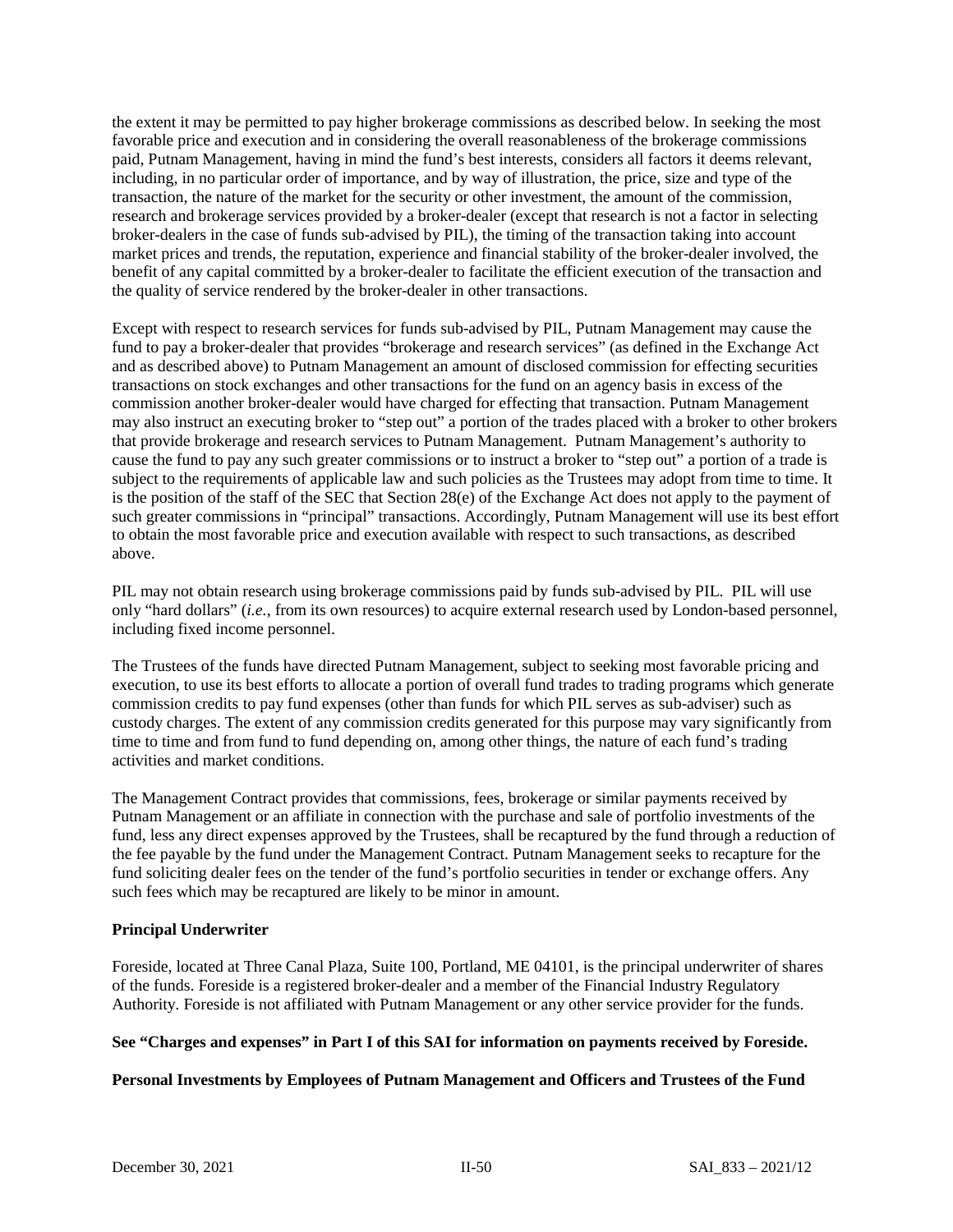Employees of Putnam Management, PIL, and officers and Trustees of the fund are subject to significant restrictions on engaging in personal securities transactions. These restrictions are set forth in the Codes of Ethics adopted by Putnam Management and PIL (the "Putnam Investments Code of Ethics") and by the funds (the "Putnam ETFs Code of Ethics" and each of the Putnam Investments Code of Ethics and the Putnam ETFs Code of Ethics, a "Code of Ethics"). Each Code of Ethics, in accordance with Rule 17j-1 under the 1940 Act, contains provisions and requirements designed to identify and address certain conflicts of interest between personal investment activities and the interests of the fund.

The Putnam Investments Code of Ethics does not prohibit personnel from investing in securities that may be purchased or held by the fund. However, each Code of Ethics, consistent with standards recommended by the Investment Company Institute's Advisory Group on Personal Investing and requirements established by Rule 17j-1 and rules adopted under the Investment Advisers Act of 1940, among other things, prohibits personal securities investments without pre-clearance, imposes time periods during which personal transactions may not be made in certain securities by employees with access to investment information, and requires the timely submission of broker confirmations and quarterly reporting of personal securities transactions. Additional restrictions apply to portfolio managers, traders, research analysts and others involved in the investment advisory process.

The Putnam ETFs Code of Ethics incorporates and applies the restrictions of the Putnam Investments Code of Ethics to officers and Trustees of the fund who are affiliated with Putnam Investments. The Putnam ETFs Code of Ethics does not prohibit unaffiliated officers and Trustees from investing in securities that may be held by the fund; however, the Putnam ETFs Code of Ethics regulates the personal securities transactions of unaffiliated Trustees of the fund, including limiting the time periods during which they may personally buy and sell certain securities and requiring them to submit reports of personal securities transactions under certain circumstances.

The fund's Trustees, in compliance with Rule 17j-1, approved each Code of Ethics and are required to approve any material changes to each Code of Ethics. The Trustees also provide continued oversight of personal investment policies and annually evaluate the implementation and effectiveness of each Code of Ethics.

Foreside relies on the principal underwriters exception under Rule  $17i-1(c)(3)$ , specifically where the Distributor is not affiliated with the Trust or the Adviser, and no officer, director, or general partner of the Distributor serves as an officer, director, or general partner of the Trust or the Adviser.

## **Transfer Agent**

State Street Bank and Trust Company, located at 2 Avenue de Lafayette, Boston, Massachusetts 02111, is the fund's transfer agent. Putnam Management, and not the fund, bears the cost of these services under the terms of its management contract with the fund.

## **Custodian**

State Street Bank and Trust Company, located at 2 Avenue de Lafayette, Boston, Massachusetts 02111, is the fund's custodian. State Street is responsible for safeguarding and controlling the fund's cash and securities, handling the receipt and delivery of securities, collecting interest and dividends on the fund's investments, serving as the fund's foreign custody manager, providing reports on foreign securities depositaries, making payments covering the expenses of the fund and performing other administrative duties. State Street does not determine the investment policies of the fund or decide which securities the fund will buy or sell. State Street has a lien on the fund's assets to secure charges and advances made by it. The fund may from time to time enter into brokerage arrangements that reduce or recapture fund expenses, including custody expenses. The fund also has an offset arrangement that may reduce the fund's custody fee based on the amount of cash maintained by its custodian.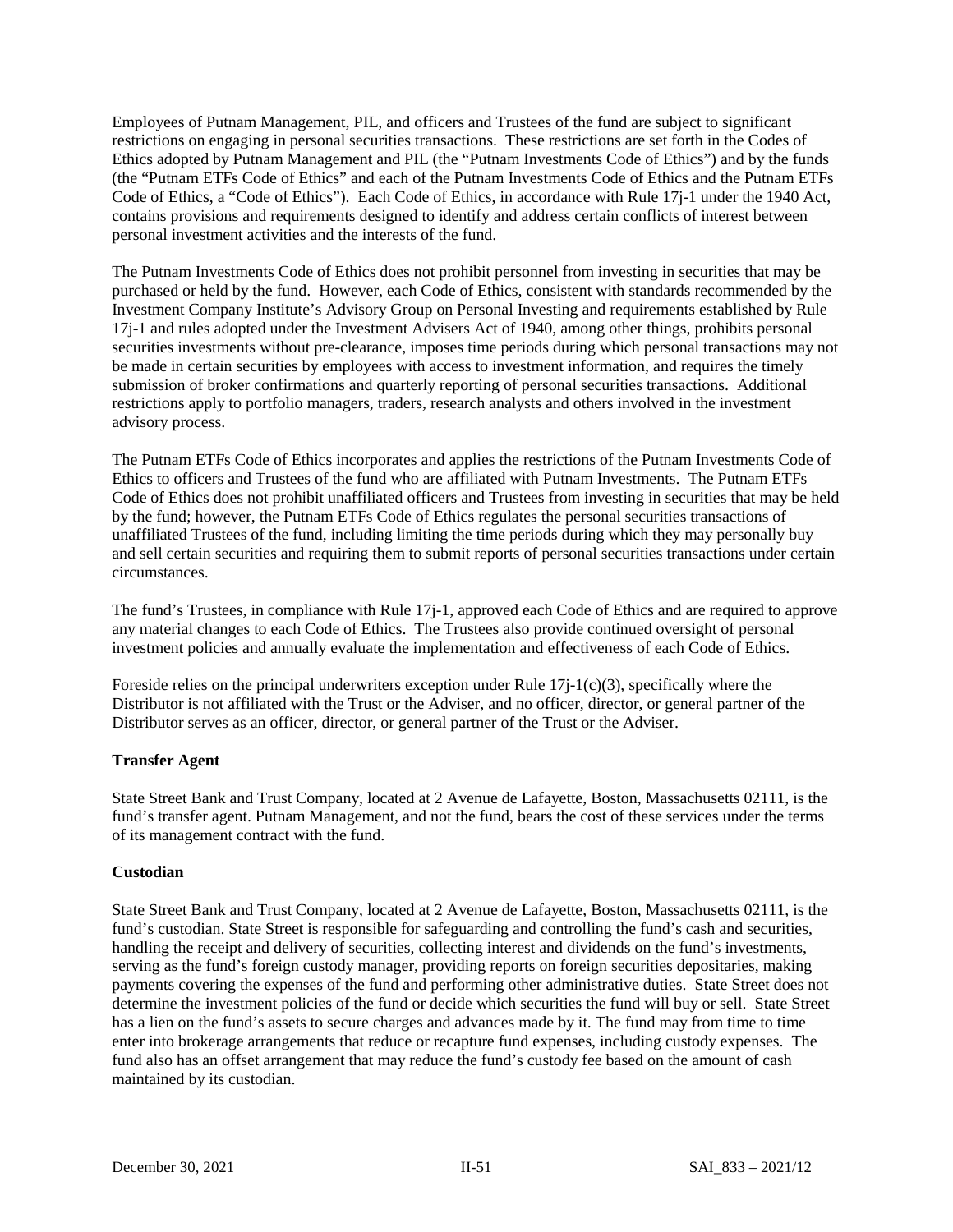### **Counsel to the Fund**

Dechert LLP serves as counsel to the Fund, and is located at Three Bryant Park, 1095 Avenue of the Americas, New York, NY 10036-6797.

### **Counsel to the Independent Trustees**

Ropes & Gray LLP serves as counsel to the Independent Trustees, and is located at 1211 Avenue of the Americas, New York, NY 10036-8704.

# **DETERMINATION OF NET ASSET VALUE**

The fund determines the net asset value per share once each day the NYSE is open. Currently, the NYSE is closed Saturdays, Sundays and the following holidays: New Year's Day, Rev. Dr. Martin Luther King, Jr. Day, Presidents' Day, Good Friday, Memorial Day, the Fourth of July, Labor Day, Thanksgiving Day and Christmas Day. The fund determines net asset value as of the close of regular trading on the NYSE, normally 4:00 p.m. Eastern Time. The net asset value per share equals the total value of its assets, less its liabilities, divided by the number of its outstanding shares.

Securities and other assets ("Securities") for which market quotations are readily available are valued at prices which, in the opinion of Putnam Management, most nearly represent the market values of such Securities. Currently, prices for these Securities are determined using the last reported sale price (or official closing price for Securities listed on certain markets) or, if no sales are reported (as in the case of some Securities traded over-the-counter), the last reported bid price, except that certain Securities are valued at the mean between the last reported bid and ask prices. All other Securities are valued by Putnam Management or other parties at their fair value following procedures approved by the Trustees.

Putnam Management values all other Securities at fair value using its internal resources. The valuation procedures applied in any specific instance are likely to vary from case to case. However, consideration is generally given to the financial position of the issuer and other fundamental analytical data relating to the investment and to the nature of the restrictions on disposition of the Securities (including any registration expenses that might be borne by the fund in connection with such disposition). In addition, specific factors are also generally considered, such as the cost of the investment, the market value of any unrestricted Securities of the same class, the size of the holding, the prices of any recent transactions or offers with respect to such Securities and any available analysts' reports regarding the issuer. In the case of Securities that are restricted as to resale, Putnam Management determines fair value based on the inherent worth of the Security without regard to the restrictive feature, adjusted for any diminution in value resulting from the restrictive feature.

Currency exchange rates used in valuing Securities are normally determined as of 4:00 p.m. Eastern Time. Occasionally, events affecting such exchange rates may occur between the time of the determination of exchange rates and the close of the NYSE, which, in the absence of fair valuation, would not be reflected in the computation of the fund's net asset value. If events materially affecting the currency exchange rates occur during such period, then the exchange rates used in valuing affected Securities will be valued by Putnam Management at their fair value following procedures approved by the Trustees.

The fund may also value its Securities at fair value under other circumstances pursuant to procedures approved by the Trustees.

#### **Government Money Market Funds**

"Government money market funds" as defined by Rule 2a-7 under the 1940 Act generally value their portfolio securities at amortized cost according to Rule 2a-7 under the 1940 Act.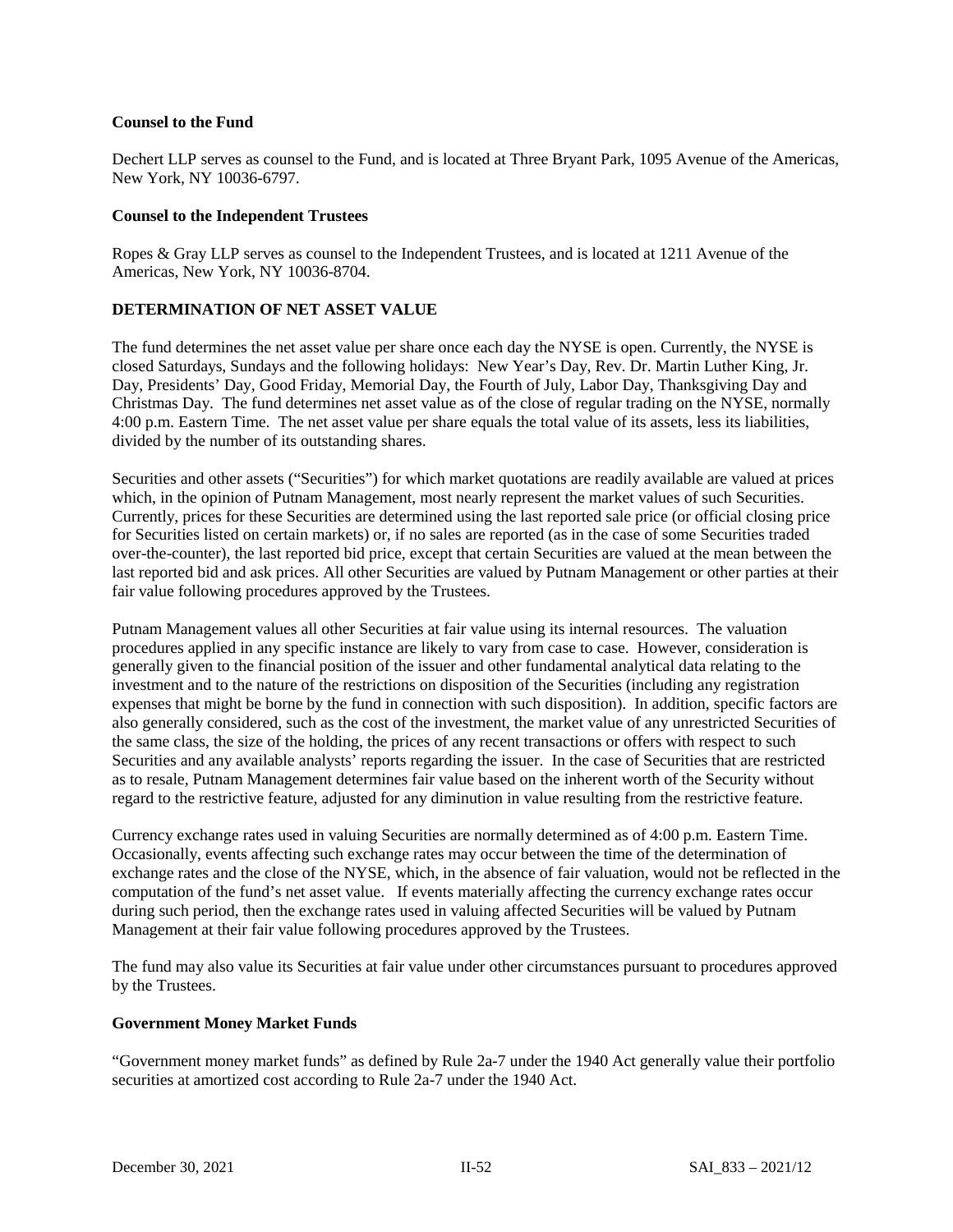Since the net income of a money market fund is declared as a dividend each time it is determined, the net asset value per share of a government money market fund typically remains at \$1.00 per share immediately after such determination and dividend declaration. Any increase in the value of a shareholder's investment in a money market fund representing the reinvestment of dividend income is reflected by an increase in the number of shares of that fund in the shareholder's account on the last business day of each month. It is expected that a money market fund's net income will normally be positive each time it is determined. However, if because of realized losses on sales of portfolio investments, a sudden rise in interest rates, or for any other reason the net income of a fund determined at any time is a negative amount, a money market fund may offset such amount allocable to each then shareholder's account from dividends accrued during the month with respect to such account. If, at the time of payment of a dividend, such negative amount exceeds a shareholder's accrued dividends, a money market fund may reduce the number of outstanding shares by treating the shareholder as having contributed to the capital of the fund that number of full and fractional shares which represent the amount of the excess. Each shareholder is deemed to have agreed to such contribution in these circumstances by his or her investment in a money market fund.

## **SHAREHOLDER LIABILITY**

The Trust is a statutory trust organized under Delaware law. Delaware law provides that, except to the extent otherwise provided in the Amended and Restated Agreement and Declaration of Trust, shareholders shall be entitled to the same limitations of personal liability extended to stockholders of private corporations for profit organized under the general corporation law of Delaware. The courts of some states, however, may decline to apply Delaware law on this point. The Amended and Restated Agreement and Declaration of Trust contains an express disclaimer of shareholder liability for the debts, liabilities, obligations, and expenses incurred by, contracted for, or otherwise existing with respect to, the Trust or the funds.

The Amended and Restated Agreement and Declaration of Trust provides that the Trust shall not have any claim against shareholders except for the payment of the purchase price of shares and requires that each agreement, obligation, or instrument entered into or executed by the Trust or the Trustees relating to the Trust or to a fund shall include a provision limiting the obligations created thereby to the Trust or to one or more funds and its or their assets. The Amended and Restated Agreement and Declaration of Trust further provides that shareholders of a fund shall not have a claim on or right to any assets belonging to any other fund.

## **DISCLOSURE OF PORTFOLIO INFORMATION**

The Trustees of the Putnam funds have adopted policies with respect to the disclosure of the fund's portfolio holdings by the fund, Putnam Management, or their affiliates. These policies provide that information about the fund's portfolio generally may not be released to any party prior to (i) the day after the posting of such information on the Putnam Investments website, (ii) the filing of the information with the SEC in a required filing, or (iii) the dissemination of such information to all shareholders simultaneously. Certain limited exceptions pursuant to the fund's policies are described below. In addition, these policies do not apply to the sharing of fund portfolio holdings information with Putnam Investment personnel involved in the management of other Putnam funds that invest in such fund. The Trustees will periodically receive reports from the fund's Chief Compliance Officer regarding the operation of these policies and procedures, including any arrangements to make non-public disclosures of the fund's portfolio information to third parties. Putnam Management and its affiliates are not permitted to receive compensation or other consideration in connection with disclosing information about the fund's portfolio holdings to third parties.

### **Public Disclosures**

On each Business Day, before commencement of trading in shares on the listing exchange, each fund will disclose on its website the fund's Tracking Basket and Tracking Basket Weight Overlap. If applicable, each fund will also disclose the composition of any portfolio of securities exchanged with an Authorized Participant on the previous Business Day that differed from such Business Day's Tracking Basket other than with respect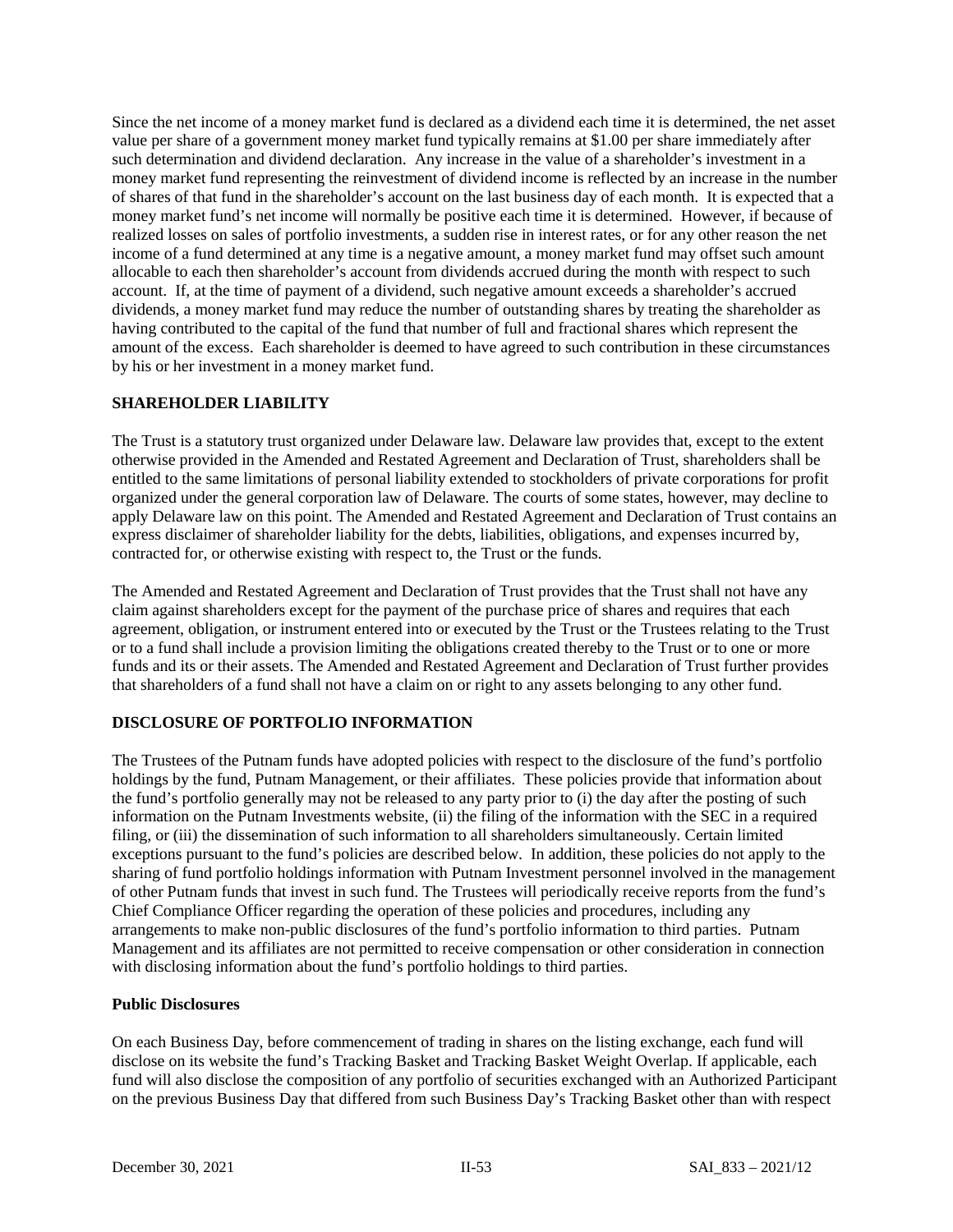to cash. The Tracking Basket published on the fund's website each Business Day will include the following information for each portfolio holding in the Tracking Basket: (i) ticker symbol; (ii) CUSIP or other identifier; (iii) description of holding; (iv) quantity of each security or other asset held; and (v) percentage weight of the holding in the Tracking Basket.

The fund will disclose its complete portfolio holdings, including the name, identifier, market value and weight of each security and instrument in the portfolio, on www.putnam.com on a quarterly basis with an 8-day lag. The fund will also file its portfolio holdings with the SEC twice each year on Form N-CSR (with respect to each annual period and semi-annual period). In addition, the fund will file reports of portfolio holdings on Form N-PORT 60 days after each fiscal quarter (for the respective fiscal quarter), with the schedule of portfolio holdings filed on Form N-PORT for the third month of the first and third fiscal quarter made publicly available. Shareholders may obtain the Form N-CSR filings and the publicly available portions of Form N-PORT filings on the SEC's website at [http://www.sec.gov.](http://www.sec.gov/) Form N-CSR filings are available upon filing and information reported on Form N-PORT filings for the third month of a fiscal quarter is available 60 days after the end of the fiscal quarter. You may call the SEC at 1-800-SEC-0330 for information about the SEC's website.

Putnam Management or its affiliates may include fund portfolio information that has already been made public through a Web posting or SEC filing in marketing literature and other communications to shareholders, advisors or other parties, provided that, in the case of information made public through the Web, the information is disclosed no earlier than the day after the date of posting to the website.

### **Regulation Fair Disclosure**

Each fund and persons acting on behalf of the fund will comply with Regulation Fair Disclosure as if it applied to them.

## **Other Disclosures**

In order to address potential conflicts between the interest of fund shareholders, on the one hand, and those of Putnam Management or its affiliated persons or of the fund, on the other hand, the fund's policies require that non-public disclosures of information regarding the fund's portfolio may be made only if there is a legitimate business purpose consistent with fiduciary duties to all shareholders of the fund. In addition, the party receiving the non-public information must sign a non-disclosure agreement unless otherwise approved by the Chief Compliance Officer of the fund. Arrangements to make non-public disclosures of the fund's portfolio information must be approved by the Chief Compliance Officer of the fund. The Chief Compliance Officer will report on an ongoing basis to a committee of the fund's Board of Trustees consisting only of Trustees who are not "interested persons" of the fund or Putnam Management regarding any such arrangement that the fund may enter into with third parties other than service providers to the fund.

Daily portfolio composition files ("PCFs") that identify the securities included in the Tracking Basket will be provided as frequently as daily to each fund's service providers to facilitate the provision of services to each fund and to certain other entities in connection with the dissemination of information necessary for transactions in Creation Units. Each business day prior to the opening of the listing exchange, a PCF containing a list of the names and the required number of shares of each Deposit Security for each fund will be provided for dissemination through the facilities of the NSCC; through other fee-based services to NSCC members; subscribers to the fee-based services, including Authorized Participants; and to entities that publish and/or analyze such information in connection with the process of purchasing or redeeming Creation Units or trading fund shares in the secondary market. In addition to making PCFs available to the NSCC, each fund will disclose the PCF or portions thereof as frequently as daily on [www.putnam.com.](http://www.putnam.com/)

The fund may also periodically provide non-public information about its portfolio holdings to rating and ranking organizations and other providers of industry data, such as Lipper Inc., Morningstar Inc., Bloomberg and Thomson Reuters, in connection with those firms' research on and classification of the fund and in order to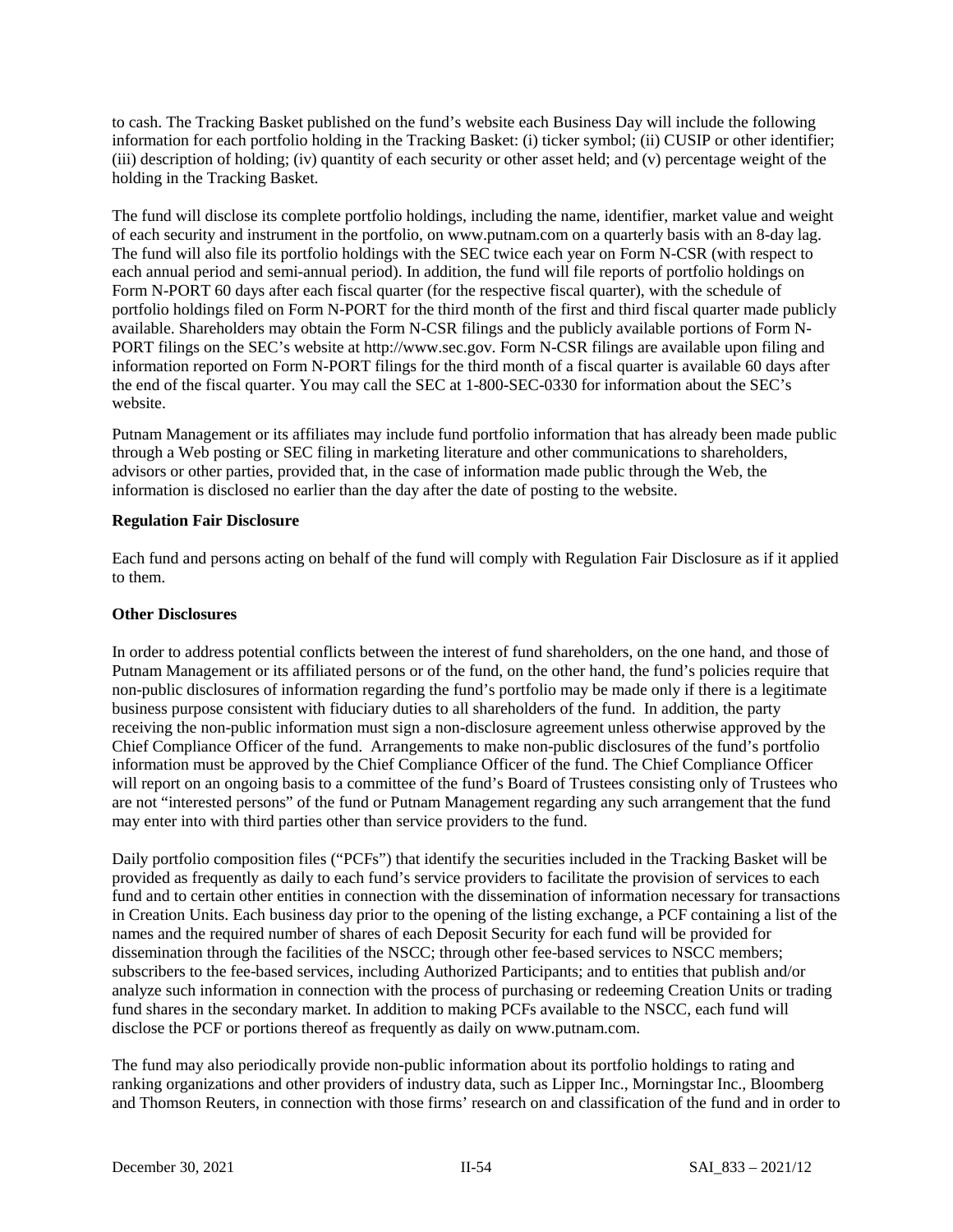gather information about how the fund's attributes (such as volatility, turnover, and expenses) compare with those of peer funds. The fund may also periodically provide non-public information about its portfolio holdings to consultants that provide portfolio analysis services or other investment research or trading analytics. Such recipients of portfolio holdings include Barclays, Factset, ITG, Trade Infomatics, ConsenSys, ENSO Financial Analytics, Bloomberg and Credit Suisse. Any such rating, ranking, or consulting or other firm would be required to keep the fund's portfolio information confidential and would be prohibited from trading based on the information or otherwise using the information except as necessary in providing services to the fund. Such firms may receive portfolio holdings information only from certain funds and such information may be provided in greater or lesser detail depending on the nature of the services provided by the relevant firm.

In addition, Putnam Management offers model SMA portfolios to sponsoring broker-dealers that in turn offer those portfolios to their customers. The model SMA portfolios may follow investment programs that are similar or identical in material respects to those of specific Putnam funds or other client accounts and, as a result, there may be substantial overlap between the securities holdings and transactions of a model SMA portfolio and those of any similarly managed funds or accounts. When Putnam Management makes changes to a model SMA portfolio, it communicates those changes to sponsoring broker-dealers, and these communications include certain non-public portfolio holdings information and trading instructions. Putnam Management typically provides these changes to sponsoring broker-dealers at the same time that it instructs its trading desk to place trades to effect the same changes for any similarly managed funds or accounts. As a result, it is possible that a broker-dealer offering a model SMA portfolio to its clients, or the clients themselves, may be able to infer the portfolio holdings of any Putnam fund or client account that is managed similarly to the model SMA portfolio and may use this information for their own benefit, which could negatively impact the fund's or client account's ability to execute purchase and sale transactions or the price at which those transactions may be executed. To protect against these risks, Putnam Management's agreements with broker-dealers sponsoring model SMA portfolios contain confidentiality provisions aimed at preventing the misuse of non-public portfolio holdings information. Furthermore, while Putnam Management typically provides sponsoring broker-dealers with trading instructions for model SMA portfolios on a real-time basis, Putnam Management only releases full model SMA portfolio holdings to current and prospective sponsoring broker-dealers in accordance with the portfolio holdings release schedule used for its funds.

## **INFORMATION SECURITY RISKS**

*Cyber security risk.* With the increased use of interconnected technologies such as the Internet and the dependence on computer systems to perform necessary business functions, investment companies such as the fund and its service providers may be prone to operational, information security and related risks resulting from third-party cyber-attacks and/or other technological malfunctions. Cyber-attacks may include stealing or corrupting data maintained online or digitally, preventing legitimate users from accessing information or services on a website, releasing confidential information without authorization, and causing operational disruption. Successful cyber-attacks against, or security or technology breakdowns of, the fund or its adviser, custodian, transfer agent, or other affiliated or third-party service providers may adversely affect the fund and its shareholders. For example, cyber-attacks may interfere with the processing of shareholder transactions, impact the fund's ability to calculate its net asset value, cause the release of private shareholder information or confidential fund information, impede trading, cause reputational damage, and subject the fund or others to regulatory fines, penalties or financial losses, reimbursement or other compensation costs, and additional compliance costs. Similar types of cyber security risks also are present for issuers of securities in which the fund invests, which could result in material adverse consequences for such issuers, and may cause the fund's investment in such securities to lose value. The fund and Putnam Investments may have limited ability to prevent or mitigate cyber-attacks or security or technology breakdowns affecting the fund's third-party service providers. While Putnam has established business continuity plans and systems designed to prevent or reduce the impact of cyber-attacks, such plans and systems are subject to inherent limitations.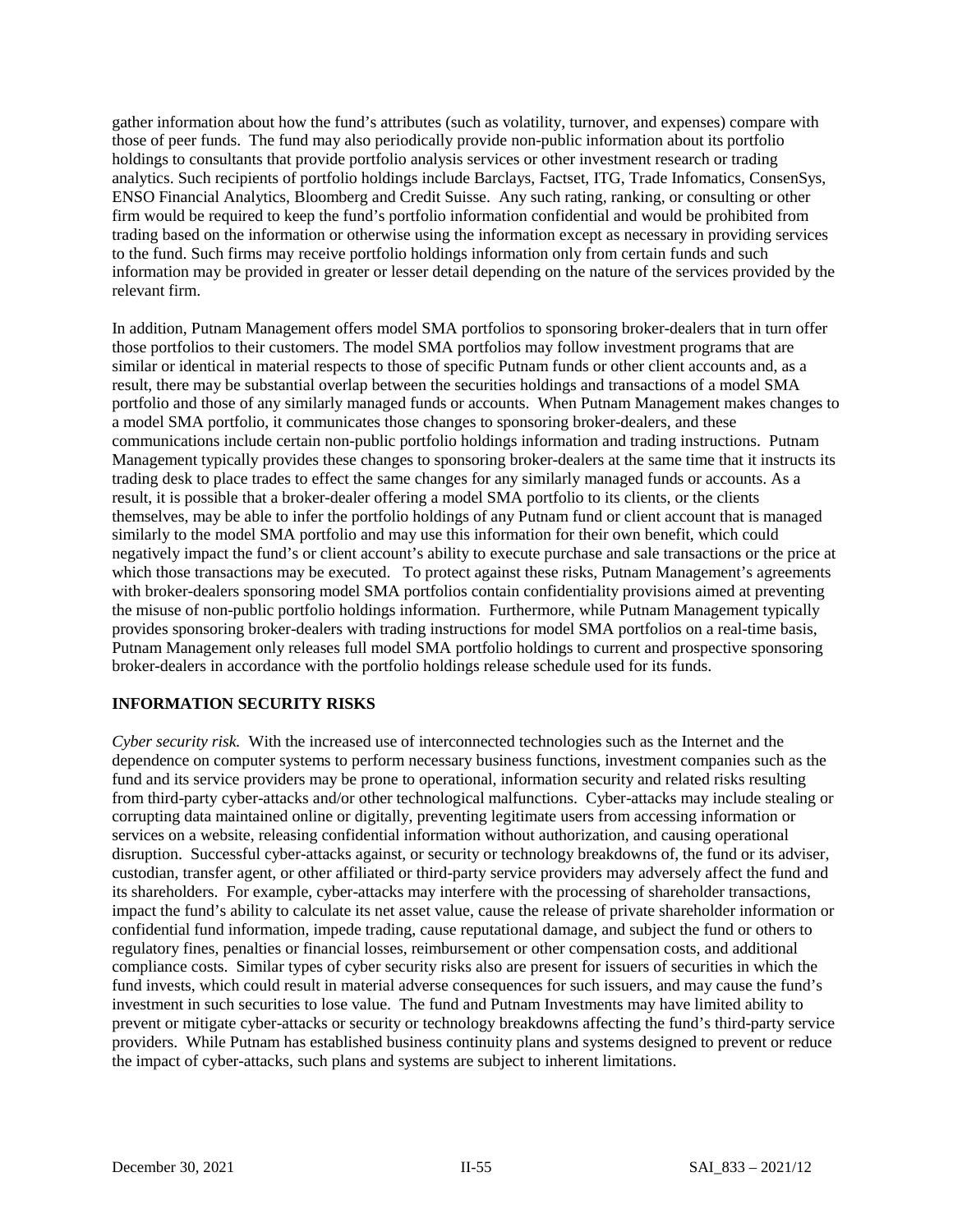### **PROXY VOTING GUIDELINES AND PROCEDURES**

The Trustees of the funds have delegated to Putnam Management the responsibility for the voting of proxies for the securities held in the funds' portfolios. Putnam Management has established proxy voting guidelines and procedures, which will apply to the voting of proxies for the funds as well as for other investment advisory clients that have delegated proxy voting responsibility to Putnam Management. The proxy voting guidelines summarize Putnam Management's positions on various issues of concern to investors, and provide direction to the proxy voting service used by Putnam Management as to how client portfolio securities should be voted on proposals dealing with particular issues. The proxy voting procedures explain the role of Putnam Management personnel and the proxy voting service in the proxy voting process, describe the procedures for referring matters involving investment considerations to the investment personnel of Putnam Management and describe the procedures for handling potential conflicts of interest. Putnam Management's proxy voting guidelines and procedures are included in this SAI as Appendix A. Information regarding how the funds voted proxies relating to portfolio securities during the period ended June 30, 2021 is available at putnam.com under the About Putnam section, and on the SEC's website at www.sec.gov. If you have questions about finding forms on the SEC's website, you may call the SEC at 1-800-SEC-0330.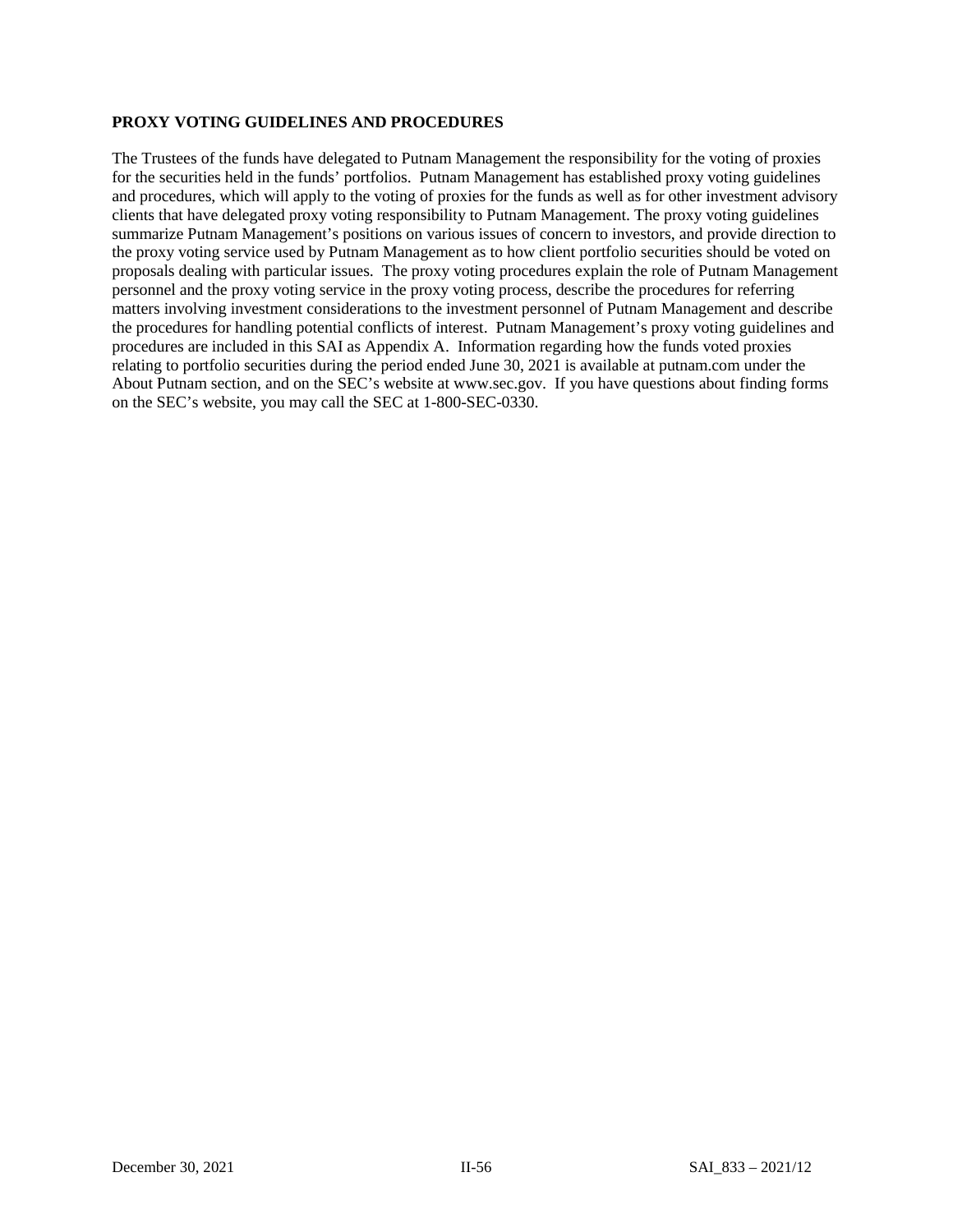# **Appendix A: Proxy Voting Guidelines**

**March 26, 2021**

## **Putnam Investments**

### Proxy Voting Procedures

### *Introduction and Summary*

Many of Putnam's investment management clients have delegated to Putnam the authority to vote proxies for shares in the client accounts Putnam manages. Putnam believes that the voting of proxies can be an important tool for institutional investors to promote best practices in corporate governance and votes all proxies in the best interests of its clients as investors. In Putnam's view, strong corporate governance policies, most notably oversight by an independent board of qualified directors, best serve investors' interests. Putnam will vote proxies and maintain records of voting of shares for which Putnam has proxy voting authority in accordance with its fiduciary obligations and applicable law.

Putnam's voting policies are rooted in our views that (1) strong, independent corporate governance is important to long-term company financial performance, and (2) long-term investors' active engagement with company management, including through the proxy voting process, strengthens issuer accountability and overall market discipline, potentially reducing risk and improving returns over time. Our voting program is offered as a part of our investment management services, at no incremental fee to Putnam, and, while there can be no guarantees, it is intended to offer potential investment benefits over a long-term horizon. Our voting policies are designed with investment considerations in mind, not as a means to pursue particular political, social, or other goals. As a result, we may not support certain proposals whose costs to the issuer (including implementation costs, practicability, and other factors), in Putnam's view, outweigh their investment merits.

This memorandum sets forth Putnam's policies for voting proxies. It covers all accounts for which Putnam has proxy voting authority. These accounts are primarily US and international institutional accounts and funds managed or sub-advised by The Putnam Advisory Company, LLC, Putnam Investments Limited and Putnam Fiduciary Trust Company, LLC. In addition, the policies include US mutual funds and other accounts subadvised by Putnam Investment Management, LLC. In addition, this memorandum sets forth Putnam's procedures for coordination of proxy voting with the Putnam Mutual Funds. The Trustees of the Putnam Mutual Funds have retained authority for voting proxies but refer many proxy issues to Putnam's investment professionals for advice.

#### *Proxy Committee*

*Putnam has a Proxy Committee composed of senior professionals in the Investment Division. The heads of the Investment Division appoint the members of the Proxy Committee. The Proxy Committee is responsible for setting general policy as to proxies. Specifically, the Committee:* 

- 1. Reviews these procedures and the Proxy Guidelines annually and approves any amendments considered to be advisable.
- 2. Considers special proxy issues as they may from time to time arise.
- 3. Must approve all vote overrides recommended by investment professionals.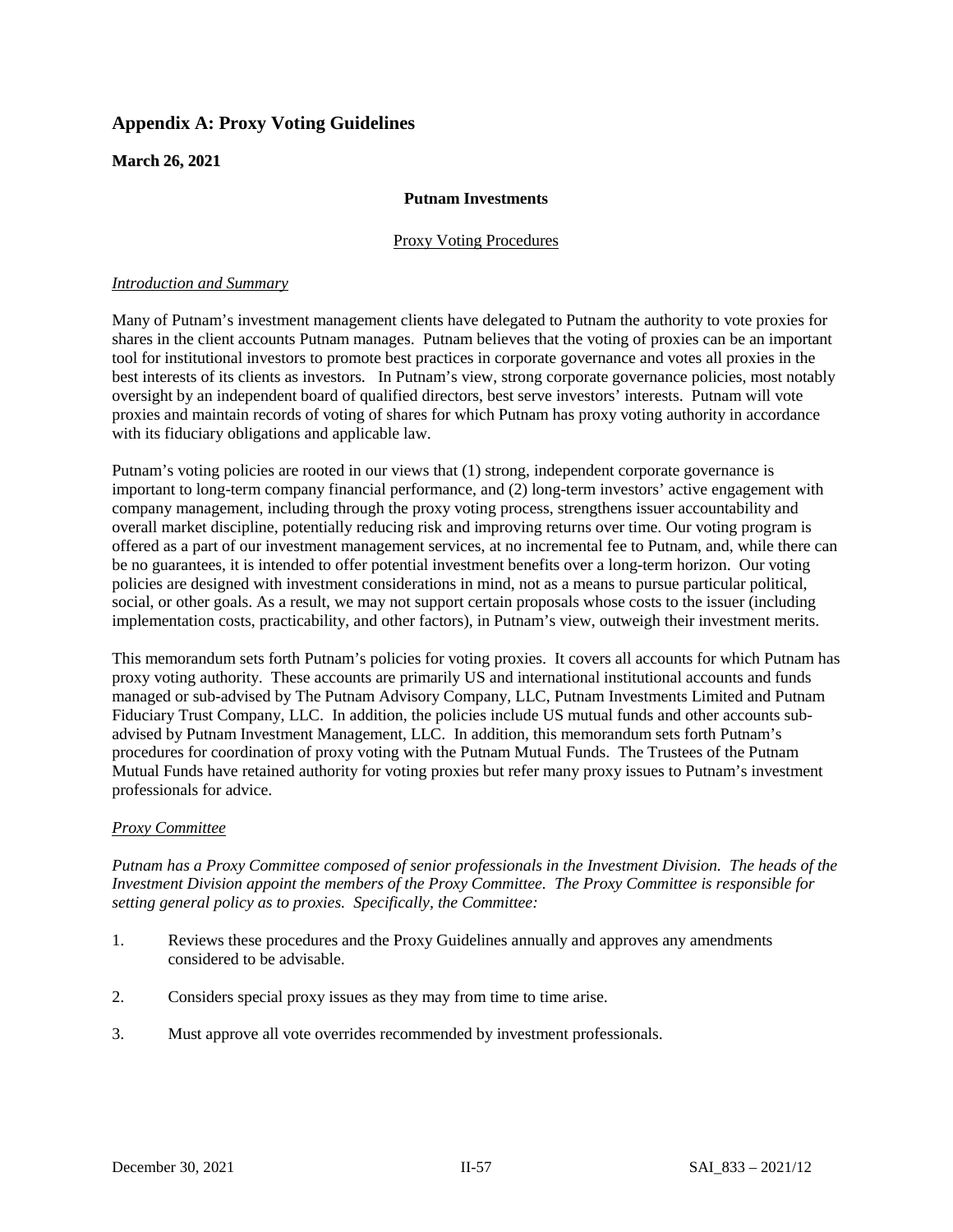## *Proxy Voting Administration*

The Putnam Legal and Compliance Department administers Putnam's proxy voting through a Proxy Manager. (The Proxy Manager as of the date of these procedures is Victoria Card). Under the supervision of senior members of the Legal and Compliance Department, the Proxy Manager has the following duties:

- 1. Annually prepares the Proxy Guidelines and distributes them to the Proxy Committee for review.
- 2. Coordinates the Proxy Committee's review of any new or unusual proxy issues and serves as Secretary thereto.
- 3. Manages the process of referring issues to portfolio managers for voting instructions.
- 4. Oversees the work of any third-party vendor hired to process proxy votes (as of the date of these procedures Putnam has engaged Glass Lewis & Co. (Glass Lewis) to process proxy votes) and the process of setting up the voting process with Glass Lewis and custodial banks for new clients.
- 5. Coordinates responses to investment professionals' questions on proxy issues and proxy policies, including forwarding specialized proxy research from Glass Lewis and other vendors and forwards information to investment professionals prepared by other areas at Putnam.
- 6. Implements the exception process with respect to referred items on securities held solely in accounts managed by the Global Asset Allocation team described in more detail in the Proxy Referral section below.
- 7. Maintains required records of proxy votes on behalf of the appropriate Putnam client accounts.
- 8. Prepares and distributes reports required by Putnam clients.

## *Proxy Voting Guidelines*

Putnam maintains written voting guidelines ("Guidelines") setting forth voting positions determined by the Proxy Committee on those issues believed most likely to arise day to day. The Guidelines may call for votes to be cast normally in favor of or opposed to a matter or may deem the matter an item to be referred to investment professionals on a case-by-case basis. A copy of the Guidelines is attached to this memorandum as Exhibit A.

In light of our views on the importance of issuer governance and investor engagement, which we believe are applicable across our various strategies and clients, regardless of a specific portfolio's investment objective, Putnam will vote all proxies in accordance with the Guidelines, subject to two exceptions as follows:

- 1. If the portfolio managers of client accounts holding the stock of a company with a proxy vote believe that following the Guidelines in any specific case would not be in the clients' best interests, they may request the Proxy Manager not to follow the guidelines in such case. The request must be in writing and include an explanation of the rationale for doing so. The Proxy Manager will review any such request with a senior member of the Legal and Compliance Department and with the Proxy Committee (or, in cases with limited time, with the Chair of the Proxy Committee acting on the Proxy Committee's behalf) prior to implementing the request.
- 2. Putnam may accept instructions to vote proxies under client specific guidelines subject to review and acceptance by the Investment Division and the Legal and Compliance Department.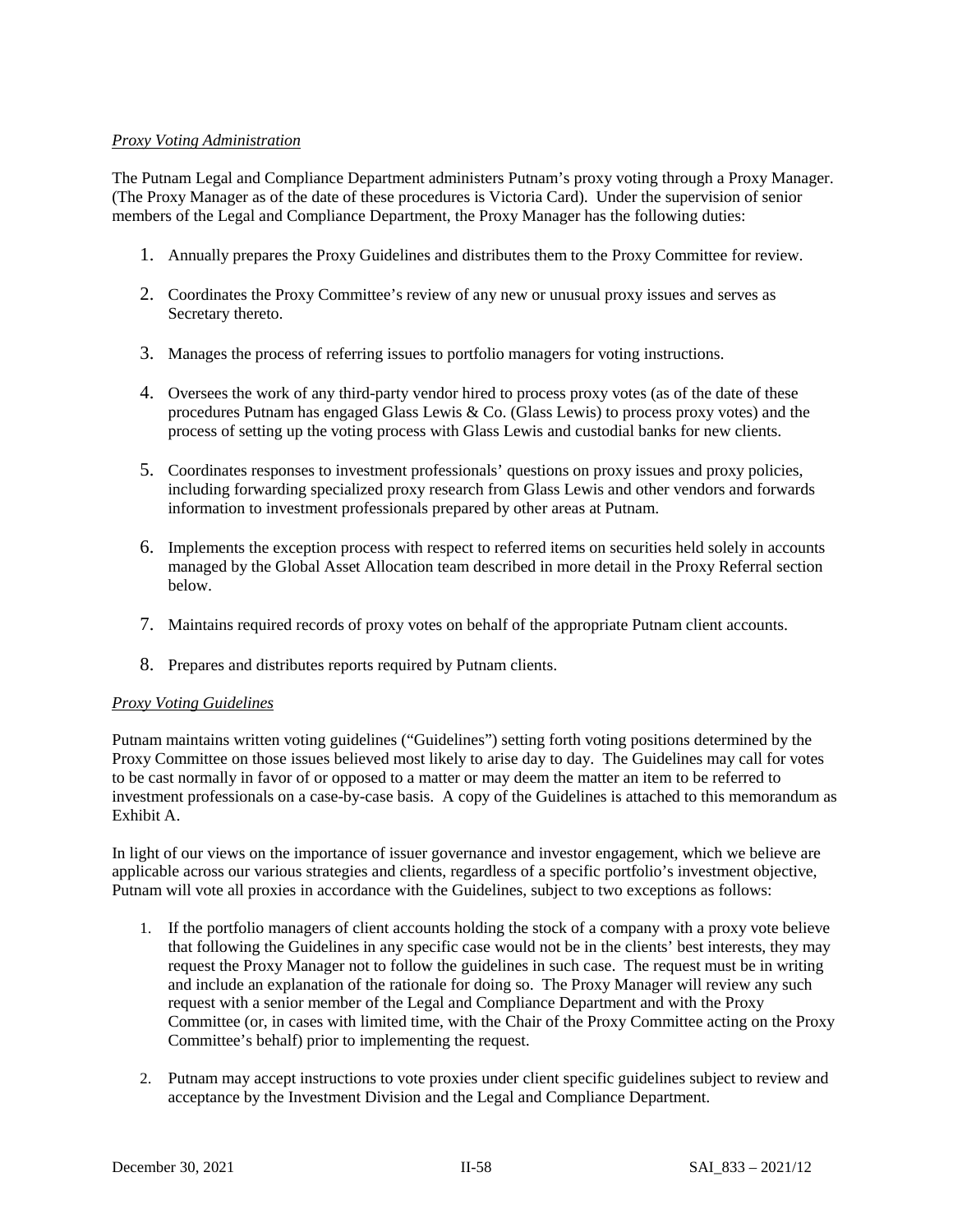### *Other*

- 1. Putnam may elect not to vote when the security is no longer held.
- 2. Putnam will **abstain** on items that require case-by-case review when a vote recommendation from the appropriate investment professional(s) cannot be obtained due to restrictive voting deadlines or other prohibitive operational or administrative requirements.
- 3. Putnam does not recall shares on loan to vote proxies.
- 4. Putnam will make its reasonable best efforts to vote all proxies except when impeded by circumstances that are reasonably beyond its control and responsibility, such as custodial proxy voting services, in part or whole, not available or not established by client, or custodial error.

### *Proxy Voting Referrals*

Under the Guidelines, certain proxy matters will be referred to the Investment Division. The Putnam mutual funds maintain similar proxy procedures which require certain matters to be referred to the investment professionals. The Putnam Proxy Manager and Putnam Funds Proxy Coordinator will coordinate efforts so that in cases where both are referring matters, only one referral will be sent out. The Portfolio Manager receiving the referral request may delegate the vote decision to an appropriate Analyst from among a list of eligible analysts (such list to be approved by the Chief Investment Officer, Equities and Director of Equity Research). The Analyst will be required to make the affirmation and disclosures identified in (3) below. Normally specific referral items will be referred to the portfolio team leader (or another member of the portfolio team he or she designates) whose accounts hold the greatest number of shares of the issuer of the proxies through the Proxy Referral Administration Database. The referral request contains (1) a field that will be used by the portfolio team leader or member for recommending a vote on each referral item, and (2) a field for describing any contacts relating to the proxy referral item the portfolio team may have had with any Putnam employee outside Putnam's Investment Division or with any person other than a proxy solicitor acting in the normal course of proxy solicitation, and (3) a field for portfolio managers to affirm that they are making vote recommendations in the best interest of client accounts, including Putnam mutual funds, and have disclosed to Compliance any potential conflicts of interest relevant to their vote recommendation.

Putnam may vote any referred items on securities held solely in accounts managed by the Global Asset Allocation ("GAA") team (and not held by any other investment product team) in accordance with the recommendation of Putnam's third-party proxy voting service provider. The Proxy Manager will first give the relevant portfolio manager(s) on the GAA team the opportunity to review the referred items and vote on them if they so choose. If the portfolio manager(s) on the GAA team do not decide to make any active voting decision on any of the referred items, the items will be voted in accordance with the service provider's recommendation. If the security is also held by other investment teams at Putnam, the items will be referred to the largest holder who is not a member of the GAA team.

The portfolio team leader or members who have been requested to provide a recommendation on a proxy referral item will complete the referral request. Upon receiving each completed referral request from the Investment Division, the completed request will be reviewed by the Proxy Manager or the Putnam Funds Proxy Coordinator to be sure it has been completed correctly. If not, the Proxy Manager or Putnam Funds Proxy Coordinator will follow up with representatives of the Investment Division to be sure the referral request is completed correctly.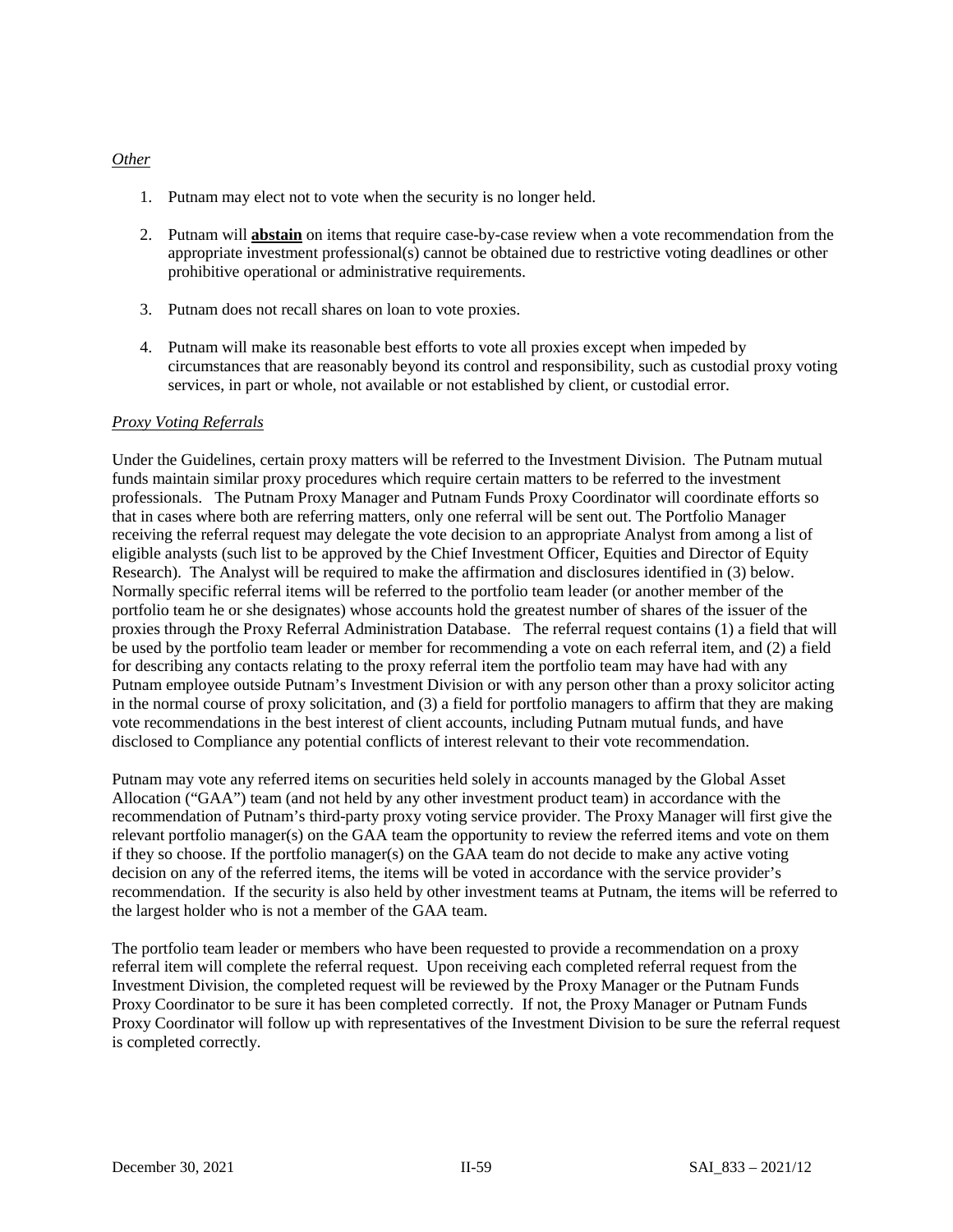### *Conflicts of Interest*

A potential conflict of interest may arise when voting proxies of an issuer which has a significant business relationship with Putnam. For example, Putnam could manage a defined benefit or defined contribution pension plan for the issuer. Putnam's policy is to vote proxies based solely on the investment merits of the proposal. In order to guard against conflicts, the following procedures have been adopted:

- 1. The Proxy Committee is composed solely of professionals in the Investment Division. Proxy administration is in the Legal and Compliance Department. Neither the Investment Division nor the Legal and Compliance Department report to Putnam's marketing businesses.
- 2. No Putnam employee outside the Investment Division may contact any portfolio manager about any proxy vote without first contacting the Proxy Manager or a senior lawyer in the Legal and Compliance Department. There is no prohibition on Putnam employees seeking to communicate investment related information to investment professionals except for Putnam's restrictions on dissemination of material, non-public information. However, the Proxy Manager will coordinate the delivery of such information to investment professionals to avoid appearances of conflict.
- 3. Investment professionals responding to referral requests must disclose any contacts with third parties other than normal contact with proxy solicitation firms and must affirm that they are making vote recommendations in the best interest of client accounts, including Putnam mutual funds, and have disclosed to Compliance any potential conflicts of interest relevant to their vote recommendation.
- 4. The Proxy Manager will review the name of the issuer of each proxy that contains a referral item against various sources of Putnam business relationships maintained by the Legal and Compliance Department or Client Service for potential material business relationships (*i.e.,* conflicts of interest). For referrals involving the Putnam mutual funds, the Proxy Manager will complete the Proxy Voting Conflict of Interest Disclosure Form (attached as Exhibit B and C) via the Proxy Referral Administration Database for review by the Mutual Funds' proxy voting manager prior to vote execution. The Proxy Voting Manager will also complete the Proxy Voting Conflict of Interest Disclosure Form for referrals not involving Putnam mutual funds and will prepare a quarterly report for the Chief Compliance Officer identifying all completed Conflict of Interest Disclosure forms.
- 5. Putnam's Proxy Voting Guidelines may only be overridden with the written recommendation from a member of the Investment Division and concurrence of the Legal and Compliance Department and with the Proxy Committee (or, in cases with limited time, with the Chair of the Proxy Committee on the Proxy Committee's behalf).

#### *Recordkeeping*

The Legal and Compliance Department will retain copies of the following books and records:

- 1. A copy of Proxy Procedures and Guidelines as are from time to time in effect;
- 2. A copy of each proxy statement received with respect to securities in client accounts;
- 3. Records of each vote cast for each client;
- 4. Internal documents generated in connection with a proxy referral to the Investment Division such as emails, memoranda etc.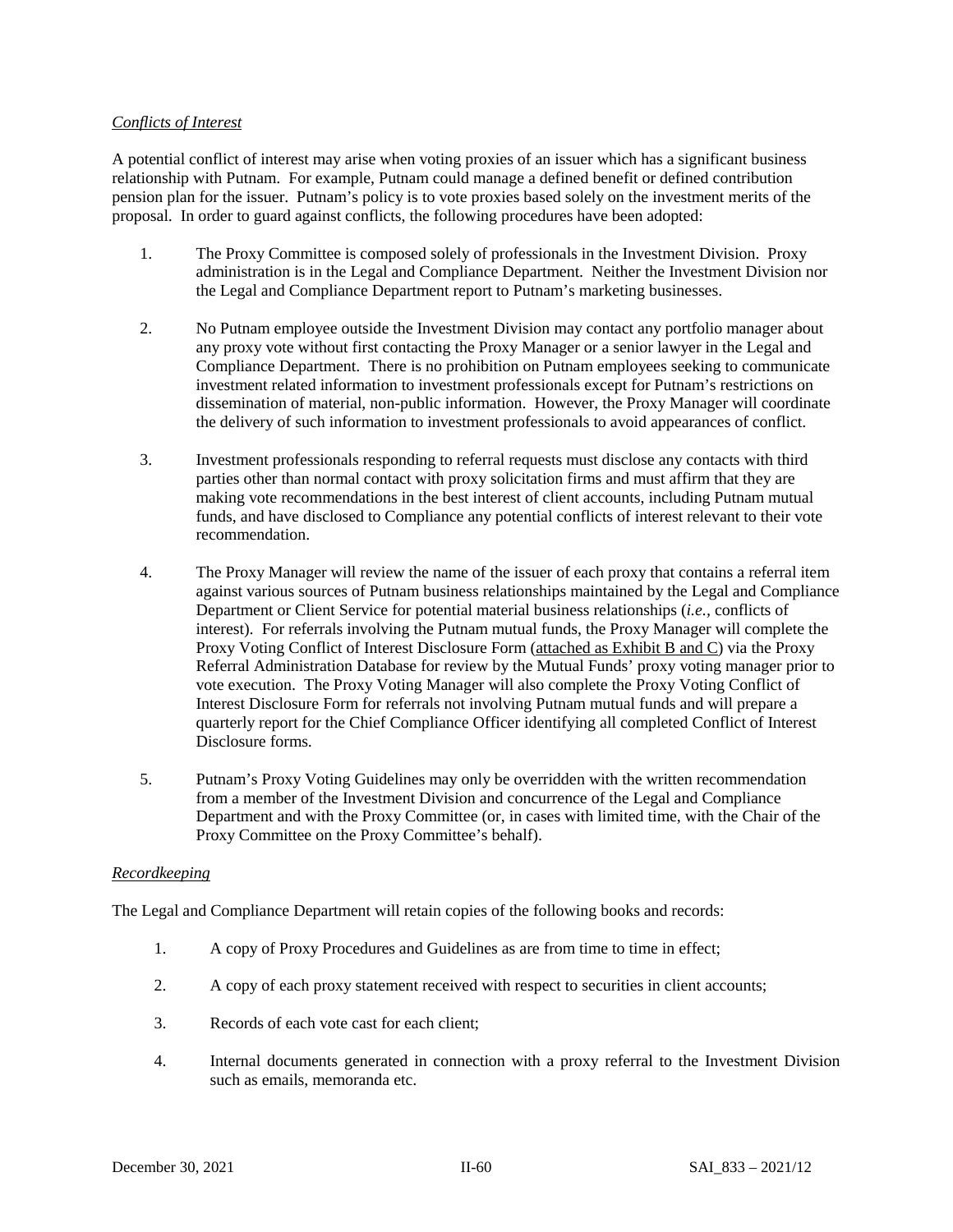5. Written reports to clients on proxy voting and of all client requests for information and Putnam's response.

All records will be maintained for seven years. A proxy vendor may on Putnam's behalf maintain the records noted in 2 and 3 above if it commits to providing copies promptly upon request.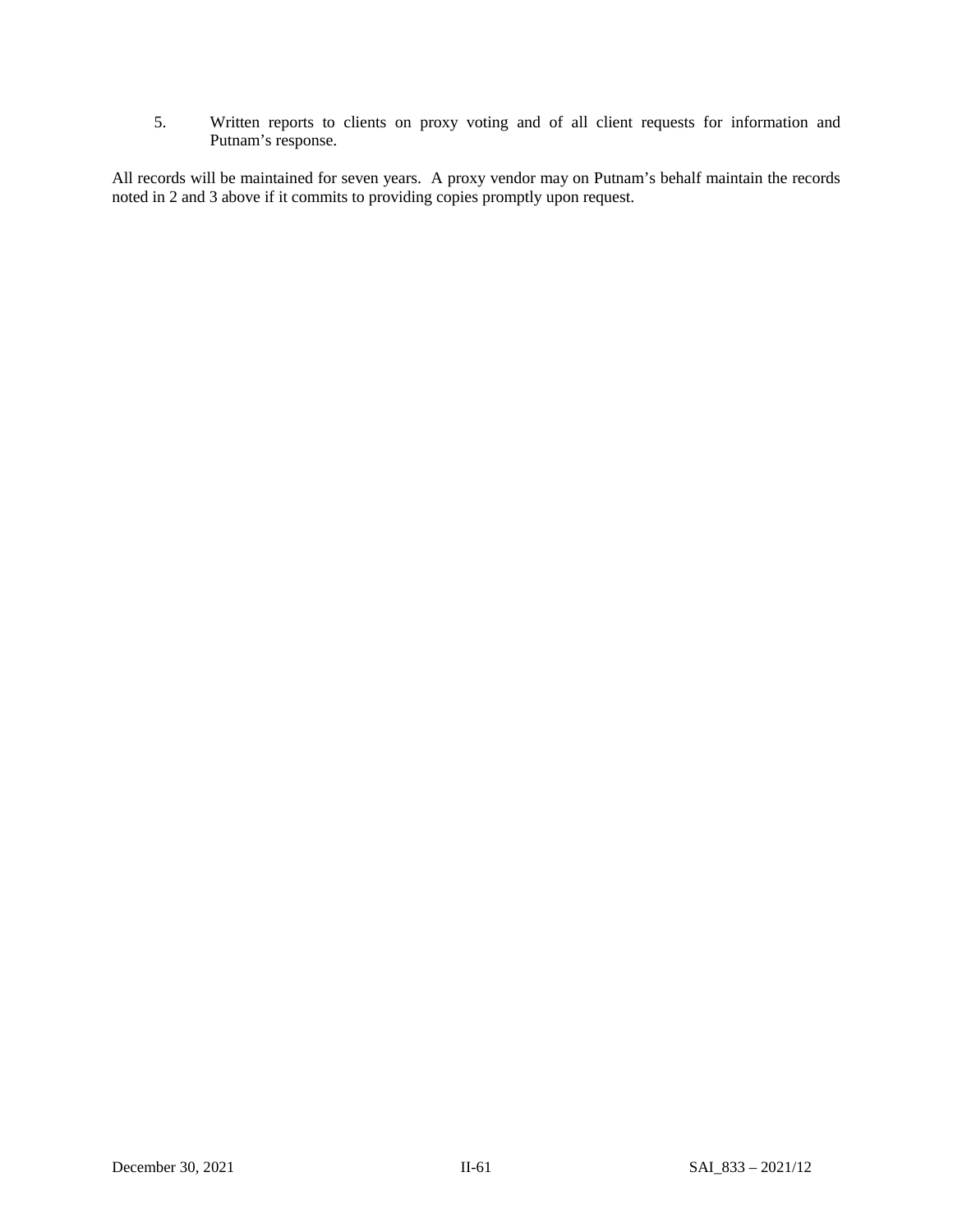# **Putnam Investments Proxy Voting Guidelines**

The proxy voting guidelines below summarize Putnam's positions on various issues of concern to investors and indicate how client portfolio securities will be voted on proposals dealing with a particular issue. The proxy voting service is instructed to vote all proxies relating to client portfolio securities in accordance with these guidelines, except as otherwise instructed by the Proxy Manager.

Putnam's voting policies are rooted in our views that (1) strong, independent corporate governance is important to long-term company financial performance, and (2) long-term investors' active engagement with company management, including through the proxy voting process, strengthens issuer accountability and overall market discipline, potentially reducing risk and improving returns over time. Our voting program is offered as a part of our investment management services, at no incremental fee to Putnam, and, while there can be no guarantees, it is intended to offer potential investment benefits over a long-term horizon. Our voting policies are designed with investment considerations in mind, not as a means to pursue particular political, social, or other goals. As a result, we may not support certain proposals whose costs to the issuer (including implementation costs, practicability, and other factors), in Putnam's view, outweigh their investment merits.

These proxy voting policies are intended to be decision making guidelines. The guidelines are not exhaustive and do not include all potential voting issues. In addition, as contemplated by and subject to Putnam's Proxy Voting Procedures, because proxy issues and the circumstances of individual companies are so varied, portfolio teams may recommend votes that may vary from the general policy choices set forth in the guidelines.

The following guidelines are grouped according to the types of proposals generally presented to shareholders. Part I deals with proposals which have been approved and recommended by a company's board of directors. Part II deals with proposals submitted by shareholders for inclusion in proxy statements. Part III addresses unique considerations pertaining to non-US issuers.

# **I. Board-Approved Proposals**

Proxies will be voted **for** board-approved proposals, except as follows:

# **A. Matters Relating to the Board of Directors**

# *Uncontested Election of Directors*

The board of directors has the important role of overseeing management and its performance on behalf of shareholders. Proxies will be voted **for** the election of the company's nominees for directors (and/or subsidiary directors) and **for** board-approved proposals on other matters relating to the board of directors (provided that such nominees and other matters have been approved by an independent nominating committee), except as follows:

- Putnam will **withhold votes** for the entire board of directors if:
- The board does not have a majority of independent directors,
- The board does not have nominating, audit and compensation committees composed solely of independent directors,
- The board has more than 19 members or fewer than five members, absent special circumstances.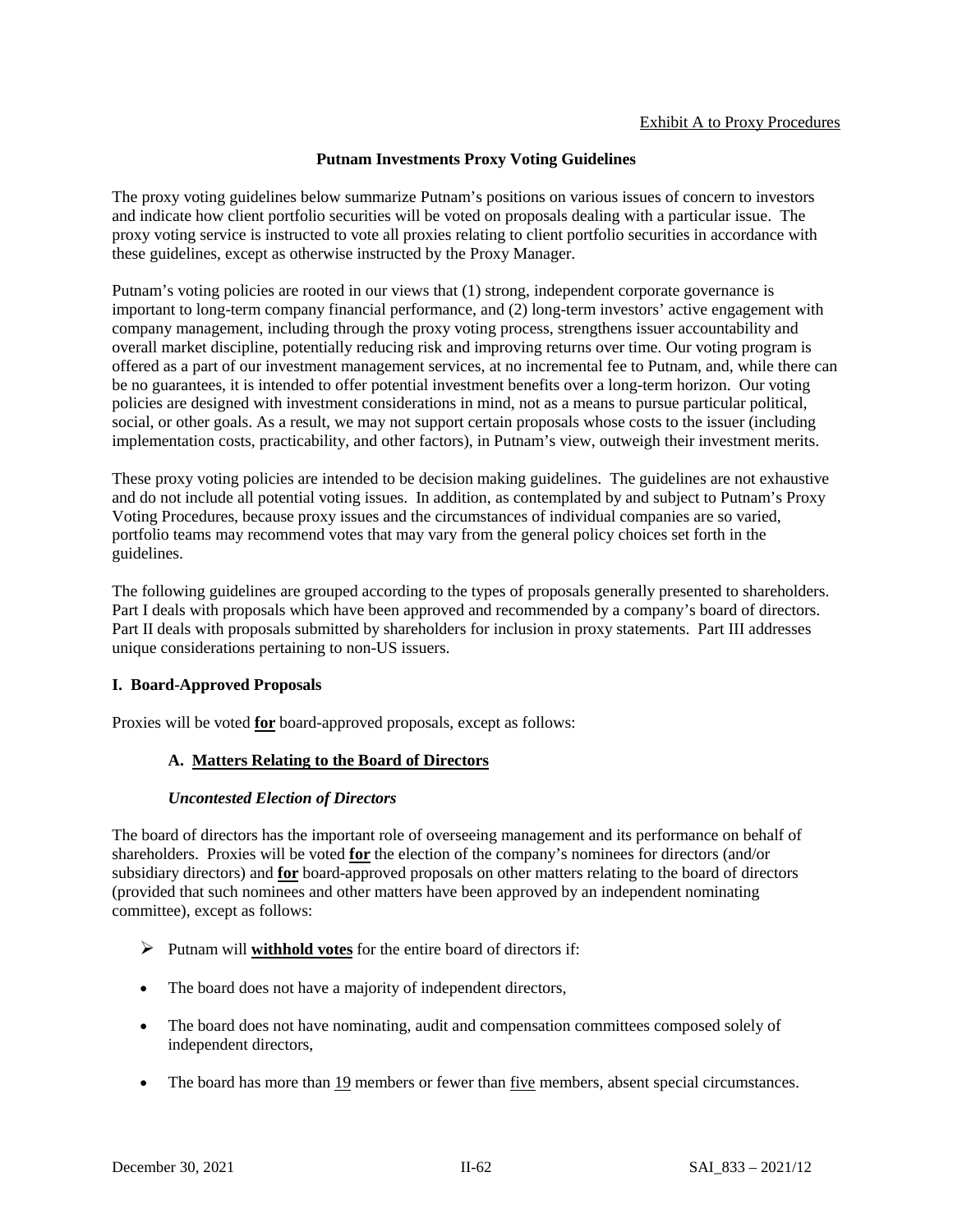Unless otherwise indicated, for the purposes of determining whether a board has a majority of independent directors and independent nominating, audit, and compensation committees, an independent director is a director who (1) meets all requirements to serve as an independent director of a company under the final NYSE Corporate Governance Rules (e.g., no material business relationships with the company and no present or recent employment relationship with the company (including employment of an immediate family member as an executive officer)), and (2) has not accepted directly or indirectly any consulting, advisory, or other compensatory fee (excluding immaterial fees for transactional services as defined by the NYSE Corporate Governance rules) from the company other than in his or her capacity as a member of the board of directors or any board committee. Putnam believes that the receipt of such compensation for services other than service as a director raises significant independence issues.

- Putnam will **withhold votes** for any nominee for director who has received compensation from the company for the provision of professional services (e.g., investment banking, consulting, legal or financial advisory fees).
- Putnam will **withhold votes** for any nominee for director who attends less than 75% of board and committee meetings. Putnam may refrain from voting against/withholding on a **case-by-case** basis if a valid reason for the absence exists, such as illness, personal emergency, potential conflict of interest, etc.
- Putnam will **withhold votes** from any incumbent nominee for director who served on a board that has not acted to implement a policy requested in a shareholder proposal that received the support of a majority of the votes actually cast on the matter at its previous two annual meetings, or
- Putnam will **withhold votes** from any incumbent nominee for director who served on a board that adopted or renewed a shareholder rights plan (commonly referred to as a "poison pill") without shareholder approval during the current or prior calendar year. Note: This is applicable to any type of poison pill in Japan, including advance-warning type pill, EGM pill, and Trust Defense Plans.
- $\triangleright$  Numerous studies of gender diversity on boards have shown that diverse boards are associated, over the long term, with, among other things, higher financial returns and lower volatility. Putnam will **withhold votes** from the chair of the Nominating Committee if:
	- there are no women on the board, or
	- in the case of a board of ten members or more, there are fewer than two women on the board

Putnam is concerned about over-committed directors. In some cases, directors may serve on too many boards to make a meaningful contribution. This may be particularly true for senior executives of public companies (or other directors with substantially full-time employment) who serve on more than a few outside boards.

- Putnam will vote on a **case-by-case basis** for any nominee for director who serves on more than five (5) public company boards, except where Putnam would otherwise be withholding votes for the entire board of directors. For the purpose of this guideline, boards of affiliated registered investment companies and other similar entities such as UCITS will count as one board.
- Putnam will **withhold votes** for any nominee for director of a public company (Company A) who is employed as a senior executive of another public company (Company B) if a director of Company B serves as a senior executive of Company A (commonly referred to as an "interlocking directorate")

Board independence depends not only on its members' individual relationships, but also the board's overall attitude toward management. Independent boards are committed to good corporate governance practices and,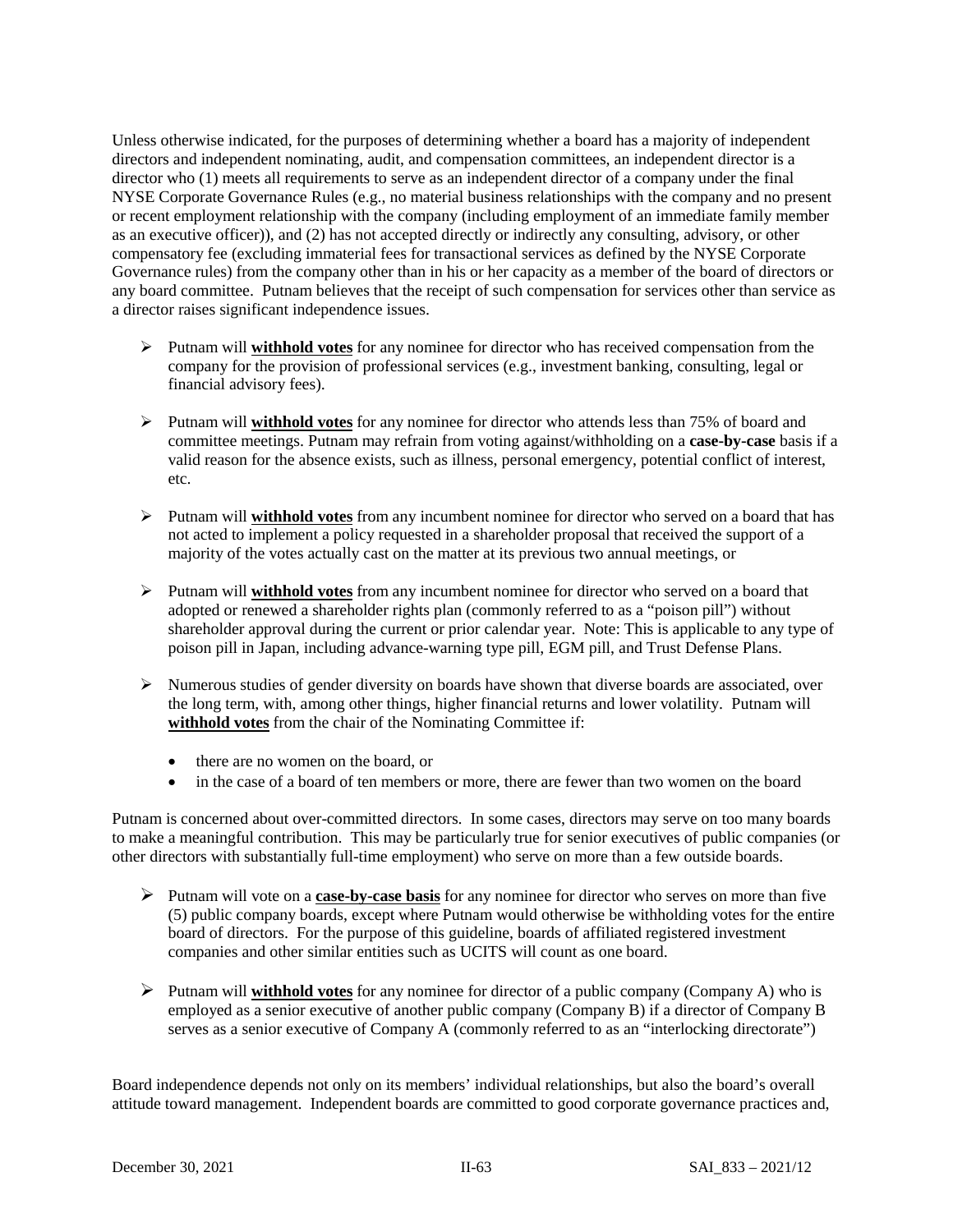by providing objective independent judgment, enhancing shareholder value. Putnam may withhold votes on a case-by-case basis from some or all directors that, through their lack of independence, have failed to observe good corporate governance practices or, through specific corporate action, have demonstrated a disregard for the interest of shareholders.

- Putnam will vote **against** proposals that provide that directors may be removed only for cause.
- Putnam will vote **against** proposals authorizing a board to fill a director vacancy without shareholder approval.
- Putnam will vote on a **case-by-case** basis on subsidiary director nominees if Putnam will be voting against the nominees of the parent company's board.
- Putnam will vote on a **case-by-case** basis for director nominees for (re)election when cumulative voting applies.

# *Classified Boards*

 Putnam will vote **against** proposals to classify a board, absent special circumstances indicating that shareholder interests would be better served by this structure.

## *Ratification of Auditors*

 Putnam will vote on a **case-by-case** basis on proposals to ratify the selection of independent auditors if there is evidence that the audit firm's independence or the integrity of an audit is compromised. (Otherwise, Putnam will vote **for**.)

## *Contested Elections of Directors*

Putnam will vote on a **case-by-case** basis in contested elections of directors.

## **B. Executive Compensation**

Putnam will vote on a **case-by-case** basis on board-approved proposals relating to executive compensation, except as follows:

- Putnam will vote **for** stock option and restricted stock plans that will result in an average annual dilution of 1.67% or less (based on the disclosed term of the plan and including all equity-based plans), except where Putnam would otherwise be withholding votes for the entire board of directors in which case Putnam will evaluate the plans on a **case-by-case** basis.
- Putnam will vote **against** stock option and restricted stock plans that will result in an average annual dilution of greater than 1.67% (based on the disclosed term of the plan and including all equity plans).
- Putnam will vote **against** any stock option or restricted stock plan where the company's actual grants of stock options and restricted stock under all equity-based compensation plans during the prior three (3) fiscal years have resulted in an average annual dilution of greater than 1.67%.
	- Additionally, if the annualized dilution cannot be calculated, Putnam will vote **for** plans where the Total Potential Dilution is less than 5%. If the annualized dilution cannot be calculated and the Total Potential Dilution exceeds 5%, then Putnam will vote on a **case-by-case** basis. Note: Such plans must first pass all of Putnam's other screens.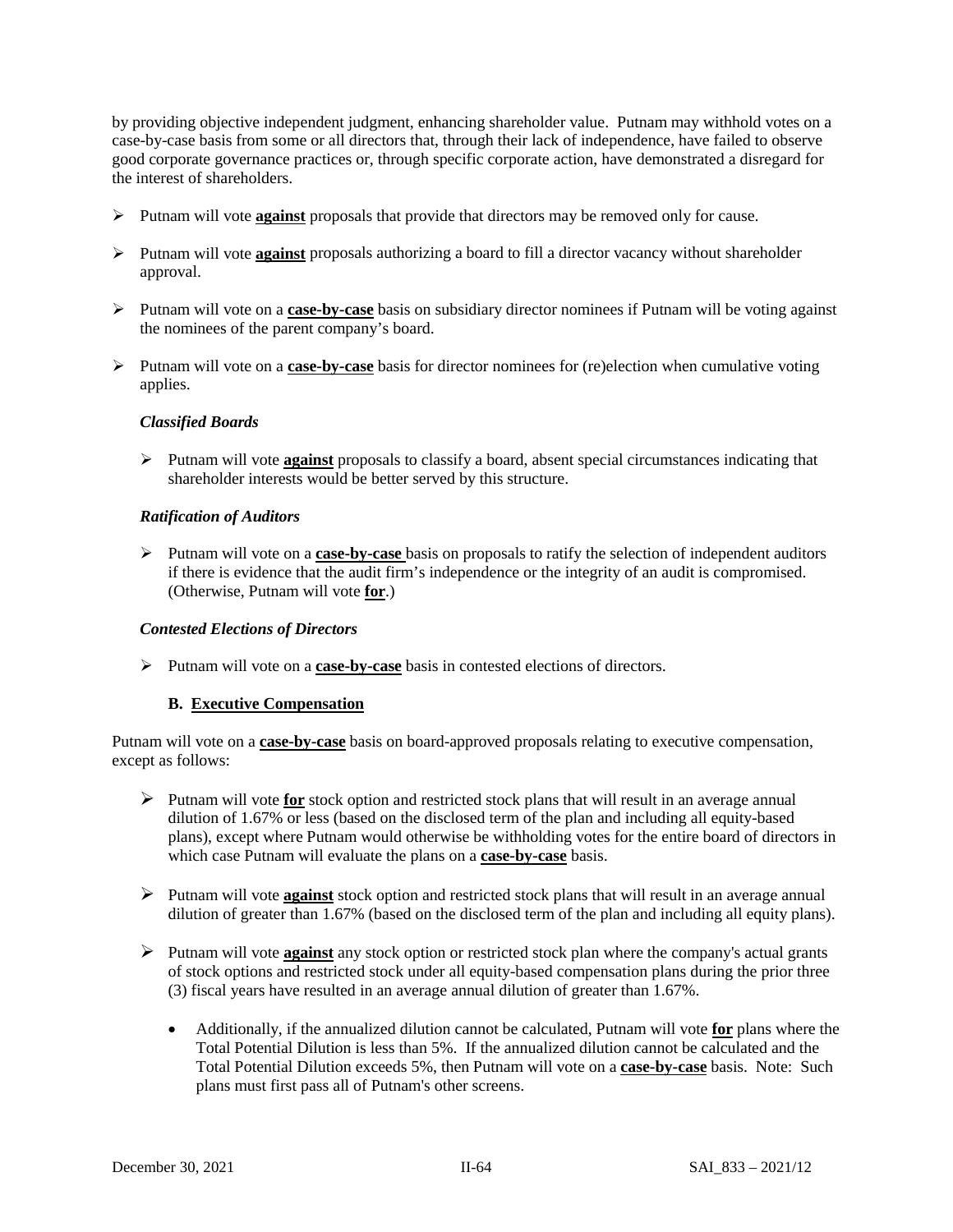- Putnam will vote proposals to issue equity grants to executives on a **case-by-case** basis.
- Putnam will vote **against** stock option plans that permit replacing or repricing of underwater options (and against any proposal to authorize such replacement or repricing of underwater options).
- Putnam will vote **against** stock option plans that permit issuance of options with an exercise price below the stock's current market price.
- Putnam will vote **against** stock option plans/ restricted stock plans with evergreen features providing for automatic share replenishment.
- Putnam will vote **for** bonus plans under which payments are treated as performance-based compensation that is deductible under Section 162(m) of the Internal Revenue Code of 1986, as amended, except as follows:

Vote on a **case-by-case** basis if any of the following circumstances exist:

- the amount per employee under the plan is unlimited, or
- the maximum award pool is undisclosed and the company receives a grade of "D" or "F" according to benchmarking performed by the independent proxy voting service, or
- the incentive bonus plan's performance criteria are undisclosed, or
- the company fails (receives an F grade) to effectively link executive compensation to company performance according to benchmarking performed by the independent proxy voting service.
- Putnam will vote on a **case-by-case** basis on proposals to reprice options or option exchange programs that meet both of the following conditions:
	- Minimum vesting period of 5 years on the repriced options
	- The new option strike price will be greater than or equal to a 25% premium to the existing stock price

Putnam will vote **against** proposals that do not meet both conditions

- $\triangleright$  Putnam will vote in favor of the annual presentation of advisory votes on executive compensation (Say-on-Pay).
- Putnam will generally vote **for** advisory votes on executive compensation (Say-on-Pay). However, Putnam will vote **against** an advisory vote if the company fails (receives an F grade) to effectively link executive compensation to company performance according to bing performed by the independent proxy voting service.
	- Putnam will vote on a **case-by-case** basis if the company receives an F grade by the independent proxy voting service and the recommendation by that service is favorable.
	- Additionally, if there is no grade attributed to the company's executive pay, Putnam will generally vote **for**, unless the recommendation of the independent proxy voting service is against, in which case Putnam will review the proposal on a **case-by-case** basis.
- Putnam will vote on a **case-by-case** basis on severance agreements (e.g. golden and tin parachutes)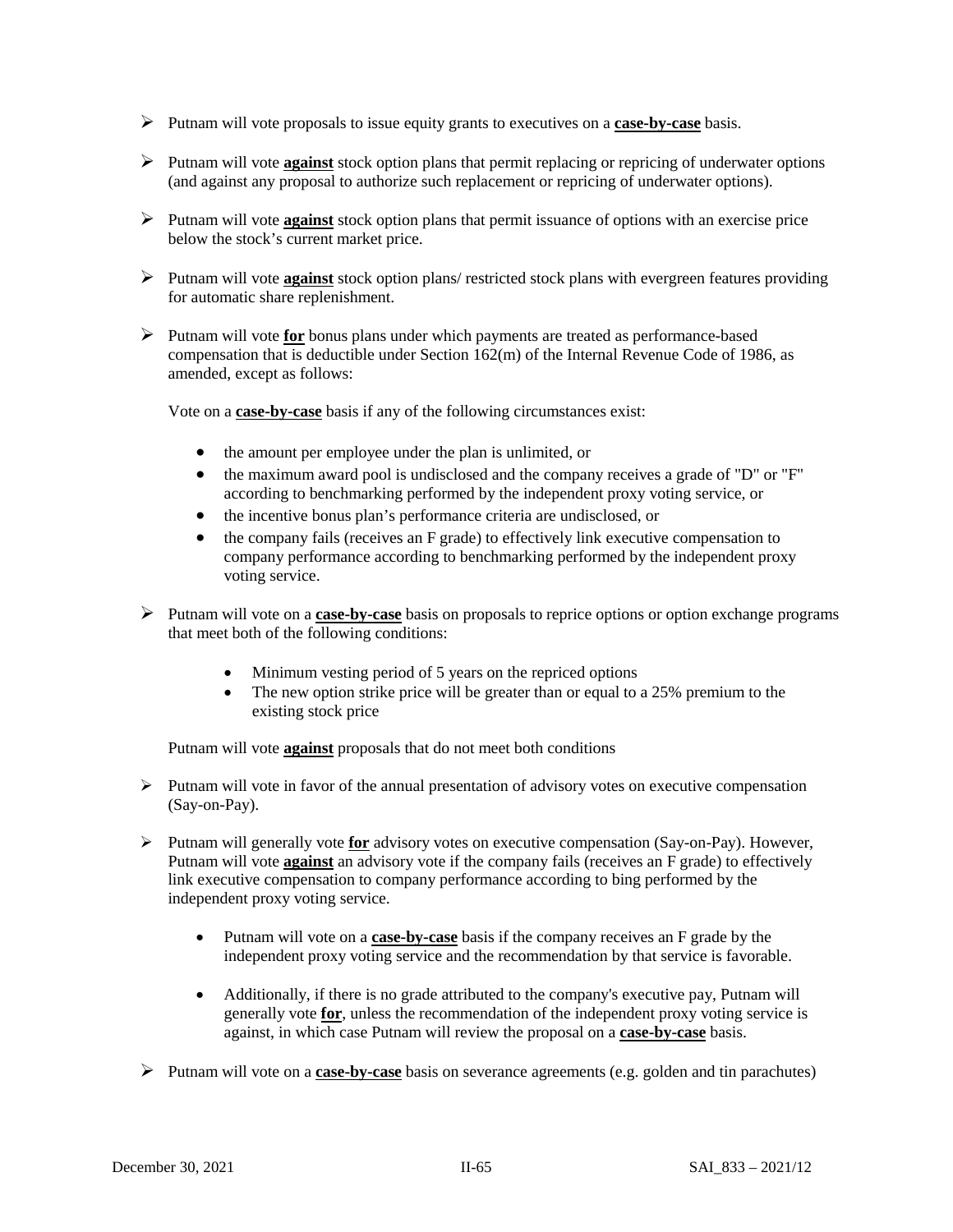- Putnam will **withhold** votes for members of a Board of Directors which has approved compensation arrangements Putnam's investment personnel have determined are grossly unreasonable at the next election at which such director is up for re-election.
- Putnam will vote **for** employee stock purchase plans that have the following features: (1) the shares purchased under the plan are acquired for no less than 85% of their market value, (2) the offering period under the plan is 27 months or less, and (3) dilution is 10% or less.
- Putnam will vote **for** Non-qualified Employee Stock Purchase Plans with all the following features:

1) Broad-based participation (i.e., all employees of the company with the exclusion of individuals with 5 percent or more of beneficial ownership of the company).

2) Limits on employee contribution, which may be a fixed dollar amount or expressed as a percent of base salary.

3) Company matching contribution up to 25 percent of employee's contribution, which is effectively a discount of 20 percent from market value.

4) No discount on the stock price on the date of purchase since there is a company matching contribution.

Putnam will vote **against** Non-qualified Employee Stock Purchase Plans when any of the plan features do not meet the above criteria.

Putnam may vote against executive compensation proposals on a **case-by-case** basis where compensation is excessive by reasonable corporate standards, or where a company fails to provide transparent disclosure of executive compensation. In voting on proposals relating to executive compensation, Putnam will consider whether the proposal has been approved by an independent compensation committee of the board.

# **C. Capitalization**

Putnam will vote on a **case-by-case** basis on board-approved proposals involving changes to a company's capitalization, except as follows:

- $\triangleright$  Putnam will vote **for** proposals relating to the authorization of additional common stock (except where such proposals relate to a specific transaction).
- Putnam will vote **for** proposals to affect stock splits (excluding reverse stock splits.)
- Putnam will vote **for** proposals authorizing share repurchase programs.

# **D. Acquisitions, Mergers, Reorganizations and Other Transactions**

Putnam will vote on a **case-by-case** basis on business transactions such as acquisitions, mergers, reorganizations involving business combinations, liquidations and sale of all or substantially all of a company's assets.

# **E. Anti-Takeover Measures**

Putnam will vote **against** board-approved proposals to adopt anti-takeover measures such as supermajority voting provisions, issuance of blank check preferred stock, the creation of a separate class of stock with disparate voting rights, control share acquisition provisions, targeted share placements, and ability to make greenmail payments, except as follows: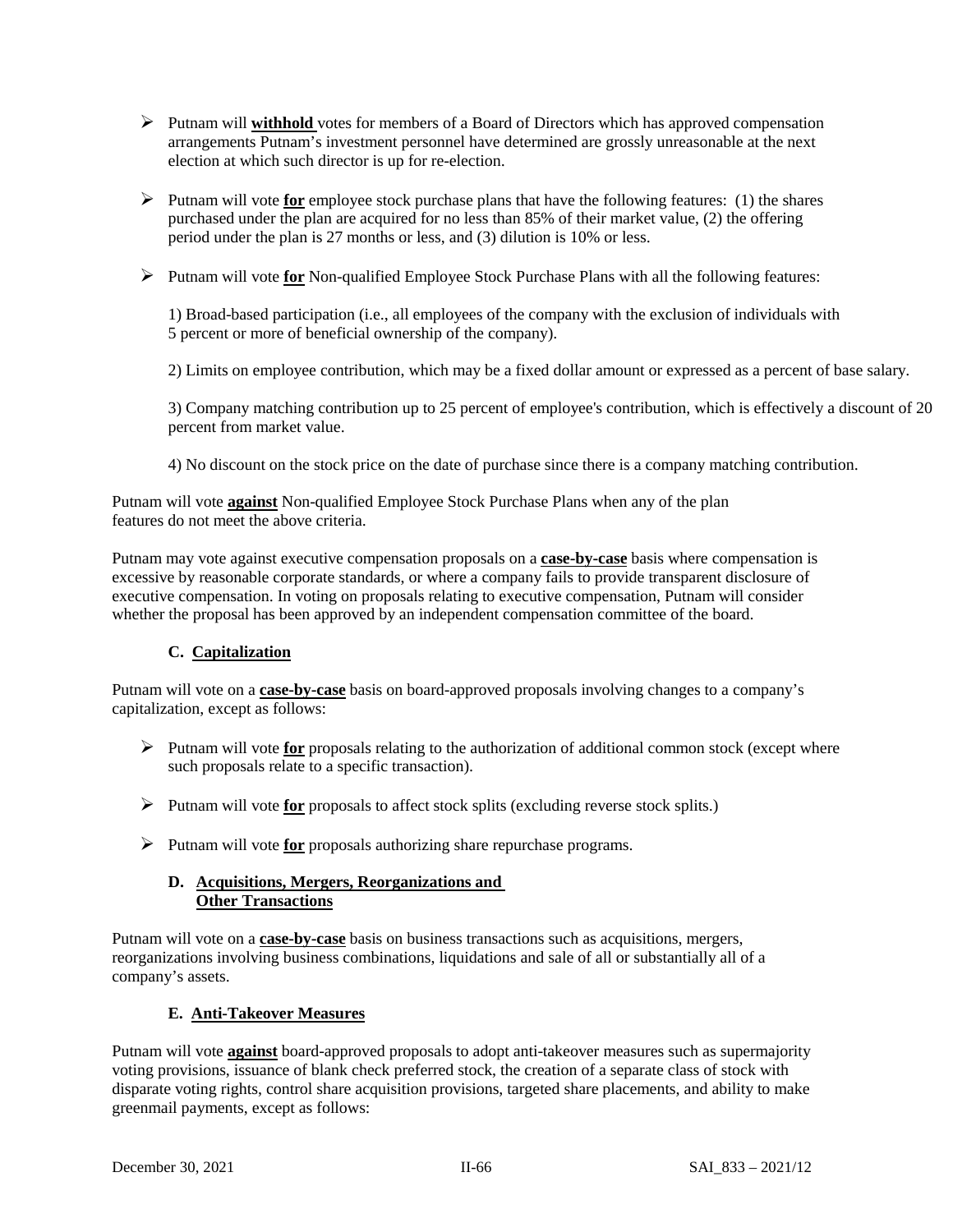- Putnam will vote on a **case-by-case** basis on proposals to ratify or approve shareholder rights plans; and
- Putnam will vote on a **case-by-case** basis on proposals to adopt fair price provisions.
- Putnam will vote on a **case-by-case** basis on proposals to issue blank check preferred stock in the case of REITs (only).
- Putnam will vote **against** proposals that would restrict shareholders' ability to take action by written consent.
- Putnam will vote on a **case-by-case** basis on proposals to increase shares of an existing class of stock with disparate voting rights from another share class.

# **F. Other Business Matters**

Putnam will vote **for** board-approved proposals approving routine business matters such as changing the company's name and procedural matters relating to the shareholder meeting, except as follows:

- Putnam will vote on a **case-by-case** basis on proposals to amend a company's charter or bylaws (except for charter amendments necessary or to effect stock splits, to change a company's name, to authorize additional shares of common stock or other matters which are considered routine, technical in nature, are required pursuant to regulatory and/or listing rules, have little or no economic impact or will not negatively impact shareholder rights).
- $\triangleright$  Additionally, Putnam believes the bundling of items, whether the items are related or unrelated, is generally not in shareholders' best interest. We may vote **against** the entire bundled proposal if we would normally vote against any of the items if presented individually. In these cases, we will review the bundled proposal on a **case-by-case** basis.
- $\triangleright$  Putnam generally supports quorum requirements if the level is set high enough to ensure a broad range of shareholders is represented in person or by proxy but low enough so that the Company can transact necessary business. Putnam will vote on a **case-by-case** basis on proposals seeking to change quorum requirements; however, Putnam will normally support proposals that seek to comply with market or exchange requirements.
- Putnam will vote on a **case-by-case** basis on proposals seeking to change a company's state of incorporation.
- Putnam will vote **against** authorization to transact other unidentified, substantive business at the meeting.
- Putnam will vote **against** proposals where there is a lack of information to make an informed voting decision.
- $\triangleright$  Putnam will vote as follows on proposals to adjourn shareholder meetings:

If Putnam is withholding support for the board of the company at the meeting, any proposal to adjourn should be referred for **case-by-case** analysis.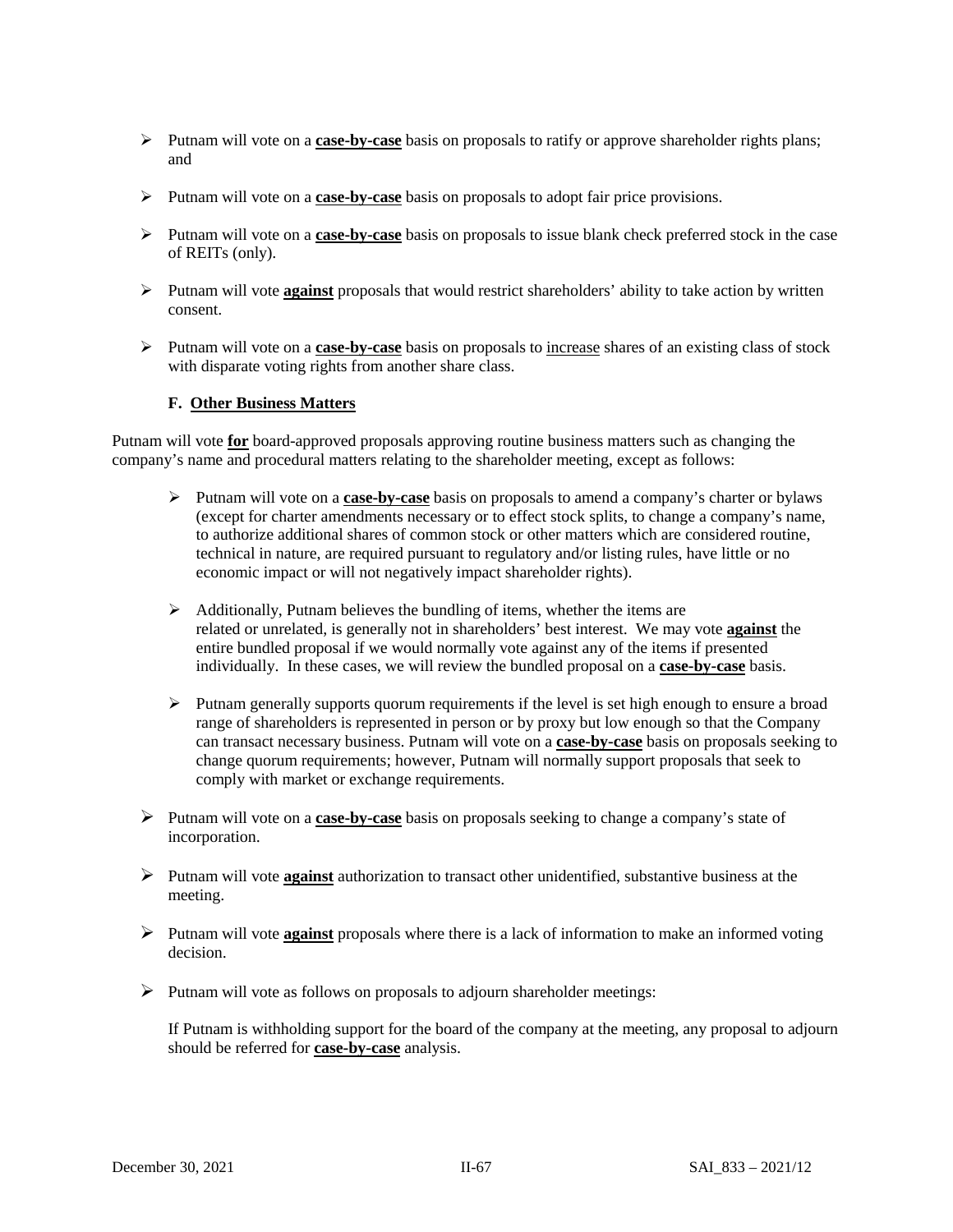If Putnam is not withholding support for the board, Putnam will vote in favor of adjourning, unless the vote concerns an issue that is being referred back to Putnam for case-by-case review. Under such circumstances, the proposal to adjourn should also be referred to Putnam for **case-by-case** analysis.

- Putnam will vote **against** management proposals to adopt a specific state as the exclusive forum for certain disputes. Requiring shareholders to bring actions solely in one state may discourage the pursuit of derivative claims by increasing their difficulty and cost; and, Putnam will vote **against** the chair of the Nominating/Governance committee if a company amends the Company's Bylaws to adopt a specific state as the exclusive forum for certain disputes without shareholder approval.
- Putnam will vote on a **case-by-case** basis on management proposals seeking to adopt a bylaw amendment allowing the company to shift legal fees and costs to unsuccessful plaintiffs in intracorporate litigation (fee-shifting bylaw). Additionally, Putnam will vote **against** the Chair of the Nominating/Governance committee if a company adopts a fee-shifting bylaw amendment without shareholder approval.
- $\triangleright$  Putnam will support management/shareholder proxy access proposals as long as the proposals align with the following principles for a shareholder (or up to 20 shareholders together as a group) to receive proxy access:
	- 1) The required minimum aggregate ownership of the Company's outstanding common stock is no greater than 3%;
	- 2) The required minimum holding period for the shareholder proponent(s) is no greater than two years; and
	- 3) The shareholder(s) are permitted to nominate at least 20% of director candidates for election to the board.

Proposals requesting shares be held for 3 years will be reviewed on a **case-by-case** basis. Putnam will vote **agains**t proposals requesting shares be held for more than three years. Proposals that meet Putnam's stated criteria and include other requirements relating to issues such as, but not limited to, shares on loan or compensation agreements with nominees, will be reviewed on a **case-by-case** basis.

Additionally, shareholder proposals seeking an amendment to a company's proxy access policy which include any one of the supported criteria under Putnam's guidelines, for example, a 2-year holding period for shareholders, will be reviewed on a **case-by-case** basis.

 $\triangleright$  Putnam supports management / shareholder proposals giving shareholders the right to call a special meeting as long as the ownership requirement in such proposals is at least **15%** of the company's outstanding common stock and not more than **25%**.

In general, Putnam will vote **for** management or shareholder proposals to reduce the ownership requirement below a company's existing threshold, as long as the new threshold is at least **15%** and not greater than **25%** of the company's outstanding common stock.

Putnam will vote **against** any proposal with an ownership requirement exceeding **25%** of the company's common stock or an ownership requirement that is less than **15%** of the company's outstanding common stock.

In cases where there are competing management and shareholder proposals giving shareholders the right to call a special meeting, Putnam will generally vote **for** the proposal which has the lower minimum shareholder ownership threshold, as long as that threshold is within Putnam's recommended minimum/maximum thresholds. If only one of the competing proposals has a threshold that falls within Putnam's threshold range, Putnam will normally support that proposal as long as it represents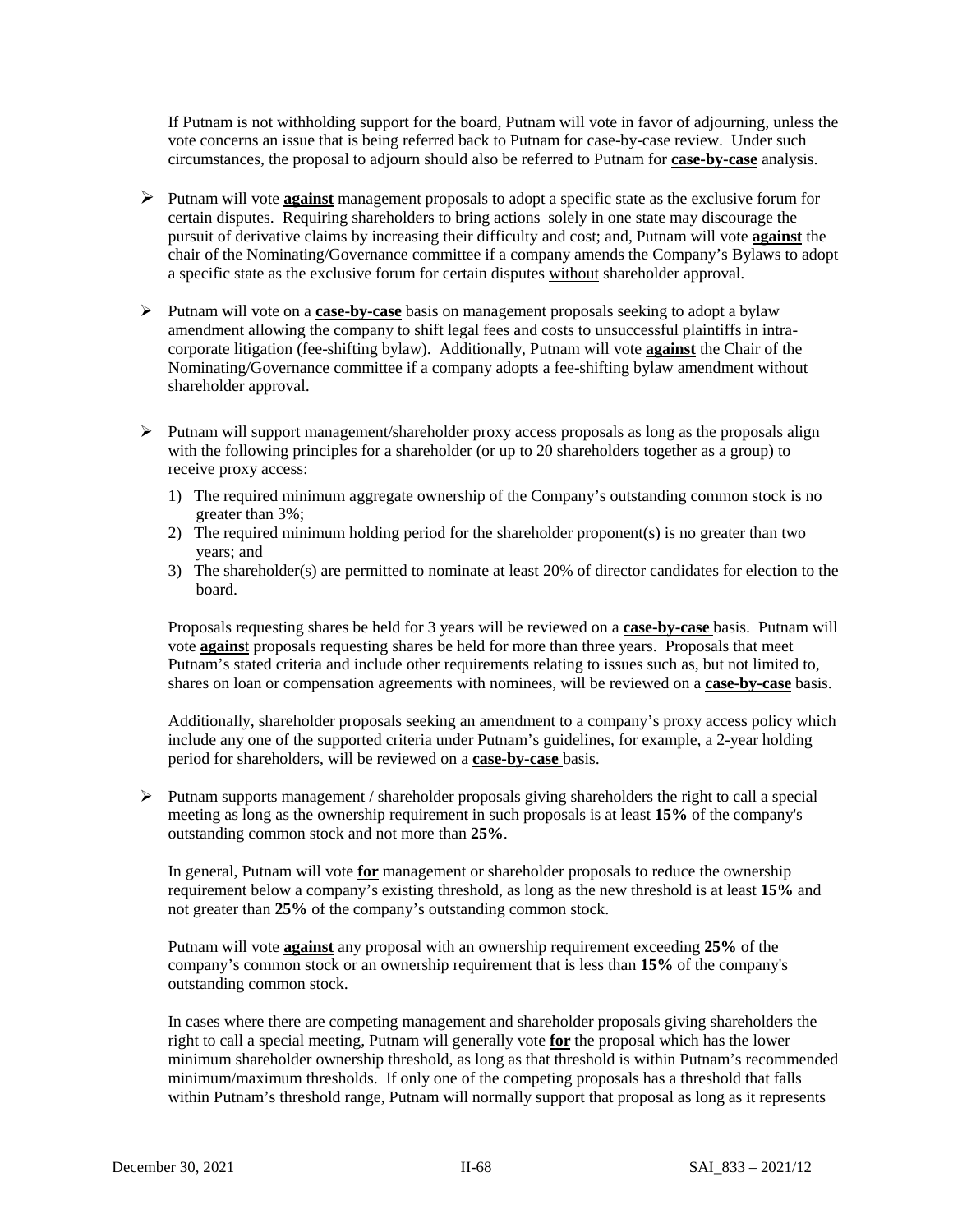an improvement (reduction) from the previous requisite ownership level. Putnam will normally vote **against** both proposals if neither proposal has a requisite ownership level between **15%** and **25%** of the company's outstanding common stock**.**

# **II. Shareholder Proposals**

Shareholder proposals are non-binding votes that are often opposed by management. Some proposals relate to matters that are financially immaterial to the company's business, while others may be impracticable or costly for a company to implement. At the same time, well-crafted shareholder proposals may serve the purpose of raising issues that are material to a company's business for management's consideration and response. Putnam seeks to weigh the costs of different types of proposals against their expected financial benefits. More specifically:

Putnam will vote **in accordance with the recommendation of the company's board of directors** on all shareholder proposals, except as follows:

- Putnam will vote **for** shareholder proposals that are consistent with Putnam's proxy voting guidelines for board-approved proposals.
- Putnam will vote **for** shareholder proposals to declassify a board, absent special circumstances which would indicate that shareholder interests are better served by a classified board structure.
- Putnam will vote **for** shareholder proposals to require shareholder approval of shareholder rights plans.
- Putnam will vote **for** shareholder proposals asking that director nominees receive support from holders of a majority of votes cast or a majority of shares outstanding of the company in order to be (re) elected.
- Putnam will review on a **case-by-case** basis, shareholder proposals requesting that the board adopt a policy whereby, in the event of a significant restatement of financial results or significant extraordinary write-off, the board will recoup, to the fullest extent practicable, for the benefit of the company, all performance-based bonuses or awards that were made to senior executives based on having met or exceeded specific performance targets to the extent that the specified performance targets were not met.
- Putnam will vote **for** shareholder proposals urging the board to seek shareholder approval of any future supplemental executive retirement plan ("SERP"), or individual retirement arrangement, for senior executives that provides credit for additional years of service not actually worked, preferential benefit formulas not provided under the company's tax-qualified retirement plans, accelerated vesting of retirement benefits or retirement perquisites and fringe benefits that are not generally offered to other company employees. (Implementation of this policy shall not breach any existing employment agreement or vested benefit.)
- Putnam will vote **for** shareholder proposals requiring companies to report on their executive retirement benefits. (Deferred compensation, split-dollar life insurance, SERPs and pension benefits)
- Putnam will vote **for** shareholder proposals requesting that a company establish a pay-for-superiorperformance standard whereby the company discloses defined financial and/or stock price performance criteria (along with the detailed list of comparative peer group) to allow shareholders to sufficiently determine the pay and performance correlation established in the company's performancebased equity program. In addition, no multi-year award should be paid out unless the company's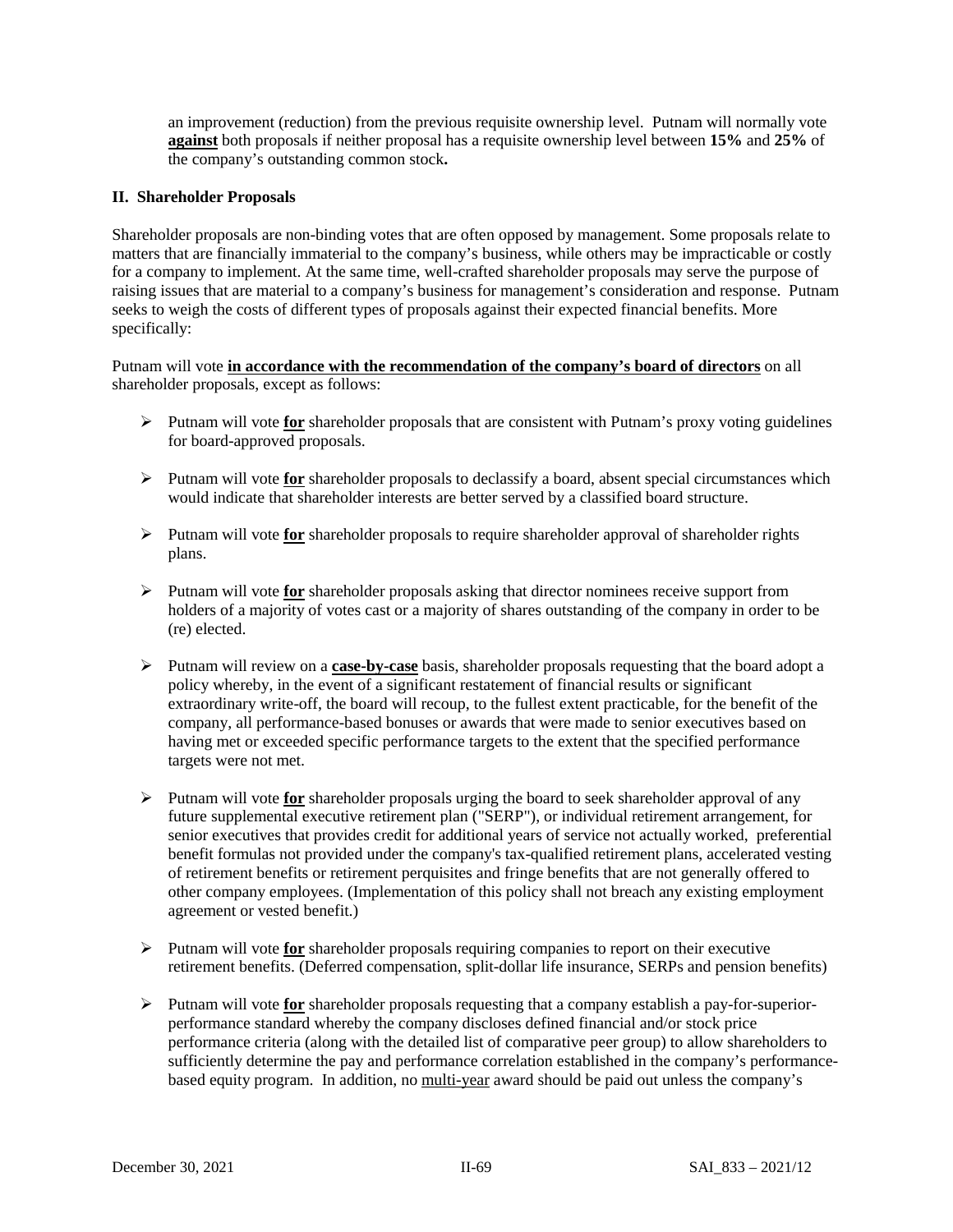performance exceeds, during the current CEO's tenure (three or more years), its peer median or mean performance on selected financial and stock price performance criteria.

- Putnam will vote **for** shareholder proposals urging the board to disclose in a separate report to shareholders, the Company's relationships with its executive compensation consultants or firms. Specifically, the report should identify the entity that retained each consultant (the company, the board or the compensation committee) and the types of services provided by the consultant in the past five years (non-compensation-related services to the company or to senior managements and a list of all public company clients where the Company's executives serve as a director.)
- Putnam will vote **for** shareholder proposals requiring companies to accelerate vesting of equity awards under management severance agreements only if both of the following conditions are met:
	- the company undergoes a change in control, and
	- the change in control results in the termination of employment for the person receiving the severance payment.
	- Putnam will vote **for** shareholder proposals requiring that the chairman's position be filled by an independent director (separate chair/CEO). However, Putnam will vote on a **case-by-case** basis on such proposals when the company's board has a lead-independent director and Putnam is supporting the nominees for the board of directors.
	- Putnam will vote **for** shareholder proposals seeking the submission of golden coffins to a shareholder vote or the elimination of the practice altogether.
	- Putnam will vote **for** shareholder proposals seeking a policy that forbids any director who receives more than 25% withhold votes cast (based on for and withhold votes) from serving on any key board committee for two years and asking the board to find replacement directors for the committees if need be.
	- Putnam will vote **for** shareholder proposals urging the board to seek shareholder approval of severance agreements (e.g. golden and tin parachutes)

Putnam will vote on a **case-by-case** basis on approving such compensation arrangements.

 Putnam will vote **in accordance with the recommendation of the company's board of directors** on shareholder proposals regarding corporate political spending, unless Putnam is voting against the directors, in which case the proposal would be reviewed on a **case-by-case** basis.

## **Environmental and Social**

 $\triangleright$  Putnam believes that sustainable environmental practices and sustainable social policies are important components of long-term value creation. Companies should evaluate the potential risks to their business operations that are directly related to environmental and social factors (among others). In evaluating shareholder proposals relating to environmental and social initiatives, Putnam takes into account (1) the relevance and materiality of the proposal to the company's business, (2) whether the proposal is well crafted (e.g., whether it references science-based targets, or standard global protocols), and (3) the practicality or reasonableness of implementing the proposal.

Putnam may support well-crafted and well-targeted proposals that request additional reporting or disclosure on a company's plans to mitigate risk to the company related to the following issues and/or their strategies related to these issues: Environmental issues, including but not limited to, climate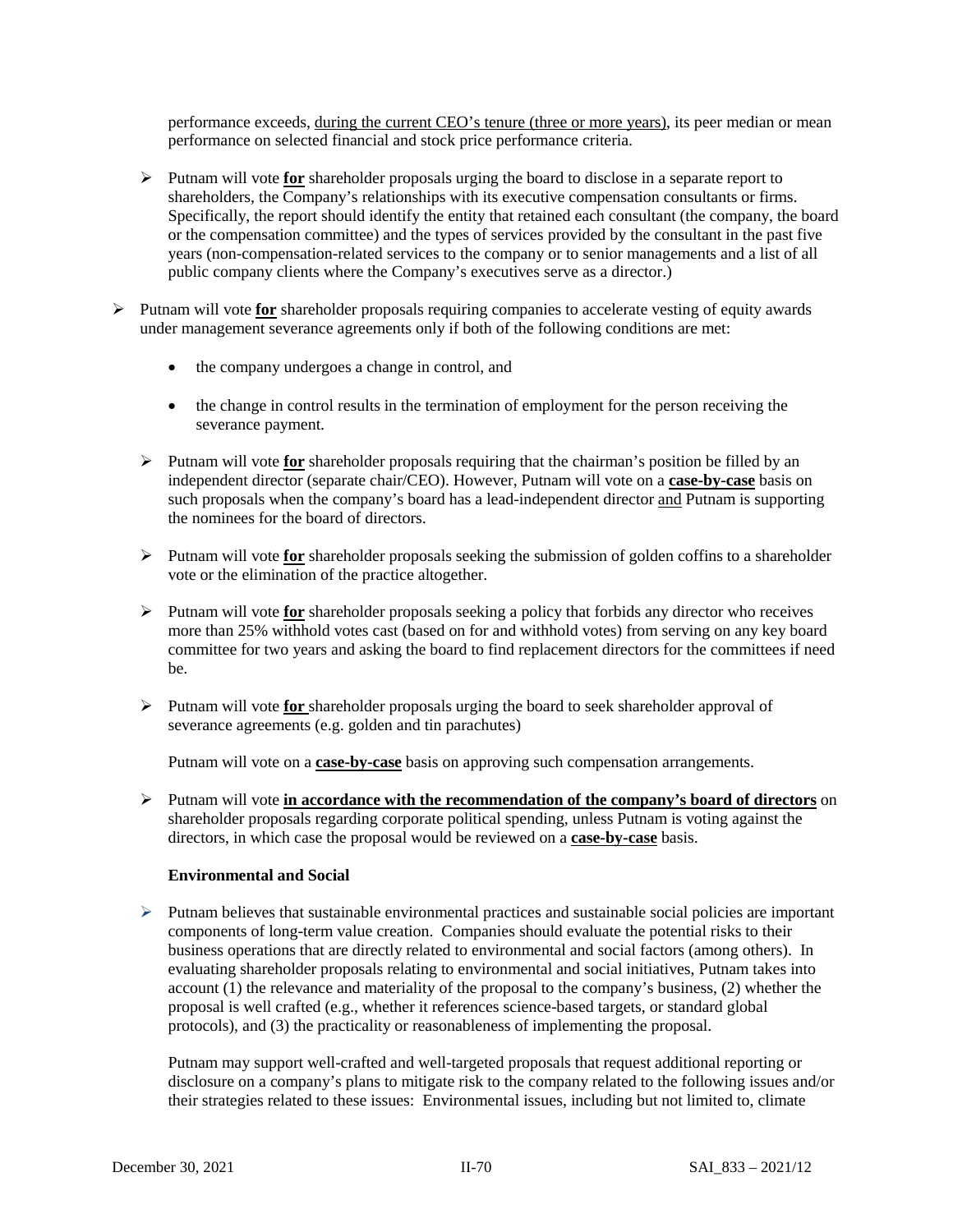change, greenhouse gas emissions, renewable energy, and broader sustainability issues; and Social issues, including but not limited to, fair pay, employee diversity and development, safety, labor rights, supply chain management*,* privacy and data security.

Putnam will consider factors such as (i) the industry in which the company operates, (ii) the company's current level of disclosure, (iii) the company's level of oversight, (iv) the company's management of risk arising out of these matters, (v) whether the company has suffered a material financial impact. Other factors may also be considered.

Putnam will consider the recommendation of its third-party proxy service provider and may consider other factors such as third-party evaluations of ESG performance.

Additionally, Putnam may vote on a **case-by-case** basis on proposals which ask a company to take action beyond reporting where our third-party proxy service provider has identified one or more reasons to warrant a vote FOR.

# **III. Voting Shares of Non-US Issuers**

Many non-US jurisdictions impose material burdens on voting proxies. There are three primary types of limits as follows:

- (1) Share blocking. Shares must be frozen for certain periods of time to vote via proxy.
- (2) Share re-registration. Shares must be re-registered out of the name of the local custodian or nominee into the name of the client for the meeting and, in many cases, then reregistered back. Shares are normally blocked in this period.
- (3) Powers of Attorney. Detailed documentation from a client must be given to the local sub-custodian. In many cases Putnam is not authorized to deliver this information or sign the relevant documents.

Putnam's policy is to weigh the benefits to clients from voting in these jurisdictions against the detriments of not doing so. For example, in a share blocking jurisdiction, it will normally not be in a client's interest to freeze shares simply to participate in a non- contested routine meeting. More specifically, Putnam will normally not vote shares in non-US jurisdictions imposing burdensome proxy voting requirements except in significant votes (such as contested elections and major corporate transactions) where directed by portfolio managers.

Putnam recognizes that the laws governing non**-**US issuers will vary significantly from US law and from jurisdiction to jurisdiction. Accordingly, it may not be possible or even advisable to apply these guidelines mechanically to non-US issuers. However, Putnam believes that shareholders of all companies are protected by the existence of a sound corporate governance and disclosure framework. Accordingly, Putnam will vote proxies of non**-**US issuers **in accordance with the foregoing guidelines where applicable**, except as follows:

- Putnam will vote **for** shareholder proposals calling for a majority of the directors to be independent of management.
- Putnam will vote **for** shareholder proposals that implement corporate governance standards similar to those established under U.S. federal law and the listing requirements of U.S. stock exchanges, and that do not otherwise violate the laws of the jurisdiction under which the company is incorporated.
- $\triangleright$  Putnam will vote on a **case-by-case** basis on proposals relating to (1) the issuance of common stock in excess of 20% of a company's outstanding common stock where shareholders do not have preemptive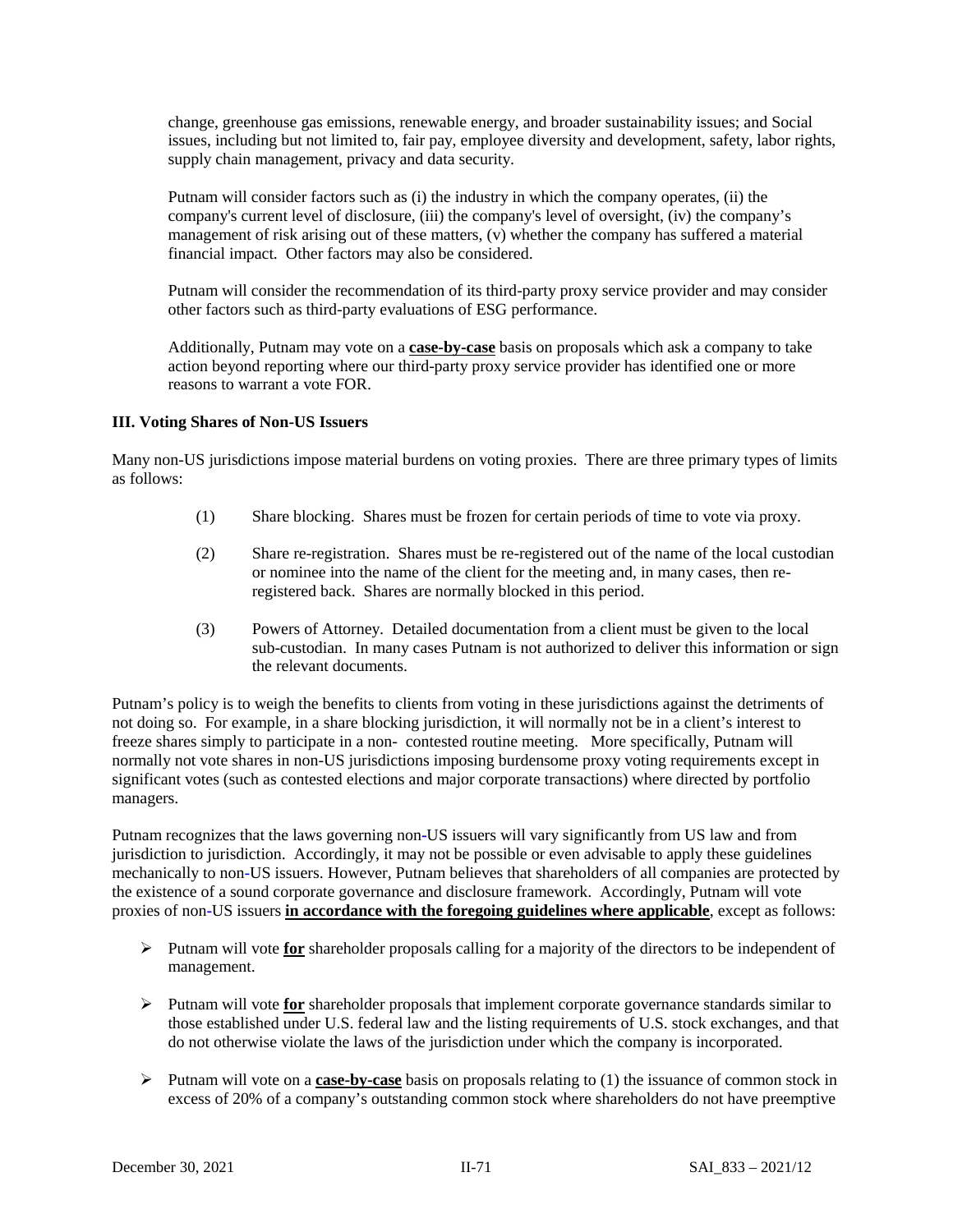rights, or (2) the issuance of common stock in excess of 100% of a company's outstanding common stock where shareholders have preemptive rights.

- Putnam will vote **against** authorization to repurchase shares or issue shares or convertible debt instruments with or without preemptive rights when such authorization can be used as a takeover defense without shareholder approval. Putnam will not apply this policy to a company with a shareholder who controls more than 50% of its voting rights.
- Putnam will generally vote **for** proposals that include debt issuances, however substantive/non-routine proposals, and proposals that fall outside of normal market practice or reasonable standards, will be reviewed on a **case-by-case** basis.
- Putnam will vote **for** board-approved routine, market-practice proposals. These proposals are limited to (1) those issues that will have little or no economic impact, such as technical, editorial, or mandatory regulatory compliance items, (2) those issues that will not adversely affect and/or which clearly improve shareholder rights/values, and which do not violate Putnam's proxy voting guidelines, or (3) those issues that do not seek to deviate from existing laws or regulations. Examples include but are not limited to, related party transactions (non-strategic), profit-and-loss transfer agreements (Germany), authority to increase paid-in capital (Taiwan). Should any unusual circumstances be identified concerning a normally routine issue, such proposals will be referred back to Putnam for internal review.
- Putnam will vote on a **case-by-case** basis on amendments to expand business lines.
- Putnam will normally vote **for** management proposals concerning allocation of income and the distribution of dividends. However, Putnam portfolio teams will override this guideline when they conclude that the proposals are outside the market norms (i.e., those seen as consistently and unusually small or large compared to market practices).
- Putnam will generally vote **for** proposals seeking to adjust the par value of common stock. However, non-routine, substantive proposals will be reviewed on a **case-by-case** basis.
- Putnam will vote **against** proposals that would authorize the company to reduce the notice period for calling special or extraordinary general meetings to less than 21-Days.
- Putnam will generally vote **for** proposals relating to transfer of reserves/increase of reserves (i.e., France, Japan). However, Putnam will vote on a **case-by-case** basis if the proposal falls outside of normal market practice.
- Putnam will generally vote **for** proposals to increase the maximum variable pay ratio. However, Putnam will vote on a **case-by-case** basis if we are voting against a company's remuneration report or if the proposal seeks an increase in excess of 200%.
- Putnam will review stock option plans on a **case-by-case** basis which allow for the options exercise price to be reduced by dividend payments (if the plan would normally pass Putnam's Guidelines).
- Putnam will generally vote **for** requests to provide loan guarantees however, Putnam will vote on a **case-by-case** basis if the total amount of guarantees is in excess of 100% of the company's audited net assets.
- Putnam will generally support remuneration report/policy proposals (i.e., advisory/binding) where a company's executive compensation is linked directly with the performance of the business and executive. Putnam will generally support compensation proposals which incorporate a mix of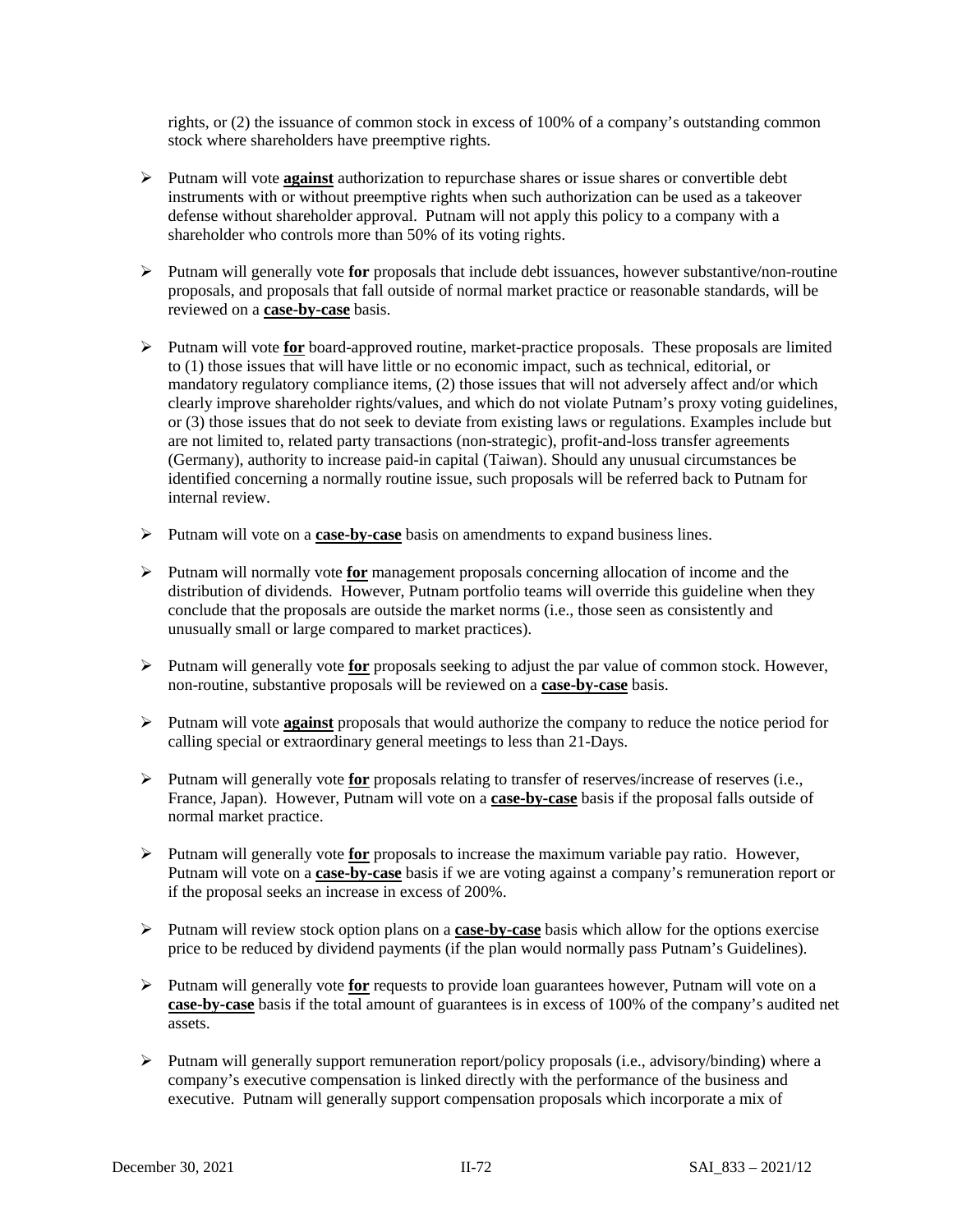reasonable salary and performance based short- and long-term incentives. Companies should demonstrate that their remuneration policies are designed and managed to incentivize and retain executives while growing the company's long-term shareholder value.

Generally, Putnam will vote **against** remuneration report/policy proposals (i.e., advisory/binding) in the following cases:

- Disconnect between pay and performance
- No performance metrics disclosed;
- No relative performance metrics utilized;
- Single performance metric was used and it was an absolute measure;
- Performance goals were lowered when management failed or was unlikely to meet original goals;
- Long Term Incentive Plan is subject to retesting (e.g., Australia);
- Service contracts longer than 12 months (e.g., United Kingdom);
- Allows vesting below median for relative performance metrics;
- Ex-gratia / non-contractual payments have been made (e.g., United Kingdom and Australia);
- Contains provisions to automatically vest upon change-of-control; or
- Other poor compensation practices or structures.
- Pension provisions for new executives is not at the same level as the majority of the wider workforce; pension provisions for incumbent executives is not set to decrease over time (United Kingdom)
- Proposed CEO salary increases are not justifiably appropriate in comparison to wider workforce or rationale for exception increases is not fully disclosed (United Kingdom)
- Putnam will vote on a **case-by-case basis** on bonus payments to executive directors or senior management; however, Putnam will vote **against** payments that include outsiders or independent statutory auditors.

## **Matters Relating to Board of Directors**

## **Uncontested Board Elections**

## *Asia: China, Hong Kong, India, Indonesia, Philippines, Taiwan and Thailand*

- $\triangleright$  Putnam will **vote against** the entire board of directors if
	- fewer than one-third of the directors are independent directors, or
	- the board has not established audit, compensation and nominating committees each composed of a majority of independent directors, or
	- the chair of the audit, compensation or nominating committee is not an independent director.

Commentary: Companies listed in China (or dual-listed in China and Hong Kong) often have a separate supervisory committee in addition to a standard board of directors containing audit, compensation, and nominating committees. The supervisory committee provides oversight of the financial affairs of the company and supervises members of the board and management, while the board of directors makes decisions related to the company's business and investment strategies. The supervisory committee normally comprises employee representatives and shareholder representatives. Shareholder representatives are elected by shareholders of the company while employee representatives are elected by the company's staff. Shareholder representatives may be independent or may be affiliated with the company or its substantial shareholders. Current laws and regulations neither provide a basis for evaluation of supervisor independence nor do they require a supervisor to be independent.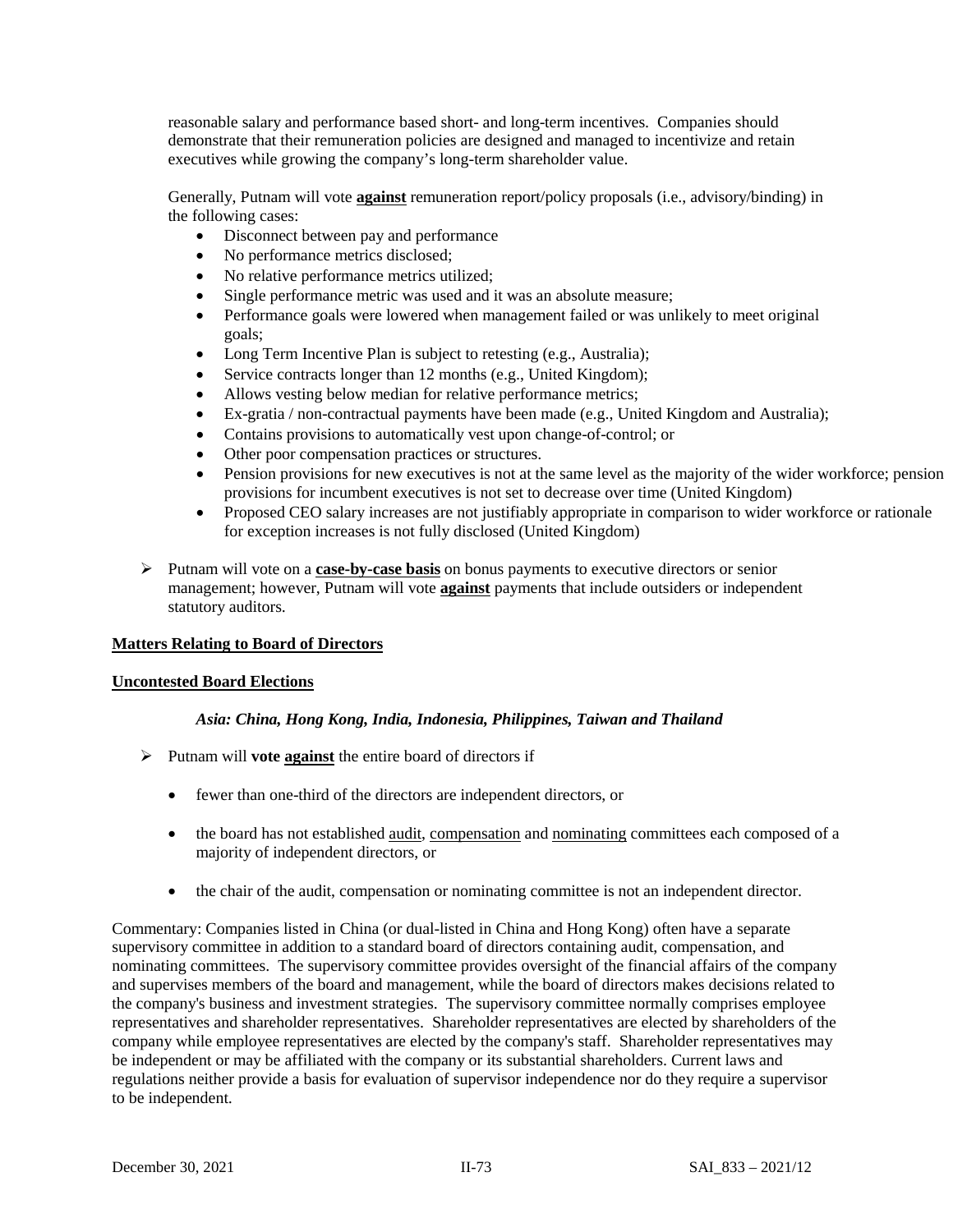$\triangleright$  Putnam will generally vote in favor of nominees to the Supervisory Committee

# *Australia*

- Putnam will vote **against** the entire board of directors if
	- fewer than a majority of the directors are independent, or
	- the board has not established an audit committee composed solely of independent directors, or
	- the board has not established nominating and compensation committees each composed of a majority of independent directors.

# *Brazil*

- $\triangleright$  Putnam will vote **against** proposals requesting cumulative voting unless there are more candidates than number of seats available, in which case vote for.
- Putnam will vote **for** proposals for the proportional allocation of cumulative votes if Putnam is supporting the entire slate of nominees. Putnam will vote **against** such proposals if Putnam is not supporting the entire slate.
- Putnam will **abstain** on individual director allocation proposals if Putnam is voting for the proportional allocation of cumulative votes. Putnam will vote on a **case-by-case** basis on individual director allocation proposals if Putnam is voting against the proportional allocation of votes.
- Putnam will vote **for** proposals to cumulate votes of common and preferred shareholders if the nominees are known and Putnam is supporting the applicable nominees; Putnam will vote **against** such proposals if Putnam is not supporting the known nominees, or if the nominees are unknown.
- Putnam will generally vote **against** proposals seeking the recasting of votes for amended slate (as new candidates could be included in the amended slate without prior disclosure to shareholders).
- Putnam will vote **against** proposals regarding instructions if meeting is held on second call if election of directors is part of the recasting as the slate can be amended without (prior) disclosure to shareholders.
- Putnam will vote **against** proposals regarding the casting of minority votes to the candidate with largest number of votes.

## *Canada*

Canadian corporate governance requirements mirror corporate governance reforms that have been adopted by the NYSE and other U.S. national securities exchanges and stock markets. As a result, Putnam will vote on matters relating to the board of directors of Canadian issuers **in accordance with the guidelines applicable to U.S. issuers.**

Commentary: Like the UK's Combined Code on Corporate Governance, the policies on corporate governance issued by Canadian securities regulators embody the "comply and explain" approach to corporate governance. Because Putnam believes that the board independence standards contained in the proxy voting guidelines are integral to the protection of investors in Canadian companies, these standards will be applied in a prescriptive manner.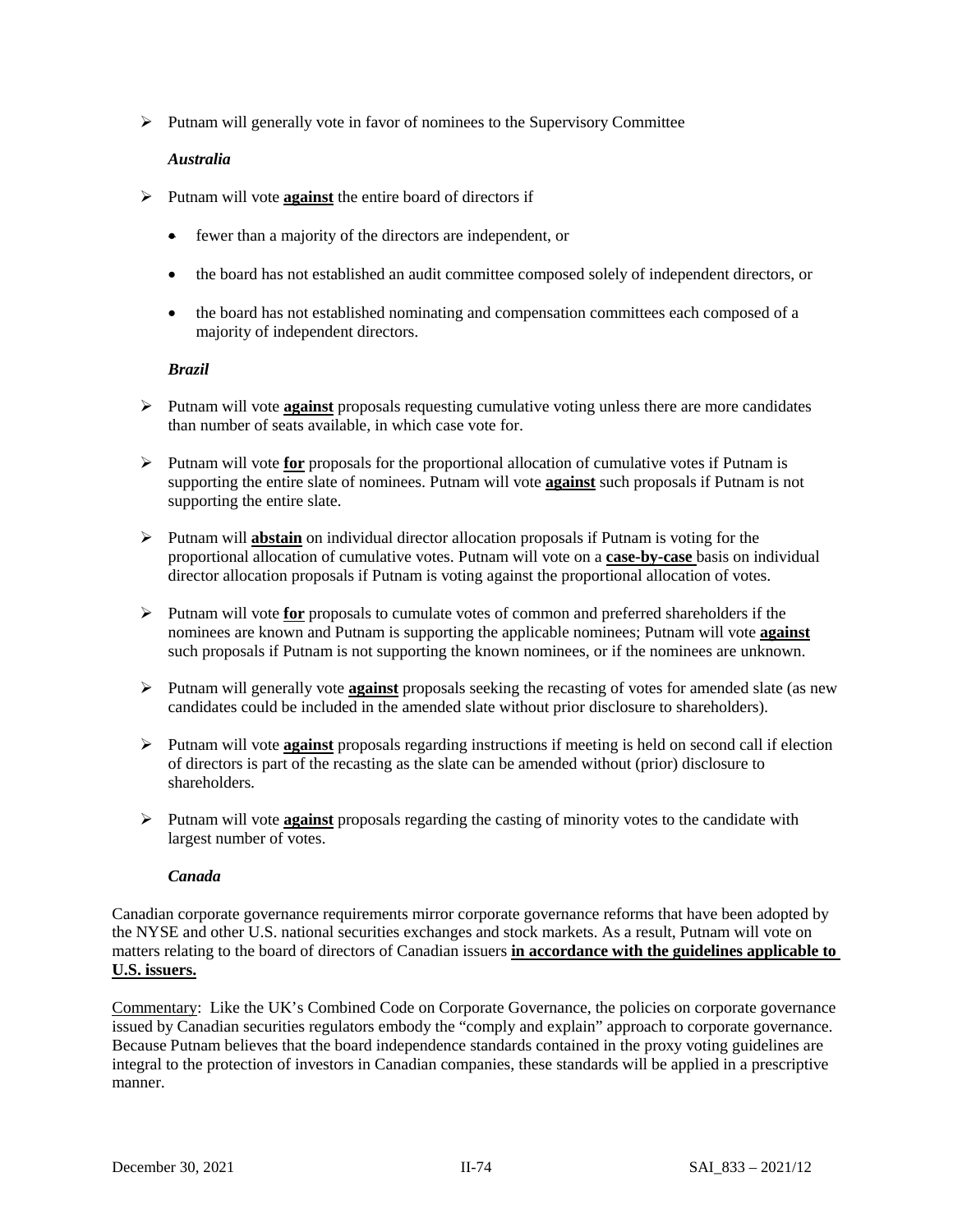# *Continental Europe (ex-Germany)*

- Putnam will vote **against** the entire board of directors if
	- fewer than a majority of the directors are independent directors, or
	- the board has not established audit, nominating and compensation committees each composed of a majority of independent directors.

Commentary: An "independent director" under the European Commission's guidelines is one who is free of any business, family or other relationship, with the company, its controlling shareholder or the management of either, that creates a conflict of interest such as to impair his judgment. A "nonexecutive director" is one who is not engaged in the daily management of the company.

In France, Employee Representatives are employed by the company and represent rank and file employees. These representatives are elected by company employees. The law also provides for the appointment of employee shareholder representatives, if the employee shareholdings exceed 3% of the share capital. Employee shareholder representatives are elected by the company's shareholders (via general meeting).

# *Germany*

- $\triangleright$  For companies subject to "co-determination," Putnam will vote **for** the election of nominees to the supervisory board, except:
	- Putnam will vote **against** the Supervisory Board if
		- o the board has not established an audit committee comprising an Independent chair.
		- o the audit committee chair serves as board chair.
		- o the board contains more than two former management board members**.**
	- Putnam will vote **against** the election of a former member of the company's managerial board to chair of the supervisory board.

Commentary: German corporate governance is characterized by a two-tier board system - a managerial board composed of the company's executive officers, and a supervisory board. The supervisory board appoints the members of the managerial board. Shareholders elect members of the supervisory board, except that in the case of companies with a large number of employees, company employees are allowed to elect some of the supervisory board members (one-half of supervisory board members are elected by company employees at companies with more than 2,000 employees; one-third of the supervisory board members are elected by company employees at companies with more than 500 employees but fewer than 2,000). This practice is known as co-determination.

## *Israel*

*Non-Controlled Banks:* Director elections at Non-Controlled banks are overseen by the Supervisor of the Banks and nominees for election as "other" (non-external) directors and external directors (under Companies Law and Directive 301) are put forward by an external and independent committee. As such,

- $\triangleright$  Putnam's guidelines regarding board Nominating Committees will not apply
- Putnam will vote on a **case-by-case** on nominees when there are more nominees than seats available.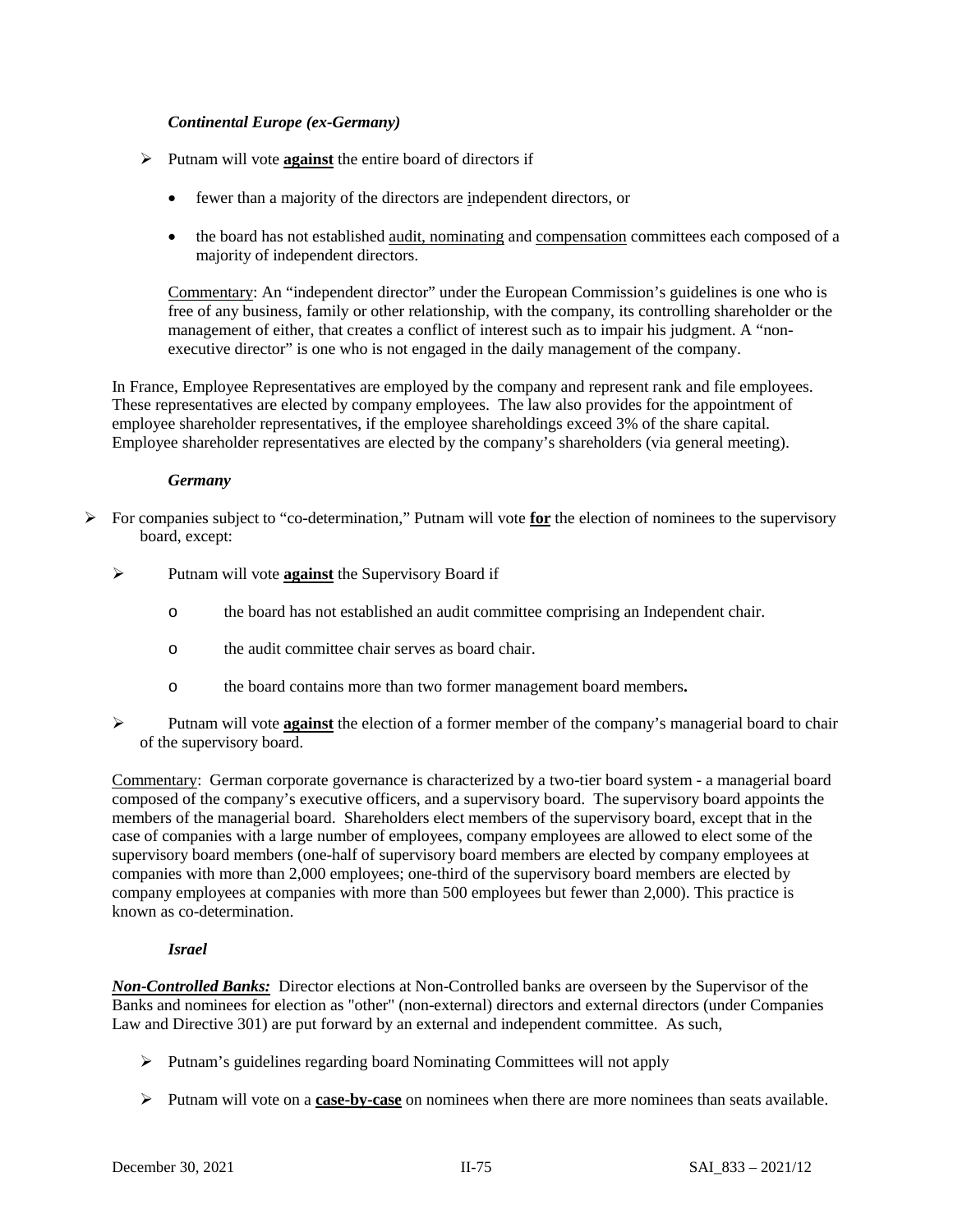# *Italy*

Election of directors and statutory auditors:

- $\triangleright$  Putnam will apply the director guidelines to the majority shareholder supported list and vote accordingly (**for** or **against**) if multiple lists of director candidates are presented. Putnam will vote **against** the entire list of director nominees if the list is bundled as one proposal and if Putnam would otherwise be voting against any one director nominee.
- Putnam will generally vote **for** the majority shareholder supported list of statutory auditor nominees.

Note: Pursuant to Italian law, directors and statutory auditors are elected through a slate voting system whereby candidates are presented in lists submitted by shareholders representing a minimum percentage of share capital.

 $\triangleright$  Putnam will withhold votes from any director not identified in the proxy materials. (Example: Coopted director nominees.)

## *Japan*

- For companies that have established a U.S.-style corporate structure, Putnam will **withhold votes** for the entire board of directors if:
	- the board does not have at least 50% outside directors,
	- the board has not established nominating and compensation committees composed of at least 50% outside directors, or
	- the board has not established an audit committee composed of at least 50% independent directors.
- Putnam will **withhold votes** for the appointment of members of a company's board of statutory auditors if at least 50% of the members of the board of statutory auditors is not independent.
- Putnam will vote **against** any statutory auditor nominee who attends less than 75% of board and committee meeting without valid reasons for the absences (i.e., illness, personal emergency, etc.) (Note that Corporate Law requires disclosure of outsiders' attendance but not that of insiders, who are presumed to have no more important time commitments.)
- Putnam will vote **for** management proposals to change to a one-tier / one committee (audit) board and the associated director nominees if the resulting board will be comprised of at least 50% independent directors and the audit committee will be comprised of at least 50% independent directors. Otherwise, Putnam will vote **against** the director nominees and associated article amendment.

## **Election of Executive Director and Election of Supervisory Director - REIT**

REITs have a unique two-tier board structure with generally one or more executive directors and two or more supervisory directors. The number of supervisory directors must be greater than, not equal to, the number of executive directors. Shareholders are asked to vote on both types of directors. Putnam will vote as follows, provided each board of executive / supervisory directors meets legal requirements.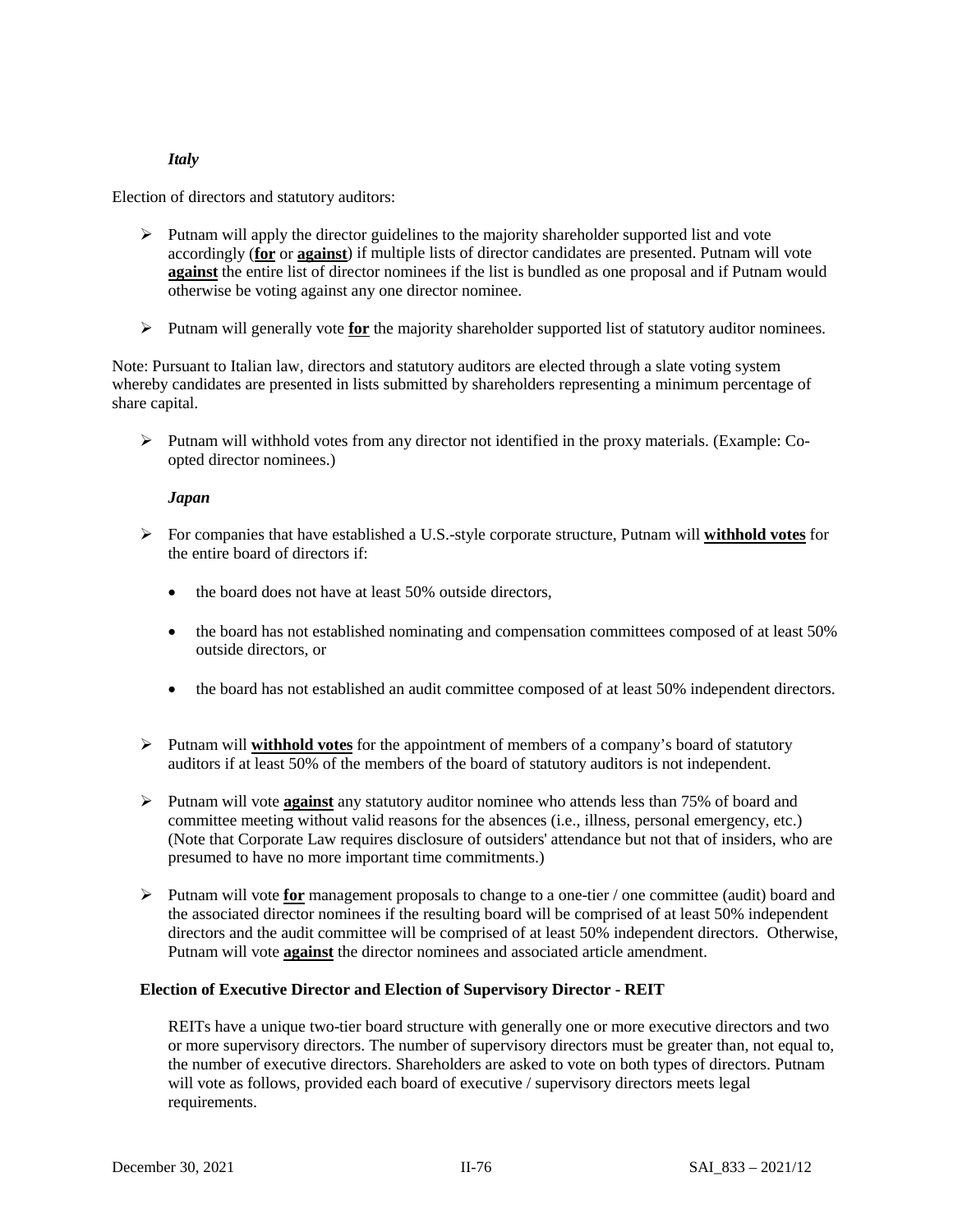- Putnam will generally vote **for** the election of Executive Director
- Putnam will generally vote **for** the election of Supervisory Directors

## Commentary:

# **Definition of outside director and independent director:**

The Japanese Companies Act focuses on two director classifications: Insider or Outsider. An outside director is a director who is not a director, executive, executive director, or employee of the company or its parent company, subsidiaries or affiliates. Further, a director, executive, executive director or employee, who have executive responsibilities, of the company or subsidiaries can regain eligibility ten years after his or her resignation, provided certain other requirements are met. An outside director is designated as an "independent" director based on the Tokyo Stock Exchange listing rules. An outside director is "independent" if that person can make decisions completely independent from the managers of the company, its parent, subsidiaries, or affiliates and does not have a material relationship with the company (i.e., major client, trading partner, or other business relationship; familial relationship with current director or executive; etc.). The guidelines have incorporated these definitions in applying the board independence standards above.

## *Korea*

Putnam will **withhold votes** for the entire board of directors if:

- the board is not comprised of at least 50% outside directors,
- the board has not established a nominating committee composed of at least 50% outside directors, or
- the board has not established an audit committee composed of at least three members and in which at least two-thirds of its members are outside directors.

Commentary: For purposes of these guidelines, an "outside director" is a director who is independent from the management or controlling shareholders of the company and holds no interests that might impair performing his or her duties impartially from the company, management or controlling shareholder. In determining whether a director is an outside director, Putnam will also apply the standards included in Article 382 of the Korean Commercial Act*,* i.e., no employment relationship with the company for a period of two years before serving on the committee, no director or employment relationship with the company's largest shareholder, etc.) and may consider other business relationships that would affect the independence of an outside director.

 Putnam will generally vote **for** proposals to amend the Executive Officer Retirement Allowance Policy unless the recipients of the grants include non-executives; the proposal would have a negative impact on shareholders, or the proposal appear to be outside of normal market practice, in which case Putnam will vote **against**.

## *Malaysia*

- Putnam will vote **against** the entire board of directors if:
	- in the case of a board with an independent director serving as chair, fewer than one-third of the directors are independent directors; or, in the case of a board not chaired by an independent director, less than a majority of the directors are independent directors,
	- the board has not established audit and nominating committees with at least a majority of the members being independent directors and all of the members being non-executive directors, or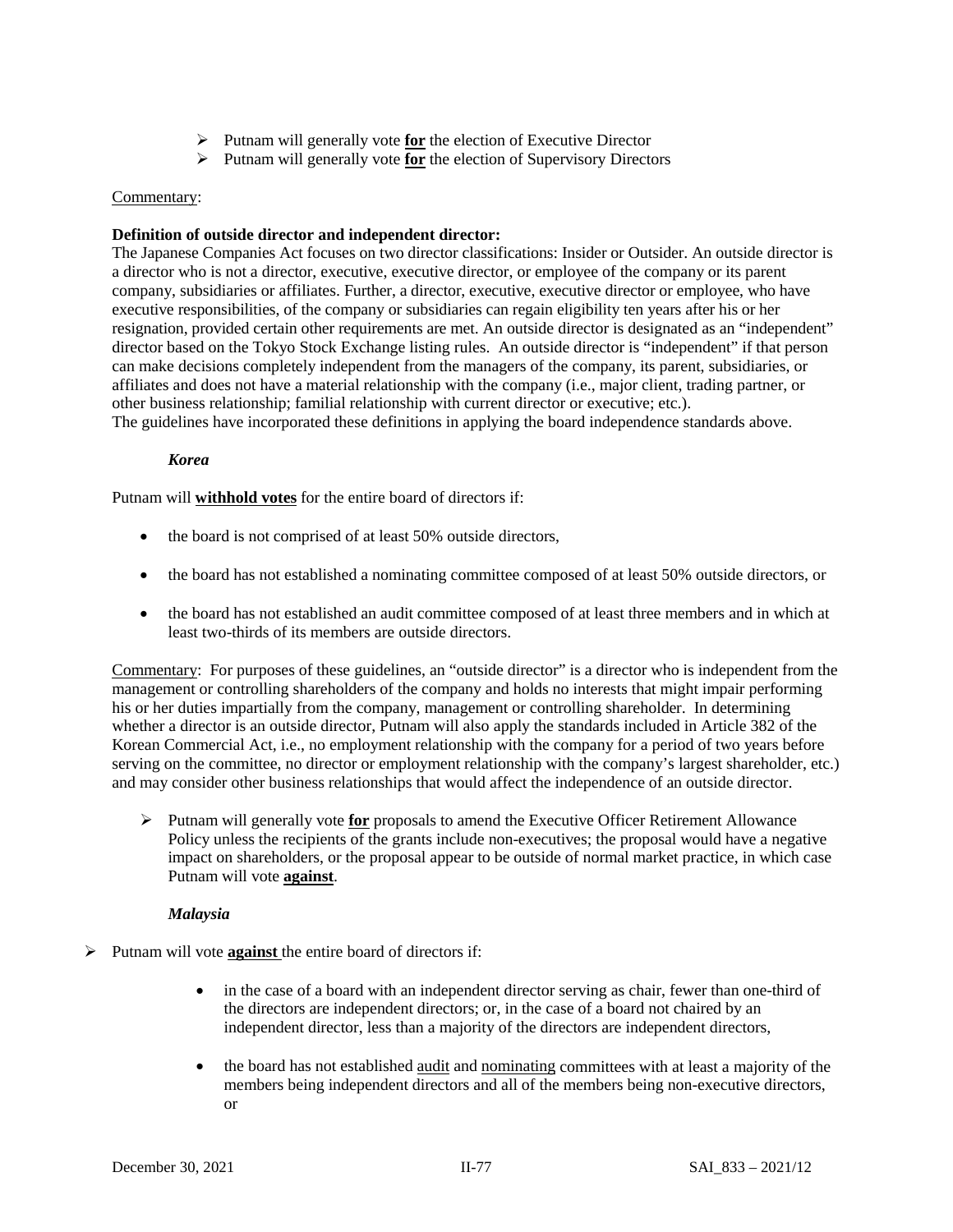• the board has not established a compensation committee with at least a majority of the members being non-executive directors.

# *Nordic Markets – Finland, Norway, Sweden*

Putnam will vote **against** the entire board of directors if:

# **Board Independence:**

- The board does not have a majority of directors independent from the company and management. (Sweden, Finland, Norway)
- The board does not have at least two directors independent from the company and its major shareholders holding > 10% of the Company's share capital. (Sweden, Finland, Norway)
- An executive director is a member of the board. (Norway)

# **Audit Committee:**

- The audit committee does not consist of a majority of directors independent from the company and management. (Sweden, Finland)
- The audit committee does not have at least one director independent from the company and its major shareholders holding > 10% of the Company's share capital. (Sweden, Finland)
- The audit committee is not majority independent. (Norway)

# **Remuneration Committee:**

- The remuneration committee is not fully independent of the company, excluding the chair. (Sweden)
- The remuneration committee is not majority independent of the company. (Finland)
- The remuneration committee does not consist fully of non-executive directors. (Finland)
- The remuneration committee is not fully independent of management (Norway)
- The remuneration committee is not majority independent from the company and its major shareholders holding > 50% of the Company's share capital. (Sweden, Finland, Norway)

## **Board Nomination Committee:**

- The nomination committee does not consist of a majority of directors independent from the company. (Finland)
- An executive is a member of the nomination committee. (Finland)

**External Nomination Committee:** Vote against the establishment of the nomination committee and its guidelines when:

- The external committee is not majority independent of the company and management. (Sweden)
- The external committee does not have at least one director not affiliated to largest shareholder on the committee. (Sweden)
- The external committee does not meet best practice based on Glass Lewis analysis. (Finland)
- The external committee is not majority independent of the board and management. (Norway)
- The external committee has more than one member of the board of the directors sitting on the committee. (Norway)
- There is insufficient disclosure provided for new nominees (Norway)
- An executive is a member of the committee. (Norway)

## *Russia*

Putnam will vote on a **case-by-case basis** for the election of nominees to the board of directors.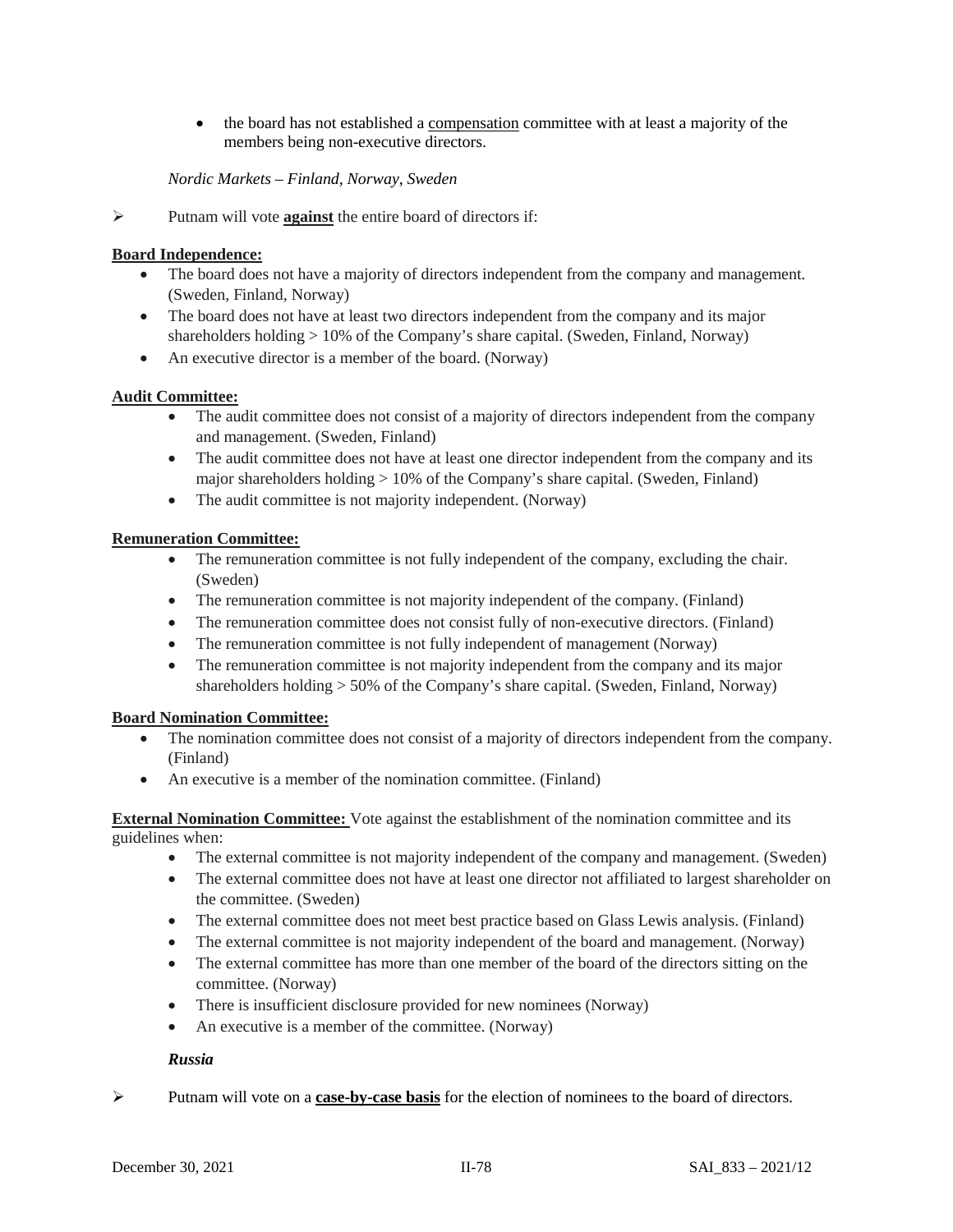Commentary: In Russia, director elections are handled through a cumulative voting process. Cumulative voting allows shareholders to cast all of their votes for a single nominee for the board of directors, or to allocate their votes among nominees in any other way. In contrast, in "regular" voting, shareholders may not give more than one vote per share to any single nominee. Cumulative voting can help to strengthen the ability of minority shareholders to elect a director.

## *Singapore*

- Putnam will vote **against** from the entire board of directors if
	- in the case of a board with an independent director serving as chair, fewer than one-third of the directors are independent directors; or, in the case of a board not chaired by an independent director, fewer than half of the directors are independent directors,
	- the board has not established <u>audit</u> and compensation committees, each with an independent director serving as chair, with at least a majority of the members being independent directors, and with all of the directors being non-executive directors, or
	- the board has not established a nominating committee, with an independent director serving as chair, and with at least a majority of the members being independent directors.

# *United Kingdom, Ireland*

# Commentary:

**Application of guidelines**: Although the Combined Code has adopted the "comply and explain" approach to corporate governance, Putnam believes that the guidelines discussed above with respect to board independence standards are integral to the protection of investors in UK companies. As a result, these guidelines will be applied in a prescriptive manner.

**Definition of independence**: For the purposes of these guidelines, a non-executive director shall be considered independent if the director meets the independence standards in section A.3.1 of the Combined Code (i.e., no material business or employment relationships with the company, no remuneration from the company for non-board services, no close family ties with senior employees or directors of the company, etc.), except that Putnam does not view service on the board for more than nine years as affecting a director's independence.

**Smaller companies**: A smaller company is one that is below the FTSE 350 throughout the year immediately prior to the reporting year.

Putnam will **withhold votes** for the entire board of directors if:

- the board, excluding the chairman, is not comprised of at least half independent non-executive directors
- the board has not established a nomination committee composed of a majority of independent nonexecutive directors, or
- the board has not established a Compensation committee composed of (1) at least three directors (in the case of smaller companies, as defined by the Combined Code, two directors) and (2) solely of independent non-executive directors. The company chairman (who is "affiliated" with a company only by virtue of serving as its chairman) may be a member of, but not chair, the Committee provided he or she was considered independent on appointment as chairman.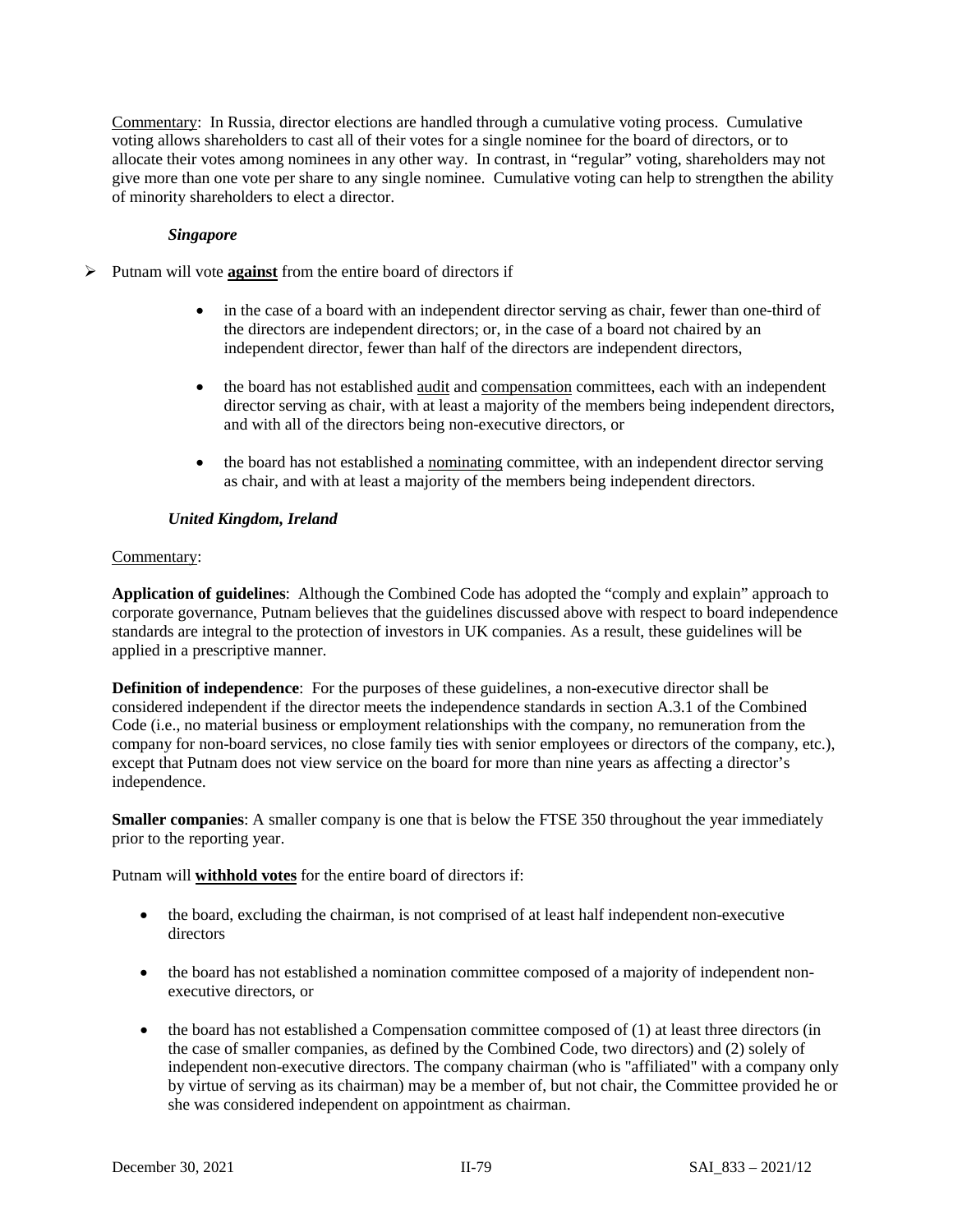• The board has not established an Audit Committee composed of, (1) at least three directors (in the case of smaller companies as defined by the Combined Code, two directors) and (2) solely of independent non-executive directors.The board chair may not serve on the audit committee of large or small companies.

# *All other jurisdictions*

- In the absence of jurisdiction specific guidelines, Putnam will vote as follows for boards/supervisory boards:
	- o Putnam will vote **against** the entire board of directors if
		- fewer than a majority of the directors are independent directors, or
		- the board has not established audit, nominating and compensation committees each composed of a majority of independent directors.

# **Additional Commentary regarding all Non-US jurisdictions:**

Whether a director is considered "independent" or not will be determined by reference to local corporate law or listing standards.

Some jurisdictions may legally require or allow companies to have a certain number of employee representatives, employee shareholder representatives (e.g., France) and/or shareholder representatives on their board. Putnam generally does not consider these representatives independent. The presence of employee representatives or employee shareholder representatives on the board and key committees is generally legally mandated. In most markets, shareholders do not have the ability to vote on the election of employee representatives or employee shareholder representatives. In some markets, significant shareholders have a legal right to nominate shareholder representatives. Shareholders are required to approve the election of shareholder representatives to the board. Unlike employee representatives, there are no legal requirements regarding the presence of shareholder representatives on the board or its committees.

- Putnam will **not include** employee or employee shareholder representatives in the independence calculation of the board or key committees, nor in the calculation of the size of the board.
- Putnam will **include** shareholder representatives in the independence calculation of the board and key committees, and in the calculation of the size of the board.

Putnam will generally support shareholder or employee representatives if included in the agenda Putnam will vote on a **case-by-case** basis when there are more candidates than seats. Additionally, Putnam will vote **against** such nominees when there is insufficient information disclosed.

Putnam Investments' policies regarding the provision of professional services and transactional relationship with regard to directors will apply.

# **Shareholder nominated directors/self-nominated directors**

- Putnam will vote **against** shareholder nominees if Putnam supports the board of directors.
- Putnam will vote on a **case-by case** basis if Putnam will be voting against the current board.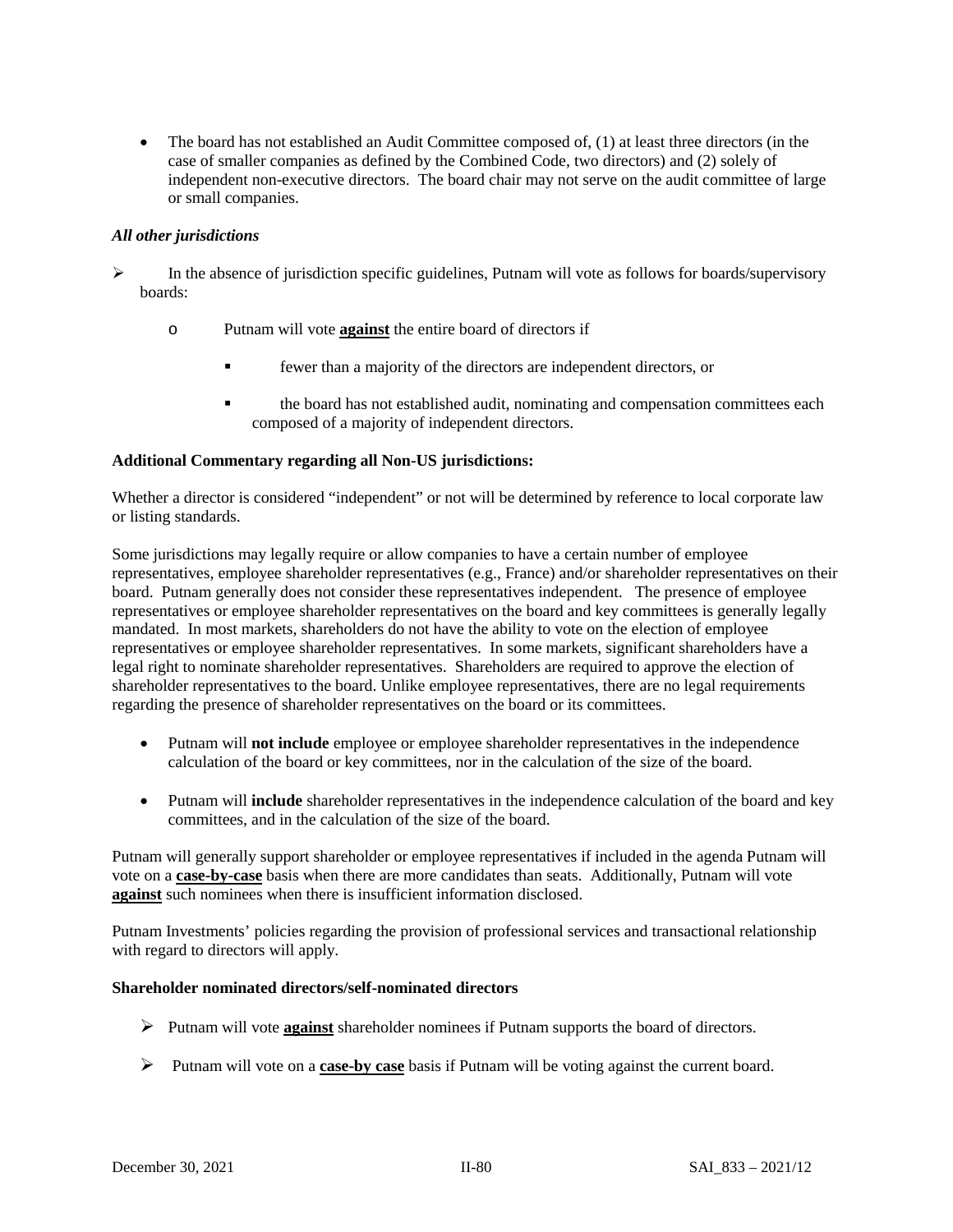$\triangleright$  Putnam will vote on a case-by-case basis if the proposal regarding a self-nominated/shareholder nominated director nominee would add an additional seat to the board if the nominee is approved.

# **Other Business Matters**

*Japan*

# **A. Article Amendments**

- The Japanese Companies Act gives companies the option to adopt a U.S.-Style corporate structure (i.e., a board of directors and audit, nominating, and compensation committees). Putnam will vote **for** proposals to amend a company's articles of incorporation to adopt the U.S.-Style "Board with Committees" structure. However, the independence of the outside directors is critical to effective corporate governance under this new system. Putnam will, therefore, scrutinize the backgrounds of the outside director nominees at such companies, and will vote **against** the amendment where Putnam believes the board lacks the necessary level of independence from the company or a substantial shareholder.
- Putnam will vote on a **case-by-case** basis on granting the board the authority to repurchase shares at its discretion.
- Putnam will vote **against** amendments to delete a requirement directing the company to reduce authorized capital by the number of treasury shares cancelled. If issued share capital decreases while authorized capital remains unchanged, then the company will have greater leeway to issue new shares (for example as a private placement or a takeover defense).
- Putnam will vote **against** proposals to authorize appointment of special directors. Under the new Corporate Law, companies are allowed to appoint, from among their directors, "special directors" who will be authorized to make decisions regarding the purchase or sale of important assets and major borrowing or lending, on condition that the board has at least six directors, including at least one nonexecutive director. At least three special directors must participate in the decision-making process and decisions shall be made by a majority vote of the special directors. However, the law does not require any of the special directors to be non-executives, so in effect companies may use this mechanism to bypass outsiders.
- Putnam will generally vote **for** proposals to create new class of shares or to conduct a share consolidation of outstanding shares to squeeze out minority shareholders.
- Putnam will vote **against** proposals seeking to enable companies to establish specific rules governing the exercise of shareholder rights. (Note: Such as, shareholders' right to submit shareholder proposals or call special meetings.)

# **B. Compensation Related Matters**

- Putnam will vote **against** option plans which allow the grant of options to suppliers, customers, and other outsiders.
- Putnam will vote **against** stock option grants to independent internal statutory auditors. The granting of stock options to internal auditors, at the discretion of the directors, can compromise the independence of the auditors and provide incentives to ignore accounting problems, which could affect the stock price over the long term.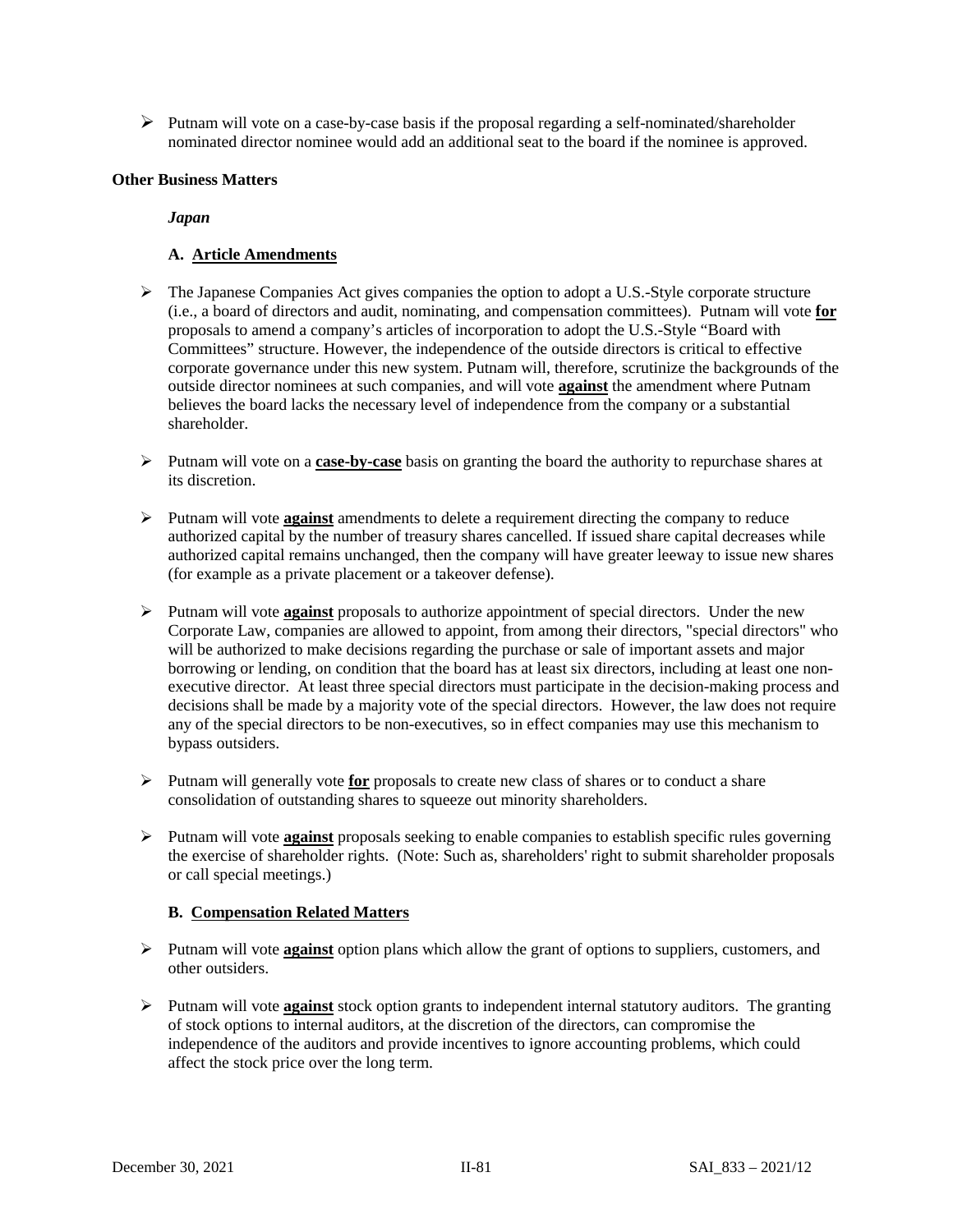Putnam will vote **against** the payment of retirement bonuses to directors and statutory auditors when one or more of the individuals to whom the grants are being proposed has not served in an executive capacity for the company. Putnam will also vote **against** payment of retirement bonuses to any directors or statutory auditors who have been designated by the company as independent. Retirement bonus proposals are all-or-nothing, meaning that split votes against individual payments cannot be made. If any one individual does not meet Putnam's criteria, Putnam will vote **against** the entire bundled item.

# **C. Other Business Matters**

- Putnam votes **for** mergers by absorptions of wholly-owned subsidiaries by their parent companies. These deals do not require the issuance of shares, and do not result in any dilution or new obligations for shareholders of the parent company. These transactions are routine.
- Putnam will vote **for** the acquisition if it is between parent and wholly-owned subsidiary.
- $\triangleright$  Putnam will vote **for** the formation of a holding company, if routine. Holding companies are once again legal in Japan and a number of companies, large and small, have sought approval to adopt a holding company structure. Most of the proposals are intended to help clarify operational authority for the different business areas in which the company is engaged and promote effective allocation of corporate resources. As most of the reorganization proposals do not entail any share issuances or any change in shareholders' ultimate ownership interest in the operating units, Putnam will treat most such proposals as routine.
- Putnam will vote **against** proposals that authorize the board to vary the AGM record date.
- Putnam will vote **for** proposals to abolish the retirement bonus system
- Putnam will vote **for** board-approved director/officer indemnification proposals
- Putnam will vote on a **case-by-case** basis on private placements (Third-party share issuances). Where Putnam views the share issuance necessary to avoid bankruptcy or to put the company back on solid financial footing, Putnam will generally vote **for**. When a private placement allows a particular shareholder to obtain a controlling stake in the company at a discount to market prices, or where the private placement otherwise disadvantages ordinary shareholders, Putnam will vote **against**.
- Putnam will generally vote **against** shareholder rights plans (poison pills). However, if all of the following criteria are met, Putnam will evaluate such poison pills on a **case-by-case** basis: 1) The poison pill must have a duration of no more than three years.
	-

2) The trigger threshold must be no less than 20 percent of issued capital.

3) The company must have no other types of takeover defenses in place.

4) The company must establish a committee to evaluate any takeover offers, and the members of that committee must all meet Putnam's' definition of independence.

5) At least 20 percent, and no fewer than two, of the directors must meet Putnam's definition of independence. These independent directors must also meet Putnam's guidelines on board meeting attendance.

6) The directors must stand for reelection on an annual basis.

7) The company must release its proxy materials no less than three weeks before the meeting date.

 Putnam will vote **against** proposals to allow the board to decide on income allocation without shareholder vote.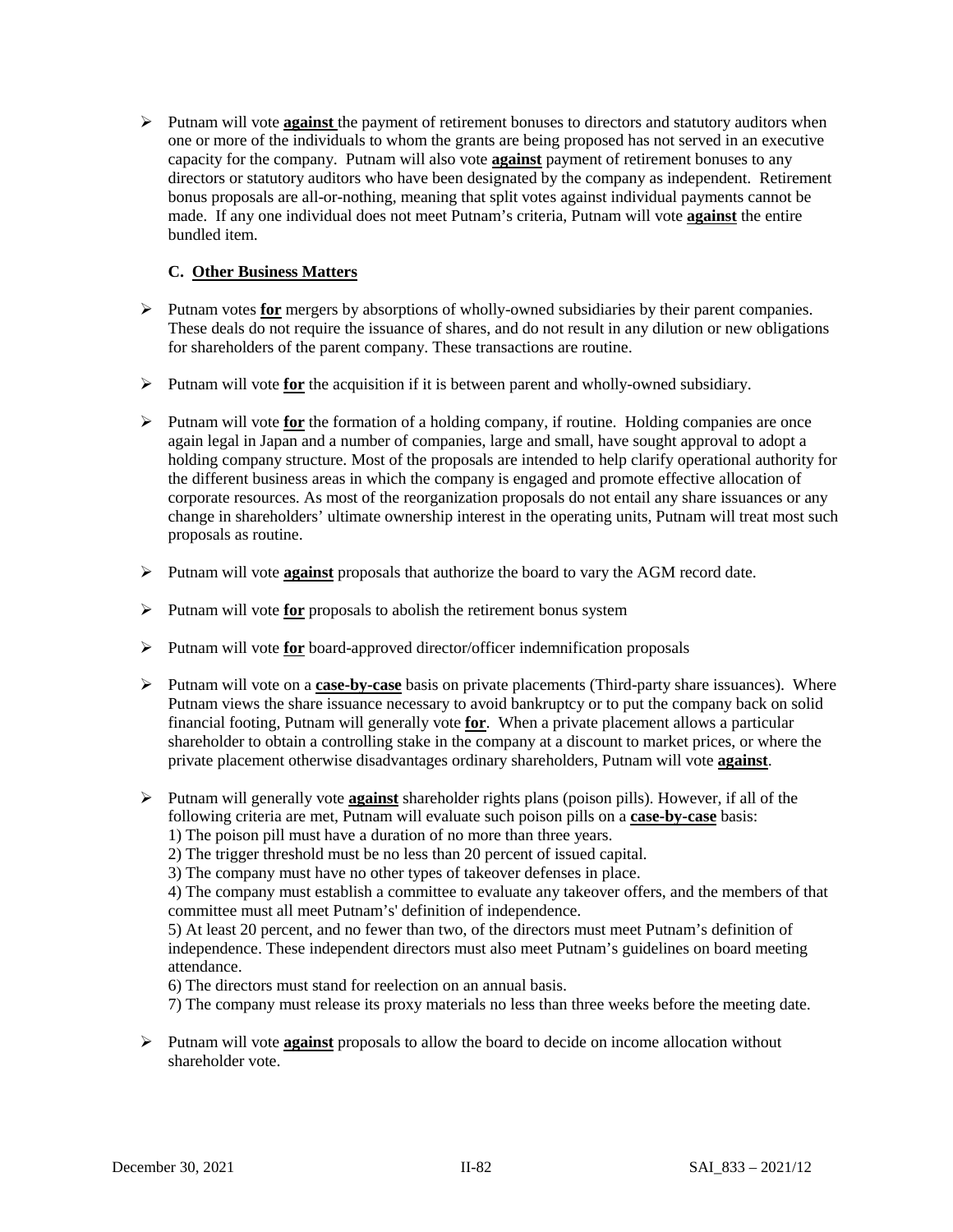- Putnam will vote **against** proposals to limit the liability of External Audit Firms ("Accounting Auditors")
- Putnam will vote **against** proposals seeking a reduction in board size that eliminates all vacant seats.
- Putnam may generally vote **against** proposals seeking an increase in authorized capital that leaves the company with as little as 25 percent of the authorized capital outstanding (general request). However, such proposals will be evaluated on a company specific basis, taking into consideration such factors as current authorization outstanding, existence (or lack thereof) of preemptive rights and rationale for the increase.
- Putnam will vote **for** corporate split agreement and transfer of sales operations to newly created wholly-owned subsidiaries where the transaction is a purely internal one which does not affect shareholders' ownership interests in the various operations. All other proposals will be referred back to Putnam for **case-by-case** review. These reorganizations usually accompany the switch to a holding company structure, but may be used in other contexts.

# *United Kingdom*

 $\triangleright$  Putnam will not apply the U.S. standard 15% discount cap for employee share purchase schemes at U.K. companies. As such, Putnam will generally vote **for** 'Save-As-You-Earn' schemes in the U.K which allow for no more than a 20% purchase discount, and which otherwise comply with U.K. law and Putnam standards.

# *France*

- $\triangleright$  Putnam will not apply the U.S. standard 15% discount cap for employee share purchase schemes at French companies. As such, Putnam will generally vote **for** employee share purchase schemes in France that allow for no greater than a 30% purchase discount, or 40% purchase discount if the vesting period is equal to or greater than ten years, and which otherwise comply with French law and Putnam standards.
- $\triangleright$  Putnam will generally vote **for** the Remuneration Report (established based on SRD II), however Putnam will vote on a **case-by-case** basis when Putnam is voting against both the ex-Post Remuneration Report (CEO) and ex-Ante Remuneration Policy (CEO, or proposal including CEO remuneration package) in the current year, and Putnam's third party service provider(s) is recommending a vote against.

# *Canada*

 Putnam will generally vote **for** Advance Notice provisions for submitting director nominations not less than 30 days prior to the date of the annual meeting. For Advance Notice provisions where the minimum number of days to submit a shareholder nominee is less than 30 days prior to the meeting date, Putnam will vote on a **case-by-case** basis. Putnam will also vote on a **case-by-case** basis if the company's policy expressly prohibits the commencement of a new notice period in the event the originally scheduled meeting is adjourned or postponed**.**

# *Hong Kong*

 $\triangleright$  Putnam will vote **against** the issuance of shares without preemptive rights unless the company provides specific language and terms that 1) limit the aggregate issuance request that is for the General Issuance Mandate and the Share Re-issuance Mandate combined to 10 percent or less of the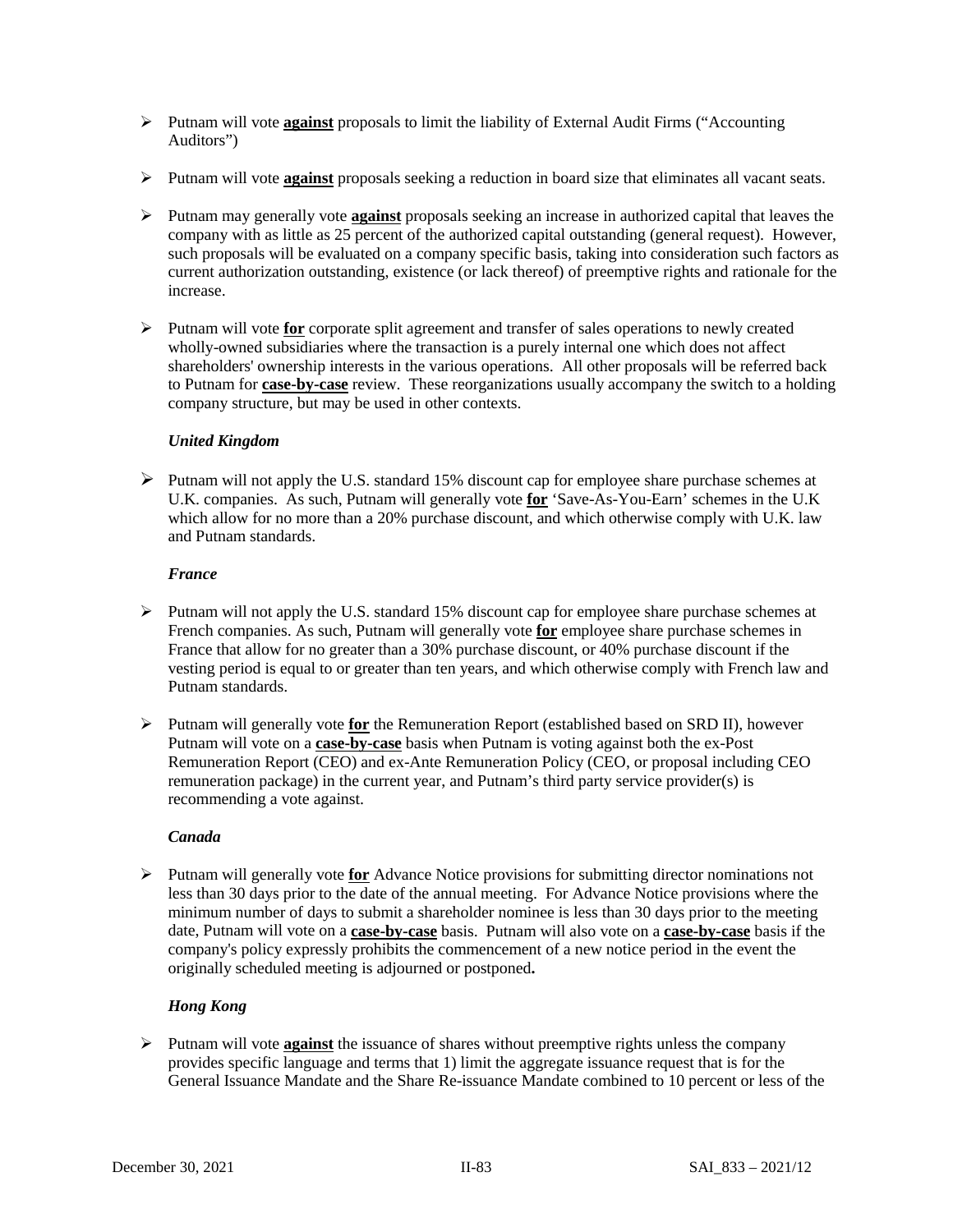existing issued share capital; 2) limit the discount to 10 percent of the market price of shares; and 3) have no history of renewing the General Issuance Mandate several times within a period of one year.

This policy supplements policies regarding share issuances as stated above under section III. Voting Shares of Non-US Issuers.

# *Taiwan*

 Putnam will vote **against** proposals to release the board of directors from the non-compete restrictions specified in Taiwanese Company Law. However, Putnam will vote **for** such proposals if the directors are engaged in activities with a wholly- owned subsidiary of the company.

# *Australia*

- Putnam will vote **for** proposals to refresh the 15% limit for Australian companies only if there is full disclosure regarding the anticipated or previous issuance(s) of shares, there is nothing controversial about the anticipated or previous issuance(s) of shares, and there is no history of abusing the discretion to issue securities. Otherwise vote on a **case-by-case** basis*.*
- Putnam will vote **for** proposals renewing partial takeover provisions.

# *Turkey*

 Putnam will vote on a **case-by-case** basis on proposals involving related party transactions. However, Putnam will vote **against** when such proposals do not provide information on the specific transaction(s) to be entered into with the board members or executives.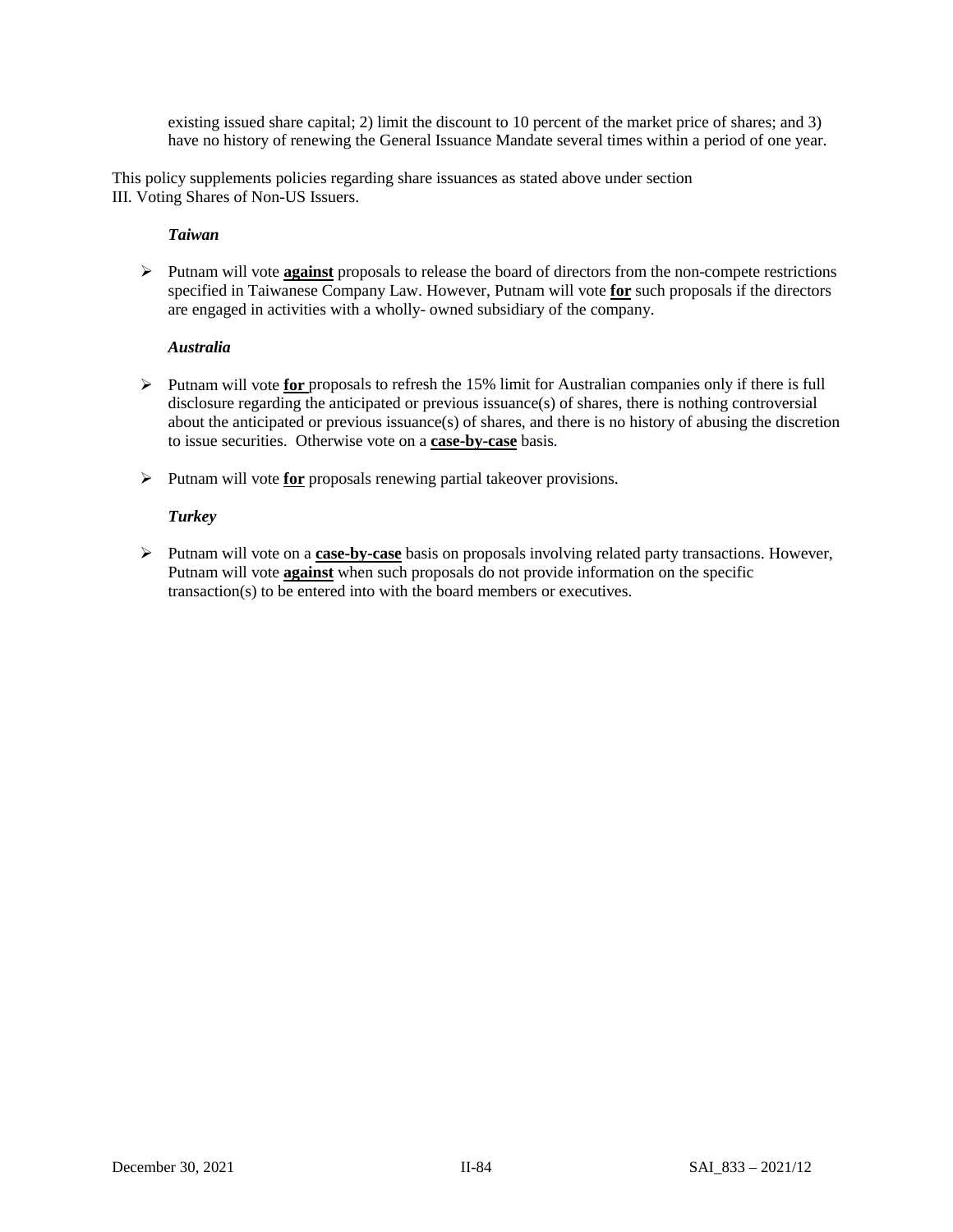# **Exhibit B to Proxy Procedures**

# PUTNAM INVESTMENTS PROXY VOTING CONFLICT OF INTEREST DISCLOSURE FORM

- 1. *Company name:\_\_\_\_\_\_\_\_\_\_\_\_\_\_\_\_\_\_\_\_\_\_\_\_\_\_\_\_\_\_\_\_\_\_\_\_\_\_\_\_\_\_\_\_*
- *2. Date of Meeting: \_\_\_\_\_\_\_\_\_\_\_\_\_\_\_\_\_\_\_\_\_\_\_\_\_\_\_\_\_\_\_\_\_\_\_\_\_\_\_\_\_\_\_*
- 3. *Referral Item(s): \_\_\_\_\_\_\_\_\_\_\_\_\_\_\_\_\_\_\_\_\_\_\_\_\_\_\_\_\_\_\_\_\_\_\_\_\_\_\_\_\_\_\_\_*
- *4. Description of Putnam's Business Relationship with Issuer of Proxy which may give rise to a conflict of interest:\_\_\_\_\_\_\_\_\_\_\_\_\_\_\_\_\_\_\_\_\_\_\_\_\_\_\_\_\_\_\_\_ a. \_\_\_\_\_\_\_\_\_\_\_\_\_\_\_\_\_\_\_\_\_\_\_\_\_\_\_\_\_\_\_\_\_\_\_\_\_\_\_\_\_\_\_\_\_\_\_\_\_\_\_\_\_\_\_\_\_\_\_\_\_*
- *5. Describe procedures used to address any conflict of interest:* Investment professional who was solicited to provide a recommendation was advised that the recommendation must be provided without regard to any client or other business relationship between Putnam and the company. In addition, Putnam has made arrangements that, unless authorized by Putnam's Legal and Compliance Department, contacts from outside parties, except for representatives of the issuing company, with respect to referral items will be handled by Putnam's Legal and Compliance Department to prevent any influence on the investment process. In the case of contact between Putnam investment professionals and representatives of issuing companies, any such contact will be documented and included in the proxy voting files.
- *6. Describe any contacts from parties outside Putnam Management (other than routine communications from proxy solicitors) with respect to the referral item not otherwise reported in an investment professional's recommendation:*

 $\overline{\phantom{a}}$  , and the contribution of the contribution of the contribution of the contribution of the contribution of the contribution of the contribution of the contribution of the contribution of the contribution of the

## **CERTIFICATION**

The undersigned officer of Putnam Investments certifies that, to the best of his or her knowledge, any recommendation of an investment professional provided under circumstances where a conflict of interest exists was made solely on the investment merits and without regard to any other consideration.

Name: Victoria R. Card Title: Manager, Proxy Voting

\_\_\_\_\_\_\_\_\_\_\_\_\_\_\_\_\_\_\_\_\_\_\_\_\_\_\_\_\_\_\_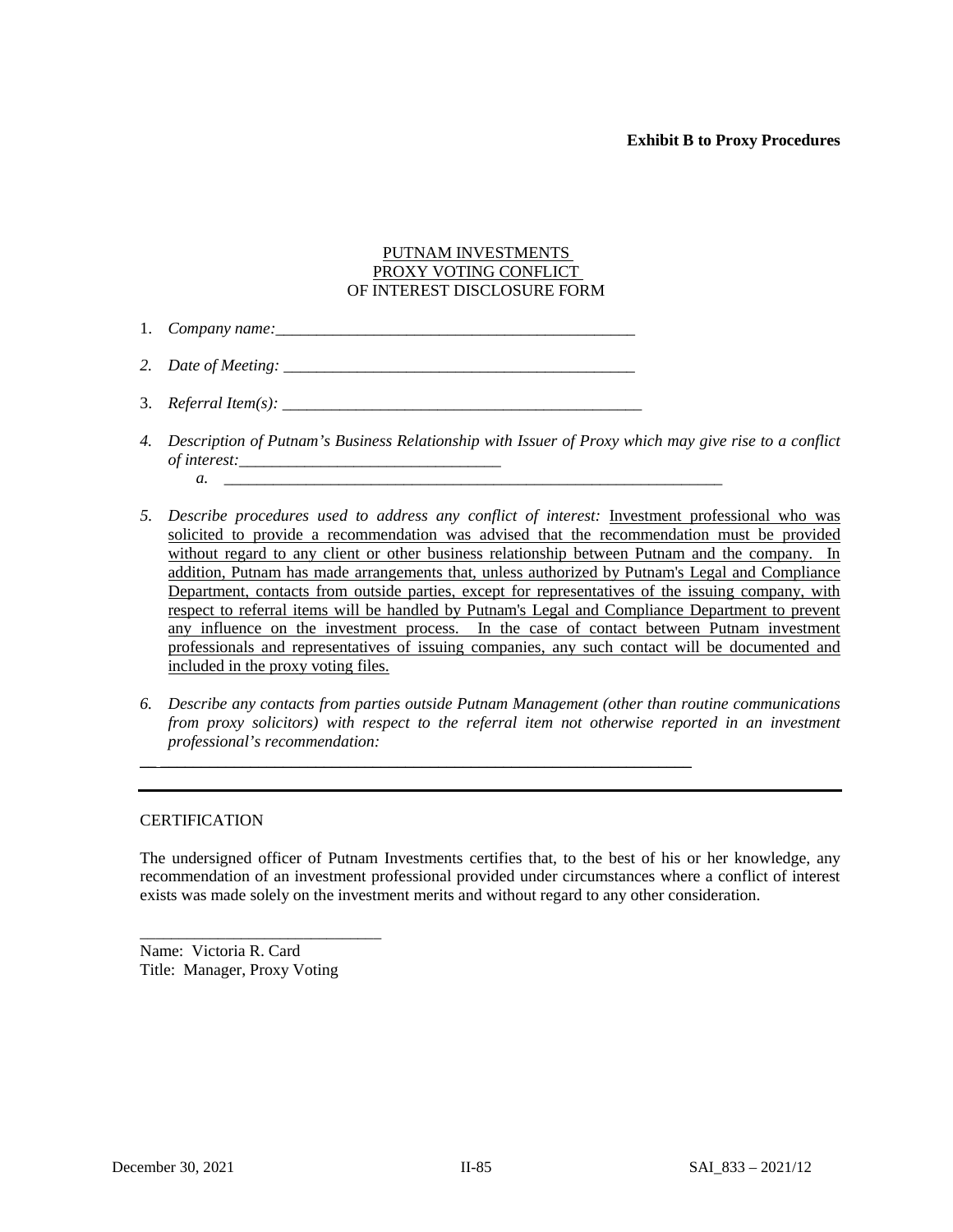## **Exhibit C to Proxy Procedures**

## PUTNAM INVESTMENTS PROXY VOTING CONFLICT OF INTEREST DISCLOSURE FORM

- 1. *Company name:* \_\_\_\_\_\_\_*\_\_\_\_\_\_\_\_\_\_\_\_\_\_\_\_*
- *2. Date of Meeting: \_\_\_\_\_\_\_\_\_\_\_\_\_\_\_\_\_\_\_\_\_\_\_*
- 3. *Referral Item(s):* \_\_\_\_\_\_\_\_\_\_\_\_\_\_\_\_\_\_\_\_\_\_\_\_\_\_\_\_\_\_\_\_\_\_\_
- *4. Description of Putnam's Business Relationship with Issuer of Proxy which may give rise to a conflict of interest:* None\_\_\_\_\_\_\_\_\_\_\_\_\_\_*\_\_\_\_\_\_\_\_\_\_\_\_\_*
- *5. Describe procedures used to address any conflict of interest:* N/A\_\_\_\_\_\_\_\_\_
- *6. Describe any contacts from parties outside Putnam Management (other than routine communications from proxy solicitors) with respect to the referral item not otherwise reported in an investment professional's recommendation:*

None

#### **CERTIFICATION**

The undersigned officer of Putnam Investments certifies that, to the best of his or her knowledge, any recommendation of an investment professional provided under circumstances where a conflict of interest exists was made solely on the investment merits and without regard to any other consideration.

Name: Victoria R. Card Title: Manager, Proxy Voting

\_\_\_\_\_\_\_\_\_\_\_\_\_\_\_\_\_\_\_\_\_\_\_\_\_\_\_\_\_\_\_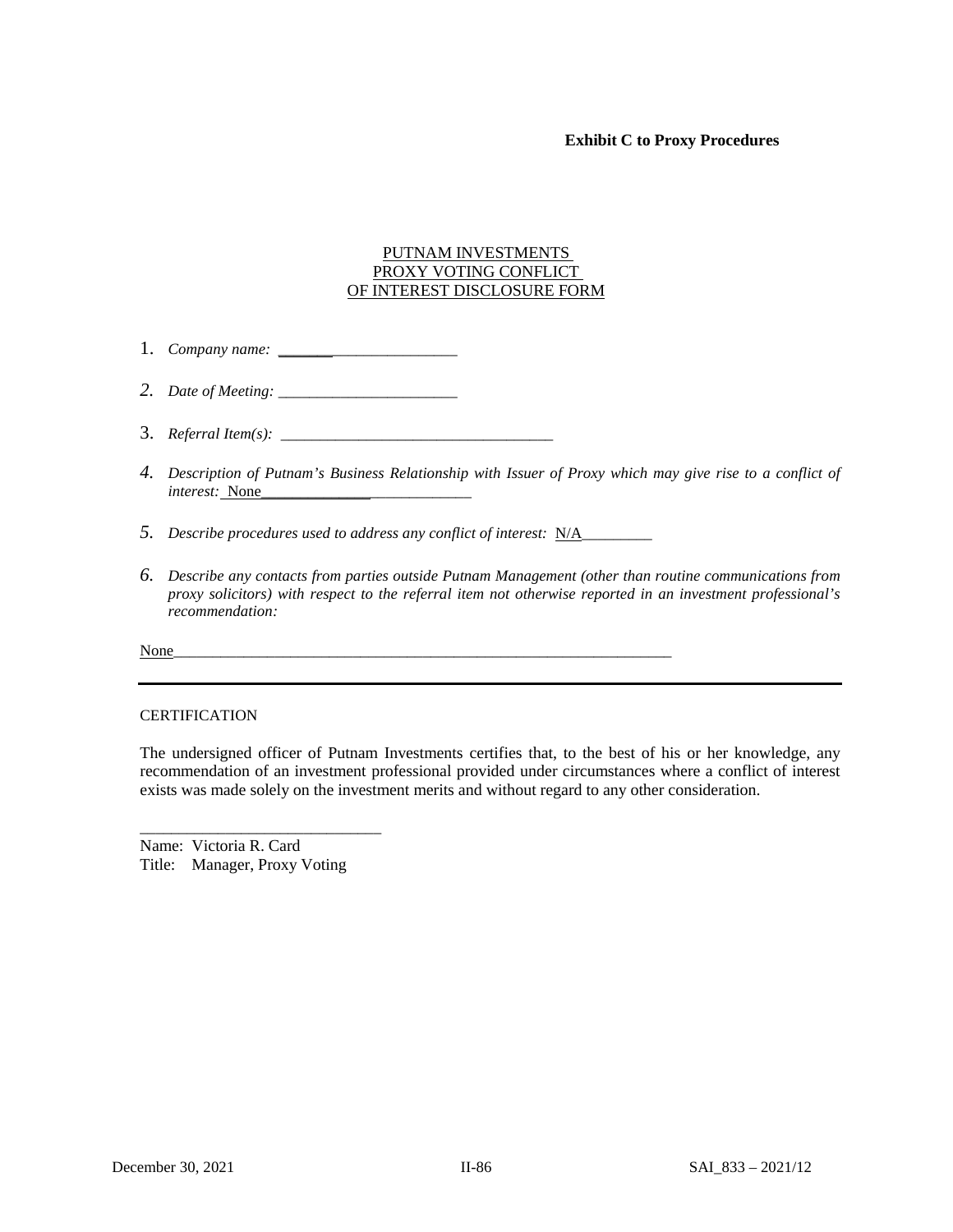# **Report of Independent Registered Public Accounting Firm**

To the Board of Trustees of Putnam ETF Trust and Shareholders of Putnam Sustainable Future ETF:

#### *Opinion on the Financial Statements*

We have audited the accompanying statement of assets and liabilities, including the fund's portfolio, of Putnam Sustainable Future ETF (one of the funds constituting Putnam ETF Trust, referred to hereafter as the "Fund") as of August 31, 2021, the related statements of operations and changes in net assets, including the related notes, and the financial highlights for the period May 25, 2021 (commencement of operations) through August 31, 2021 (collectively referred to as the "financial statements"). In our opinion, the financial statements present fairly, in all material respects, the financial position of the Fund as of August 31, 2021, the results of its operations, the changes in its net assets, and the financial highlights for the period May 25, 2021 (commencement of operations) through August 31, 2021, in conformity with accounting principles generally accepted in the United States of America.

#### *Basis for Opinion*

These financial statements are the responsibility of the Fund's management. Our responsibility is to express an opinion on the Fund's financial statements based on our audit. We are a public accounting firm registered with the Public Company Accounting Oversight Board (United States) ("PCAOB") and are required to be independent with respect to the Fund in accordance with the U.S. federal securities laws and the applicable rules and regulations of the Securities and Exchange Commission and the PCAOB.

We conducted our audit of these financial statements in accordance with the standards of the PCAOB. Those standards require that we plan and perform the audit to obtain reasonable assurance about whether the financial statements are free of material misstatement, whether due to error or fraud.

Our audit included performing procedures to assess the risks of material misstatement of the financial statements, whether due to error or fraud, and performing procedures that respond to those risks. Such procedures included examining, on a test basis, evidence regarding the amounts and disclosures in the financial statements. Our audit also included evaluating the accounting principles used and significant estimates made by management, as well as evaluating the overall presentation of the financial statements. Our procedures included confirmation of securities owned as of August 31, 2021, by correspondence with the custodian. We believe that our audit provides a reasonable basis for our opinion.

PricewaterhouseCoopers LLP Boston, Massachusetts October 11, 2021

We have served as the auditor of one or more investment companies in the Putnam Investments family of funds since at least 1957. We have not been able to determine the specific year we began serving as auditor.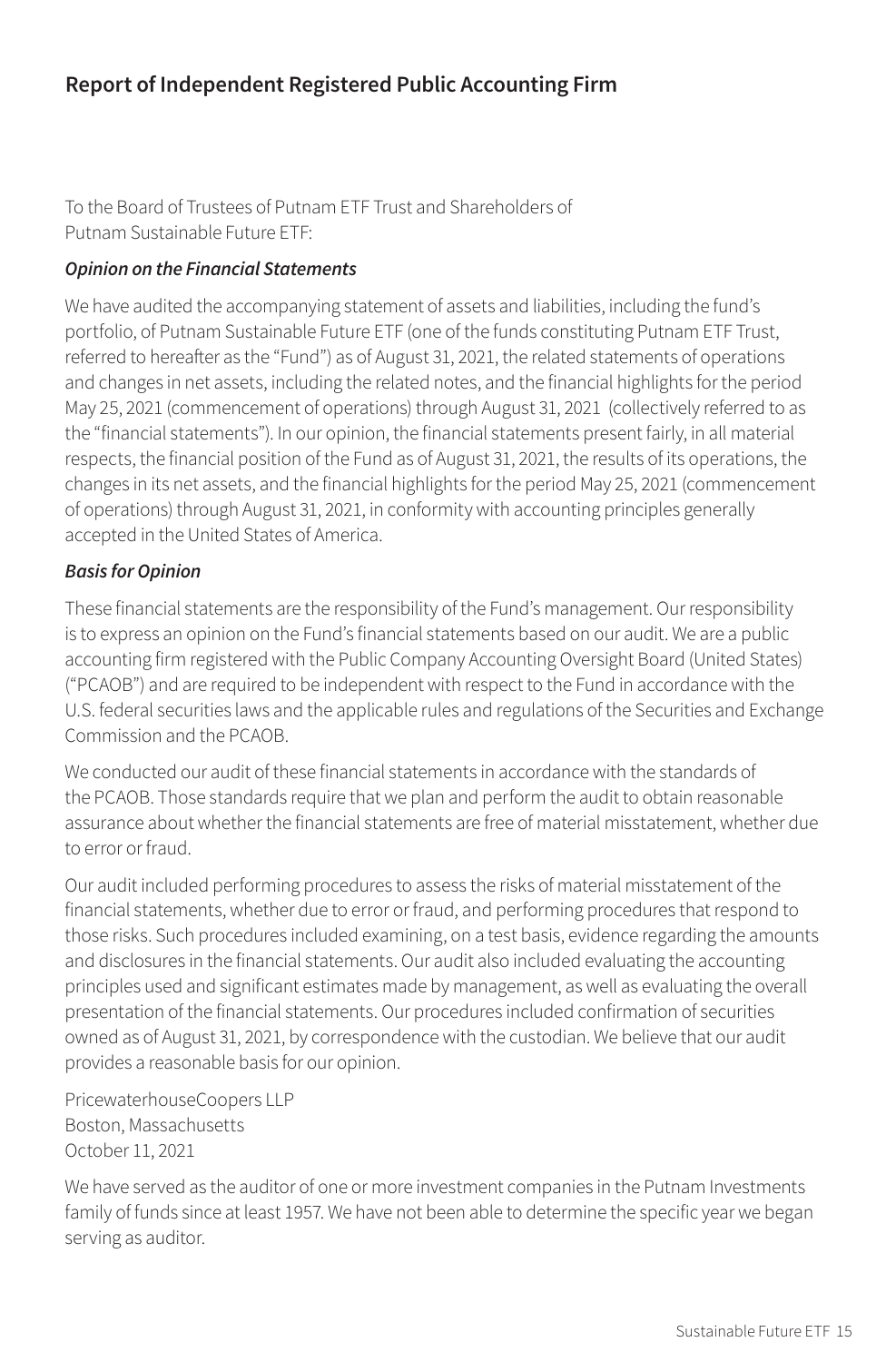# **The fund's portfolio**8/31/21

| COMMON STOCKS (96.8%)*                                   | <b>Shares</b> | Value     |
|----------------------------------------------------------|---------------|-----------|
| Banks (2.0%)                                             |               |           |
| First Republic Bank                                      | 925           | \$184,020 |
|                                                          |               | 184,020   |
| Beverages (0.4%)                                         |               |           |
| Zevia PBC Class A +                                      | 2,375         | 32,823    |
|                                                          |               | 32,823    |
| Biotechnology (5.5%)                                     |               |           |
| Exact Sciences Corp. †                                   | 1,234         | 128,805   |
| Regeneron Pharmaceuticals, Inc. 1                        | 251           | 169,023   |
| Seagen, Inc. 1                                           | 858           | 143,801   |
| Vertex Pharmaceuticals, Inc. 1                           | 286           | 57,283    |
|                                                          |               | 498,912   |
| Building products (1.6%)                                 |               |           |
| AZEK Co., Inc. (The) t                                   | 2,284         | 97,047    |
| Trex Co., Inc. <sup>t</sup>                              | 476           | 52,246    |
|                                                          |               | 149,293   |
| Capital markets (2.2%)                                   |               |           |
| MSCI, Inc.                                               | 323           | 204,969   |
|                                                          |               | 204,969   |
| Chemicals (3.5%)                                         |               |           |
| Diversey Holdings, Ltd. <sup>†</sup>                     | 5,384         | 94,058    |
| Ecolab, Inc.                                             | 488           | 109,976   |
| Ingevity Corp. †                                         | 1,387         | 111,501   |
|                                                          |               | 315,535   |
| Commercial services and supplies (1.2%)                  |               |           |
| Herman Miller, Inc.                                      | 2,524         | 106,084   |
| Containers and packaging (1.8%)                          |               | 106,084   |
| Ball Corp.                                               | 1,735         | 166,491   |
|                                                          |               | 166,491   |
| Diversified consumer services (1.2%)                     |               |           |
| Chegg, Inc. 1                                            | 1,339         | 111,432   |
|                                                          |               | 111,432   |
| Diversified financial services (1.1%)                    |               |           |
| Soaring Eagle Acquisition Corp. Class A +                | 9,634         | 96,051    |
|                                                          |               | 96,051    |
| Diversified telecommunication services (1.1%)            |               |           |
| Liberty Global PLC Class C (United Kingdom) †            | 3,412         | 98,880    |
|                                                          |               | 98,880    |
| Electric utilities (1.5%)                                |               |           |
| NextEra Energy, Inc.                                     | 1,631         | 136,988   |
|                                                          |               | 136,988   |
| Electrical equipment (2.0%)                              |               |           |
| Sunrun, Inc. †                                           | 4,075         | 180,319   |
|                                                          |               | 180,319   |
| Electronic equipment, instruments, and components (3.3%) |               |           |
| Trimble Inc. <sup>†</sup>                                | 2,005         | 188,911   |
| Zebra Technologies Corp. Class A +                       | 194           | 113,911   |
|                                                          |               | 302,822   |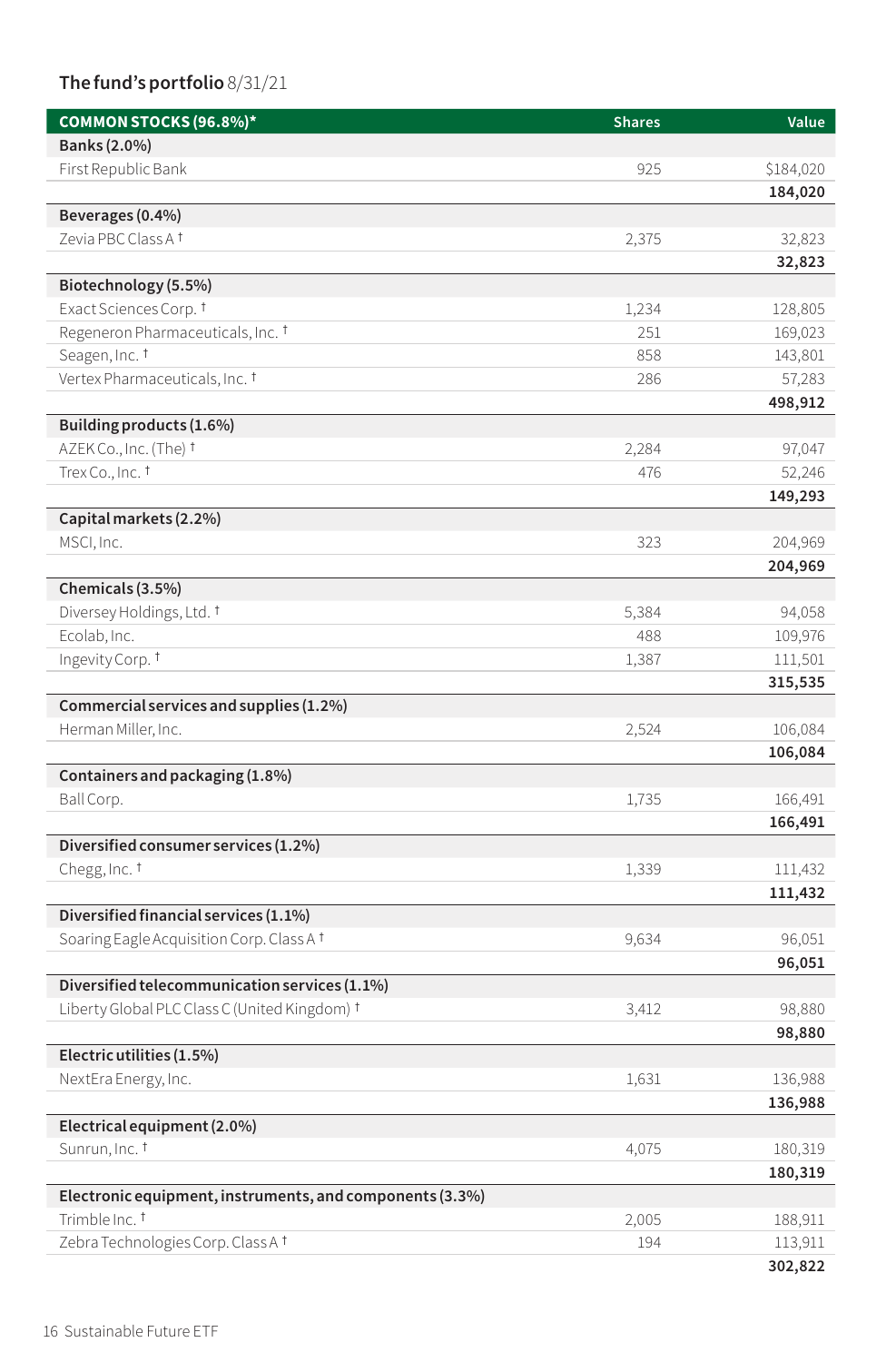| COMMON STOCKS (96.8%)* cont.                                | <b>Shares</b> | Value     |
|-------------------------------------------------------------|---------------|-----------|
| Food products (2.9%)                                        |               |           |
| Laird Superfood, Inc. <sup>t</sup>                          | 2,362         | \$47,075  |
| McCormick & Co., Inc. (non-voting shares)                   | 1,468         | 126,674   |
| Nomad Foods, Ltd. (United Kingdom) †                        | 3,459         | 91,283    |
|                                                             |               | 265,032   |
| Health-care equipment and supplies (16.5%)                  |               |           |
| Cooper Cos., Inc. (The)                                     | 389           | 175,326   |
| Danaher Corp.                                               | 1,077         | 349,116   |
| DexCom, Inc. <sup>†</sup>                                   | 256           | 135,532   |
| Edwards Lifesciences Corp. 1                                | 1,883         | 220,650   |
| Hologic, Inc. <sup>†</sup>                                  | 629           | 49,785    |
| IDEXX Laboratories, Inc. 1                                  | 197           | 132,731   |
| Insulet Corp. †                                             | 355           | 105,723   |
| Mesa Laboratories, Inc.                                     | 368           | 98,227    |
| Nevro Corp. †                                               | 633           | 77,226    |
| ResMed, Inc.                                                | 524           | 152,238   |
|                                                             |               | 1,496,554 |
| Health-care providers and services (1.0%)                   |               |           |
| HealthEquity, Inc. <sup>†</sup>                             | 1,470         | 94,330    |
|                                                             |               | 94,330    |
| Health-care technology (2.5%)                               |               |           |
| GoodRx Holdings, Inc. Class A 1                             | 2,339         | 88,929    |
| Teladoc Health, Inc. †                                      | 947           | 136,766   |
|                                                             |               | 225,695   |
| Hotels, restaurants, and leisure (3.5%)                     |               |           |
| Chipotle Mexican Grill, Inc. <sup>†</sup>                   | 130           | 247,433   |
| Vail Resorts, Inc. †                                        | 245           | 74,688    |
|                                                             |               | 322,121   |
| Industrial conglomerates (0.7%)<br>Roper Technologies, Inc. | 135           | 65,243    |
|                                                             |               | 65,243    |
| Interactive media and services (1.8%)                       |               |           |
| Bumble, Inc. Class A <sup>t</sup>                           | 1,345         | 73,303    |
| Pinterest, Inc. Class A 1                                   | 1,718         | 95,469    |
|                                                             |               | 168,772   |
| Internet and direct marketing retail (2.2%)                 |               |           |
| 1stDibs.com, Inc. <sup>†</sup>                              | 2,790         | 45,505    |
| Etsy, Inc. †                                                | 433           | 93,641    |
| thredUp, Inc. Class A +                                     | 3.114         | 59,695    |
|                                                             |               | 198,841   |
| IT Services (2.6%)                                          |               |           |
| GoDaddy, Inc. Class A <sup>t</sup>                          | 1,696         | 124,334   |
| Mastercard, Inc. Class A                                    | 206           | 71,323    |
| Shopify, Inc. Class A (Canada) 1                            | 30            | 45,743    |
|                                                             |               | 241,400   |
| Life sciences tools and services (5.1%)                     |               |           |
| Absci Corp. †                                               | 1,885         | 35,400    |
| Bio-Rad Laboratories, Inc. Class A 1                        | 256           | 206,034   |
| Thermo Fisher Scientific, Inc.                              | 412           | 228,639   |
|                                                             |               | 470,073   |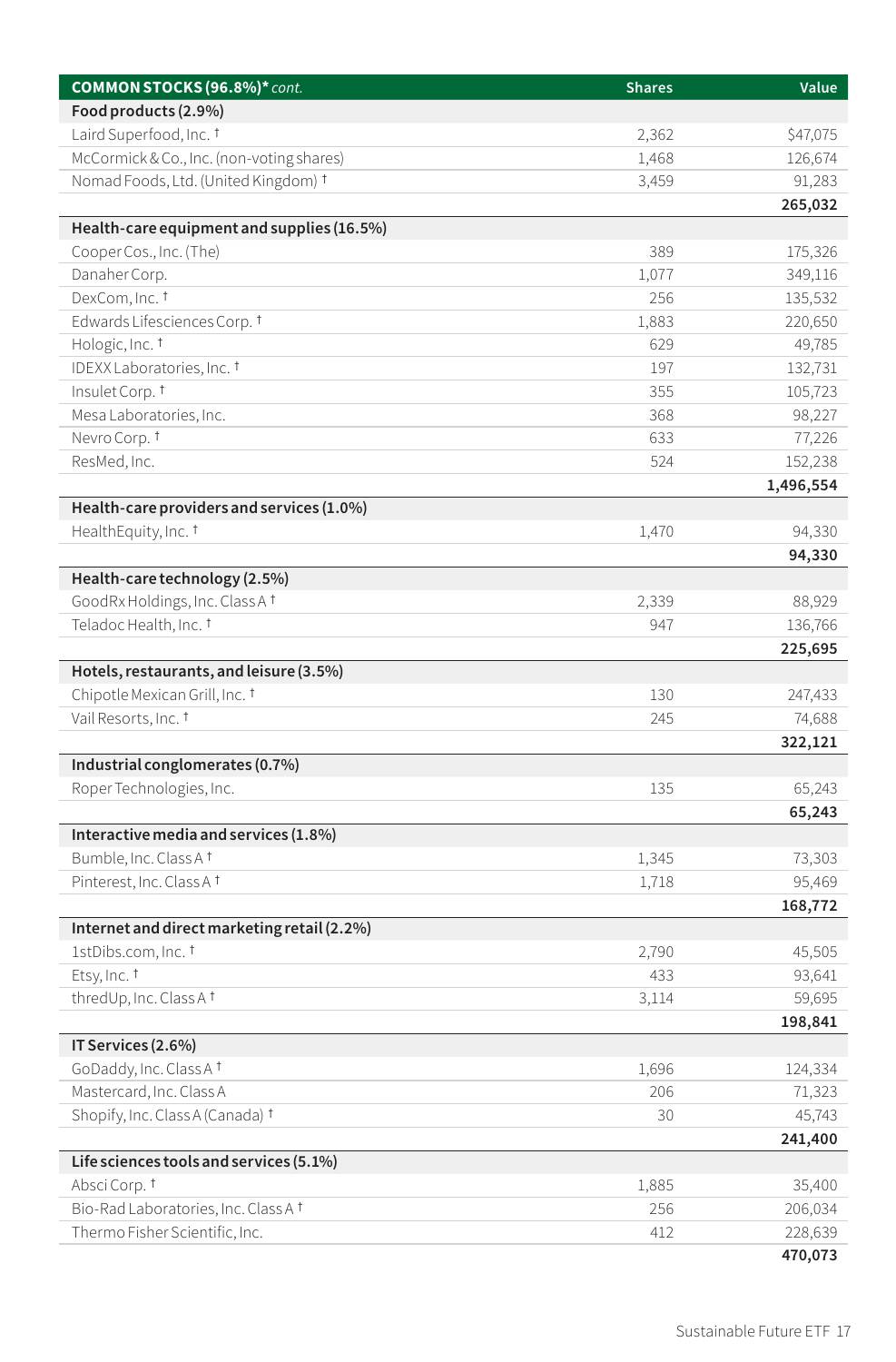| COMMON STOCKS (96.8%)* cont.                                | <b>Shares</b> | Value       |
|-------------------------------------------------------------|---------------|-------------|
| Mortgage real estate investment trusts (REITs) (1.5%)       |               |             |
| Hannon Armstrong Sustainable Infrastructure Capital, Inc. R | 2,291         | \$138,308   |
|                                                             |               | 138,308     |
| Pharmaceuticals (1.7%)                                      |               |             |
| Zoetis, Inc.                                                | 766           | 156,693     |
|                                                             |               | 156,693     |
| Road and rail (1.0%)                                        |               |             |
| Lyft, Inc. Class A <sup>t</sup>                             | 1,961         | 93,363      |
|                                                             |               | 93,363      |
| Semiconductors and semiconductor equipment (6.7%)           |               |             |
| Applied Materials, Inc.                                     | 1,477         | 199,587     |
| ASML Holding NV (NY Reg Shares) (Netherlands)               | 207           | 172,439     |
| Cree, Inc. 1                                                | 759           | 64,500      |
| NXP Semiconductors NV                                       | 314           | 67,551      |
| ON Semiconductor Corp. 1                                    | 2,404         | 106,641     |
|                                                             |               | 610,718     |
| Software (16.9%)                                            |               |             |
| Adobe, Inc. <sup>†</sup>                                    | 494           | 327,868     |
| Ceridian HCM Holding, Inc. 1                                | 910           | 102,239     |
| Crowdstrike Holdings, Inc. Class A <sup>t</sup>             | 670           | 188,270     |
| DocuSign, Inc. †                                            | 684           | 202,628     |
| Dynatrace, Inc. <sup>t</sup>                                | 3,538         | 243,167     |
| Everbridge, Inc. <sup>†</sup>                               | 899           | 141,116     |
| Lightspeed Commerce, Inc. (Canada) 1                        | 1,833         | 203,793     |
| Nuance Communications, Inc. 1                               | 847           | 46,627      |
| Verra Mobility Corp. †                                      | 5,944         | 92,191      |
|                                                             |               | 1,547,899   |
| Textiles, apparel, and luxury goods (1.8%)                  |               |             |
| lululemon athletica, Inc. (Canada) †                        | 407           | 162,869     |
|                                                             |               | 162,869     |
| Total common stocks (cost \$8,178,686)                      |               | \$8,842,530 |

| <b>SHORT-TERM INVESTMENTS (3.2%)*</b>                         | <b>Shares</b> | Value     |
|---------------------------------------------------------------|---------------|-----------|
| State Street Institutional U.S. Government Money Market Fund, |               |           |
| Investor Class 0.01%                                          | 296.103       | \$296,103 |
| Total short-term investments (cost \$296,103)                 |               | \$296,103 |

| <b>TOTAL INVESTMENTS</b>             |             |
|--------------------------------------|-------------|
| Total investments (cost \$8,474,789) | \$9,138,633 |

#### Notes to the fund's portfolio

Unless noted otherwise, the notes to the fund's portfolio are for the close of the fund's reporting period, which ran from May 25, 2021 (commencement of operations) through August 31, 2021 (the reporting period). Within the following notes to the portfolio, references to "Putnam Management" represent Putnam Investment Management, LLC, the fund's manager, an indirect wholly-owned subsidiary of Putnam Investments, LLC, references to "the SEC" represent the Securities and Exchange Commission and references to "ASC 820" represent Accounting Standards Codification 820 *Fair Value Measurements and Disclosures*.

- \* Percentages indicated are based on net assets of \$9,136,414.
- † This security is non-income-producing.
- <sup>R</sup> Real Estate Investment Trust.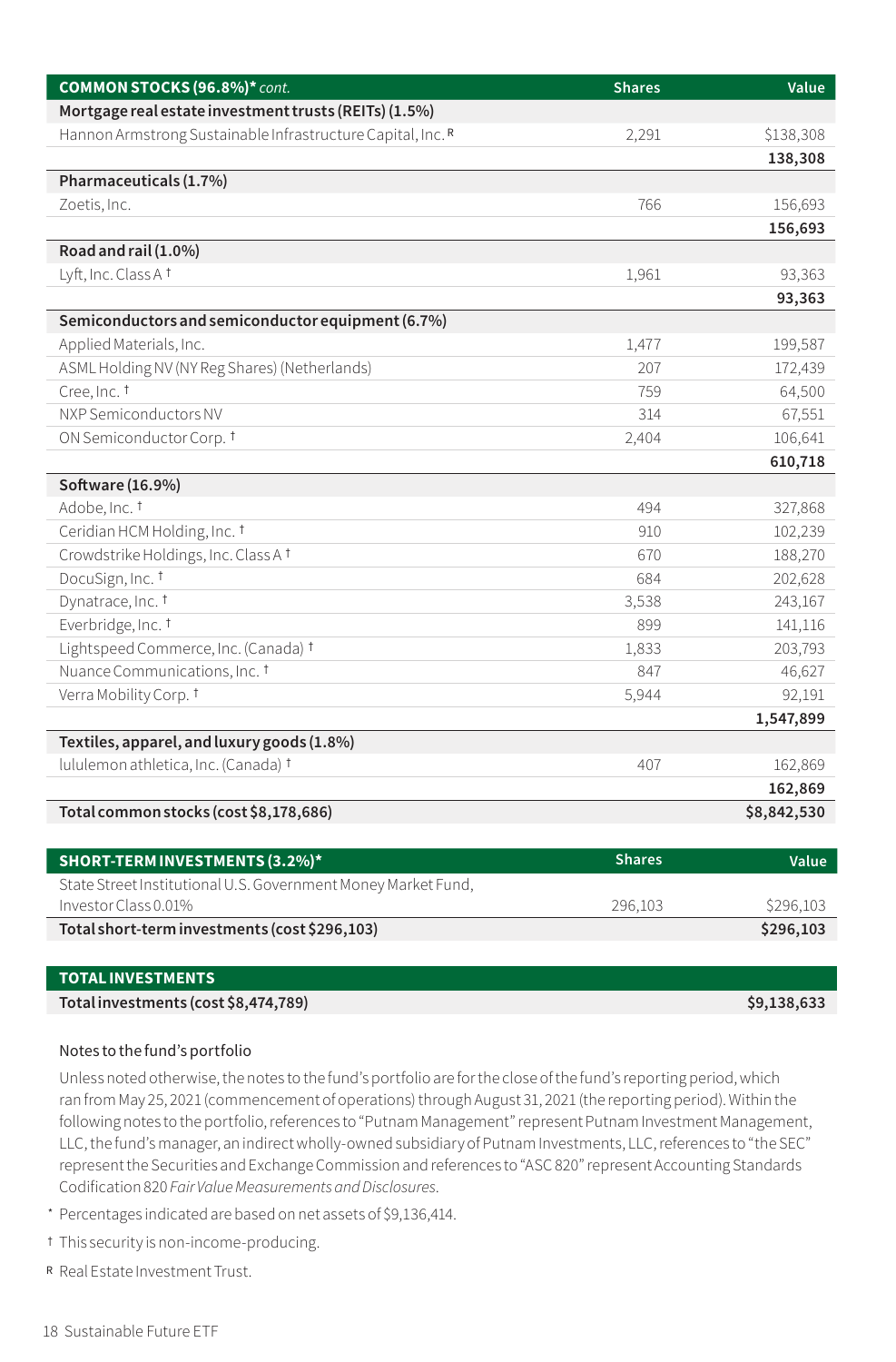Unless otherwise noted, the rates quoted in Short-term investments security descriptions represent the weighted average yield to maturity.

ASC 820 establishes a three-level hierarchy for disclosure of fair value measurements. The valuation hierarchy is based upon the transparency of inputs to the valuation of the fund's investments. The three levels are defined as follows:

Level 1: Valuations based on quoted prices for identical securities in active markets.

Level 2: Valuations based on quoted prices in markets that are not active or for which all significant inputs are observable, either directly or indirectly.

Level 3: Valuations based on inputs that are unobservable and significant to the fair value measurement.

The following is a summary of the inputs used to value the fund's net assets as of the close of the reporting period:

|                               |             | <b>Valuation inputs</b> |         |
|-------------------------------|-------------|-------------------------|---------|
| Investments in securities:    | Level 1     | Level <sub>2</sub>      | Level 3 |
| Common stocks*:               |             |                         |         |
| <b>Communication services</b> | \$267,652   | Ś—                      | Ś—      |
| Consumer discretionary        | 795,263     |                         |         |
| Consumer staples              | 297,855     |                         |         |
| Financials                    | 623,348     |                         |         |
| Health care                   | 2,942,257   |                         |         |
| Industrials                   | 594,302     |                         |         |
| Information technology        | 2,702,839   |                         |         |
| Materials                     | 482,026     |                         |         |
| Utilities                     | 136,988     |                         |         |
| Total common stocks           | 8,842,530   |                         |         |
| Short-term investments        | 296,103     |                         |         |
| Totals by level               | \$9,138,633 |                         |         |

\* Common stock classifications are presented at the sector level, which may differ from the fund's portfolio presentation.

The accompanying notes are an integral part of these financial statements.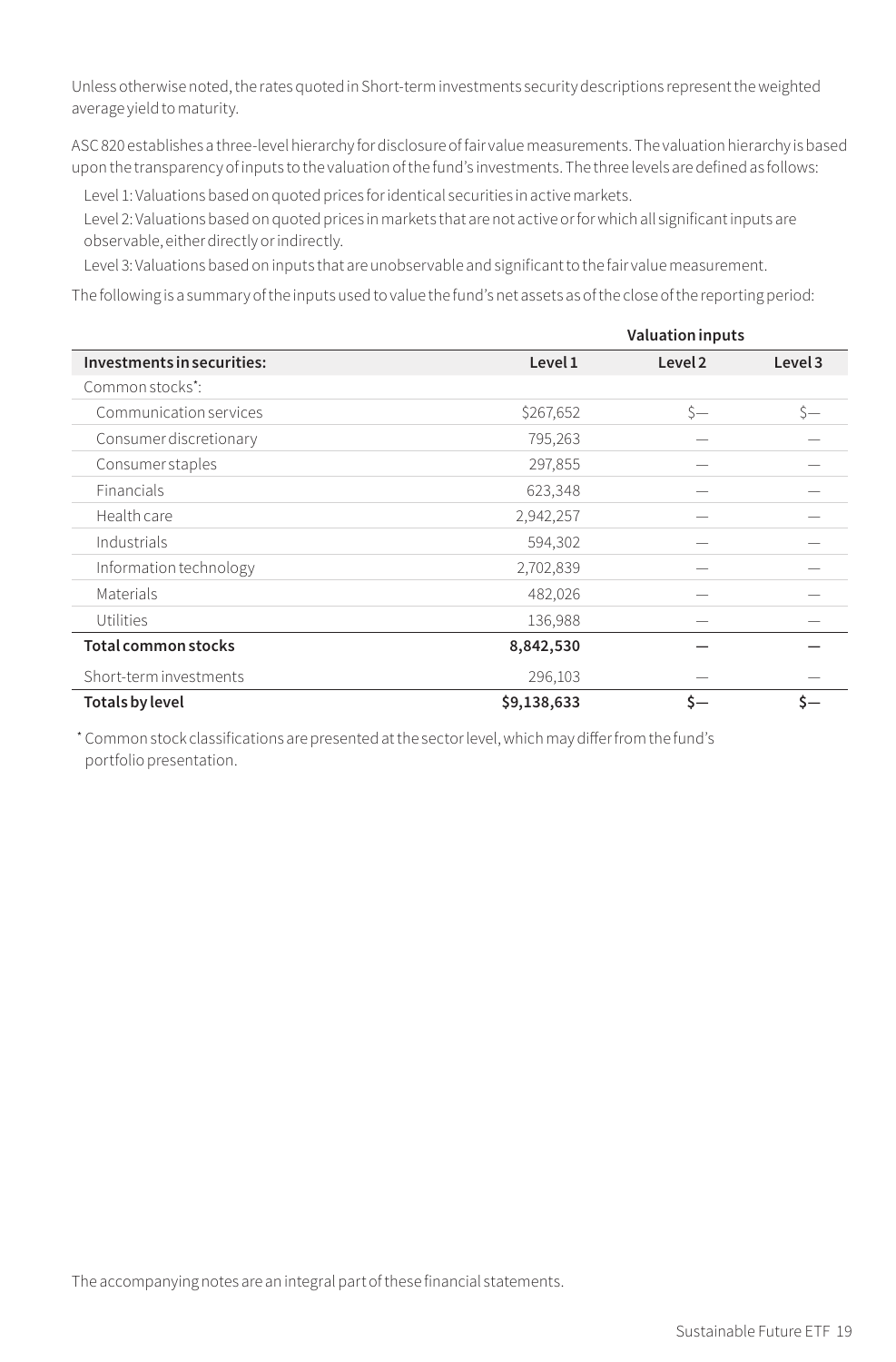# **Statement of assets and liabilities** 8/31/21

| <b>ASSETS</b>                                                                                      |             |
|----------------------------------------------------------------------------------------------------|-------------|
| Investment in securities, at value (Note 1):<br>Unaffiliated issuers (identified cost \$8,474,789) | \$9,138,633 |
| Dividends receivable                                                                               | 1,971       |
| <b>Total assets</b>                                                                                | 9,140,604   |
|                                                                                                    |             |
| <b>LIABILITIES</b>                                                                                 |             |
| Payable for compensation of Manager (Note 2)                                                       | 4,190       |
| <b>Total liabilities</b>                                                                           | 4,190       |
| Net assets                                                                                         | \$9,136,414 |

| <b>REPRESENTED BY</b>                                                    |             |
|--------------------------------------------------------------------------|-------------|
| Paid-in capital (Unlimited shares authorized) (Notes 1, 4 and 5)         | \$8,519,775 |
| Total distributable earnings (Note 1)                                    | 616.639     |
| Total – Representing net assets applicable to capital shares outstanding | \$9,136,414 |
|                                                                          |             |

|--|

Net asset value per share

 $(59,136,414 \text{ divided by } 325,001 \text{ shares})$  \$28.11

The accompanying notes are an integral part of these financial statements.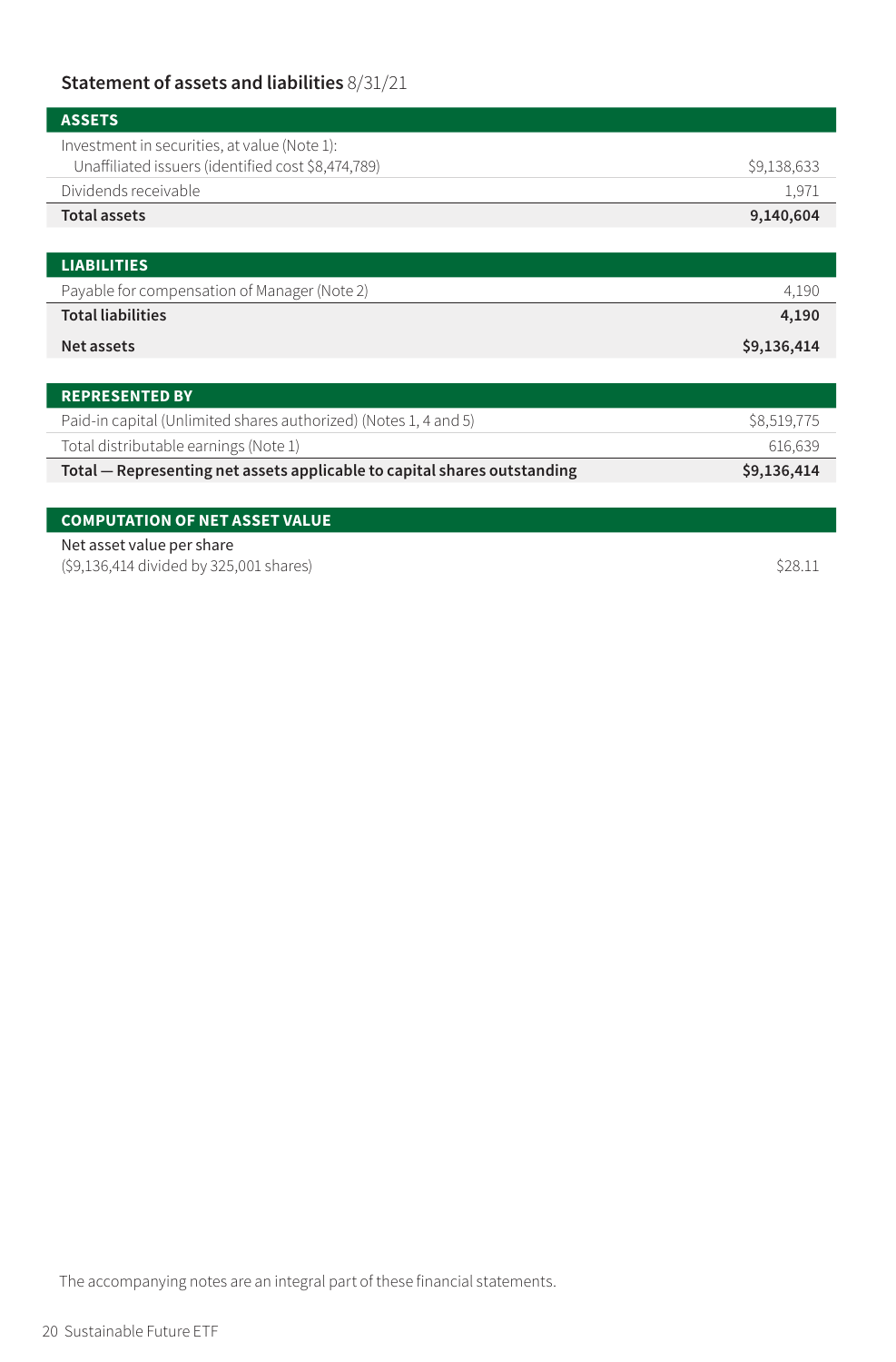**Statement of operations** For the period 5/25/21 (commencement of operations) to 8/31/21

| <b>INVESTMENT INCOME</b>                                 |           |
|----------------------------------------------------------|-----------|
| Dividends (net of foreign tax of \$15)                   | \$4,461   |
| Total investment income                                  | 4,461     |
|                                                          |           |
| <b>EXPENSES</b>                                          |           |
| Compensation of Manager (Note 2)                         | 10,149    |
| <b>Total expenses</b>                                    | 10,149    |
| Net investment loss                                      | (5,688)   |
|                                                          |           |
| <b>REALIZED AND UNREALIZED GAIN (LOSS)</b>               |           |
| Net realized gain (loss) on:                             |           |
| Securities from unaffiliated issuers (Notes 1 and 3)     | (46, 774) |
| <b>Total net realized loss</b>                           | (46, 774) |
| Change in net unrealized appreciation (depreciation) on: |           |
| Securities from unaffiliated issuers                     | 663,844   |
| Total change in net unrealized appreciation              | 663,844   |
| Net gain on investments                                  | 617,070   |
| Net increase in net assets resulting from operations     | \$611,382 |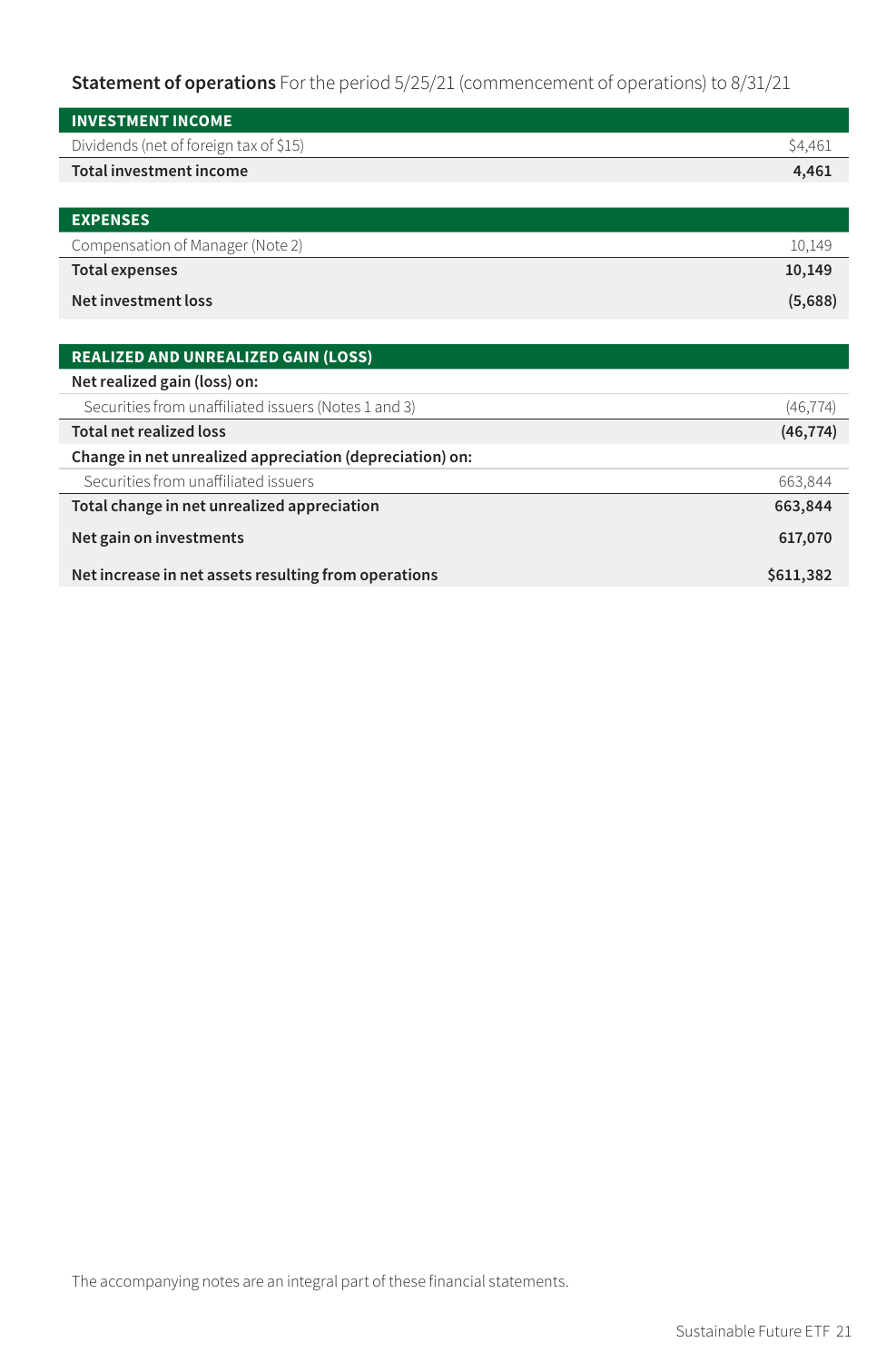# **Statement of changes in net assets**

| <b>INCREASE IN NET ASSETS</b>                        | For the period<br>5/25/21<br><i>(commencement</i><br>of operations)<br>to 8/31/21 |
|------------------------------------------------------|-----------------------------------------------------------------------------------|
| <b>Operations</b>                                    |                                                                                   |
| Net investment loss                                  | \$ (5,688)                                                                        |
| Net realized loss on investments                     | (46, 774)                                                                         |
| Change in net unrealized appreciation of investments | 663,844                                                                           |
| Net increase in net assets resulting from operations | 611,382                                                                           |
| Proceeds from shares sold (Note 4)                   | 6,025,032                                                                         |
| Decrease from shares redeemed (Note 4)               |                                                                                   |
| Total increase in net assets                         | 6,636,414                                                                         |
|                                                      |                                                                                   |
| <b>NET ASSETS</b>                                    |                                                                                   |
| Beginning of period (Note 5)                         | 2,500,000                                                                         |
| End of period                                        | \$9,136,414                                                                       |
| <b>NUMBER OF FUND SHARES</b>                         |                                                                                   |
| Shares outstanding at beginning of period (Note 5)   | 100,000                                                                           |
| Shares sold (Note 4)                                 | 225,001                                                                           |
| Shares redeemed (Note 4)                             |                                                                                   |
| Shares outstanding at end of period                  | 325,001                                                                           |

The accompanying notes are an integral part of these financial statements.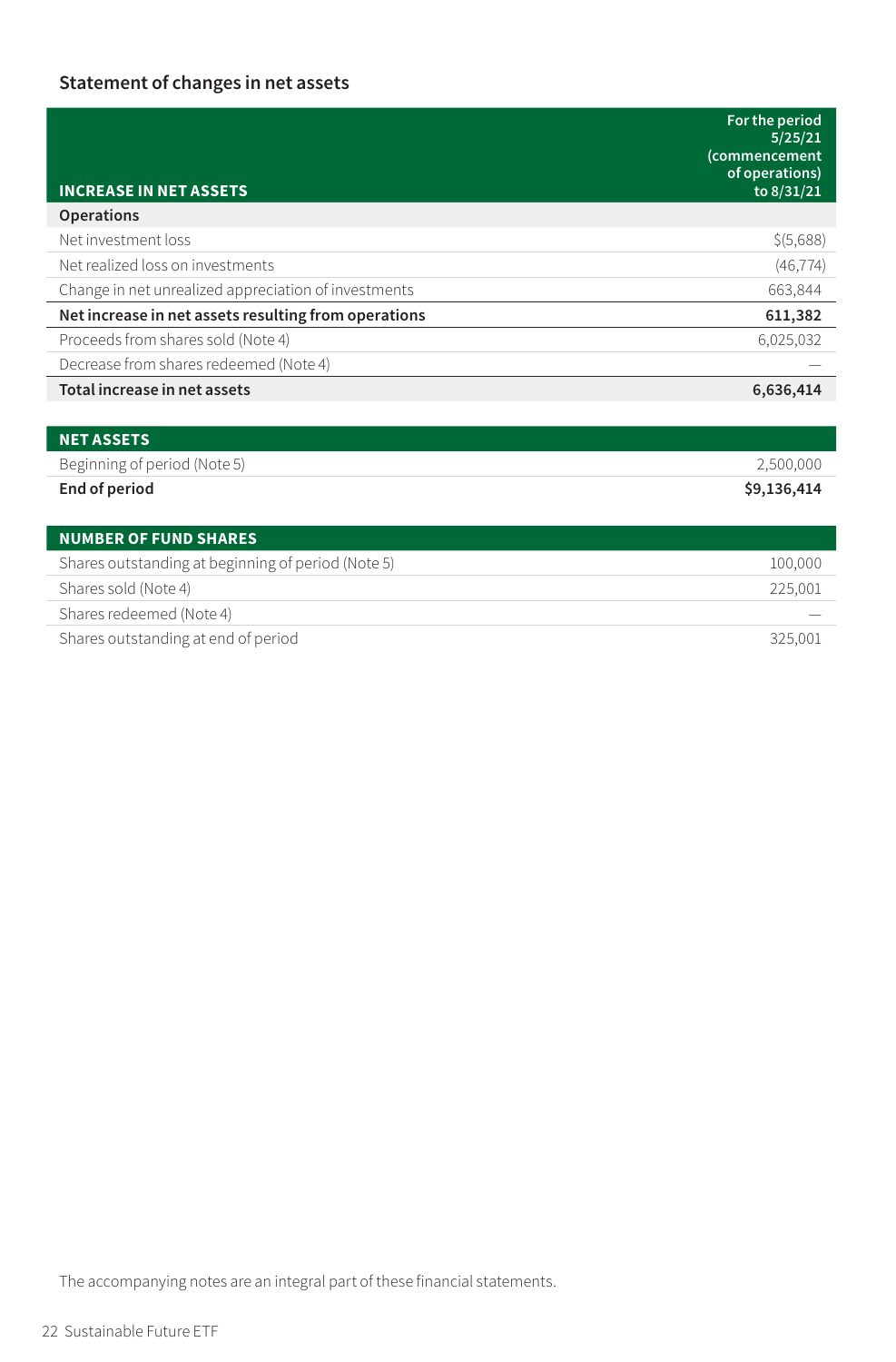# **Financial highlights** (For a common share outstanding throughout the period)

| <b>PER-SHARE OPERATING PERFORMANCE</b>                    |                                                                            |
|-----------------------------------------------------------|----------------------------------------------------------------------------|
|                                                           | For the period<br>5/25/21<br>(commencement<br>of operations)<br>to 8/31/21 |
| Net asset value, beginning of period                      | \$25.00                                                                    |
| Investment operations:                                    |                                                                            |
| Net investment income (loss) <sup>a</sup>                 | (.03)                                                                      |
| Net realized and unrealized<br>gain (loss) on investments | 3.14                                                                       |
| Total from investment operations                          | 3.11                                                                       |
| Less distributions:                                       |                                                                            |
| From net investment income                                |                                                                            |
| <b>Total distributions</b>                                |                                                                            |
| Net asset value, end of period                            | \$28.11                                                                    |
| Total return at net asset value (%) <sup>b</sup>          | $12.44^*$                                                                  |

| <b>RATIOS AND SUPPLEMENTAL DATA</b>                         |           |
|-------------------------------------------------------------|-----------|
| Net assets, end of period<br>(in thousands)                 | \$9,136   |
| Ratio of expenses to average<br>net assets (%) <sup>c</sup> | $.17*$    |
| Ratio of net investment income<br>to average net assets (%) | $(.10)^*$ |
| Portfolio turnover (%) <sup>d</sup>                         | $20*$     |

\*Not annualized.

a Per share net investment income (loss) has been determined on the basis of the weighted average number of shares outstanding during the period.

<sup>b</sup> Total return assumes dividend reinvestment.

<sup>c</sup>Excludes acquired fund fees and expenses, if any.

d Portfolio turnover excludes securities received or delivered in-kind.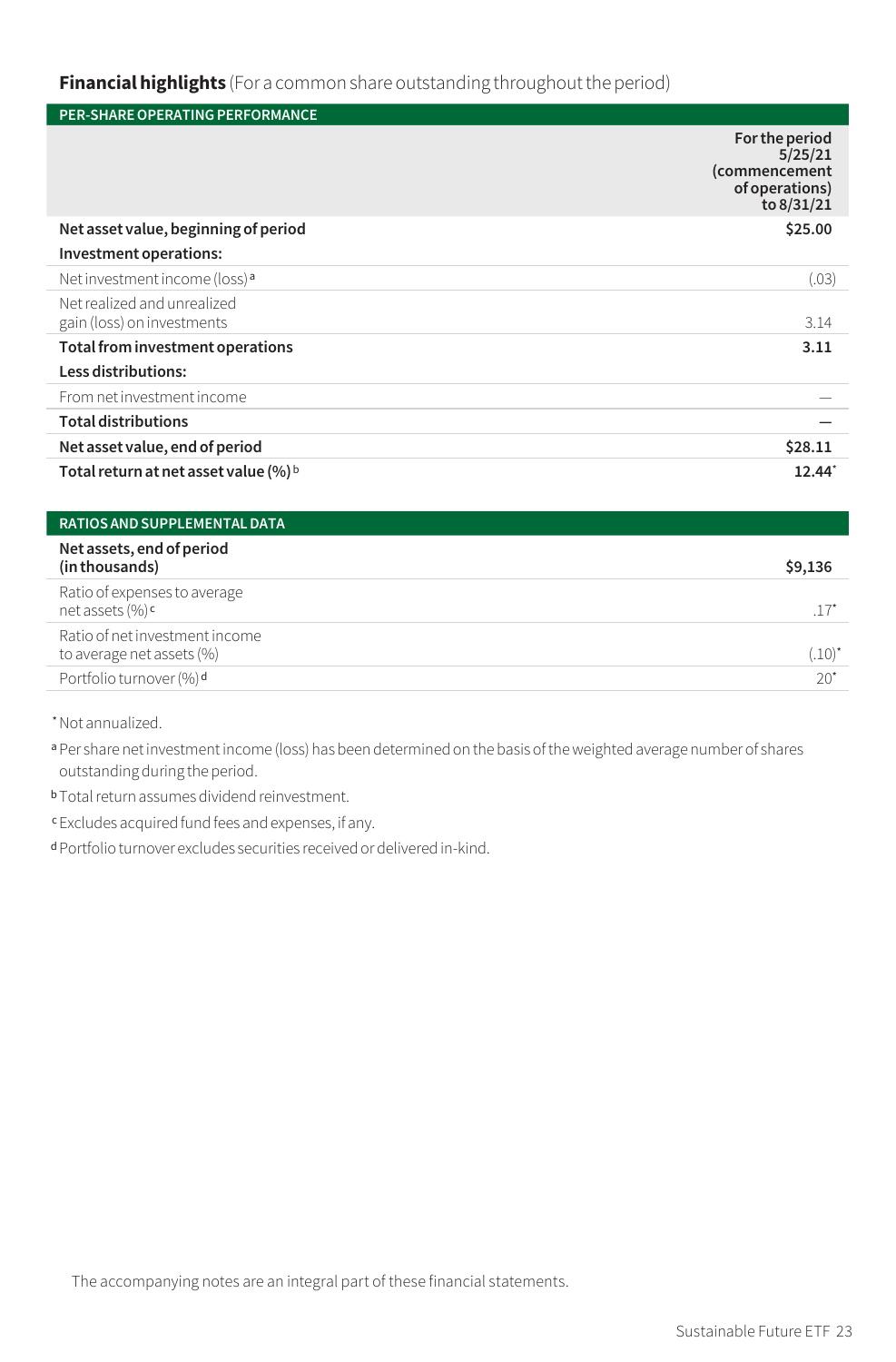## **Notes to financial statements** 8/31/21

Within the following Notes to financial statements, references to "ETF" represent Exchange Traded Fund, references to "State Street" represent State Street Bank and Trust Company, references to "the SEC" represent the Securities and Exchange Commission, references to "Putnam Management" represent Putnam Investment Management, LLC, the fund's manager, an indirect wholly-owned subsidiary of Putnam Investments, LLC and references to "OTC", if any, represent over-the-counter. Unless otherwise noted, the "reporting period" represents the period from May 25, 2021 (commencement of operations) through August 31, 2021.

Putnam Sustainable Future ETF (the fund) is a diversified, open-end series of Putnam ETF Trust (the Trust), a Delaware statutory trust organized on December 22, 2020, under the Investment Company Act of 1940, as amended. The fund is an actively managed ETF that operates pursuant to an exemptive order from the SEC. The fund's investment objective is to seek long-term capital appreciation. The fund invests mainly in common stocks of U.S. companies of any size, with a focus on companies whose products and services provide solutions that directly contribute to sustainable social, environmental and economic development (Impact Companies). Stocks of this type of company are typically, but not always, considered to be growth stocks. Growth stocks are stocks of companies whose revenues, earnings, or cash flows are expected to grow faster than those of similar firms, and whose business growth and other characteristics may lead to an increase in stock price. Putnam Management may consider, among other factors, a company's impact on sustainable environmental, social and economic development (as described below), valuation, financial strength, growth potential, competitive position in its industry, projected future earnings, cash flows and dividends when deciding whether to buy or sell investments.

The fund's approach to sustainable investing incorporates fundamental research together with consideration of sustainable environmental, social and economic development impact. Putnam Management believes that companies whose products and services produce positive environmental, social and economic development impact also often demonstrate potential for strong financial growth. Under normal circumstances, the fund invests at least 80% of the value of its net assets in securities that meet Putnam Management's sustainability criteria. In applying these criteria, Putnam Management will assign each company a proprietary environmental, social and/or corporate governance (ESG) rating ranging from 1 to 4 (1 indicating the highest (best) ESG rating and 4 indicating the lowest (worst) ESG rating). In order to meet Putnam Management's sustainability criteria for purposes of this investment policy, a company must be rated 2 or 1 by Putnam Management. This policy may be changed only after 60 days' notice to shareholders. In selecting each investment Putnam Management considers the extent to which a company's products or services may provide solutions to forward-looking sustainability needs, creating positive impact in environmental, social and economic development areas.

In the normal course of business, the fund enters into contracts that may include agreements to indemnify another party under given circumstances. The fund's maximum exposure under these arrangements is unknown as this would involve future claims that may be, but have not yet been, made against the fund. However, the fund's management team expects the risk of material loss to be remote.

The fund has entered into contractual arrangements with an investment adviser, administrator, distributor, transfer agent and custodian, who each provide services to the fund. Unless expressly stated otherwise, shareholders are not parties to, or intended beneficiaries of these contractual arrangements, and these contractual arrangements are not intended to create any shareholder right to enforce them against the service providers or to seek any remedy under them against the service providers, either directly or on behalf of the fund.

Under the fund's Amended and Restated Agreement and Declaration of Trust, any claims asserted against or on behalf of the Putnam Funds, including claims against Trustees and Officers, must be brought in courts of the State of Delaware.

#### **Note 1: Significant accounting policies**

The following is a summary of significant accounting policies consistently followed by the fund in the preparation of its financial statements. The preparation of financial statements is in conformity with accounting principles generally accepted in the United States of America and requires management to make estimates and assumptions that affect the reported amounts of assets and liabilities in the financial statements and the reported amounts of increases and decreases in net assets from operations. Actual results could differ from those estimates. Subsequent events after the Statement of assets and liabilities date through the date that the financial statements were issued have been evaluated in the preparation of the financial statements.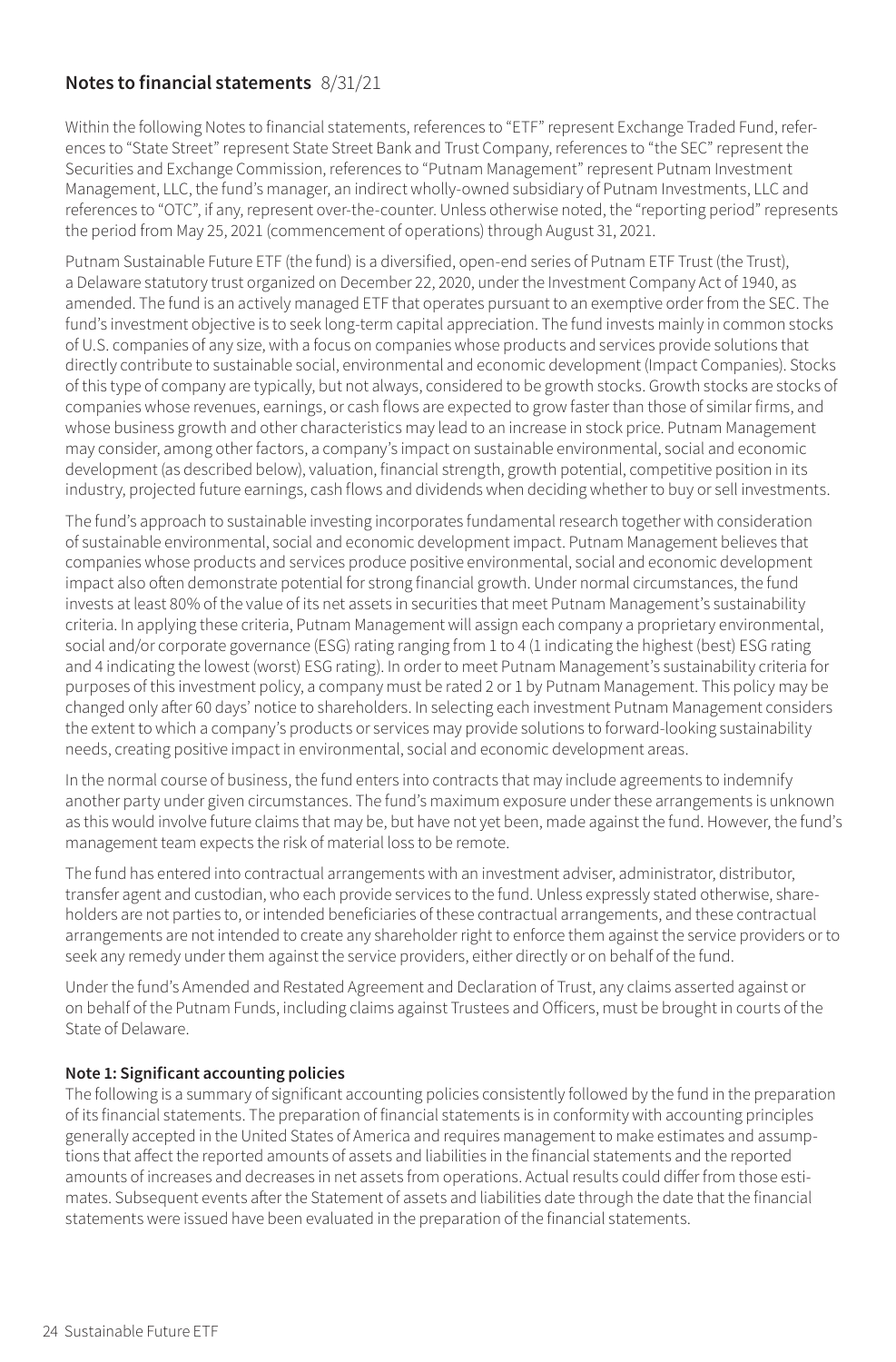**Security valuation** Portfolio securities and other investments are valued using policies and procedures adopted by the Board of Trustees. The Trustees oversee the implementation of these procedures and have delegated responsibility for valuing the fund's assets in accordance with these procedures to Putnam Management. Putnam Management has established an internal Valuation Committee that is responsible for making fair value determinations, evaluating the effectiveness of the pricing policies of the fund and reporting to the Trustees.

Investments for which market quotations are readily available are valued at the last reported sales price on their principal exchange, or official closing price for certain markets, and are classified as Level 1 securities under Accounting Standards Codification 820 *Fair Value Measurements and Disclosures* (ASC 820). If no sales are reported, as in the case of some securities that are traded OTC, a security is valued at its last reported bid price and is generally categorized as a Level 2 security. Short-term securities with remaining maturities of 60 days or less are valued using an independent pricing service approved by the Trustees, and are classified as Level 2 securities.

Investments in open-end investment companies (excluding exchange-traded funds), if any, which can be classified as Level 1 or Level 2 securities, are valued based on their net asset value. The net asset value of such investment companies equals the total value of their assets less their liabilities and divided by the number of their outstanding shares.

To the extent a pricing service or dealer is unable to value a security or provides a valuation that Putnam Management does not believe accurately reflects the security's fair value, the security will be valued at fair value by Putnam Management in accordance with policies and procedures approved by the Trustees. Certain investments, including certain restricted and illiquid securities and derivatives, are also valued at fair value following procedures approved by the Trustees. These valuations consider such factors as significant market or specific security events such as interest rate or credit quality changes, various relationships with other securities, discount rates, U.S. Treasury, U.S. swap and credit yields, index levels, convexity exposures, recovery rates, sales and other multiples and resale restrictions. These securities are classified as Level 2 or as Level 3 depending on the priority of the significant inputs.

To assess the continuing appropriateness of fair valuations, the Valuation Committee reviews and affirms the reasonableness of such valuations on a regular basis after considering all relevant information that is reasonably available. Such valuations and procedures are reviewed periodically by the Trustees. The fair value of securities is generally determined as the amount that the fund could reasonably expect to realize from an orderly disposition of such securities over a reasonable period of time. By its nature, a fair value price is a good faith estimate of the value of a security in a current sale and does not reflect an actual market price, which may be different by a material amount.

**Security transactions and related investment income** Security transactions are recorded on the trade date (the date the order to buy or sell is executed). Gains or losses on securities sold are determined on the identified cost basis.

Dividend income, net of any applicable withholding taxes, if any, is recognized on the ex-dividend date except that certain dividends from foreign securities, if any, are recognized as soon as the fund is informed of the ex-dividend date. Non-cash dividends, if any, are recorded at the fair value of the securities received. Dividends representing a return of capital or capital gains, if any, are reflected as a reduction of cost and/or as a realized gain.

Lines of credit In October 2021, the fund will participate, along with other Putnam funds, in a \$317.5 million unsecured committed line of credit and a \$235.5 million unsecured uncommitted line of credit, both provided by State Street. Borrowings may be made for temporary or emergency purposes, including the funding of shareholder redemption requests and trade settlements. Interest is charged to the fund based on the fund's borrowing at a rate equal to 1.25% plus the higher of (1) the Federal Funds rate and (2) the Overnight Bank Funding Rate for the committed line of credit and 1.30% plus the higher of (1) the Federal Funds rate and (2) the Overnight Bank Funding Rate for the uncommitted line of credit. A closing fee equal to 0.04% of the committed line of credit and 0.04% of the uncommitted line of credit has been paid by the participating funds. In addition, a commitment fee of 0.21% per annum on any unutilized portion of the committed line of credit is allocated to the participating funds based on their relative net assets and paid quarterly.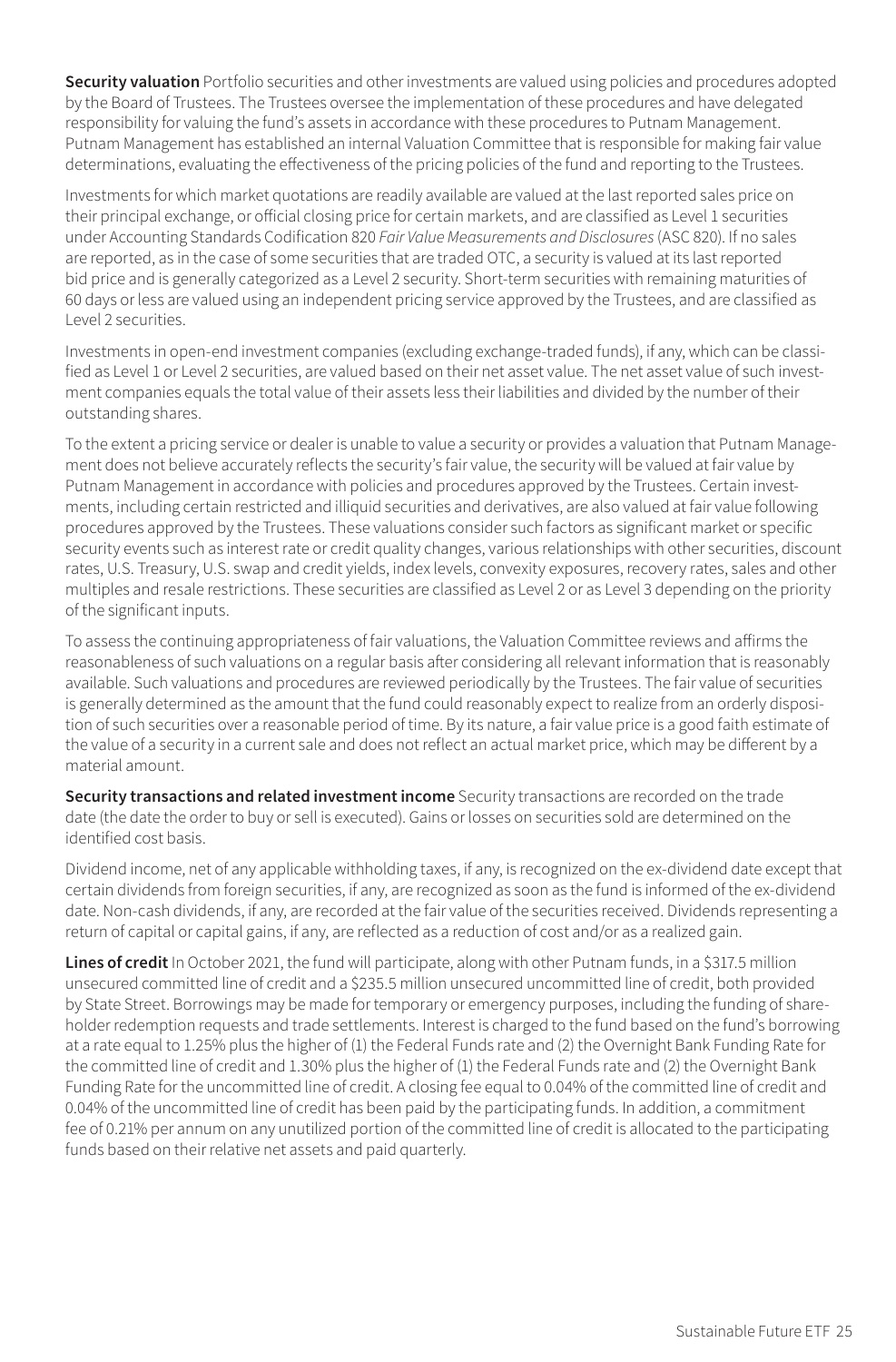**Federal taxes** It is the policy of the fund to distribute all of its taxable income within the prescribed time period and otherwise comply with the provisions of the Internal Revenue Code of 1986, as amended (the Code), applicable to regulated investment companies. It is also the intention of the fund to distribute an amount sufficient to avoid imposition of any excise tax under Section 4982 of the Code.

The fund is subject to the provisions of Accounting Standards Codification 740 *Income Taxes* (ASC 740). ASC 740 sets forth a minimum threshold for financial statement recognition of the benefit of a tax position taken or expected to be taken in a tax return. The fund did not have a liability to record for any unrecognized tax benefits in the accompanying financial statements. No provision has been made for federal taxes on income, capital gains or unrealized appreciation on securities held nor for excise tax on income and capital gains.

Under the Regulated Investment Company Modernization Act of 2010, the fund will be permitted to carry forward capital losses incurred for an unlimited period and the carry forwards will retain their character as either shortterm or long-term capital losses. At August 31, 2021, the fund had the following capital loss carryovers available, to the extent allowed by the Code, to offset future net capital gain, if any:

| Loss carryover |           |          |  |
|----------------|-----------|----------|--|
| Short-term     | Long-term | Total    |  |
| \$42,429       | 5-        | \$42,429 |  |

**Distributions to shareholders** Distributions to shareholders from net investment income are recorded by the fund on the ex-dividend date. Distributions from capital gains, if any, are recorded on the ex-dividend date and paid at least annually. The amount and character of income and gains to be distributed are determined in accordance with income tax regulations, which may differ from generally accepted accounting principles. These differences include temporary and/or permanent differences from losses on wash sale transactions and net operating loss. Reclassifications are made to the fund's capital accounts to reflect income and gains available for distribution (or available capital loss carryovers) under income tax regulations. At the close of the reporting period, the fund reclassified \$5,688 to decrease accumulated net investment loss, \$5,257 to decrease paid-in capital and \$431 to increase accumulated net realized loss.

Tax cost of investments includes adjustments to net unrealized appreciation (depreciation) which may not necessarily be final tax cost basis adjustments, but closely approximate the tax basis unrealized gains and losses that may be realized and distributed to shareholders. The tax basis components of distributable earnings and the federal tax cost as of the close of the reporting period were as follows:

| Unrealized appreciation              | \$855.514   |
|--------------------------------------|-------------|
| Unrealized depreciation              | (196, 446)  |
| Net unrealized appreciation          | 659.068     |
| Capital loss carryforward            | (42, 429)   |
| Cost for federal income tax purposes | \$8,479,565 |

**Expenses of the Trust** Expenses directly charged or attributable to any fund will be paid from the assets of that fund. Generally, expenses of the Trust will be allocated among and charged to the assets of each fund on a basis that the Trustees deem fair and equitable, which may be based on the relative assets of each fund or the nature of the services performed and relative applicability to each fund.

# **Note 2: Management fee, administrative services and other transactions**

The fund pays the Manager an annual all-inclusive management fee of 0.64% based on the fund's average daily net assets computed and paid monthly. The management fee covers investment management services and all of the fund's organizational and other operating expenses with certain exceptions, including but not limited to: payments under distribution plans, interest and borrowing expenses, taxes, brokerage commissions and other transaction costs, fund proxy expenses, litigation expenses, extraordinary expenses and acquired fund fees and expenses. All costs related to organization and offering of the Trust were borne by the Manager.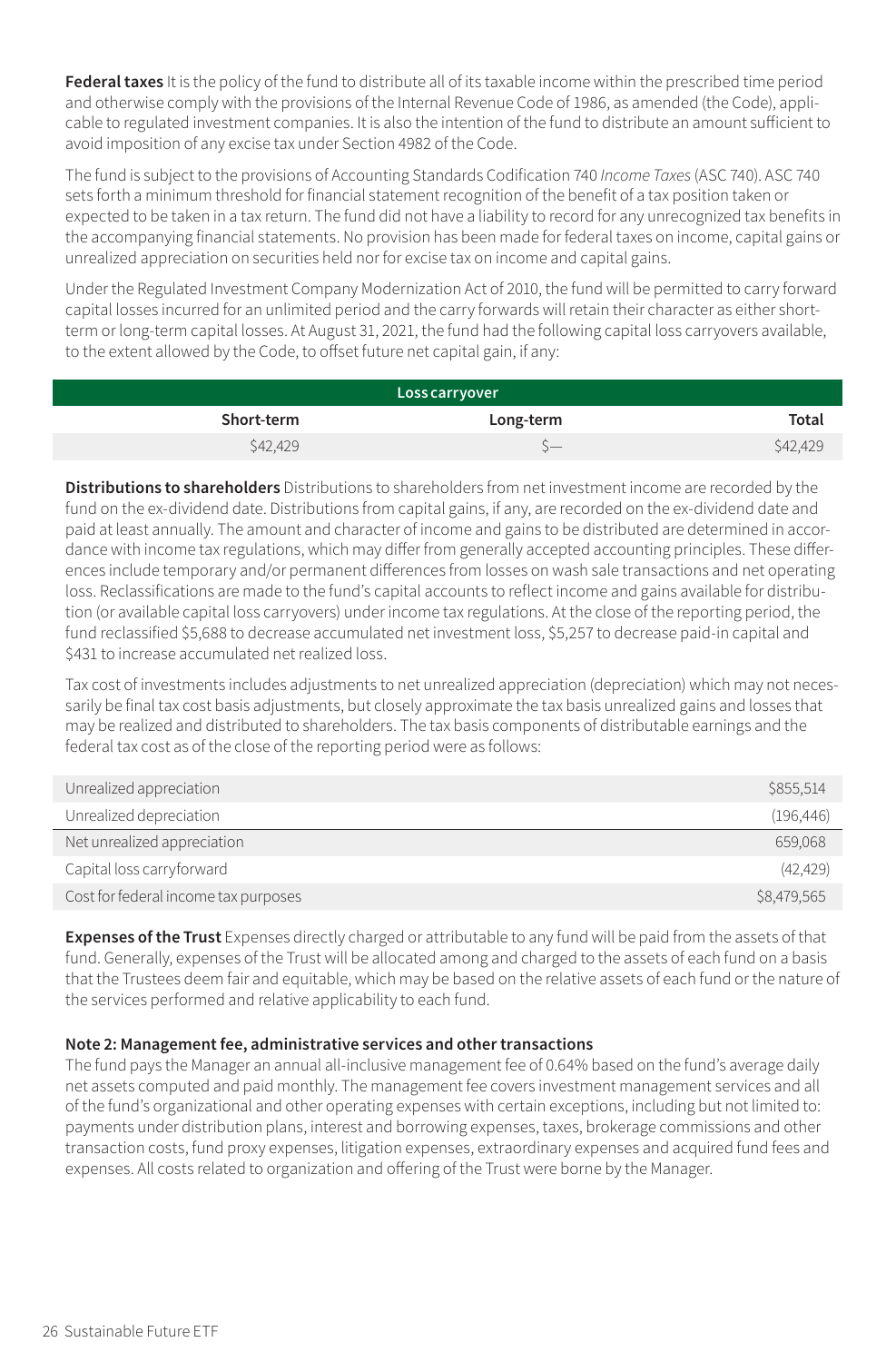Putnam Investments Limited (PIL), an affiliate of Putnam Management, is authorized by the Trustees to manage a separate portion of the assets of the fund as determined by Putnam Management from time to time. PIL did not manage any portion of the assets of the fund during the reporting period. If Putnam Management were to engage the services of PIL, Putnam Management would pay a quarterly sub-management fee to PIL for its services at an annual rate of 0.35% of the average net assets of the portion of the fund managed by PIL.

The fund has adopted a distribution and service plan pursuant to Rule 12b–1 under the 1940 Act that authorizes the fund to pay distribution fees in connection with the sale and distribution of its shares and service fees in connection with the provision of ongoing shareholder support services. No Rule 12b–1 fees are currently paid by the fund.

# **Note 3: Purchases and sales of securities**

During the reporting period, the cost of purchases and the proceeds from sales, excluding short-term investments and in-kind transactions, were as follows:

|                                        | Cost of purchases | <b>Proceeds from sales</b> |
|----------------------------------------|-------------------|----------------------------|
| Investments in securities (Long-term)  | \$5,167,439       | \$1,252,254                |
| U.S. government securities (Long-term) |                   |                            |
| Total                                  | \$5,167,439       | \$1,252,254                |

Portfolio securities received or delivered through in-kind transactions were \$4,310,275 and \$—, respectively.

The fund may purchase or sell investments from or to other Putnam funds in the ordinary course of business, which can reduce the fund's transaction costs, at prices determined in accordance with SEC requirements and policies approved by the Trustees. During the reporting period, purchases or sales of long-term securities from or to other Putnam funds, if any, did not represent more than 5% of the fund's total cost of purchases and/or total proceeds from sales.

# **Note 4: Capital shares**

Shares of the fund are listed and traded on NYSE Arca, Inc., and individual fund shares may only be bought and sold in the secondary market through a broker or dealer at market price. These transactions, which do not involve the fund, are made at market prices that may vary throughout the day, rather than at net asset value (NAV). Shares of the fund may trade at a price greater than the fund's NAV (premium) or less than the fund's NAV (discount). An investor may incur costs attributable to the difference between the highest price a buyer is willing to pay to purchase shares (bid) and the lowest price a seller is willing to accept for shares (ask) when buying or selling fund shares in the secondary market (the "bid-ask spread"). The fund will issue and redeem shares in large blocks of 25,000 shares called "Creation Units" on a continuous basis, at NAV, with authorized participants who have entered into agreements with the fund's distributor. The fund will generally issue and redeem Creation Units in return for a designated portfolio of securities (and an amount of cash) that the fund specifies each day. The fund generally imposes a transaction fee on investors purchasing or redeeming Creation Units. Investors transacting in Creation Units for cash may also pay an additional variable charge to compensate the fund for certain transaction costs and market impact expenses relating to investing in portfolio securities. Such variable charges, if any, are included in proceeds from shares sold in the Statement of changes in net assets.

At the close of the reporting period, Putnam Investment Holdings, LLC owned 200,001 shares of the fund (61.5% of shares outstanding), valued at \$5,622,028.

# **Note 5: Initial capitalization and offering of shares**

The fund was established as a series of the Trust on December 22, 2020. The fund had no operations other than those related to organizational matters, including the initial capital contribution of \$2,500,000 by Putnam Investment Holdings, LLC and the issuance of 100,000 shares on May 25, 2021.